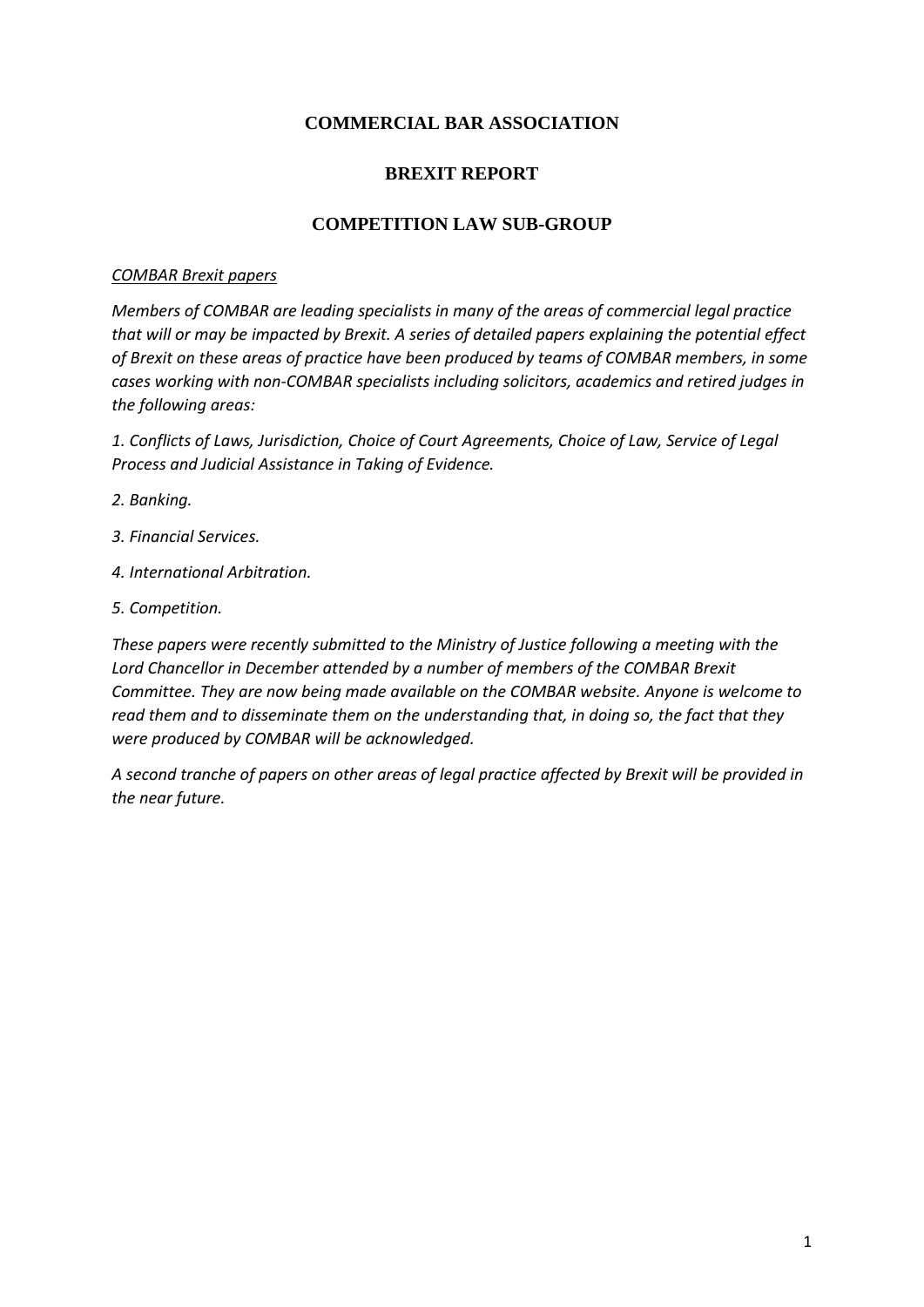# **AUTHORS/CONTRIBUTORS**

Daniel Jowell QC (Chair)

Tim Ward QC

Kelyn Bacon QC

George Peretz QC

Derek Spitz

Anneli Howard

Tristan Jones

Miranda di Savorgnani

Daniel Piccinin

David Bailey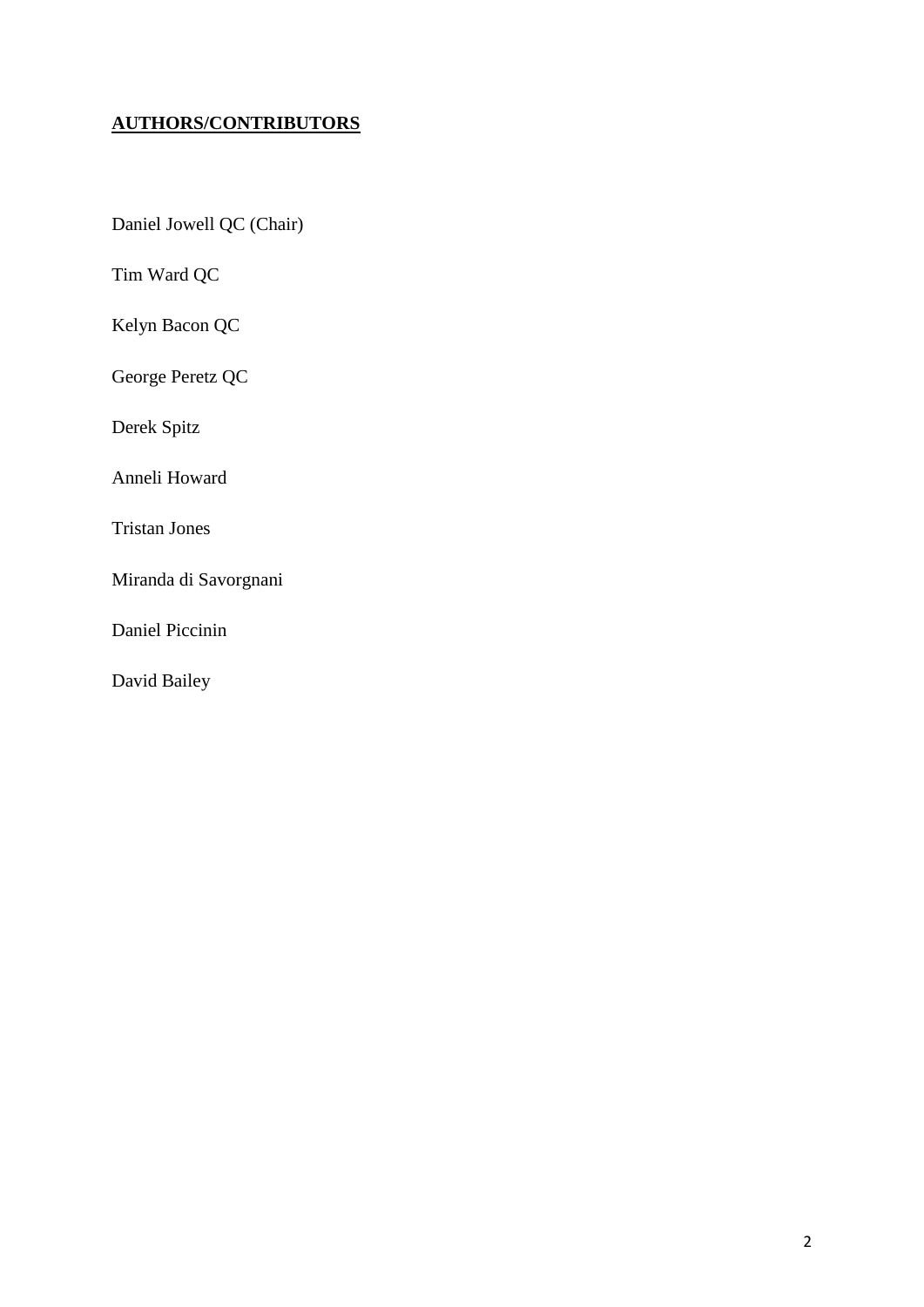### **I. INTRODUCTION AND SUMMARY OF CONCLUSIONS**

- 1. This paper has been prepared by the Commercial Bar Association's sub-group considering the effect of Brexit on competition law in the United Kingdom. We do not address all aspects of competition law, but have focused instead on the effect of Brexit in the following five specific areas:
	- (1) The Competition Act 1998;
	- (2) Private competition law actions before UK courts and tribunals;
	- (3) Merger control;
	- (4) State Aid; and
	- (5) Relations between national and international competition law regulators.
- 2. Below we provide a brief summary of our key conclusions and recommendations in relation to each of the above areas. We use the expression "hard Brexit" to refer to a scenario in which the UK leaves the EU and does not remain in the EEA (or join EFTA) or enter into some equivalent arrangement to the EEA/EFTA.
	- (1) As regards the Competition Act 1998 ("the Act")
		- (i) There are arguments both for and against the retention of s.60 of the Act (which, in summary, obliges the English courts and tribunals to ensure that the key provisions of the Act are interpreted consistently with EU law). We consider that, at least following a hard Brexit, it would be appropriate to replace s.60 with a lesser duty in equivalent terms to that imposed on domestic courts by section 2 of the Human Rights Act 1998, namely, in applying the Chapter I and Chapter II prohibitions to "take into account" EU decisions under Articles 101 and 102 TFEU. Transitional provisions should, however, clarify that s.60 would continue to apply to conduct that occurred before the UK formally leaves the EU.
		- (ii) If, after a hard Brexit, the Government were minded to repeal section 10 of the Act (given its intimate connection with EU Regulations),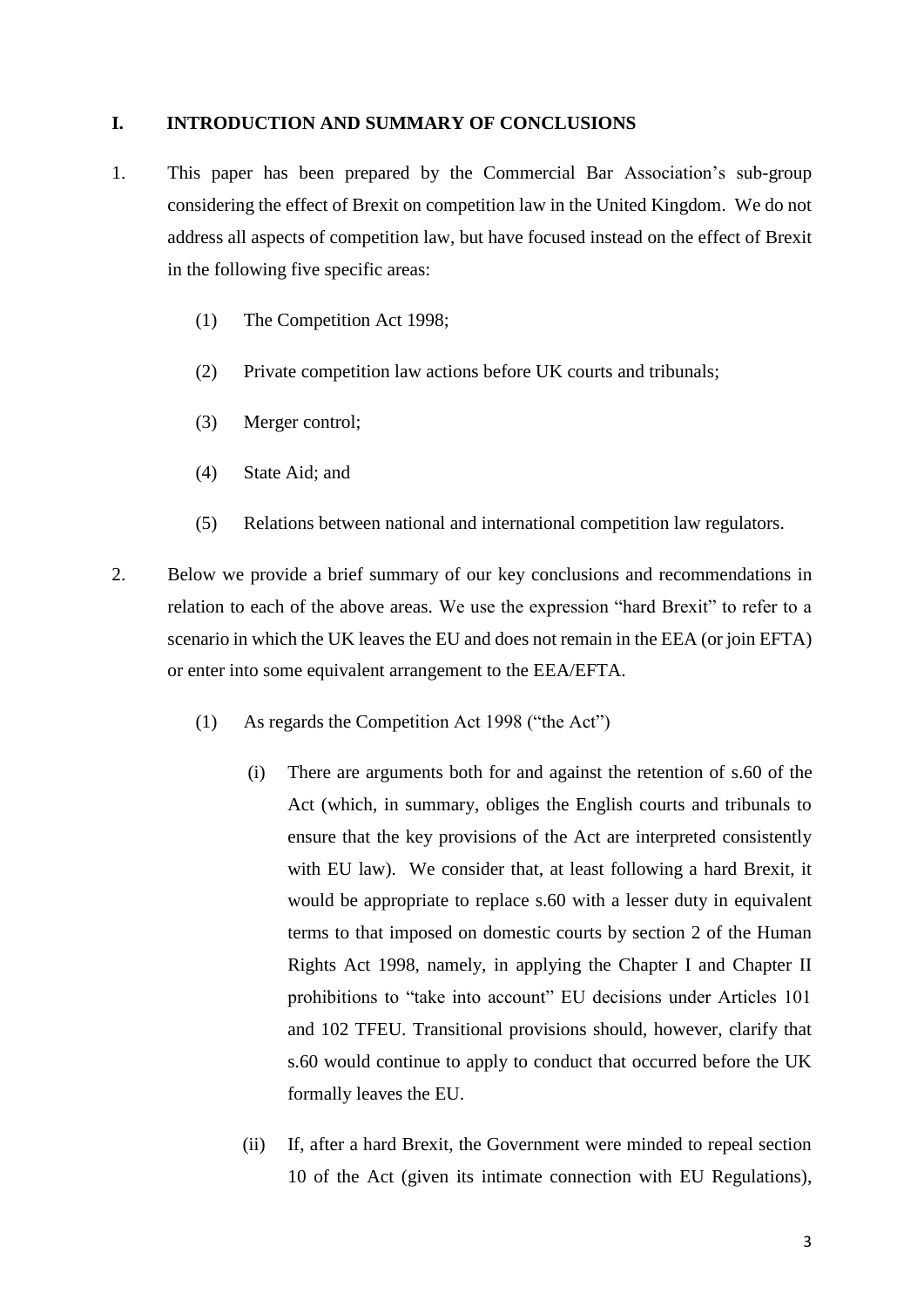there would be a compelling case for the CMA to recommend that the Secretary of State adopt a series of block exemptions for distribution agreements, technology transfer agreements, R&D agreements etc. as a matter of domestic law. There are strong arguments for supposing that these domestic exemptions should mirror (or at least closely follow) the equivalent EU block exemption.

- (iii) Once the detailed arrangements for Brexit and any associated Treaty between the UK and the EU are known, consideration will need to be given for whether it is appropriate to repeal any of the existing exclusions to Chapters I and II of the Act (including, in particular, those relating to mergers and agriculture).
- (iv) The UK should retain the powers contained in Part II of the Competition Act 1998 (sections 62 to 65N) to help with investigations by the European Commission and/or the competition authorities of Member States of the EU.
- (2) As regards private competition law actions:
	- (i) If the UK leaves the EU but remains within the EEA (and, potentially, joins EFTA or an equivalent), private actions for damages will, in practice, continue much as they do presently (save for certain essentially technical changes).
	- (ii) In the event of a hard Brexit, however, EU competition law will be confined in its application to its territorial ambit, i.e. to the territory of the remaining EU Member States and would not extend to the UK. Nevertheless, claims based on infringements of Articles 101 and 102 TFEU might still be brought in the UK as claims based on the law of a remaining EU Member State and are likely to be permitted or not permitted by the UK Courts on the same basis as other claims based upon foreign competition laws. There is no reason for Parliament to legislate to preclude (or expressly permit) such claims. EU competition law should be treated in the same way as any (similar) foreign competition law.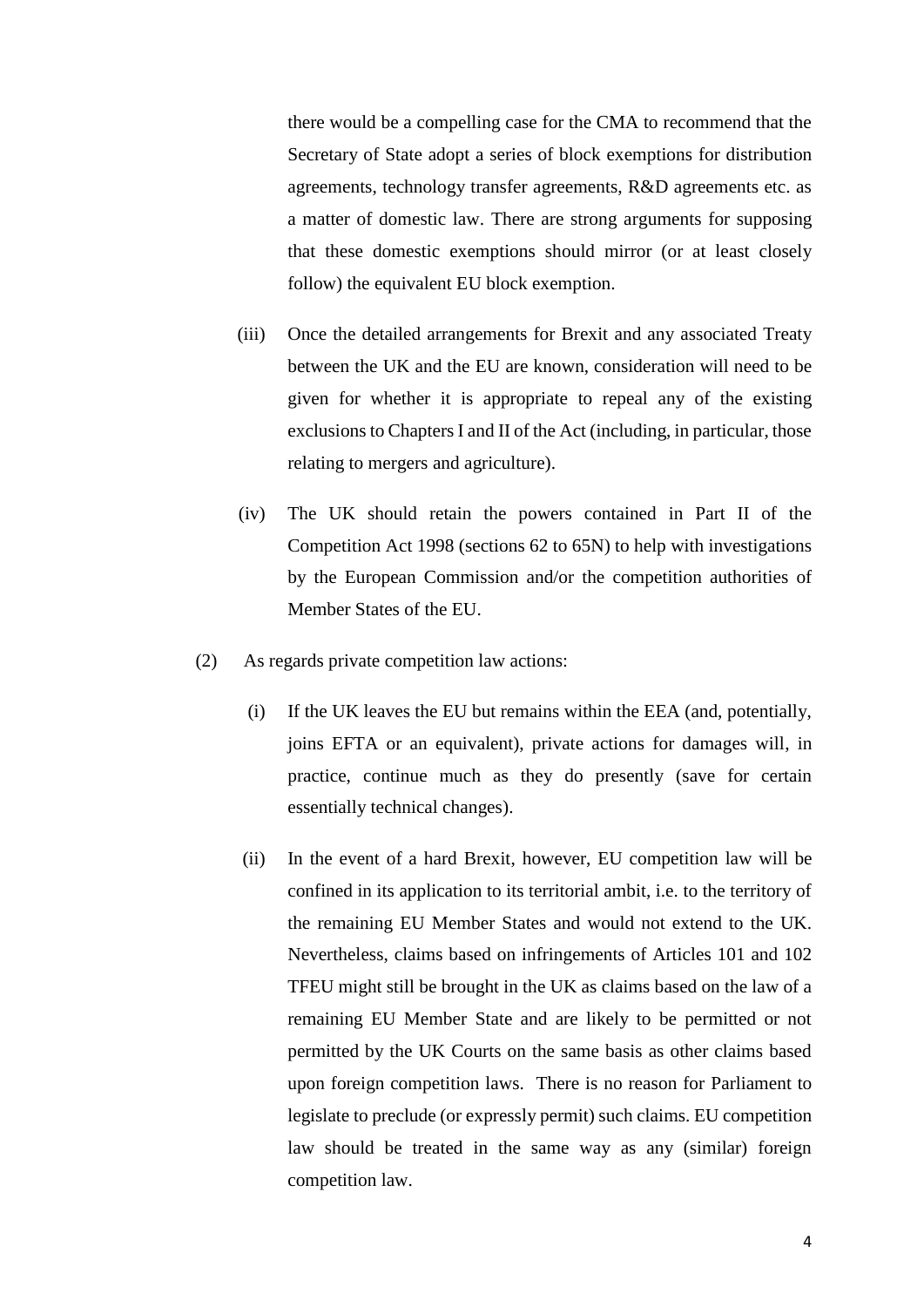- (iii) We do not recommend the repeal of s58A of the Competition Act 1998. Similarly, we do not recommend the of repeal the recent measures implementing the Damages Directive. We recommend, instead, that these provisions be considered as part of a more general and considered review of UK competition policy to be undertaken after Brexit.
- (iv) If, contrary to our primary recommendations above, the decision were made imminently to repeal s58A (and/or the provisions implementing the Damages Directive) then transitional provisions would be advisable to address the position where a Commission Decision was handed down after the repeal of s58A but relating in whole or in part to an infringement that occurred before the UK left the EU (and hence to a time when the UK was bound by EU law).
- (v) Whether we opt for a soft or hard Brexit, it would be desirable to seek to ensure an arrangement based on one of the possible jurisdiction regimes (Brussels, Lugano) and, in particular arrangements for the reciprocal enforcement of judgments relating to competition law as between the UK and EU Member States.
- (3) As regards merger control:
	- (i) If the UK leaves the EU but remains in the EEA, it will remain part of the EU "one stop shop" for merger control and so Brexit will have no material impact on merger control in the UK.
	- (ii) In the event of a hard Brexit, however, the UK would leave the "one stop shop" system with the result that the CMA's merger control workload would expand dramatically and change substantially in character. It would shift from focussing on small, UK-centric mergers to reviewing large, global mergers alongside many other authorities. This would require more resources and greater cooperation with other authorities around the globe.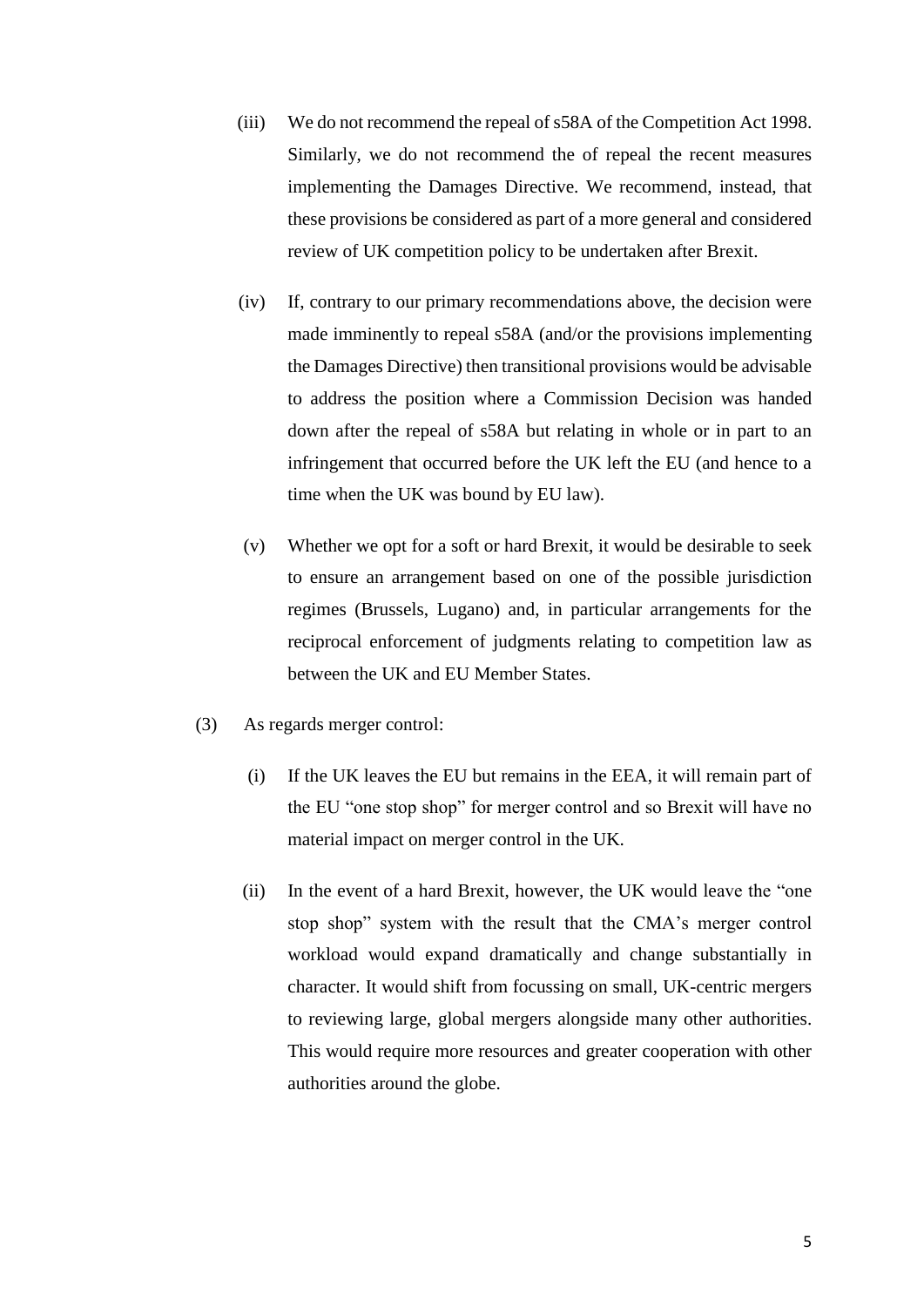- (iii) The additional resources required by the CMA could, however, be funded at least in part from the merger filing fees that the CMA would collect from those additional mergers falling within its jurisdiction.
- (iv) It may be desirable to align the CMA's merger review timetable with that of the European Commission to facilitate cooperation on pan-European and global mergers.
- (v) There will also be a need for at least some transitional measures to provide for mergers that are notified to the European Commission prior to Brexit.
- (vi) Although Brexit may also provide an occasion for considering wider reforms of the UK merger control rules, it may be preferable to conduct such a review some time after Brexit to allow for time to adjust to leaving the EU "one stop shop" first.
- (4) As regards State Aid:
	- (i) It is likely that some form of State aid control will be a condition of any comprehensive free trade agreement between the UK and EU: and it would certainly be a condition of continued membership of the single market (eg EEA).
	- (ii) In any event, as a member of the WTO, the UK will be bound by antisubsidisation rules in relation to goods: and enhanced anti-subsidy rules are a feature of many free trade agreements.
	- (iii) In addition to securing compliance with international rules (continued State aid or anti-subsidy) the UK will also have to consider some form of State aid control to prevent "subsidy races" by devolved governments (currently prevented by EU State aid rules).
	- (iv) A purely domestic State aid regime could be set up but there are a number of difficulties that would have to be addressed; but it may be possible (even if the UK does not stay in the EEA as such) to "borrow" EEA institutions such as the EFTA Court and EFTA Surveillance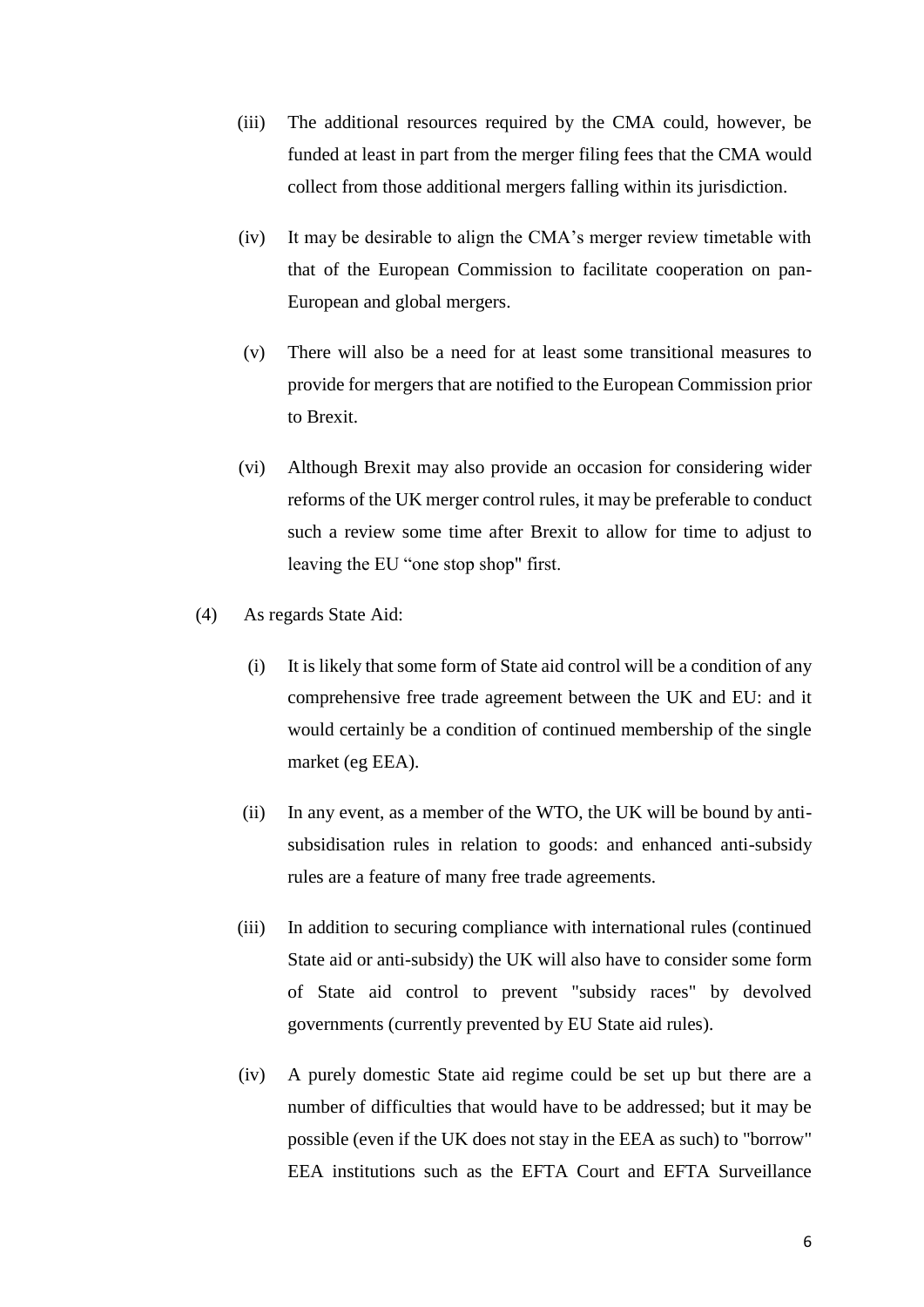Authority for State aid purposes. Because those institutions act much more quickly than their EU equivalents, the main disadvantage of the current EU State aid regime (delay) would be substantially ameliorated.

- (5) As regards relations between national and international competition law regulators:
	- (i) Brexit into the EEA/EFTA will lead to a diminished direct influence on EU competition policy by the UK but the current informationsharing and cooperation with EU/EEA and EFTA competition regulators should largely remain. As a member of EEA and EFTA, the UK would have a new and closer relationship with EFTA countries than before and the EFTA Surveillance Authority would cooperate with the Commission on those cases which covered both the UK and the EU, so that UK regulators' workload would not be dramatically increased.
	- (ii) Hard Brexit would mean that, unless other arrangements are made, the CMA and the other concurrent regulators will be excluded from the framework of cooperation within the ECN, which currently enables the transmission of information about current investigations between all the NCAs and the influence of member states (including the UK) on Commission's decision-making through the Advisory Committee. Additionally, it would considerably add to the work load of the CMA.
	- (iii) We would recommend that, in the event of a hard Brexit, steps are taken to ensure that a post-Brexit cooperation agreement on competition is concluded between the EU and the UK (either separately or as part of a wider bespoke agreement) similar to, or even more extensive than, the cooperation agreement between the EU and Switzerland. The UK might, in a best case scenario, be granted observer status in the ECN.
	- (iv) Regardless of its future relationship with the EU/EEA/EFTA, the UK will nevertheless be able to foster the potential of international convergence in the substance and process of competition policies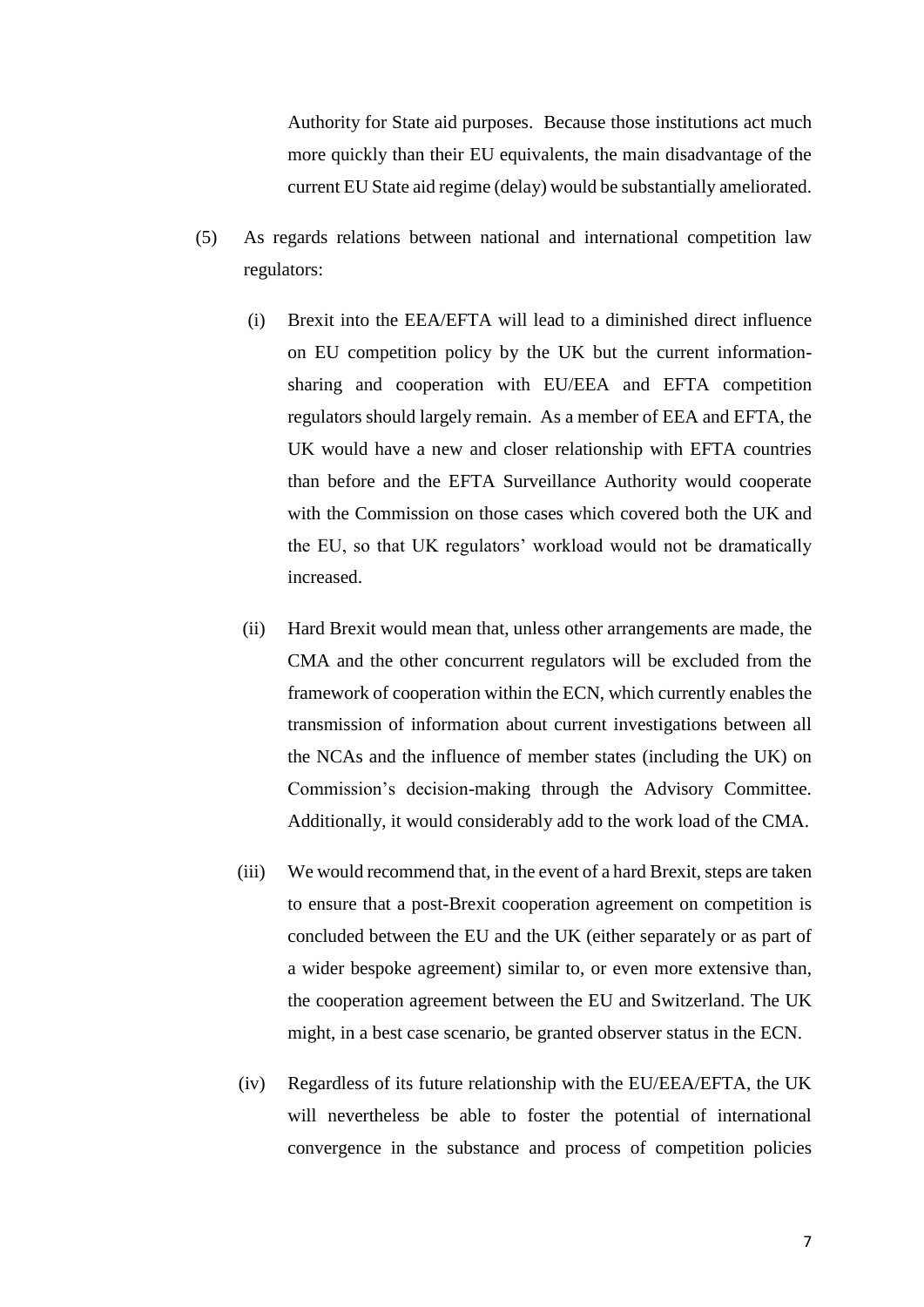through its membership of the ICN, the OECD Competition Committee and UNCTAD.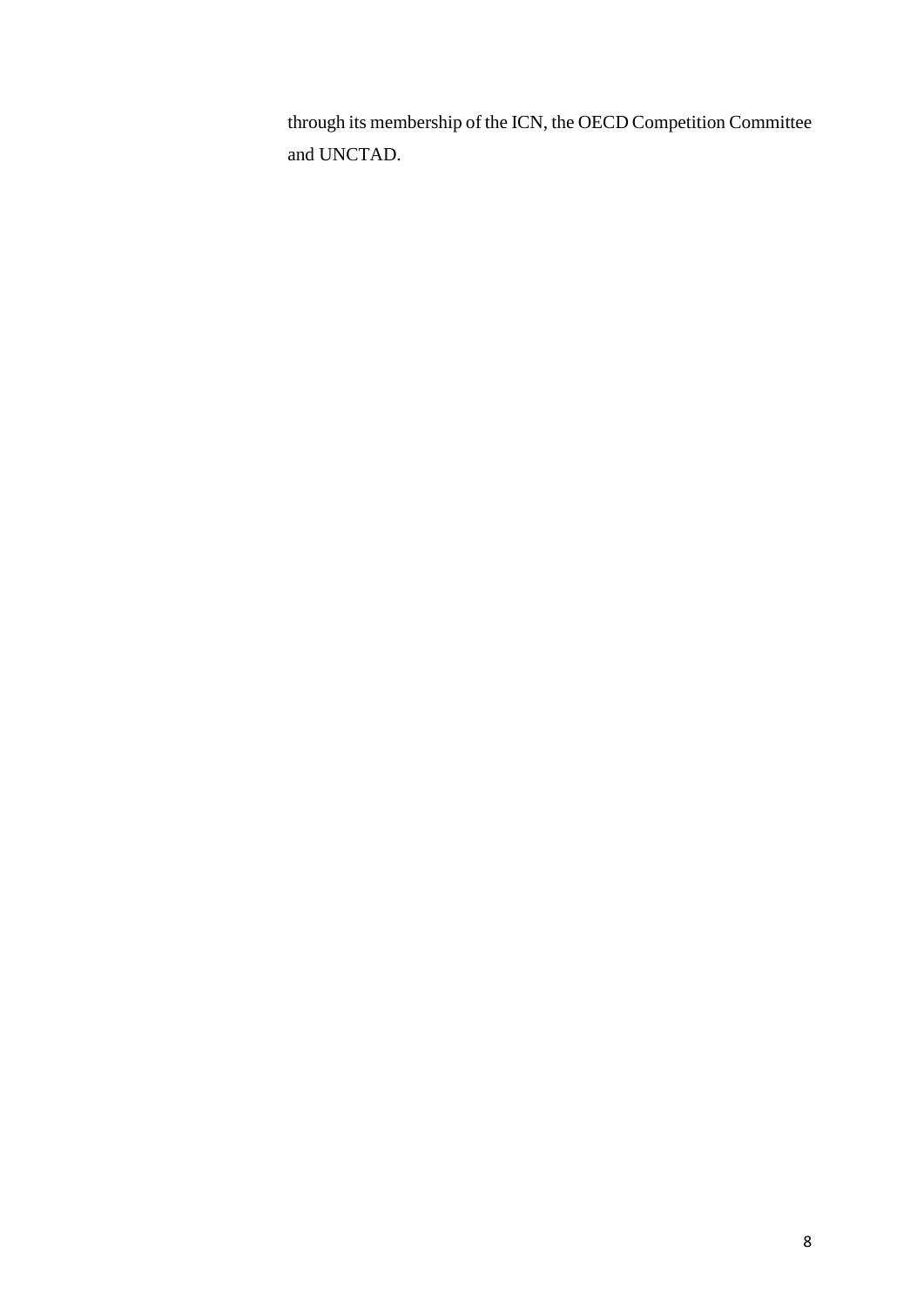# **II. THE EFFECT OF BREXIT ON THE COMPETITION ACT 1998**

3. This paper has three parts. The first part summarises the main provisions of the Competition Act 1998. The second part discusses the possible effects of 'Brexit' on those provisions. The third part examines the need for reform and possible options for reform of the Competition Act 1998. References to Act are to the Competition Act 1998 (as amended), unless otherwise stated.

### **The existing position**

- 4. The Competition Act 1998 radically reformed the domestic competition law of the UK The Act received the Royal Assent on 9 November 1998 and its main provisions entered into force on 1 March 2000. This text is concerned with the most important provisions in the Act, which are contained in Part I.
- 5. The Competition Act contains two prohibitions, which are the 'Chapter I prohibition' and the 'Chapter II prohibition'.

# *The Chapter I prohibition*

6. The Chapter I prohibition is closely modelled on Article 101(1) of the Treaty on the Functioning of the European Union ("TFEU"). It is contained in section 2(1) of the Competition Act 1998, which provides:

> *"Subject to section 3, agreements between undertakings, decisions by associations of undertakings or concerted practices which—*

*(a) may affect trade within the United Kingdom, and*

*(b) have as their object or effect the prevention, restriction or distortion of competition within the United Kingdom,*

*are prohibited unless they are exempt in accordance with the provisions of this Part."*

7. The obvious difference between the Chapter I prohibition and Article 101(1) TFEU is that there is no requirement that trade between Member States may be affected, only that trade within the United Kingdom should be affected. Moreover, the Chapter I prohibition applies only if the agreement, decision or practice is, or is intended to be, implemented in the UK: section 2(3).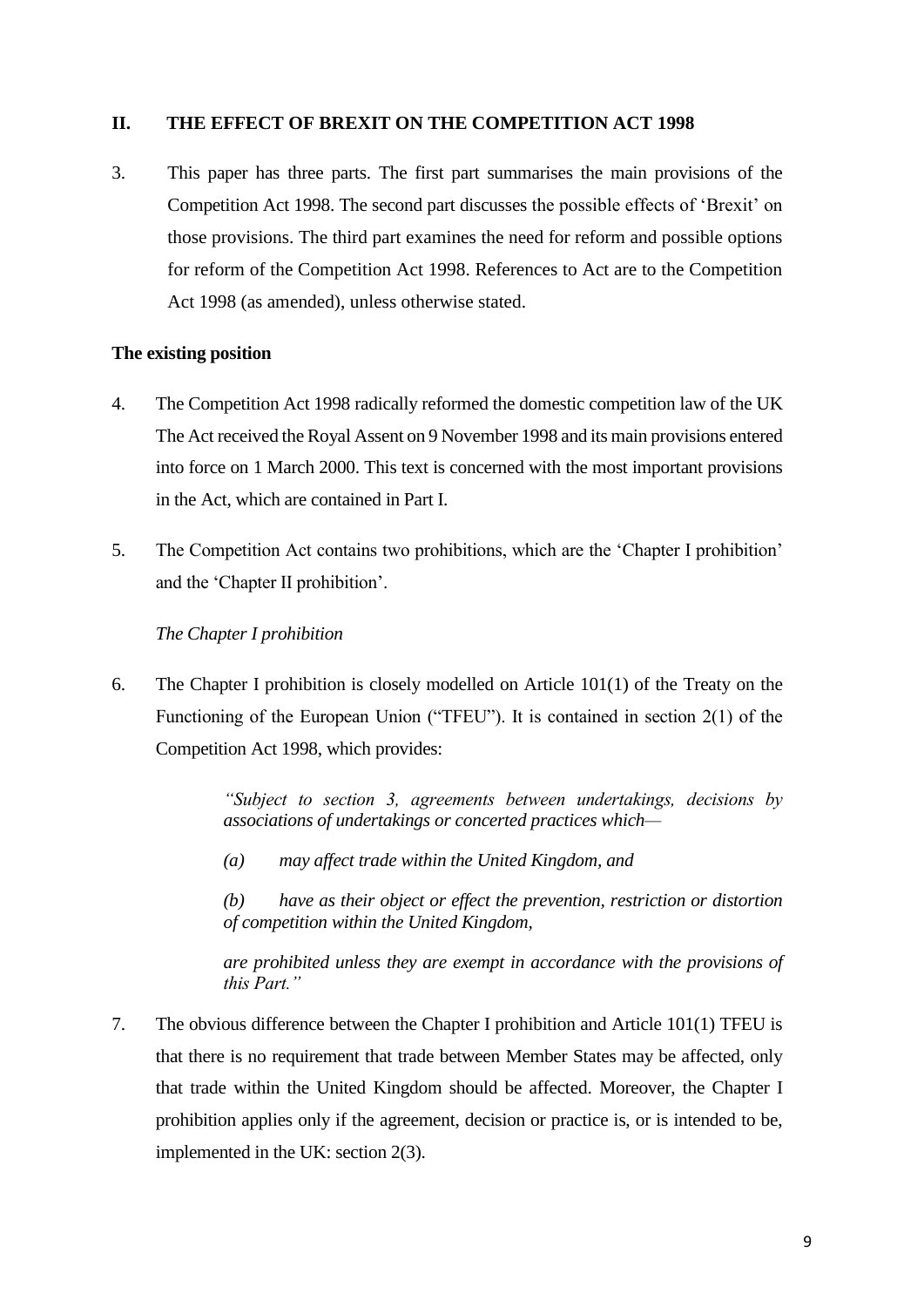- 8. Section 2(2) of the Act contains a non-exhaustive list of agreements that infringe the Chapter I prohibition, which is identical to the list set out in Article 101(1) TFEU.
- 9. Any agreement or decision that is prohibited by the Chapter I prohibition is void pursuant to section 2(4), which is identical to Article 101(2) TFEU.
- 10. Section 3 (1) provides that the Chapter I prohibition does not apply in any of the cases in which it is excluded by or as a result of:
	- (a) Schedule 1: mergers and concentrations;
	- (b) Schedule 2: competition scrutiny under other enactments; and
	- (c) Schedule 3: planning obligations and other general exclusions.
- 11. Section 9(1) provides that an agreement, though restrictive of competition, is exempt from the Chapter I prohibition where it meets the conditions contained in that subsection (referred to as 'exempt agreements'). The wording of section 9(1) is almost identical to Article 101(3) TFEU. As with the position in EU law, the parties to an agreement are responsible for demonstrating that all the conditions of section 9 are satisfied so that an anti-competitive agreement necessitates an exemption: section 9(2).
- 12. Section 6 provides that, if the CMA considers a particular category of agreements are likely to satisfy the conditions set out in section 9(1) (i.e. constitute 'exempt agreements'), it may recommend that the Secretary of State make a block exemption order. The only such block exemption in force concerns public transport ticketing schemes: the Competition Act 1998 (Public Transport Ticketing Schemes Block Exemption) (Amendment) Order 2016, SI 2016/126.
- 13. Section 10 of the Act provides for a so-called 'parallel exemption', whereby any agreement that benefits from a block exemption Regulation under EU law, or would do if it were to affect trade between Member States, will also be exempt from the Chapter I prohibition under UK law. Agreements within the terms of a parallel exemption are valid without specific authorisation. Parallel exemptions provide desirable legal certainty for firms and have greatly reduced the need to promulgate domestic block exemptions.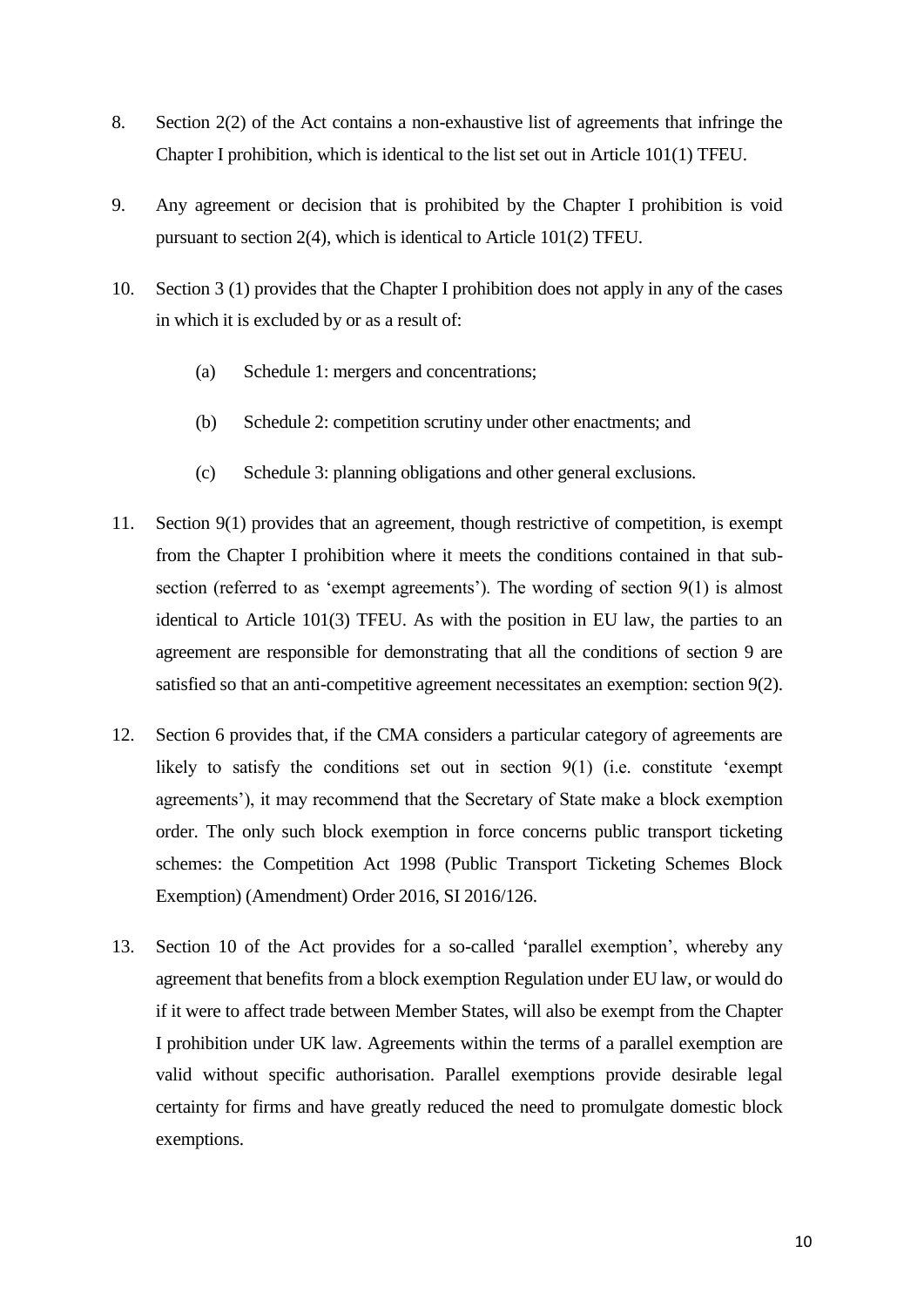## *The Chapter II prohibition*

14. The 'Chapter II prohibition' is contained in section 18(1) of the Act and is modelled on Article 102 TFEU. Section 18(1) provides that:

> *"Subject to section 19, any conduct on the part of one or more undertakings which amounts to the abuse of a dominant position in a market is prohibited if it may affect trade within in the United Kingdom."*

- 15. Section 18(2) contains a non-exhaustive list of abuses that reflects exactly the terms of Article 102 TFEU. A dominant position means a dominant position within the UK: section 18(3).
- 16. Section 19 provides for certain conduct to be excluded from the Chapter II prohibition, which are contained in Schedules 1 and 3 to the Act. There are fewer exclusions applicable to the Chapter II prohibition than to the Chapter I prohibition.

*Consistent interpretation of domestic and EU competition law*

- 17. Section 60 of the Competition Act is a very important provision. It seeks to maintain consistency between the Treaties and EU case-law, on the one hand, and decisions and judgments issued under domestic law, on the other. Section 60(1) explains the purpose of the section, whereas sections  $60(2)-(3)$  impose the duties.
- 18. Section 60(1) of the Act 1998 provides:

*"The purpose of this section is to ensure that so far as is possible (having regard to any relevant differences between the provisions concerned), questions arising under this Part in relation to competition within the UK are dealt with in a manner which is consistent with the treatment of corresponding questions arising in EU law in relation to competition within the EU'.* 

19. Sections 60(2) and (3) provide that:

*"(2) At any time when the court determines a question arising under this Part, it must act (so far as is compatible with the provisions of this Part and whether or not it would otherwise be required to do so) with a view to securing that there is no inconsistency between-*

*(a) the principles applied, and decision reached, by the court in determining that question; and*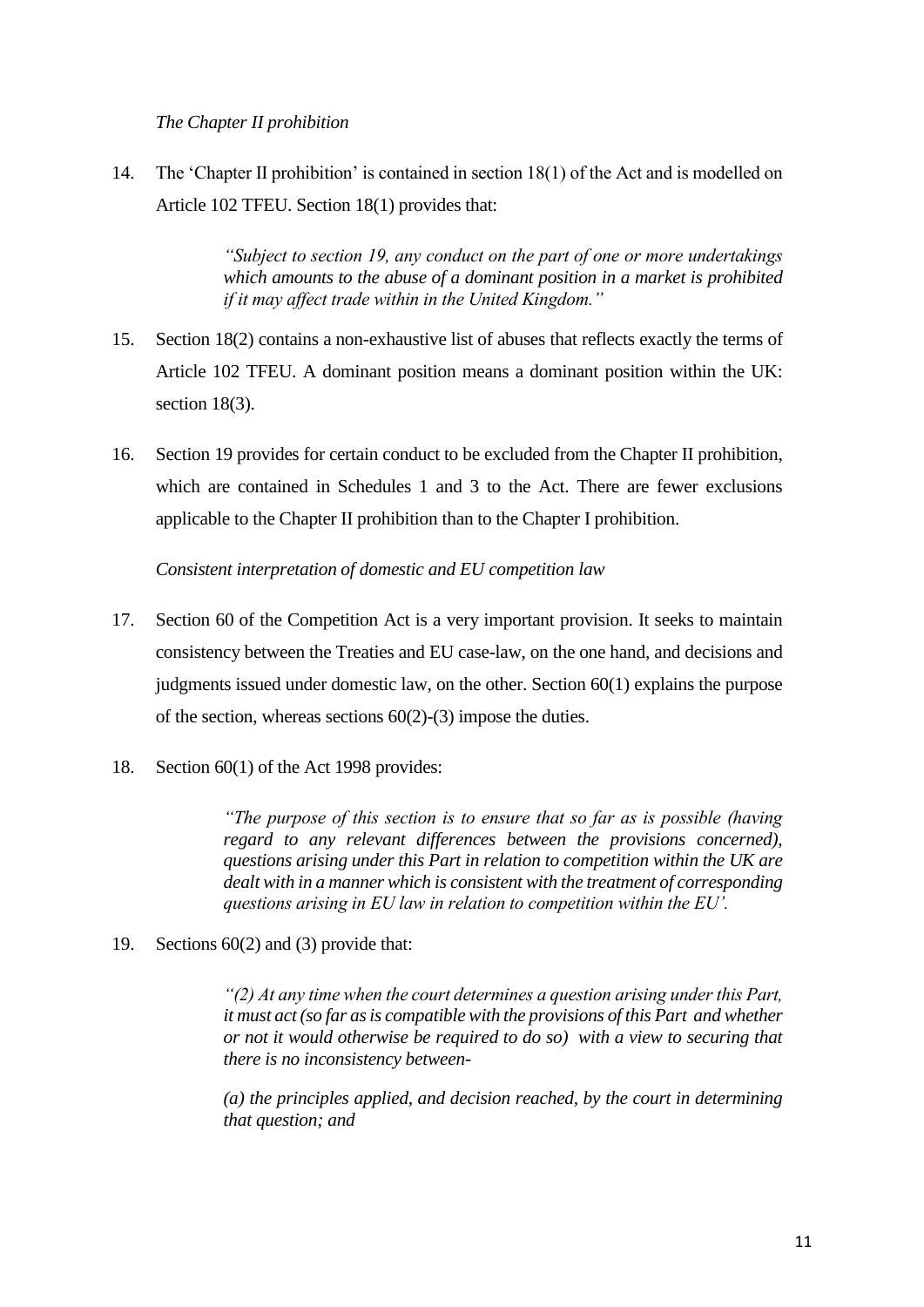*(b) the principles laid down by the Treaty and the European Court , and any relevant decision of that Court, as applicable at that time in determining any corresponding question arising in EU law.*

*(3) The court must, in addition, have regard to any relevant decision or statement of the Commission".*

20. The objective of consistency is not absolute. It is clear that section 60 envisages consistency only, 'so far as is possible', having regard to 'relevant differences' and only 'in relation to competition'. Subject to these qualifications, a consistent interpretation between UK and EU competition law is required. Indeed, in *BetterCare Group Limited v Director General of Fair Trading* [2002] CAT 7, the CAT held (at para 32) that:

> *"… we conceive it our duty under section 60(1) to approach the "undertaking" issue in the manner in which we think the European Court would approach it, as regards the principles and reasoning likely to be followed by that Court. In addition, under section 60(2) we must seek to arrive at a result which is not inconsistent with [EU] law."*

- 21. Sir Peter Roth has noted that the provisions of section 60 have had "a broad reach" ("Nourished by the Tide: The European Influence on English Law", speech of 17 November 2014). On occasion this broad reach has been controversial. One such controversy has been whether, and if so, to what extent, the duty of consistency imposed by section 60(2) extends to procedural questions arising in relation to the enforcement of the competition rules. In a case about third party rights during an investigation under the Competition Act 1998, the former Office of Fair Trading (now the CMA) took the view that section 60 is concerned with consistency as regards questions which arise "in relation to competition", not in relation to detailed questions of procedure: *Pernod-Ricard v Office of Fair Trading* [2004] CAT 10, para 110.
- 22. On appeal in the *Pernod* case, the CAT held (at para 229) that section 60 was concerned not only with the substantive rules but also the procedural principles to be applied in the application and enforcement of the competition rules. Further, the CAT observed that section 60 imports "high level principles, such as proportionality, legal certainty and administrative fairness" into domestic law (see para 231). The CAT continued (at para 232) that an aspect of administrative fairness principle that the complainant has a "right to be heard" had stood for forty (now fifty) years, since the EU system was created in 1962. The CAT concluded (at para 234):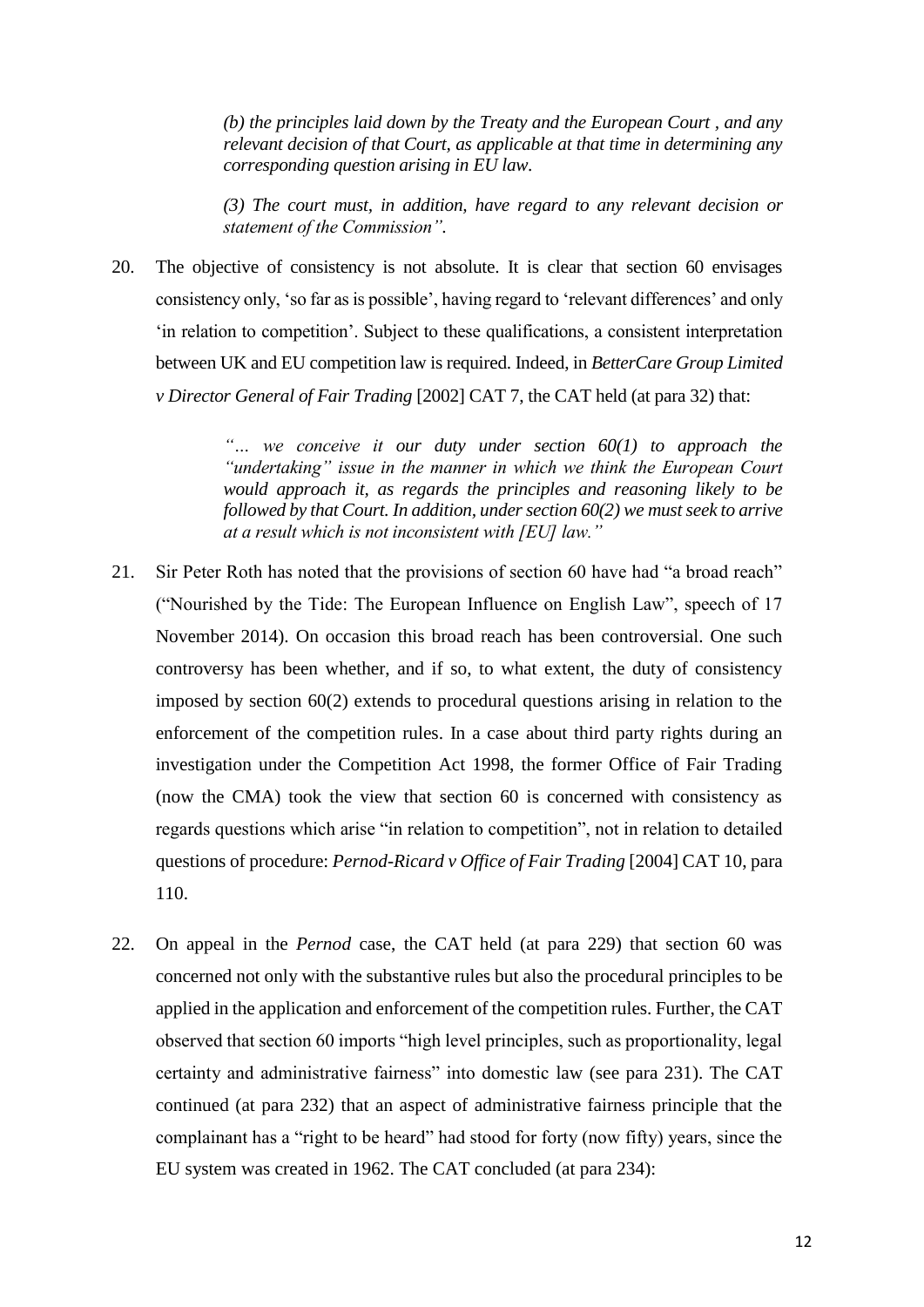*"In all these circumstances, we are of the view that, by virtue of section 60 of the Act, we should resolve the questions before us in the same way as they would be resolved under [EU] law in an equivalent situation. Indeed, it seems to us that section 60(2) of the Act gives us little or no choice in the matter. Nor can we see any good reason for not following [EU] law in situations such as that arising in the present case as regards complaints by competitors. The system as it has evolved under [EU] law appears to have worked satisfactorily, and has been an important element in ensuring fairness, transparency and rigour in decision making. We would have thought it undesirable if, at this stage of the development of [EU] law, the United Kingdom should go the other way on an issue such as this.*

23. It should be noted, however, that the CAT considered that the same conclusion would be reached as a matter of domestic administrative law: see para 235.

# *Investigations and enforcement*

- 24. The CMA and, within their respective spheres of activity, the sectoral regulators (listed in section 54), may conduct an investigation if there are 'reasonable grounds for suspecting' that any of Articles 101, 102, the Chapter I prohibition and/or Chapter II prohibition have been infringed.
- 25. The Competition Act 1998 (as amended by the Enterprise Act 2002, the Competition Act 1998 and Other Enactments (Amendment) Regulations and the Enterprise Regulatory Reform Act 2013) gives an extensive range of powers to the CMA and sectoral regulators, including:
	- (a) to require documents and information (section 26);
	- (b) to ask questions (section 26A);
	- (c) to enter business premises without a warrant (section 27);
	- (d) to enter business premises with a warrant (sections 28);
	- (e) to enter domestic premises with a warrant (sections 28A);
	- (f) to adopt decisions (section 31), give directions (sections 32 and 33) and impose financial penalties (section 36).
- 26. The procedures for obtaining warrants authorising entry and search in the UK in relation to investigations by the European Commission and competition authorities of other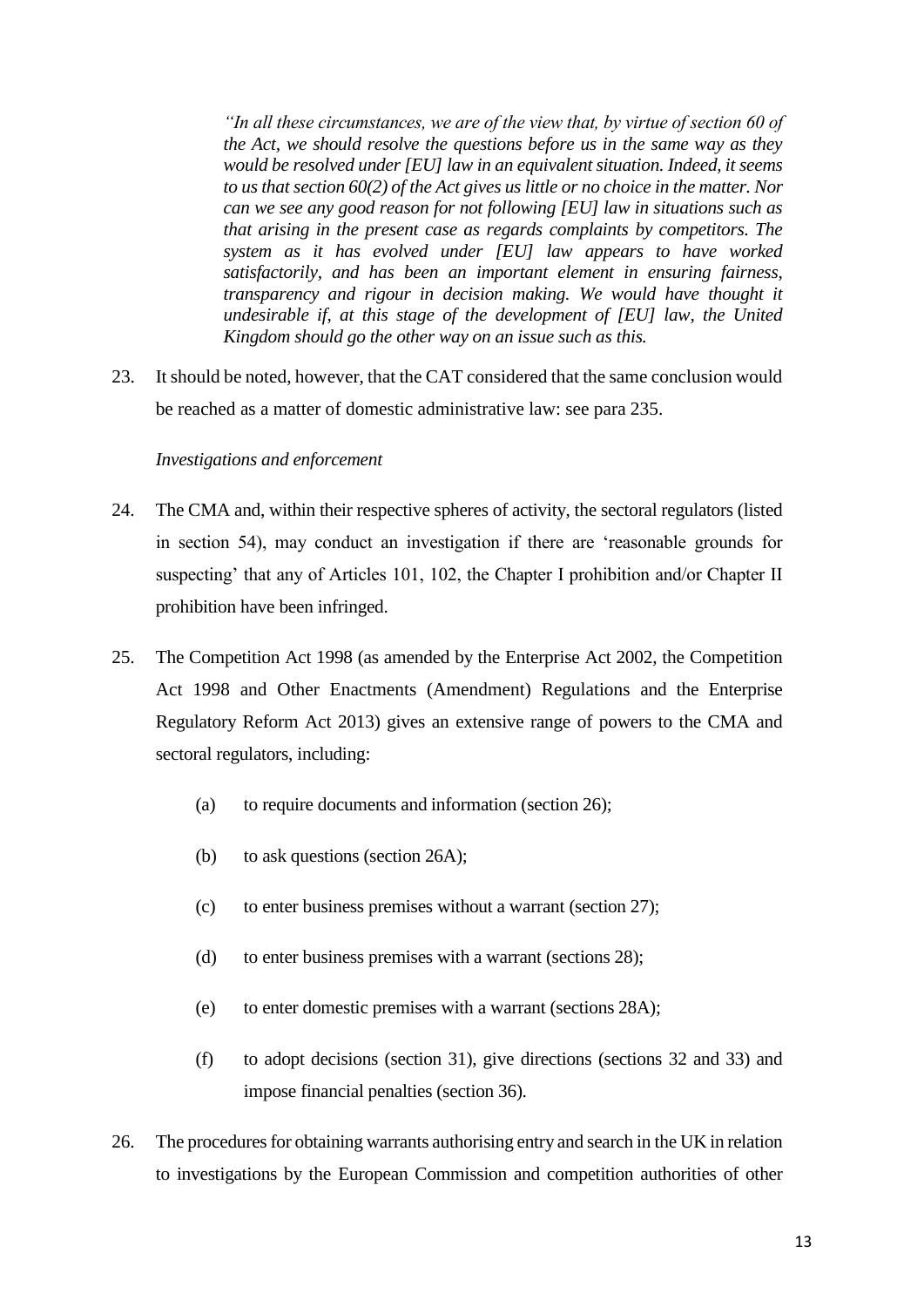Member States are broadly similar to those which apply to CMA investigations, with variations reflecting the different nature of the investigation at issue: see sections 62 to 65N of the Competition Act 1998.

27. Finally in this regard, an important difference between UK and EU law is section 30 of the Act, which provides that a person is not required to produce or disclose a privileged communication with professional legal advisers, which, unlike EU law, include inhouse lawyers.

# **The effect of Brexit**

- 28. As noted above, the Competition Act 1998 introduced prohibitions into domestic law that are modelled upon Articles 101 and 102. It follows that, even after Brexit, many cases investigated under EU and under domestic law are likely to lead to the same outcome: for example, a price-fixing cartel that infringes Article 101(1) and affects both trade between Member States and trade within the UK, will also be caught by the Chapter I prohibition, unless, for example, it occurred in a sector that is currently excluded by section 3 of the Act.
- 29. The Chapter I and II prohibitions are not derived from any obligation imposed by EU law. It follows that, regardless of UK's withdrawal from the EU, they will continue to be a part of domestic law. To put the same point another way, in the absence of an Act of Parliament, Brexit (of whatever form) will have not have an immediate or necessary effect upon the interpretation or application of the Chapter I and II prohibitions.
- 30. The UK's withdrawal from the EU may have the following immediate consequences for the Competition Act 1998:
	- (1) Para 5 of Schedule 3 to the Competition Act 1998 provides that neither the Chapter I nor the Chapter II prohibition applies to an agreement or to conduct that is required to comply with a legal requirement. An immediate consequence of Brexit will be that a legal requirement will no longer be one imposed by the TEU or TFEU (or in the case of a 'hard Brexit' the EEA Agreement) since those laws will no longer have legal effect in the UK without further enactment.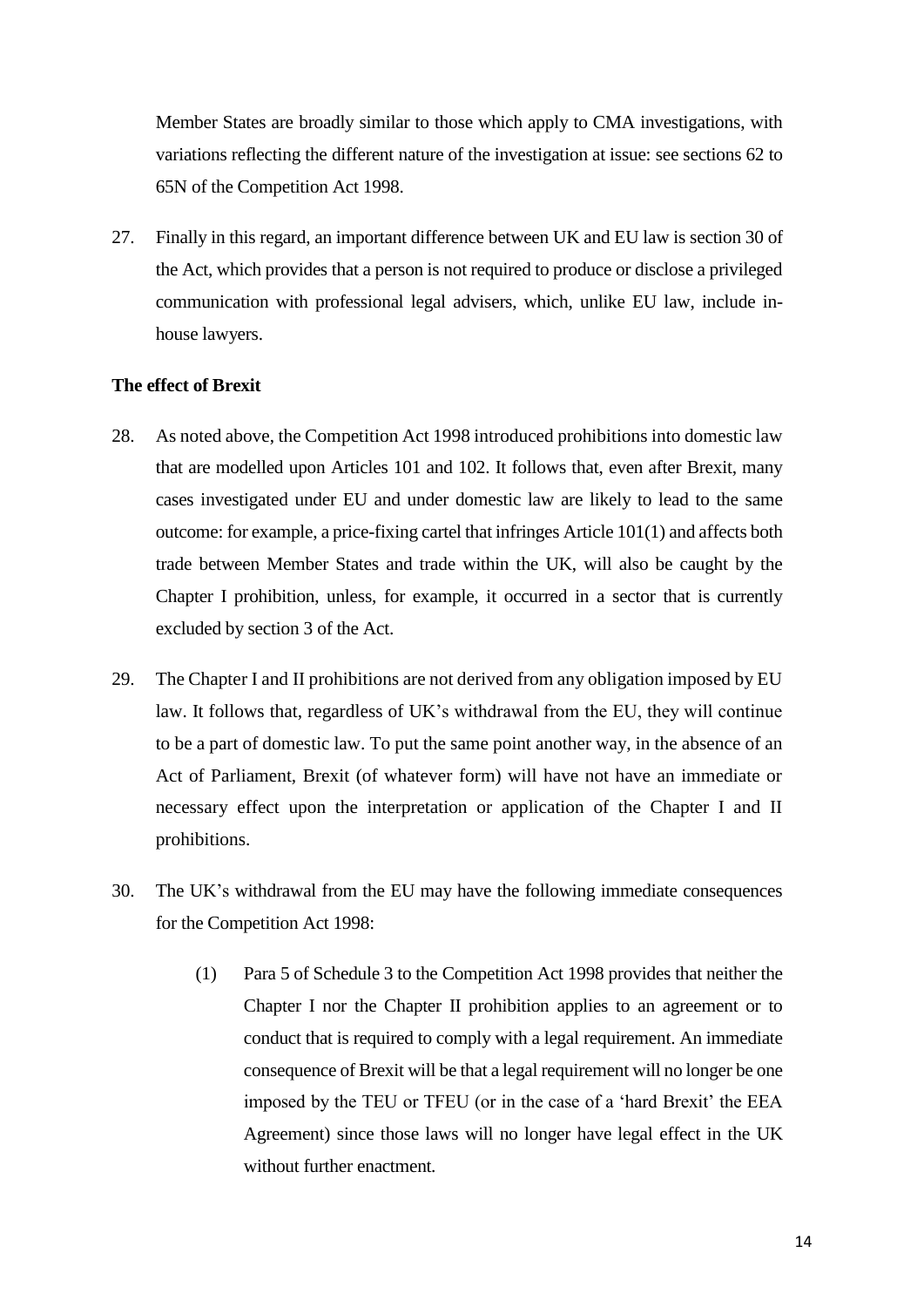- (2) After Brexit, the provisions of Article 3 of Council Regulation (EC) No 1/2003 will cease to apply in the UK. It follows that, where the competition authorities and courts of the UK apply national competition law to agreements or practices, they will no longer be obliged to apply Articles 101 or 102 where those provisions are applicable. It also follows that it would be possible for Parliament to enact stricter sanctions for anticompetitive agreements than those envisaged for transgressions of Article 101.
- (3) The CMA will no longer have the power to withdraw the benefit of EU block exemption Regulations under Article 29(2) of Regulation 1/2003. This being so, para 8(b) of Schedule 9 to the Act will be otiose.
- 31. If the UK were to leave the EU, but remain a party to the EEA Agreement (commonly referred to as a 'soft Brexit'), then the UK would remain bound by Articles 53 and 54 of the EEA Agreement. These, and other, provisions have been summarised in the section discussing the likely effect of Brexit on private competition law actions before the courts in the UK

#### **Options and recommendations**

- 32. We consider four specific issues that arise out of a potential hard Brexit for the future of the Competition Act 1998:
	- (1) Should the UK modify or repeal the duty of consistent interpretation with EU law contained in section 60 of the Competition Act 1998?
	- (2) Should the UK modify or repeal the system of parallel exemptions contained in section 10 of the Competition Act 1998?
	- (3) Should the UK modify or repeal any of the EU-related exclusions from the Chapter I and II prohibitions?
	- (4) Should the UK remove the ability of the CMA to assist or act on behalf of the European Commission and competition authorities of Member States?
	- **(1) Should the UK modify or repeal section 60 of the Competition Act 1998?**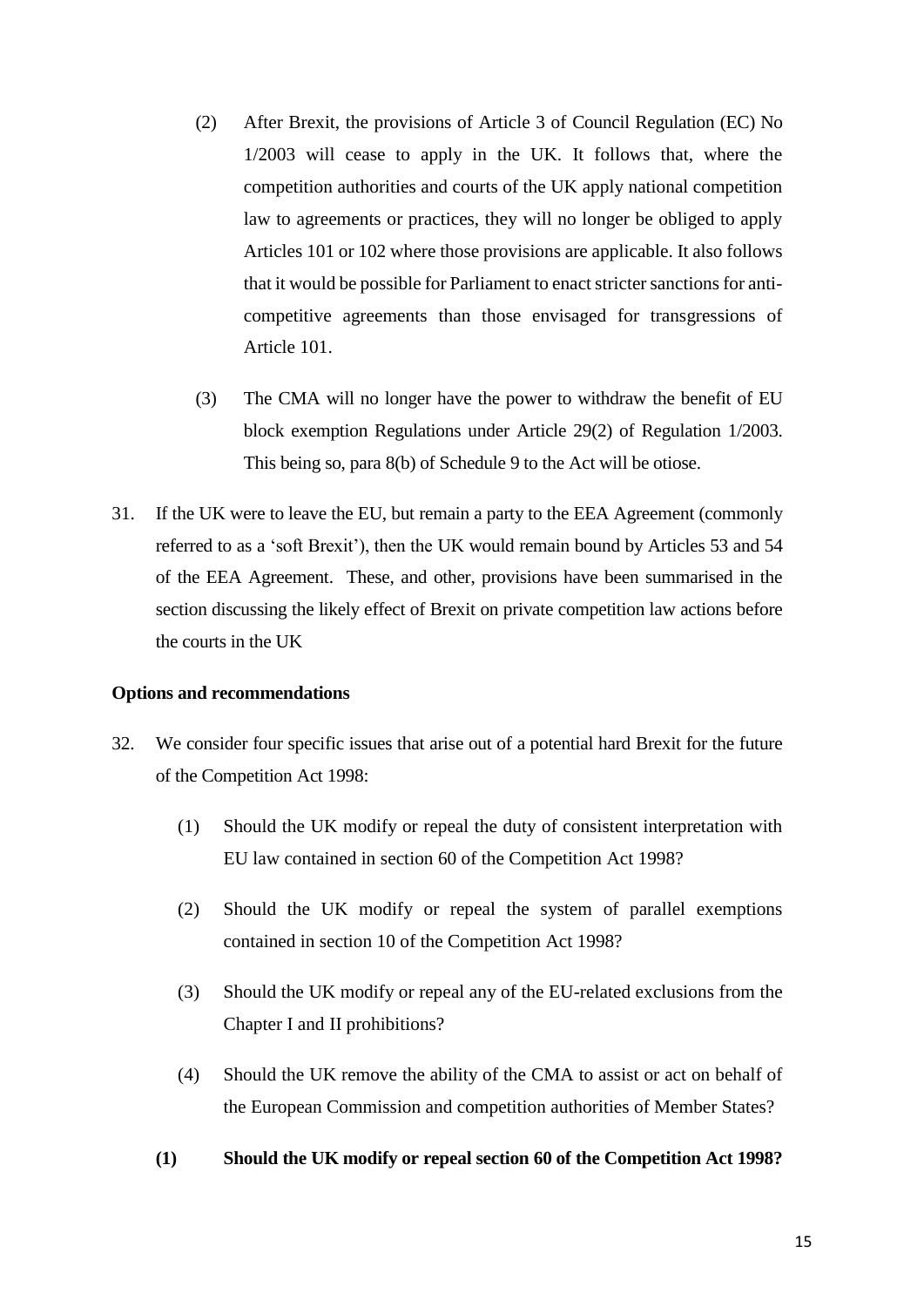- 33. As noted above, regardless of UK's withdrawal from the EU, the provisions of the Competition Act 1998 will continue to be part of domestic law. That said, a hard Brexit throws into sharp relief the question of whether or not the competition authorities and courts of the UK should continue to be obliged to interpret UK competition law consistently with general principles of EU law and the jurisprudence of the Court of Justice of the European Union.
- 34. The basic argument in favour of repealing section 60 would be that it would be incongruous, after choosing to leave the EU, for the competition authorities and courts of the UK to be obliged to follow principles of EU law and the jurisprudence of the Court of Justice. If section 60 were repealed and not replaced with a different interpretative obligation, the courts in the UK would no longer be obliged to take the EU jurisprudence as they found it, and could refine domestic law as they would like it to be. This might be particularly important in cases where the EU jurisprudence is in a not altogether satisfactory state.
- 35. It might also be argued that, after Brexit, requiring domestic competition authorities and courts to concentrate on EU jurisprudence may prevent them from benefiting from the views expressed in cases from other jurisdictions when wrestling with widespread problems of competition law and policy. For example, the South African Competition Tribunal has developed its decisions by reference to the wisdom to be derived from all jurisdictions.
- 36. There are, however, a number of arguments in favour of retaining section 60:
	- (1) After Brexit, it is possible that EU and UK competition law may apply to the same agreement or practice. It is necessary therefore to deal with the problem of overlap so as to ensure consistency in interpretation and clarity of process. That is precisely why section 60 was enacted in the first place.
	- (2) The provisions of section 60 are well-understood. It has worked so well in practice that it has been relatively straightforward to maintain consistency between EU jurisprudence and decisions adopted under domestic law. In many cases, parties proceed on the basis that if the matters complained of infringed Article 101 then they would also infringe the Chapter I prohibition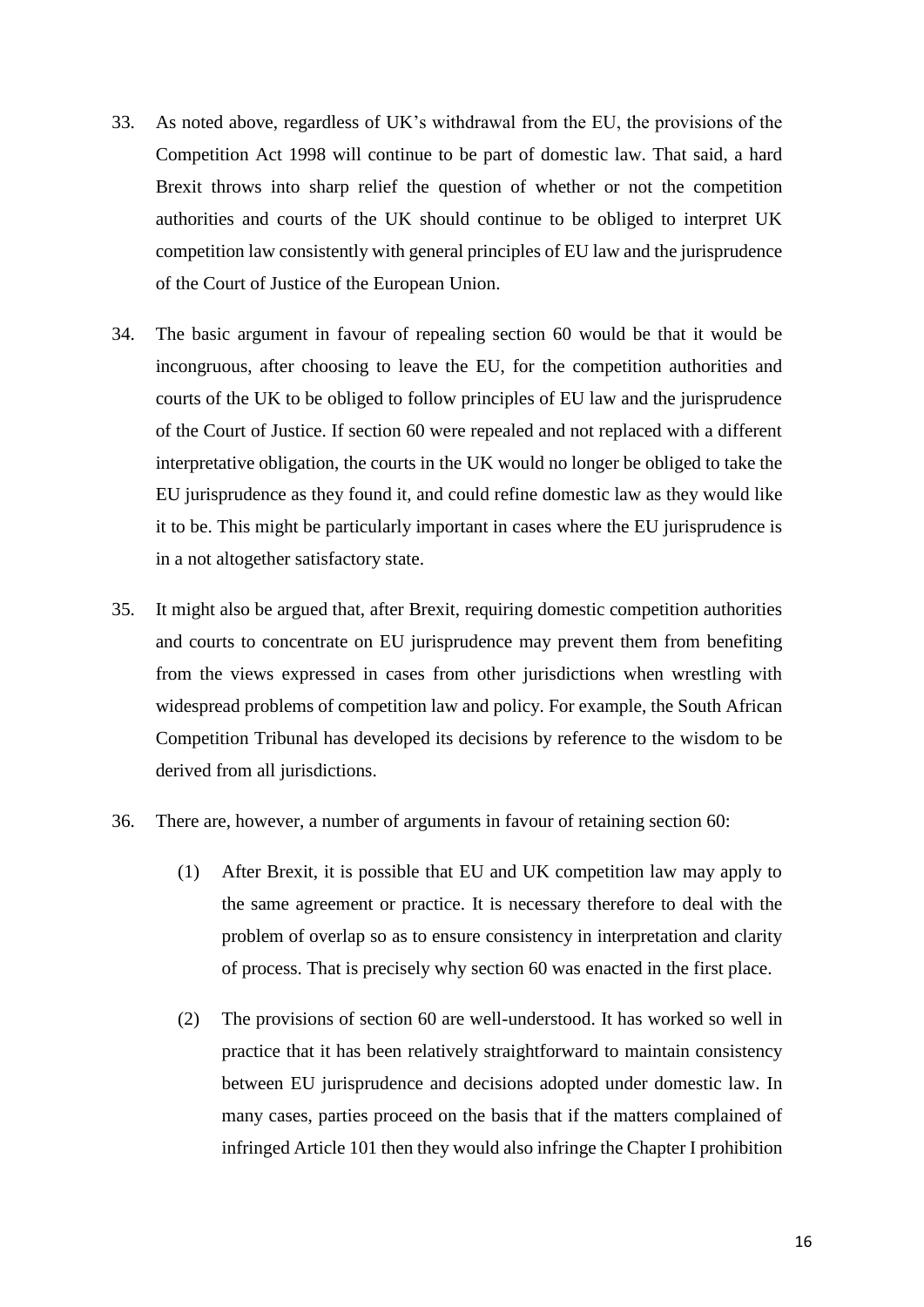Act and, vice versa: *Bookmakers Afternoon Greyhound Services Ltd v Amalgamated Racing Ltd* [2008] EWHC 1978 (Ch), para 298.

- (3) It is in no-one's interest to have nearly identical EU and UK prohibitions interpreted and applied to the same conduct in diverging or contradictory ways. There will always be exceptional cases where there is genuine disagreement as to the appropriate outcome of a particular case, but section 60 helps to maximise the likelihood of consistency.
- (4) It is in everyone's interest including competition authorities, courts, businesses, and consumers in the  $UK - to know that Part 1 of the$ Competition Act 1998 will (so far as is possible) be interpreted consistently with the large body of case-law of the EU Courts as well as have regard to the decisional practice of the European Commission.
- (5) The provisions of section 60 already allow the competition authorities of the UK an appropriate degree of latitude (for example, by having regard to relevant differences between EU and UK law) to develop UK-specific policies on, for example, the imposition of financial penalties: see *GF Tomlinson v Office of Fair Trading* [2011] CAT 7, para 102.
- (6) There is no need to jettison section 60 when the UK has already been able to enact provisions of the Competition Act 1998 that deliberately differ from EU law. For example, sections 46 and 47 of the Competition Act 1998 provide for appeals on the merits to be taken to the Competition Appeal Tribunal against 'appealable decisions', which include both decisions that Chapters I and/or II prohibitions have been infringed and decisions that they have not been infringed. In *VIP Communications v Office of Communications* [2007] CAT 3, referring to section 60, the CAT stated that "*it may not always be possible or appropriate to achieve absolute uniformity, particularly if the relevant statutory provisions are different*." There was no need to circumscribe the wide-ranging powers of the Tribunal to the EU Courts' more limited jurisdiction to hear actions for annulment.
- (7) Jersey is not a Member State of the EU, but has nonetheless modelled Articles 8 and 16 of the Competition (Jersey) Law Act 2005 upon Articles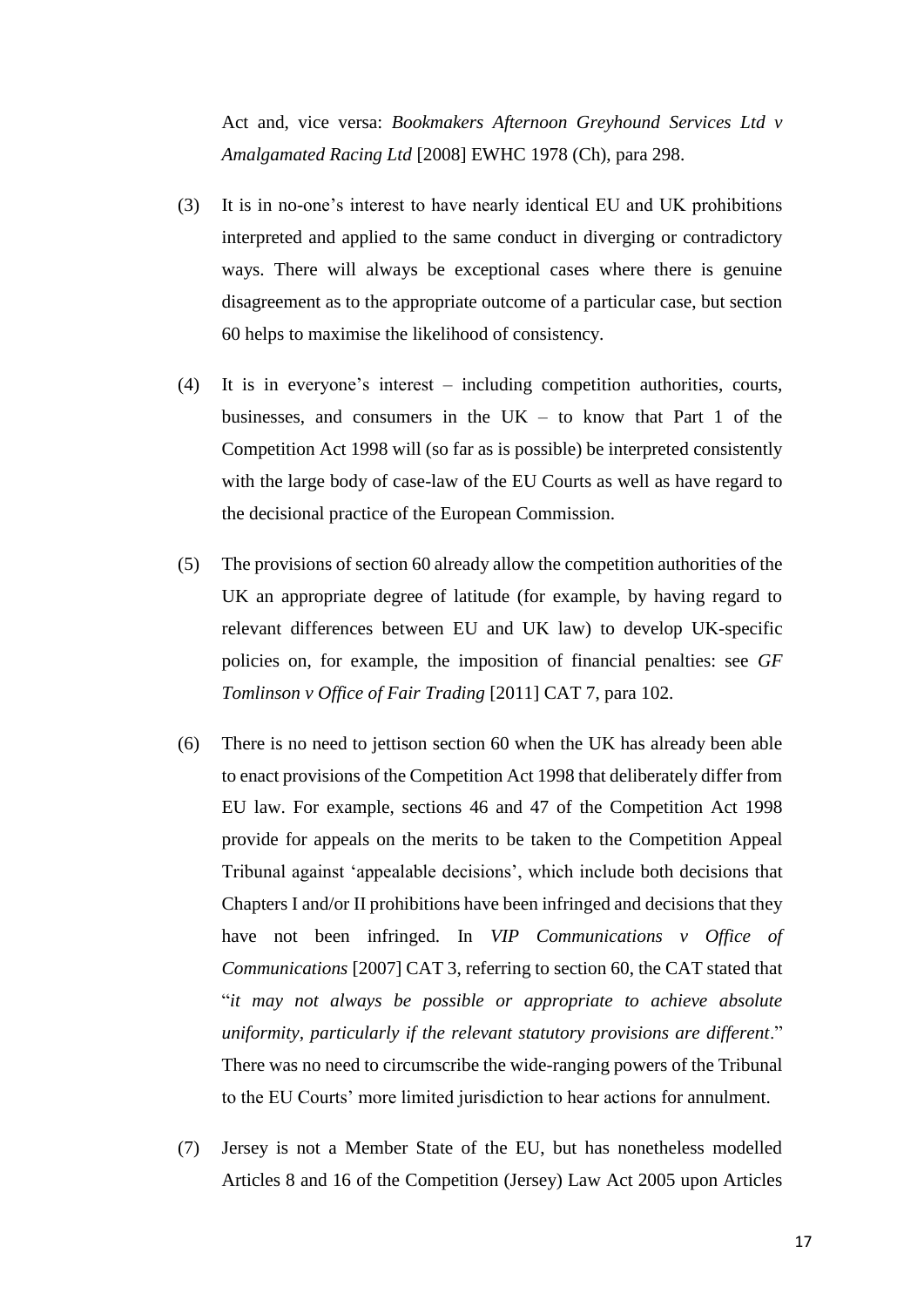101 and 102 TFEU *and* required those domestic prohibitions to be interpreted and applied consistently with EU law: see Article 60 of Competition (Jersey) Law Act 2005, which is not dissimilar to section 60 of the Competition Act 1998. This shows that it is possible to be outside the EU but seek to maintain consistency with EU competition law; the two are not mutually exclusive.

37. If, contrary to the arguments set out above, it were deemed appropriate to repeal section 60 and replace it with a lesser interpretative obligation, then the duty imposed on domestic courts by section 2 of the Human Rights Act 1998 has much to commend it. Section 2(1) requires that:

> *A court or tribunal determining a question which has arisen in connection with a Convention right must take into account any—*

- *(a) judgment, decision, declaration or advisory opinion of the European Court of Human Rights,*
- *(b) opinion of the Commission given in a report adopted under Article 31 of the Convention,*
- *(c) decision of the Commission in connection with Article 26 or 27(2) of the Convention, or*
- *(d) decision of the Committee of Ministers taken under Article 46 of the Convention,*

*whenever made or given, so far as, in the opinion of the court or tribunal, it is relevant to the proceedings in which that question has arisen.*

- 38. Section 2(1) does not enjoin a domestic court or tribunal to place any particular weight on Strasbourg cases, still less does it require a court or tribunal to apply those cases strictly as precedent (cf. *Ambrose v Harris* [2011] UKSC 43, paras 18-19).
- 39. If section 60 were replaced with a similar obligation to the one contained in section 2(1) of the Human Rights Act, then it should apply to competition authorities as well as courts. UK authorities and courts would not be strictly required to follow the rulings of the General Court or Court of Justice, as they would be bound by the rulings of superior courts in the domestic curial hierarchy. Instead, they would merely be required to "*take into account*" the rulings of those foreign courts (and the decisions of the European Commission). That is to say, the UK authorities and courts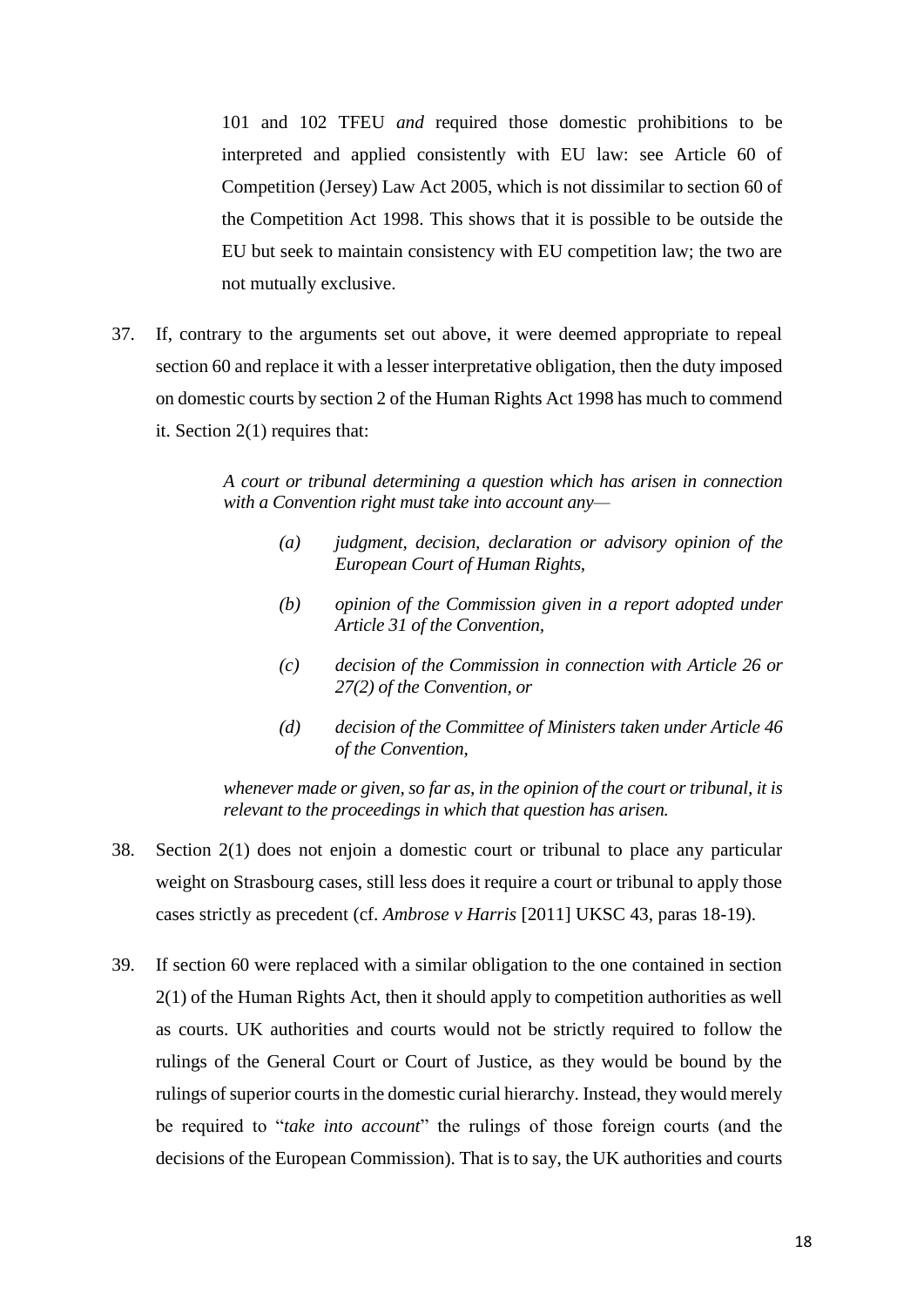would be expected to have regard to case-law and decisional practice in the EU, and treat that law and practice as relevant when determining corresponding questions of UK competition law. The merit of this approach would be to guarantee that UK law and practice would keep pace with EU competition law as it evolves over time (see, to that effect, *In R (on the application of Ullah)* v Special Adjudicator [2004] UKHL 26, para 20).

- 40. An obvious objection to the proposal in the previous paragraph is that the CMA, the CAT and/or courts in the UK might wish to fashion a distinctively British solution to certain competition law problems. For example, the UK case of *BetterCare Group Limited v Director General of Fair Trading* [2002] CAT 7 and the EU case of Case C-205/03 P *FENIN v Commission* EU:C:2006:453, was concerned with a similar issue about the procurement of services; however, the CAT and the Court of Justice reached different conclusions on when (if at all) such an activity should be subject to the competition rules. If, after Brexit, section 60 were to be abolished and not replaced at all, then a distinctive domestic competition law jurisprudence and decisional practice would probably emerge (although, even in this situation, it is not unreasonable to suppose that the authorities and courts would have regard to the EU jurisprudence and decisional practice).
- 41. We have reviewed in the preceding paragraphs the arguments each way. The issue is finely balanced. After Brexit, the inescapable objection to retaining section 60 in its current form is that it would be wrong for the courts in the UK to be obliged to follow EU law (which will be a foreign law) in interpreting its own domestic law, especially when the UK will no longer have any input into developing EU law. This being so, the pragmatic way forward in a post-Brexit world is for Parliament to repeal section 60 and replace it with a lesser interpretative obligation modelled on section 2(1) of the Human Rights Act 1998.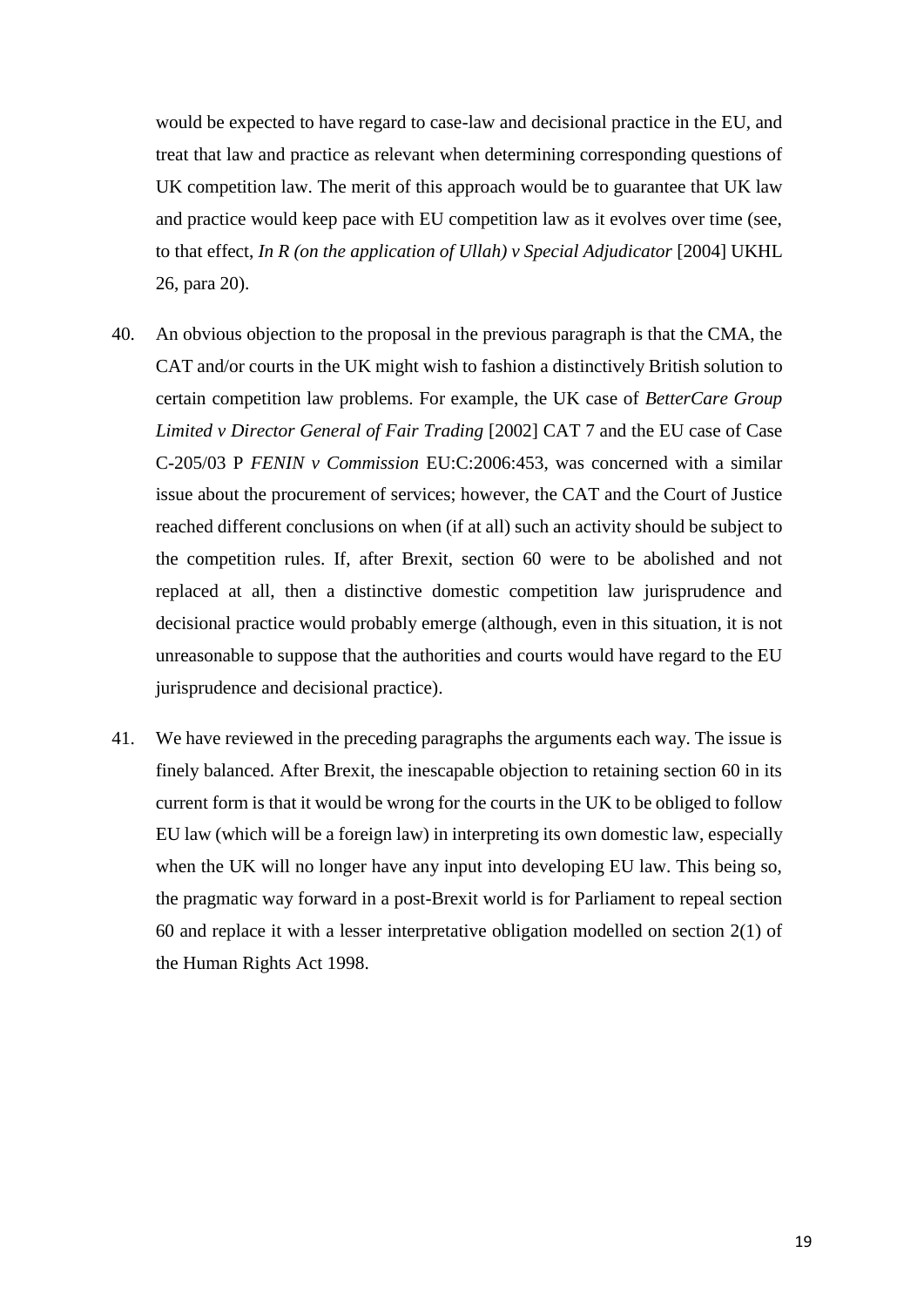### **(2) Should the UK modify or repeal section 10 of the Competition Act 1998?**

- 42. After Brexit, the question arises whether agreements that are block exempted under EU law (or would be block exempted if they were to have an effect on trade between Member States) should continue to be exempted from the Chapter I prohibition under domestic law.
- 43. The argument in favour of repealing section 10 of the Competition Act 1998 is that, after Brexit, it would be unacceptable for EU law, as a foreign law, to determine whether an anti-competitive agreement ought to be exempted from UK law. Since the Competition Act 1998 and Other Enactments (Amendment) Regulations SI 1261/2004 ended the system of notification, individual exemption for agreements and the OFT's 'monopoly' over decision-making under section 9(1) of the Competition Act 1998 with effect from 1 May 2004; and introduced the principle of 'self-assessment' of agreements under the Chapter I prohibition, it could be argued that there is no need for block or parallel exemptions.
- 44. As with section 60, however, there is a strong case for retaining parallel exemptions (even if they were to be renamed domestic block exemptions):
	- (1) Section 10 provides both simplicity and certainty for parties to agreements that benefit in EU law from block exemptions. If an agreement complies with the conditions of the EU block exemption, it is deemed to be exempted from domestic law. It is no doubt for this reason that draft standard terms and conditions for distribution agreements and bilateral licences of patents and know-how frequently track closely the wording of EU block exemptions.
	- (2) Experience shows that the system of EU block exemptions has worked well in practice. For example, when deciding to renew the block exemption Regulation for vertical agreements until 2022, the European Commission specifically took into account "*the overall positive experience*" with the application of the previous block exemption: see recital (2) to Regulation 330/2010, OJ [2010] L 102/1.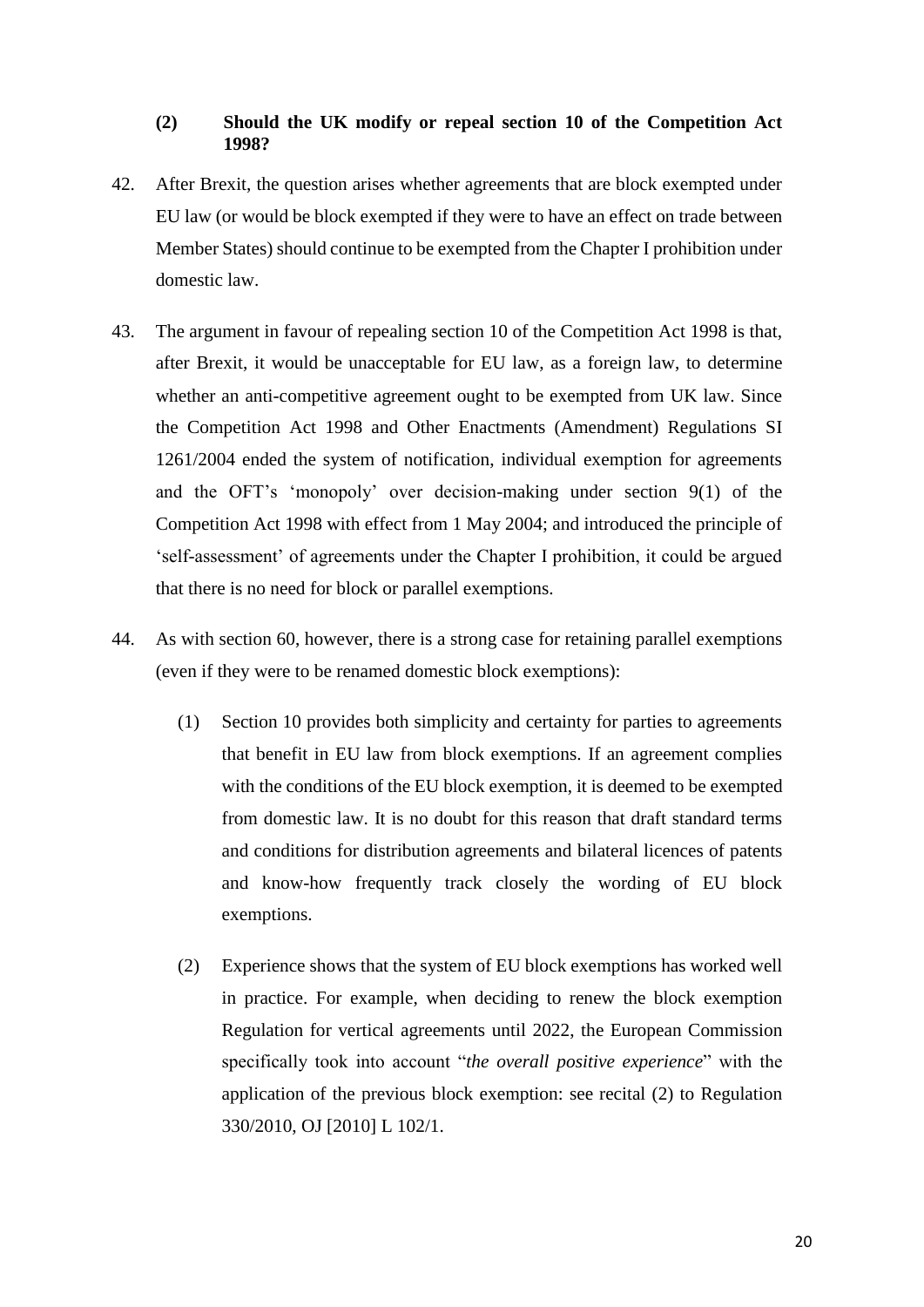- (3) If there were concerns that a particular EU block exemption ran counter to UK interests or public policy, the CMA already has the power (under section 10(5) of the Act) to cancel or limit a parallel exemption in relation to agreements that satisfy the terms of an EU block exemption.
- (4) There would be no need for Parliament to repeal section 10 if it would simply mean that the CMA would recommend that the Secretary of State adopt a series of domestic block exemptions that mirror the terms of the existing EU block exemption Regulations.
- (5) If section 10 were to be repealed and the Secretary of State were to adopt domestic block exemptions that materially differ from EU block exemptions for the same type of agreements, there would be an obvious risk of conflict between UK and EU law. After Brexit, the UK would no longer be bound to respect the EU block exemption and refrain from applying its own stricter standards.
- 45. If, after Brexit, the Government were minded to repeal section 10 of the Competition Act 1998 (given its intimate connection with EU Regulations), there would be a compelling case for the CMA to recommend that the Secretary of State adopt a series of block exemptions for distribution agreements, technology transfer agreements, R&D agreements etc. as a matter of domestic law. For the reasons set out above, ideally, these domestic exemptions would mirror (or at least closely follow) the equivalent EU block exemption.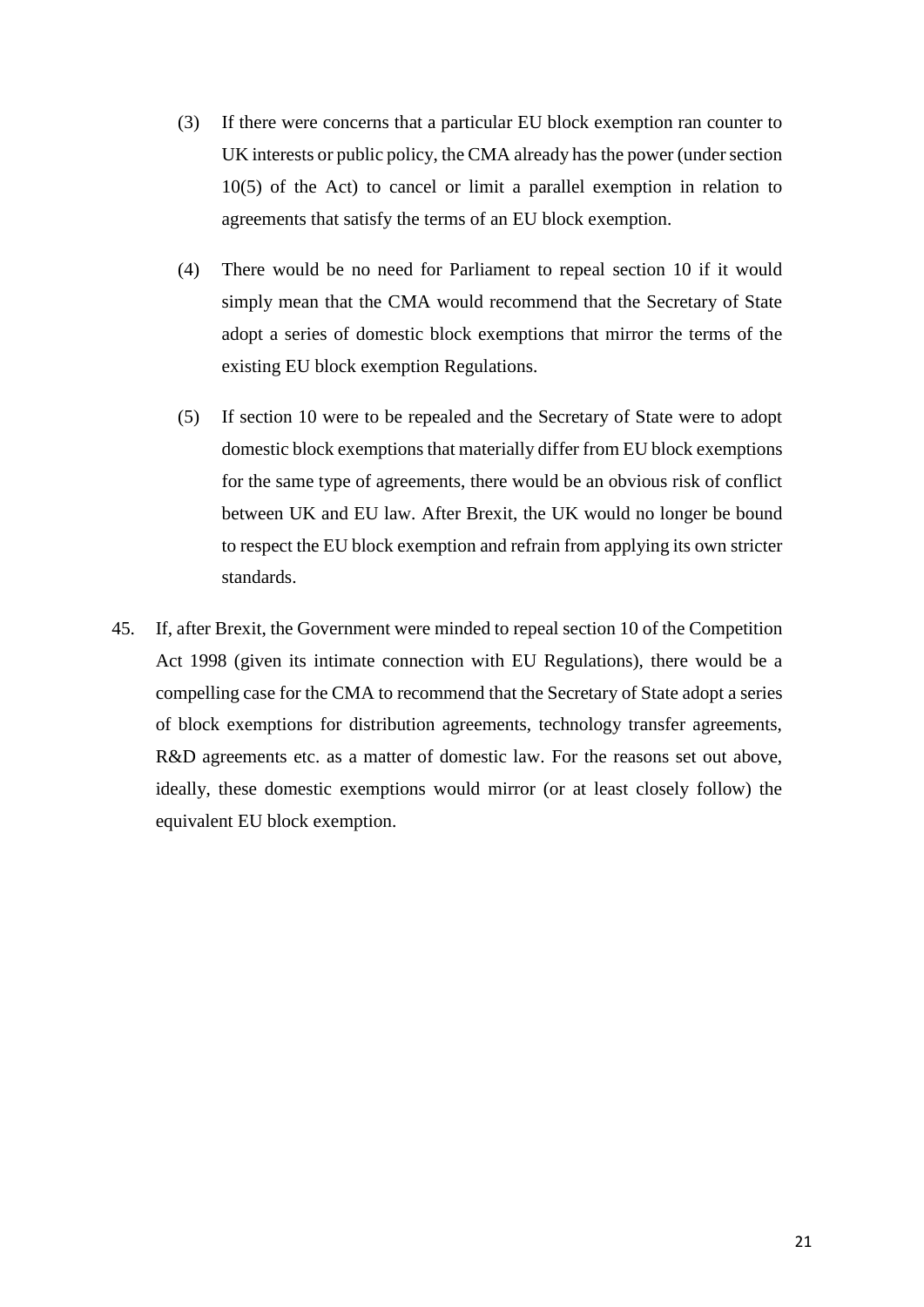## **(3) Should the UK modify or repeal the exclusions to the Chapter I and II prohibitions?**

- 46. As noted above, Schedules 1, 2 and 3 to the Competition Act 1998 provide for a range of agreements and conduct to be excluded from the Chapter I and II prohibitions.
- 47. Schedule 1 to the Act provides that the Chapter I and II prohibitions do not apply to mergers and concentrations in respect of which the European Commission has exclusive jurisdiction under the EU Merger Regulation. Whether or not this exclusion ought to be retained is likely to depend upon what arrangement, if any, the Government reaches in respect of the future scope and application of EU merger control.
- 48. The exclusions relating to (1) EEA markets (Schedule 3, para 3) and (2) agricultural products (Schedule 3, para 9) are both derived from provisions of EU law. The rationale for these exclusions essentially disappears after the UK's membership of the EU has ceased. They are therefore obvious candidates for repeal after March 2019.

# **(4) Should the UK remove the ability of the CMA to assist or act on behalf of the European Commission and competition authorities of Member States?**

- 49. After Brexit, Articles 101 and 102 TFEU will be foreign competition laws in the UK. This being so, section 25 of the Competition Act 1998 will likely have to be amended to remove the power of the CMA to investigate suspected infringements of Articles 101 and 102 TFEU (on the basis that Articles 101 and 102 will no longer be directly applicable in the UK).
- 50. In addition, it will be necessary to consider whether the UK should retain the powers contained in Part II of the Competition Act 1998 (sections 62 to 65N) to help with investigations by the European Commission and/or the competition authorities of Member States of the EU. After Brexit, the UK would no longer be obliged by EU law (i.e. Articles 20, 21 and 22(2) of Regulation 1/2003) to provide such assistance or conduct an investigation on its behalf. Given this, it might be argued that Part II of the Competition Act 1998 should be repealed.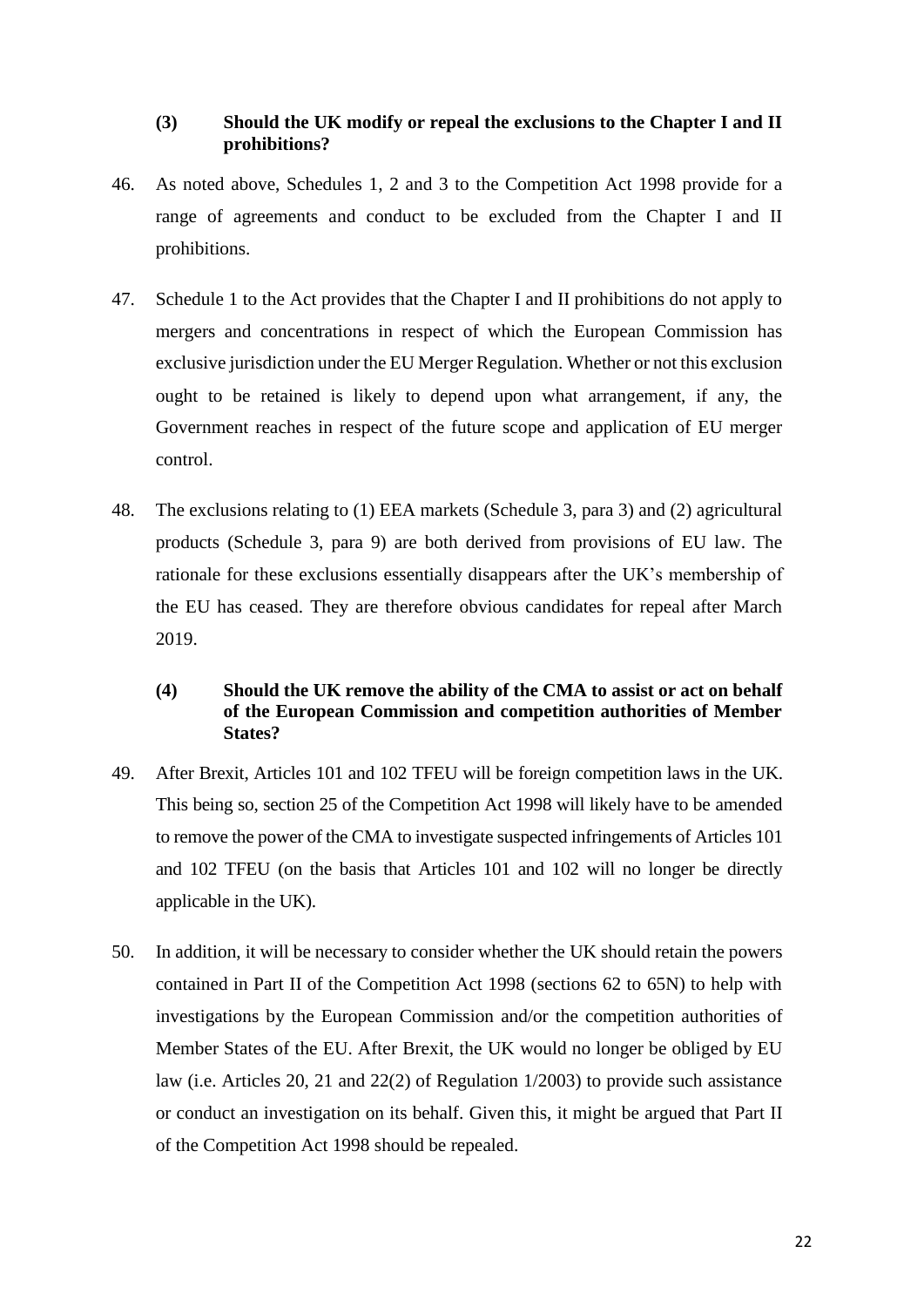- 51. The better view is that the provisions in Part II of the Competition Act 1998 are valuable, and will continue to be so. They should therefore be retained. Cooperation between the competition authorities in the UK and the EU is already a fact of daily life, and so is coordination of enforcement. Indeed, it is likely to be counter-productive for the UK, after Brexit, to abolish the powers given to the CMA to assist with Commission investigations since: (1) the information obtained during such an investigation could well be relevant to a UK case; and (2) it would make it more likely that the Commission would refuse to assist the UK whenever it wanted to probe conduct outside the UK that adversely affects trade and competition in the UK
- 52. The point made in the previous paragraph also applies to the national competition authorities of the Member States, although the force of the point may vary according to how closely the UK cooperates with a particular country.

#### **Transitional arrangements**

53. If the decision were made to repeal any provisions of the Competition Act 1998 then consideration would need to be given as to whether to make any transitional arrangements. Such arrangements would allow a period of time for undertakings to adapt and adjust to any news means of interpreting the Chapter I and II prohibitions and/or to prepare for any repeal of parallel exemptions. In particular, it would be appropriate for the duties in section 60 of the Act to continue to apply in relation to conduct that occurred before the UK formally left the EU.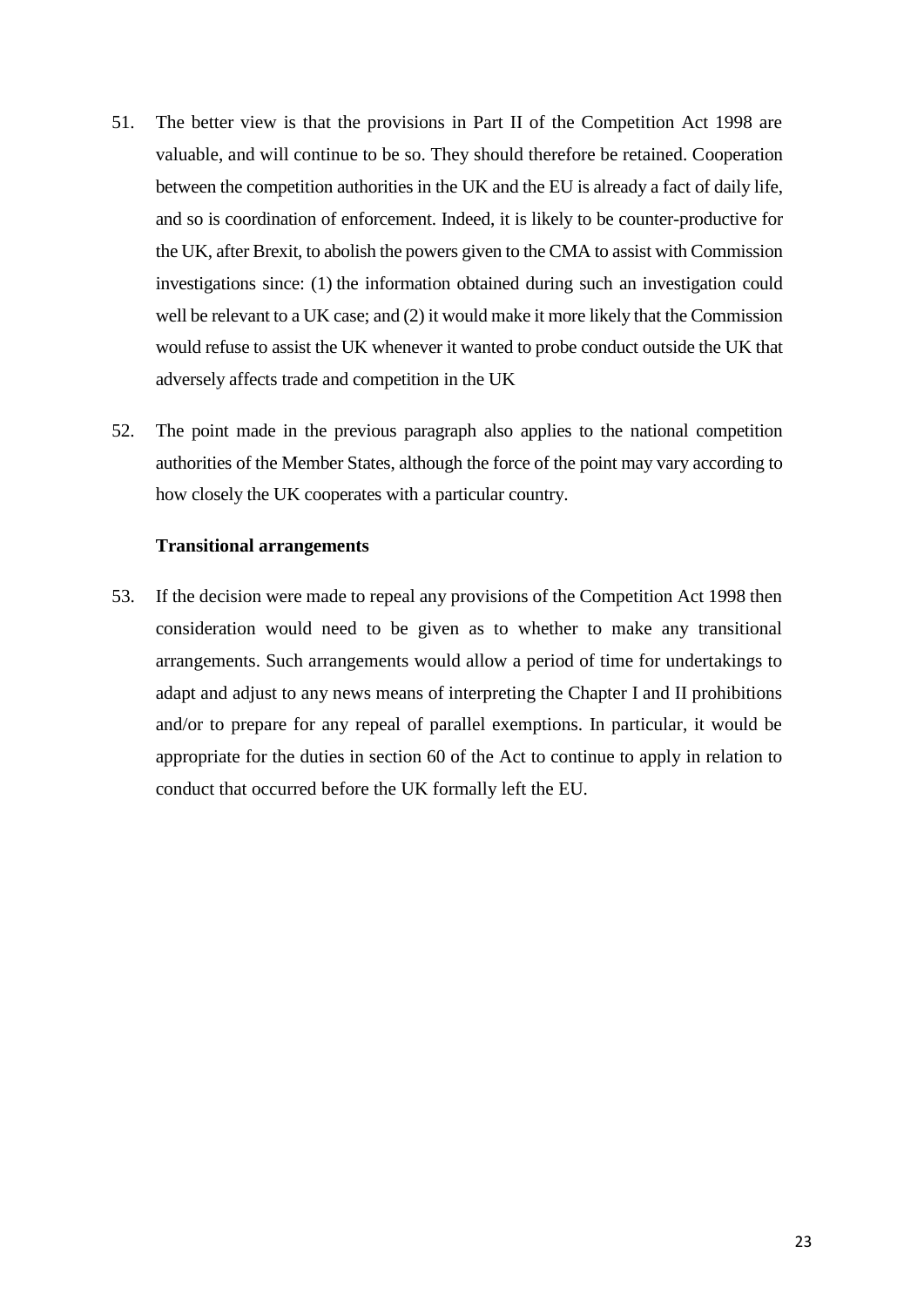# **III. PRIVATE COMPETITION LAW ACTIONS**

54. Below, we summarise the existing position as to the application of competition law before UK courts and tribunals.<sup>1</sup> We then describe the potential effect of Brexit (in both its 'soft' and 'hard' varieties) in this area. Finally, we consider options and recommendations, including consideration of any potential specific legislation required and transitional provisions.

# **The existing position**

- 55. At present, by reason of the direct effect of Article 101 and 102 TFEU, the EU competition law prohibitions are applied directly in English courts as part of English law<sup>2</sup>. When the conduct in issue occurred in part (or in whole) in the UK then EU competition law is typically relied on by litigants, and applied by the Courts, in parallel with our key domestic competition provisions, namely, Chapter I and II of the Competition Act 1998. As noted above, those domestic provisions are closely modelled on EU law, save that they only apply to conduct with an effect on competition and trade within the UK, as opposed to the EU. In practice, as things stand now, where EU competition law applies, the application of the corresponding domestic provisions are frequently otiose.
- 56. In addition, there are a number of further rules and procedures deriving from EU law that potentially affect a number of aspects of competition law claims before the English Courts. These include the following:
	- (1) The rules relating to the effect and role of Commission decisions (and CJEU judgments relating to those decisions) before the English courts;
	- (2) The rules and procedural provisions in Regulation 1/2003 and the Commission's notice on cooperation with national courts;

<sup>&</sup>lt;sup>1</sup> We have focused below on the effect on the courts and tribunals of England and Wales.

<sup>&</sup>lt;sup>2</sup> Since the entry into force of Regulation 1/2003, the entirety of Article 101 TFEU (including the exemption in Article 101(3) TFEU) has direct effect and is applied by national courts: see Council Regulation (EC) No 1/2003 of 16 December 2002 on the implementation of the rules on competition laid down in Articles 81 and 82 of the Treaty ("Regulation 1/2003").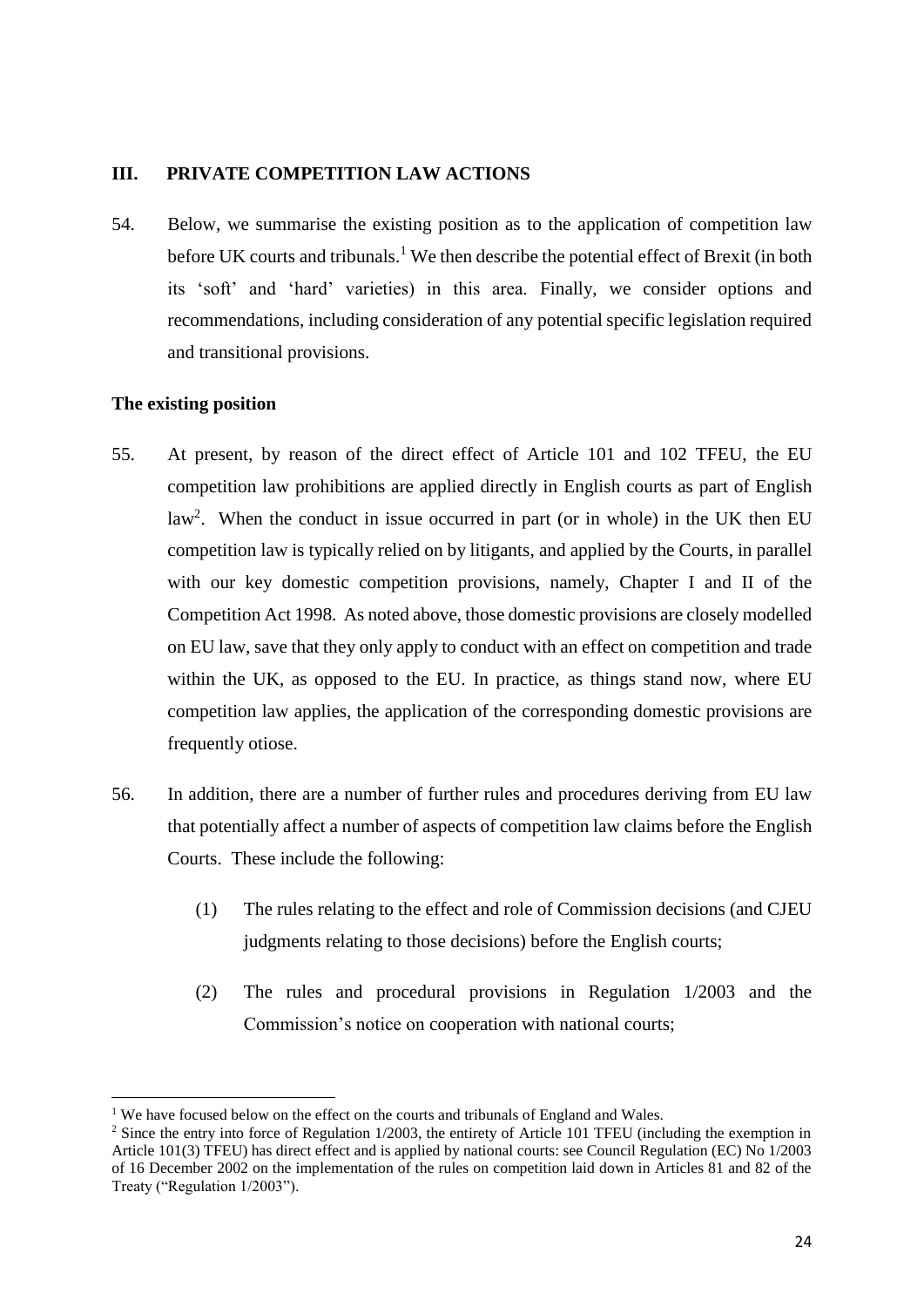- (3) Rules on jurisdiction and recognition of judgments in the Recast Brussels Regulation 1215/2015 ("the Recast Brussels Regulation") and on choice of law in the Rome II Regulation 864/2007 ("Rome II");
- (4) The substantive and procedural rules contained in the soon to be implemented Damages Directive<sup>3</sup>.

### *The effect of Commission decisions*

57. The binding status of Commission Decision's emanates from Article 288 TFEU, which provides that decisions are binding in their entirety on those to whom they are addressed. The current position regarding the status and effect of Commission Decisions in national court proceedings derives from the general EU law principle of 'sincere cooperation' between national courts and Commission institutions, set out in Article 4(3) TEU as elucidated by the *Delimitis<sup>4</sup>* and *Masterfoods<sup>5</sup>* jurisprudence. It has been codified in Article 16 of Regulation 1/2003<sup>6</sup> in the following terms:

# *"Article 16 Uniform application of Community competition law*

*1. When national courts rule on agreements, decisions or practices under article [101] or article [102] of the Treaty which are already the subject of a Commission decision, they cannot take decisions running counter to the decision adopted by the Commission. They must also avoid giving decisions which would conflict with a decision contemplated by the Commission in proceedings it has initiated. To that effect, the national court may assess whether it is necessary to stay its proceedings. This obligation is without prejudice to the rights and obligations under article 234 of the Treaty.*

*2. When competition authorities of the member states rule on agreements, decisions or practices under article 81 or article 82 of the Treaty which are already the subject of a Commission decision, they cannot take decisions which would run counter to the decision adopted by the Commission."*

58. These principles have been incorporated into national law in the form of section 58A of the Competition Act 1998, which provides that "infringement decisions" (which include a decision of the European Commission "that the prohibition in Article 101(1)

<sup>3</sup> Directive 2014/104/EU of the European Parliament and of the Council of 26 November 2014 on certain rules governing actions for damages under national law for infringements of the competition law provisions of the Member States and of the European Union.

<sup>4</sup> Case C-234/89 *Delimitis v Henninger Brau* [1991] ECR I-935

<sup>5</sup> Case C-344/98 *MasterFoods v HB Ice Cream* [2000] ECR I-11369, §§55-60.

<sup>6</sup> Council Regulation (EC) No 1/2003 of 16 December 2002 on the implementation of the rules on competition laid down in Articles 81 and 82 of the Treaty.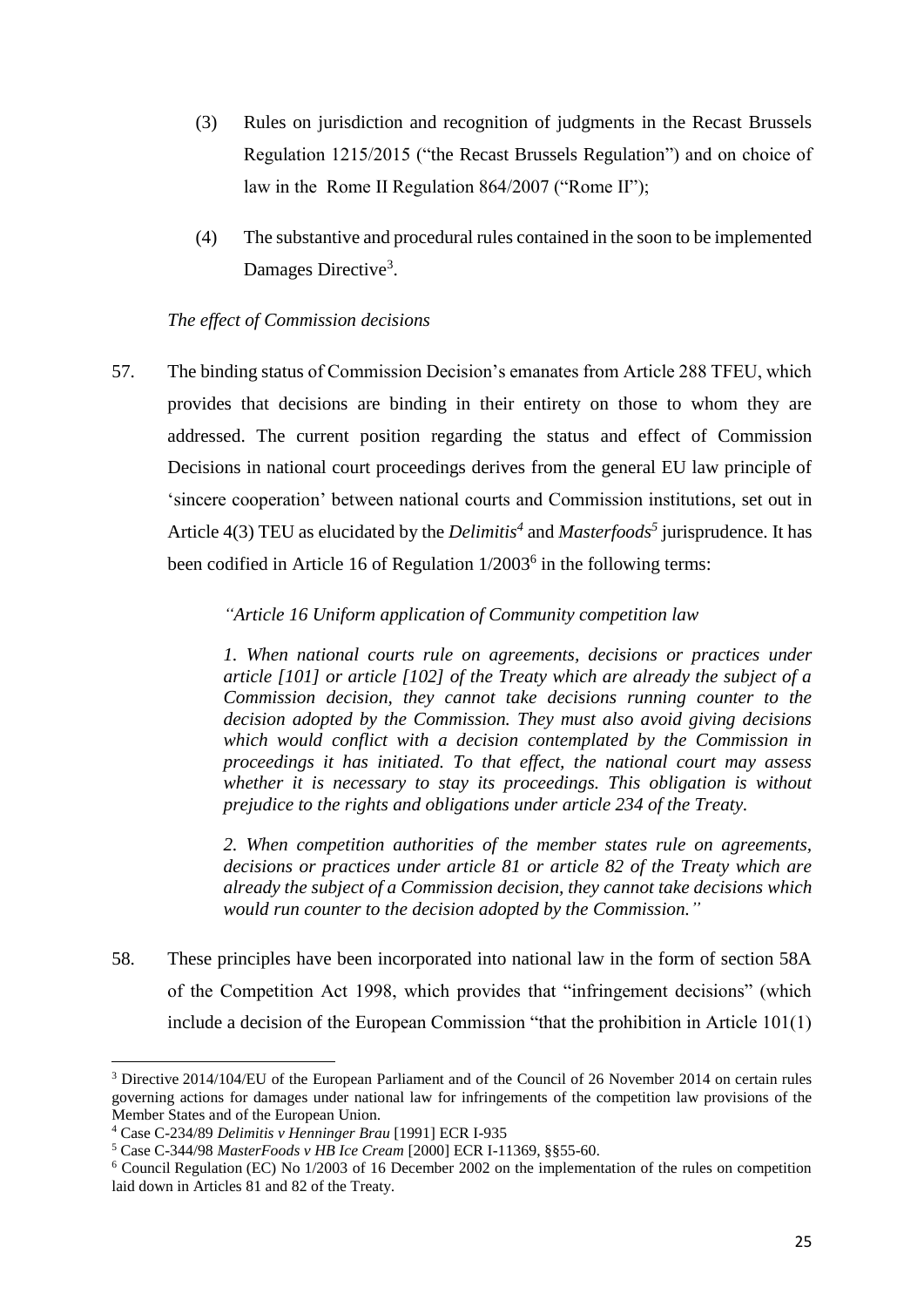or the prohibition in Article 102 has been infringed"), once final, are binding before the High Court (as well as in actions for damages and in collective proceedings before Competition Appeal Tribunal). Commission Decisions become final when the time for appealing against that decision to the European Court expires without an appeal having been brought or when an appeal to the European Court has concluded.

- 59. Similarly, pursuant to section 60(1) of the Competition Act 1998, national courts are required to ensure that issues of competition law are dealt with in consistent manner with the corresponding treatment under EU competition law. The Court must ensure that there is no inconsistency with the principles laid down by the Treaty and any relevant rulings of the CJEU (including appeal judgments on infringement decisions) (s.60(2)) and must have regard to any relevant decision or statement of the European Commission (s.60(3)). Section 60(1) is considered elsewhere in this document.
- 60. In accordance with this, the jurisprudence of the CJEU and English courts has established, in summary, that:
	- (1) Claims in the English Courts involving the same issue as proceedings before the Commission may be progressed in terms of disclosure and evidence but must be stayed prior to any substantive trial until any relevant Commission decision becomes final (which typically means after the conclusion of any appeals from such decisions to the CJEU). $^7$
	- (2) The operative parts of the Commission Decision (and those of the recitals to the Decision necessary to support the operative part) are binding upon the persons to whom they are addressed (unless overturned on appeal to the CJEU). It follows that an English Court cannot make a finding that is contrary to a finding of the Commission in a Decision that is in the operative part of a decision (or forms a necessary part of the reasoning leading to that operative part) at least in relation to proceedings involving an addressee of the decision in question (or a person that would have had standing to appeal the Commission decision). 8

<sup>7</sup> *National Grid Electricity Transmission Plc v ABB Ltd & Ors* [2009] EWHC 1326 (Ch).

<sup>8</sup> Case T-91 *Air Canada v Commission* at [35] – [43].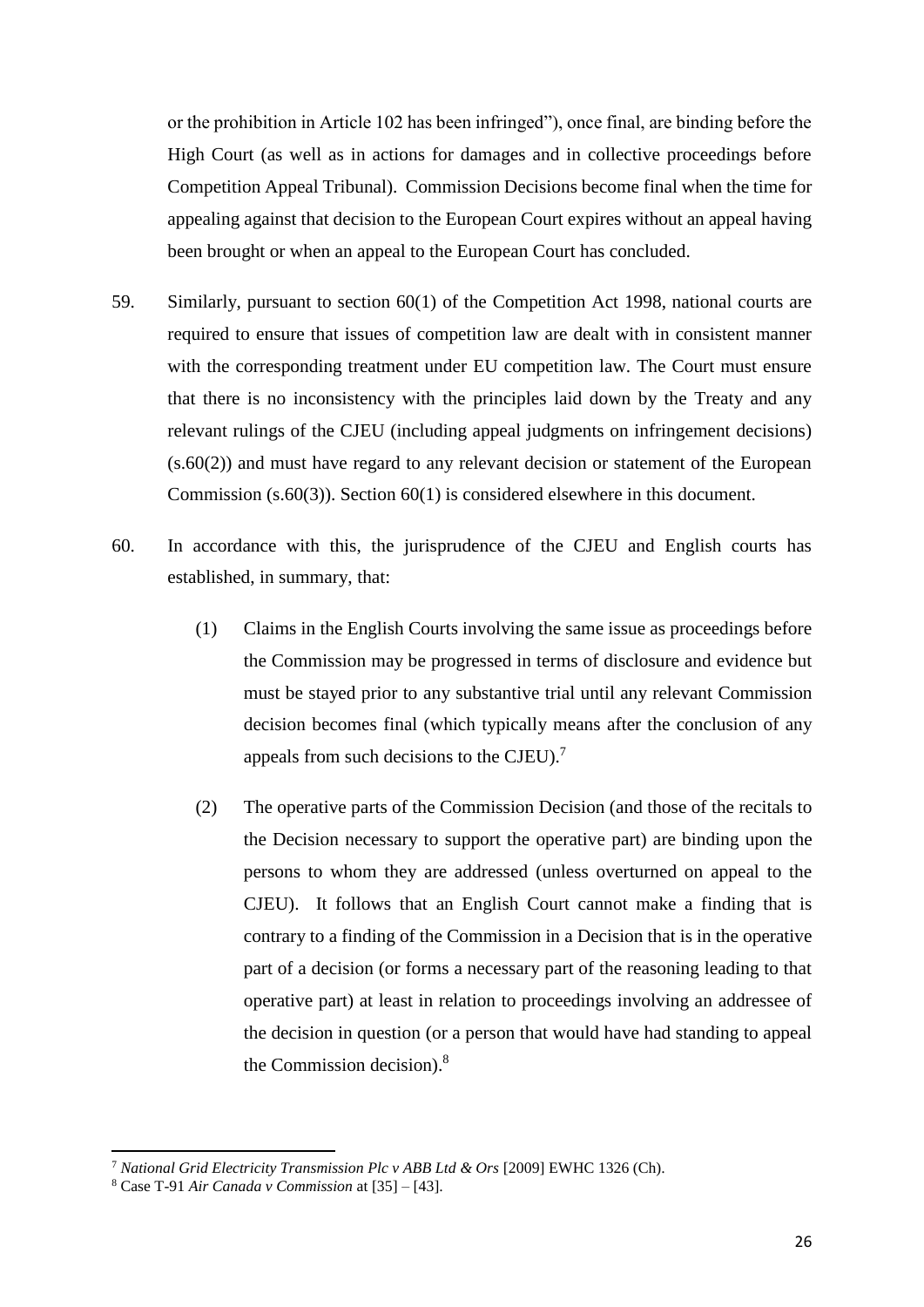- (3) In relation to findings in a Commission that are not in the operative part or not necessary reasoning for the operative part (or in relation to proceedings that do not involve either an addressee of the decision or a party that could have appealed the decision) the recitals in Commission Decisions are evidence properly admissible before the English court which, given the expertise of the Commission, may well be regarded by the English court as persuasive.<sup>9</sup>
- 61. These principles are of some significance for claims brought in the English courts for alleged violation of Article 101 or Article 102 TFEU that are based upon a prior finding of liability established in a decision of the Commission i.e. what are called 'follow on claims'.

### **The Damages Directive**

- 62. The recent Damages Directive<sup>10</sup> is due to be implemented by the UK by the end of the year. This contains a number of novel features:
	- (1) It makes specific provision (in articles 5-8) in relation to the disclosure of certain categories of documents provided or received in the course of Commission investigations. In particular:
		- (i) It forbids disclosure in any circumstances of documents produced for the purposes of a leniency or immunity application or settlement submissions $11$ :
		- (ii) It forbids disclosure of other documents created for the purposes of a Commission investigation until the investigation has concluded $12$ .
	- (2) In addition to the binding status of Commission decisions explained above, it sets out the status of decisions issued by national competition authorities as follows:

<sup>9</sup> *Inntrepeneur Pub Company v Crehan* [2006] UKHL 38

<sup>&</sup>lt;sup>10</sup> See note 1 above.

<sup>&</sup>lt;sup>11</sup> Article  $6(6)$ .

 $12$  Article 6(5).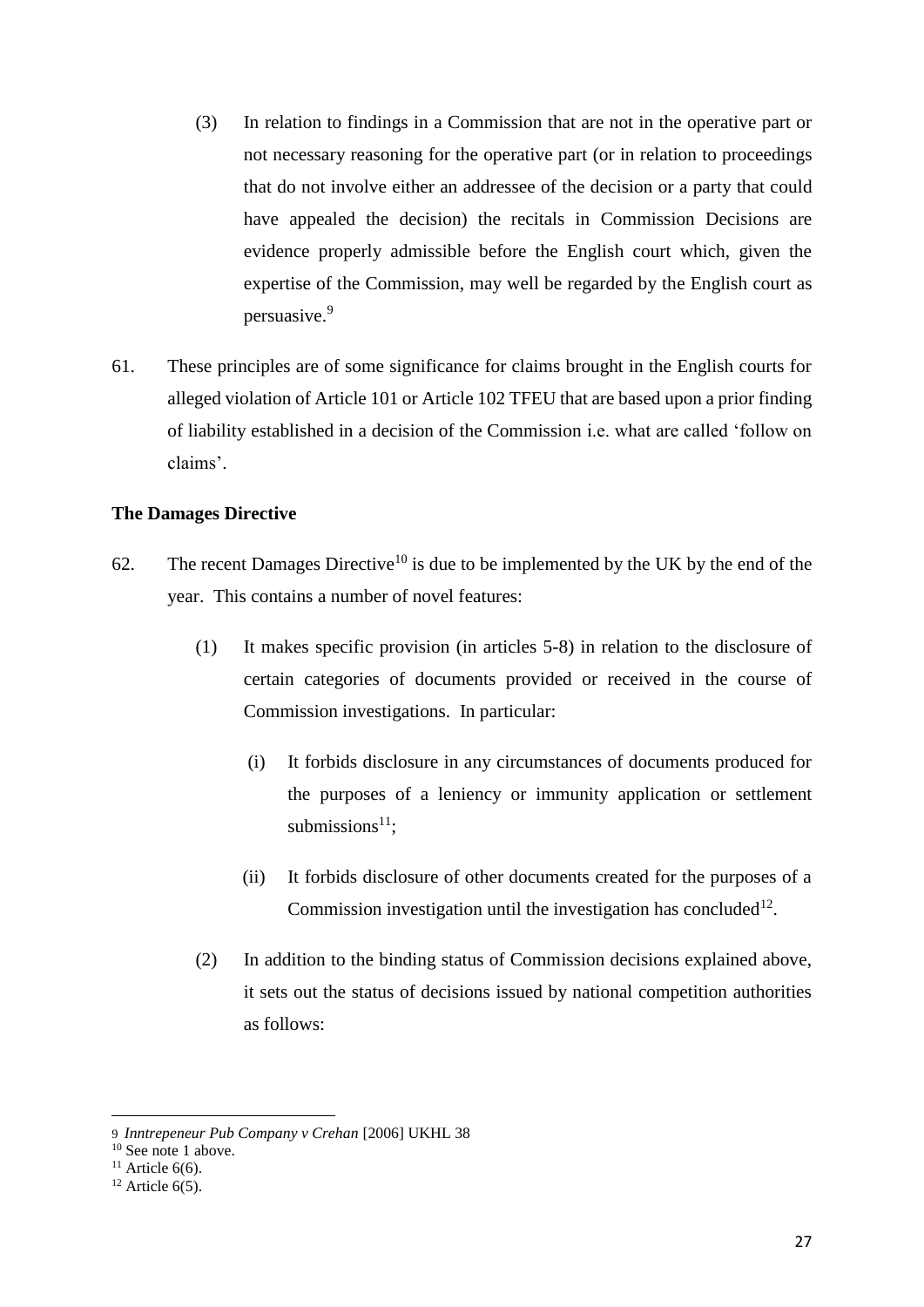- (i) Final infringement decisions issued by the English competition authorities or the CAT will count as irrefutable proof of an infringement before the English courts in any follow on damages actions<sup>13</sup> (although this is already part of English law); and
- (ii) final decisions of the competition authorities of other Member States may be presented before the English Courts as at least prima facie evidence that an infringement of competition law has occurred and, as appropriate, may be assessed along with any other evidence adduced by the parties.
- (3) It provides for a minimum 5 year limitation period for damages actions based on Commission decisions (Article 10(3)), which shall not start to run before the infringement has ceased and the claimant knew certain key elements of his cause of action (Article 10(2). It also provides for the suspension of the limitation period during any investigation, appeal or ADR process (Article 18).
- (4) It provides for joint and several liability, but limits this in the case of SMEs and recipients of immunity from the European Commission.
- (5) It implements certain rules and presumptions relating to the proof, quantification and passing on of the overcharge in relation to claims by direct and indirect claimants (Articles 12-15).
- (6) It makes provision for the effect of settlement agreements on subsequent or continuing actions (Article 19).

# **The effect of a soft-Brexit**

63. If the UK were to leave the EU but remain in the EEA Agreement and join  $EFTA^{14}$ then the UK would remain bound by the competition provisions of the EEA Agreement.

<sup>1</sup>  $13$  Article 9(1).

<sup>&</sup>lt;sup>14</sup> Complications would arise if we were to seek to remain in the EEA but were not able to join EFTA. Such complications are outside of the scope of this paper.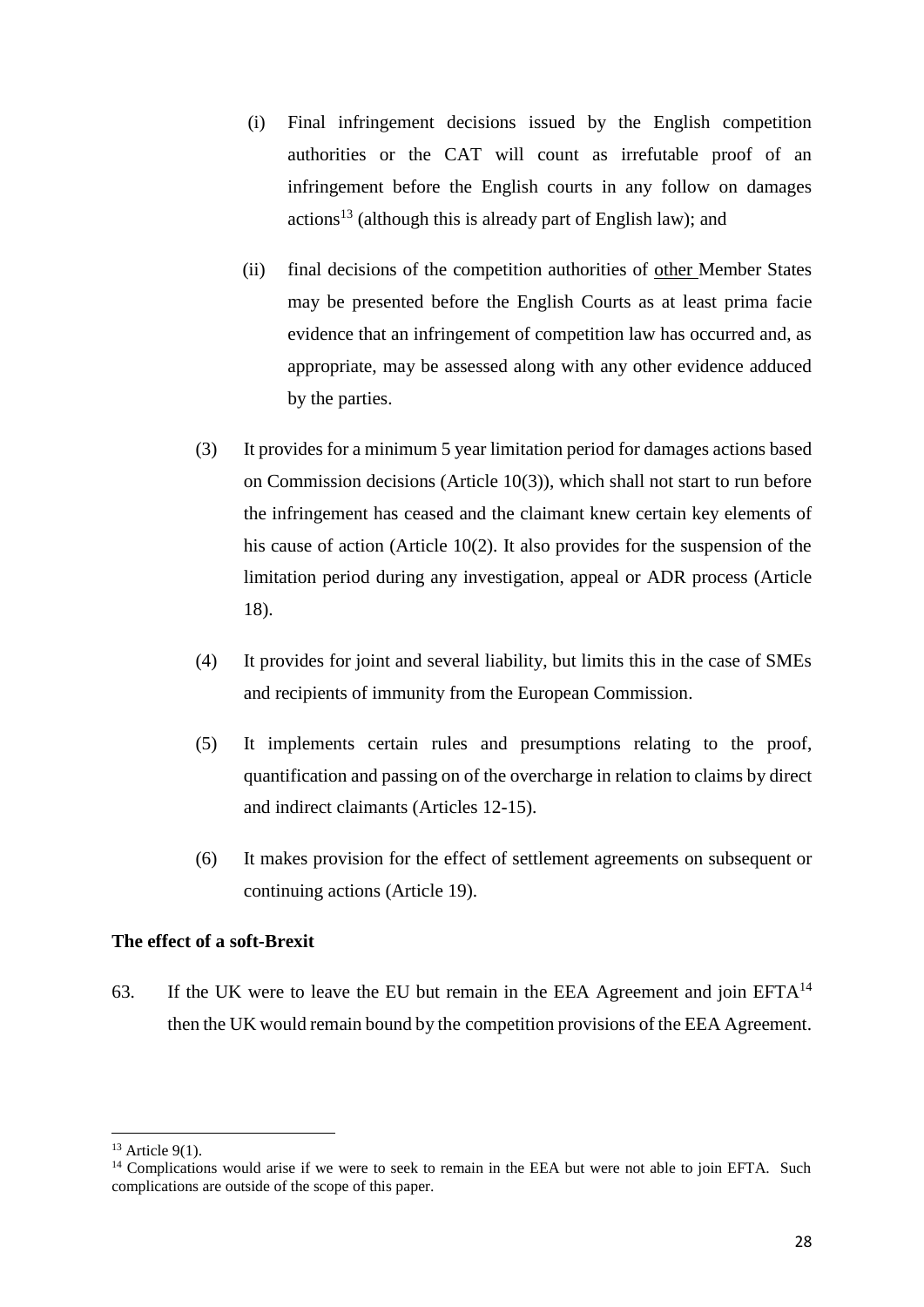In this regard, Articles 53 and 54 of the EEA are materially identical to Articles 101 and 102 TFEU.

- 64. Secondary EU legislation in the competition field is, pursuant to Article 7 EEA, legally binding once integrated into the EEA Agreement. The acts relevant to competition are listed in Protocol Z1 and [Annex XIV](http://www.efta.int/media/documents/legal-texts/eea/the-eea-agreement/Annexes%20to%20the%20Agreement/annex14.pdf) to the EEA Agreement, which incorporates the "Community *acquis"* in the competition field, subject to certain adaptations.
- 65. Instead of the Commission and CJEU, English companies would become subject to the investigation process and decisions of the EFTA Surveillance Authority ("ESA") and to the supervisory jurisdiction of the EFTA Court. The division of competence between the Commission and ESA is also laid down in Articles 56 and 57 EEA (and the relevant Protocols). This division turns of whether certain turnover thresholds have been reached by the undertakings concerned in the territory of the EEA/EFTA States.
- 66. The rights and obligations of national competition authorities and courts when applying Articles 53 and 54 EEA are set out in Chapter II of Protocol 4 to the Surveillance and Court Agreement, in the Authority's Notice on co-operation within the EFTA Network of Competition Authorities, and in the Authority's Notice on co-operation with the Courts of the EFTA States in the application of Articles 53 and 54 EEA. Those provisions largely mirror the process under Regulation 1/2003.
- 67. Since 20 May 2005, following the entry into force of the modernisation reforms, the competition authorities of the EFTA States are empowered to apply Articles 53 and 54 of the EEA Agreement. National courts also apply those prohibitions. As in the EU, when national courts or competition authorities rule on conduct falling under Articles 53 or 54, they are not entitled to reach a decision that runs counter to a decision adopted by the ESA in the same case.
- 68. Other than the implications of the presence of the ESA and EFTA Court, the key differences in the application of competition law in the national courts following a soft Brexit would be:
	- (1) The Rome II Regulation on choice of law for non contractual obligations (including competition law infringements) would cease to apply.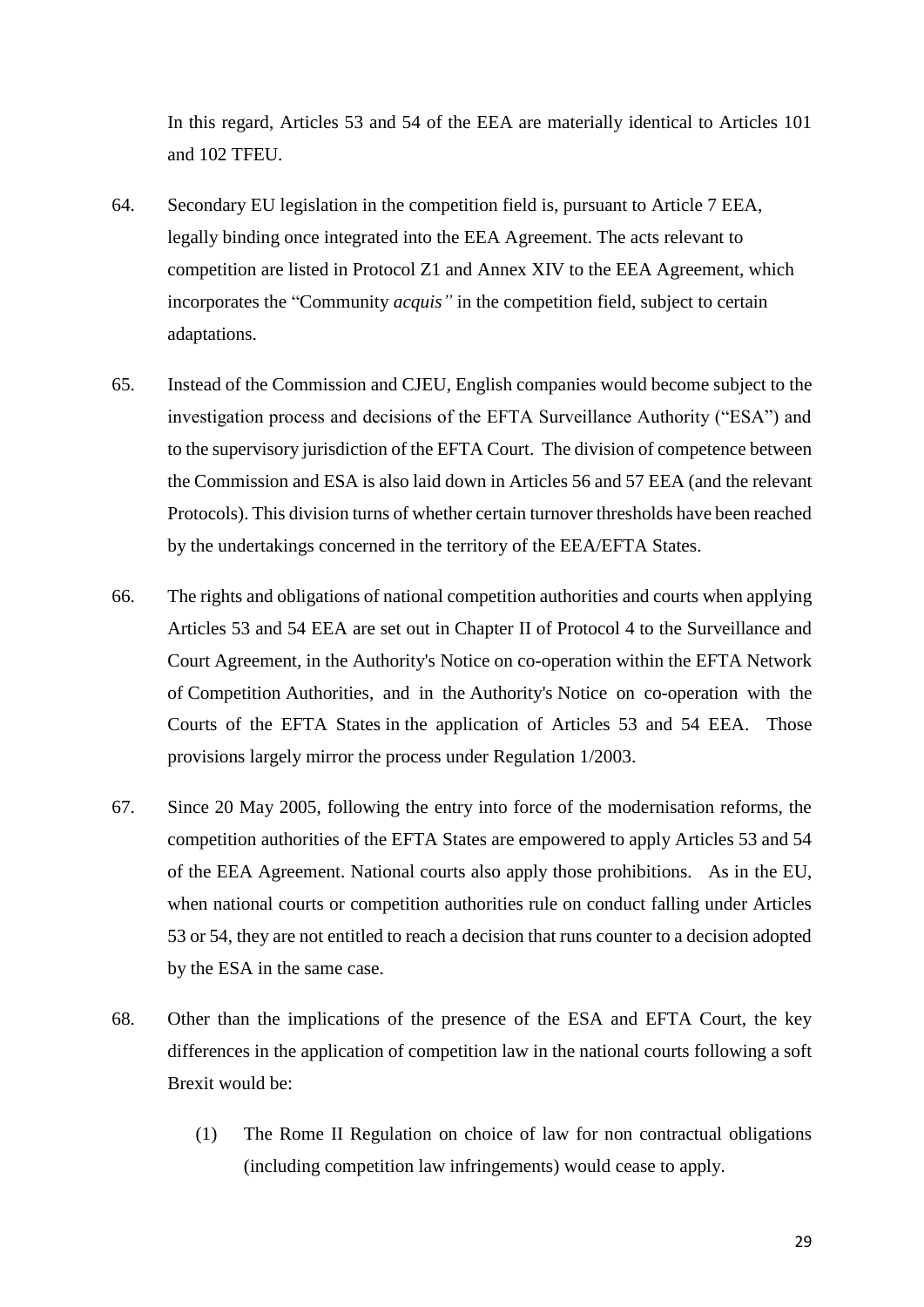- (2) The Recast Brussels Regulation on jurisdiction would cease to apply (but there might well be the possibility of joining the Lugano Convention if we were to join EFTA).
- (3) There would be no preliminary reference procedure to the CJEU (as opposed to the EFTA Court) and any rulings from the CJEU interpreting the application of Article 101/102 TFEU would not be automatically binding on the English Courts<sup>15</sup>.
- (4) The English Courts would not be required to "have regard" to any statements of decisions from the European Commission but they would owe a duty of "loyal cooperation" to the ESA and are precluded from issuing rulings that might counter an infringement decision from the  $ESA^{16}$ .

It is doubtful whether these differences would have much practical impact on dayto-day conduct of private competition law actions before English courts and tribunals.

## **The effect of a hard Brexit**

 $\overline{\phantom{a}}$ 

69. The effect of a hard Brexit will be rather more profound.

### *EU law will cease to apply to conduct implemented in the UK*

70. EU and domestic competition law is territorial in nature i.e. they apply only insofar as competition is restricted (and trade actually or potentially affected) within either the EU or the UK respectively.<sup>17</sup> Following a hard Brexit, Articles 101 and 102 TFEU will no longer apply in the territory of the UK law and will no longer be a part of our law (and would not be replaced by Articles 53 or 54 EEA). Similarly Regulation 1/2003 would no longer be directly applicable save where its provisions had been explicitly

<sup>&</sup>lt;sup>15</sup> An English court would be entitled (but there is no obligation even for the Supreme Court) to make a preliminary reference to the EFTA Court, although the latter's rulings are merely advisory and not binding on the referring court. Similarly, although the EFTA Court has regard to the rulings of the CJEU, it is not bound by them and has departed from them in several cases.

<sup>&</sup>lt;sup>16</sup> Article 16(1) of Section IV of Chapter II of Protocol 4 SCA provides that a national court which rules on a matter under Articles 53 or 54 EEA which is already subject to an ESA decision cannot take a decision running counter to that decision.

<sup>17</sup> *Iiyama Benelux BV & Ors v Schott AG & Ors* [2016] EWHC 1207 (Ch); *Iiyama (UK) Ld ) & Ors v Samsung Electronics Co Ltd & Ors* [2016] EWHC 1980 (Ch)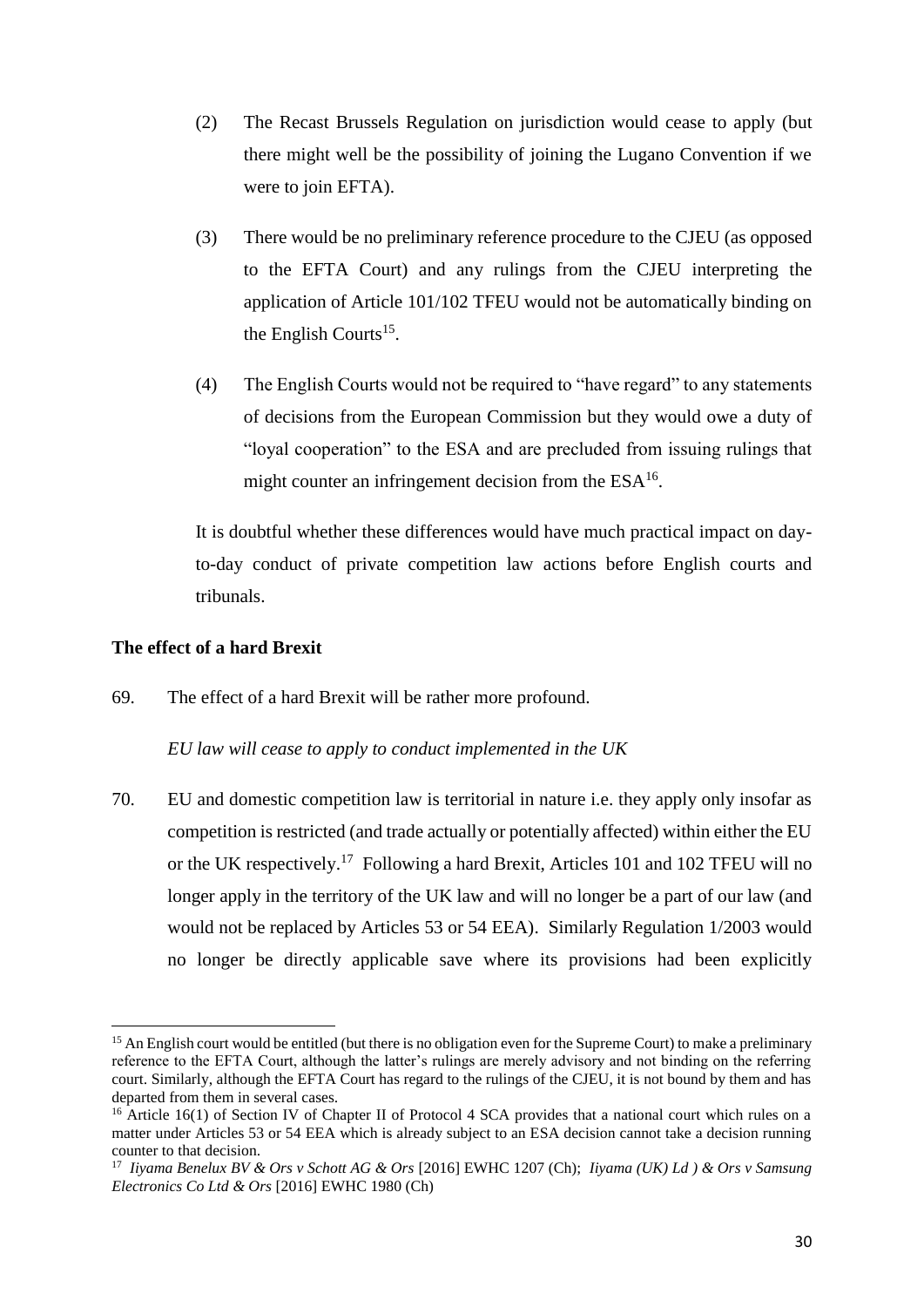incorporated into domestic legislation. The duty of sincere co-operation will no longer apply.

- 71. Articles 101 and 102 would continue to apply only if and insofar as the infringing conduct is implemented in (or, arguably, has immediate, foreseeable and substantial effects in) the remaining EU Member States (and has an actual or potential effect on trade within those States). If and insofar as the conduct amounting to an infringement of competition law only restricts competition within the UK (and not the remaining E.U. Member States) then the Chapter I and Chapter II prohibitions of the Competition Act 1998 alone would apply to such conduct. The territorial ambit of competition law will therefore respect our border.
- 72. However, the activities of those infringing competition law may well operate across our national border. In particular, it can be anticipated that some companies based in the UK will continue to infringe EU competition law by their activities on the Continent. Equally, some victims will suffer loss and damage from anti-competitive conduct that spans the UK *and* some or all of the remaining EU Member States.

### *Can claims be brought for violations of EU competition law in the English courts?*

- 73. One implication of this is that potential claimants may, therefore, wish, even after a hard Brexit, to bring claims for a cartel or other infringement implemented (wholly or in part) on the European continent before the UK courts. It may be anticipated that such claims might be brought alongside similar claims based on UK domestic competition law (insofar as the infringing conduct was implemented in the territory of the UK). The attraction for claimants would be that they could potentially bring all claims arising out of a single infringing activity in a single jurisdiction (and in a jurisdiction with a high reputation for the fair and effective conduct of litigation).
- 74. By virtue of section 58A, even after Brexit, the UK courts (and Competition Appeal Tribunal) will, unless other provisions is specifically made, continue to be bound by final Commission infringement decisions for the purpose of follow on damages actions. Since s58A is part of statute (and not merely an EU regulation) it follows that, regardless of UK's withdrawal from the EU, the English High Court and Competition Appeal Tribunal will continue to be bound by that statutory provision even after the UK leaves the EU.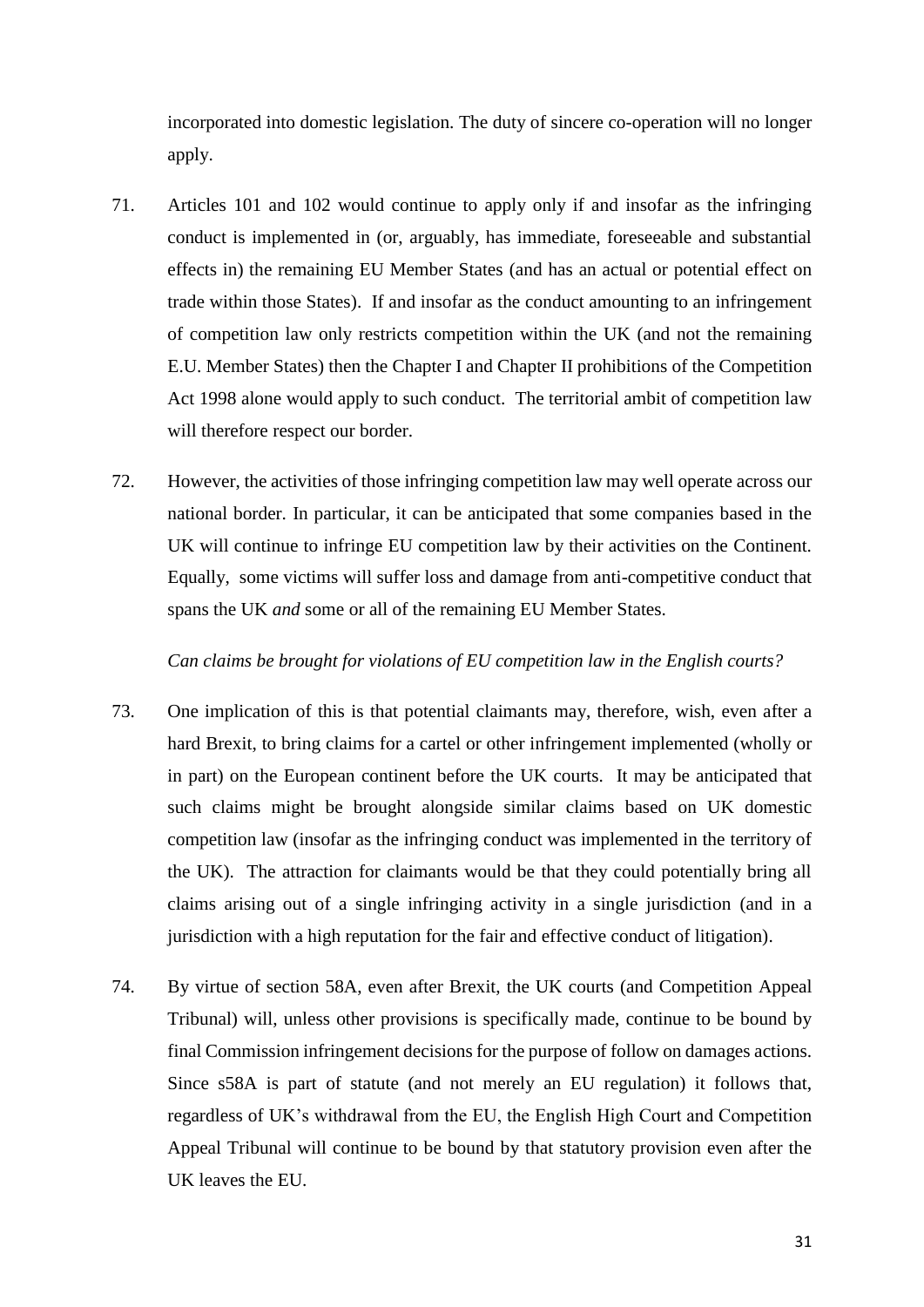#### *Procedural and substantive issues regarding the claim*

75. It is understood that the Government intends to respect the obligation to implement the Damages Directive into UK law by the end of 2016 and intends to do so through a variety of primary and secondary legislation and "soft law". After Brexit, those parts that are to be implemented by Statute (such as binding nature of decisions, limitation and joint and several liability) will remain part of UK law (unless removed in the 'Great Repeal Bill'). It is anticipated that there will be some matters (such as quantification issues that are to be implemented through changes to the CPR and judicial guidance) that will not be retained.

#### *Choice of law issues*

- 76. A key issue that arises in relation to such potential claims is whether the English courts would recognise such a claim as justiciable relating, as it would, to an infringement implemented (at least in part) outside the territory of the UK and hence not covered (or not entirely covered) by UK competition law.
- 77. At the present time, our choice of law rules for competition law claims are governed by the Rome II Regulation. Article 6(3) of the Rome II Regulation provides for specific rules for the applicable law to competition law claims and expressly contemplates the application of competition law other than the law of the forum (i.e. it envisages the application in the UK of foreign competition laws). In particular, it provides:
	- 3. (a) *The law applicable to a non-contractual obligation arising out of a restriction of competition shall be the law of the country where the market is, or is likely to be, affected.*

(b) *When the market is, or is likely to be, affected in more than one country, the person seeking compensation for damage who sues in the court of the domicile of the defendant, may instead choose to base his or her claim on the law of the court seised, provided that the market in that Member State is amongst those directly and substantially affected by the restriction of competition out of which the non-contractual obligation on which the claim is based arises; where the claimant sues, in accordance with the applicable rules on jurisdiction, more than one defendant in that court, he or she can only choose to base his or her claim on the law of that court if the restriction of competition on which the claim against each of these defendants relies directly and substantially affects also the market in the Member State of that court."*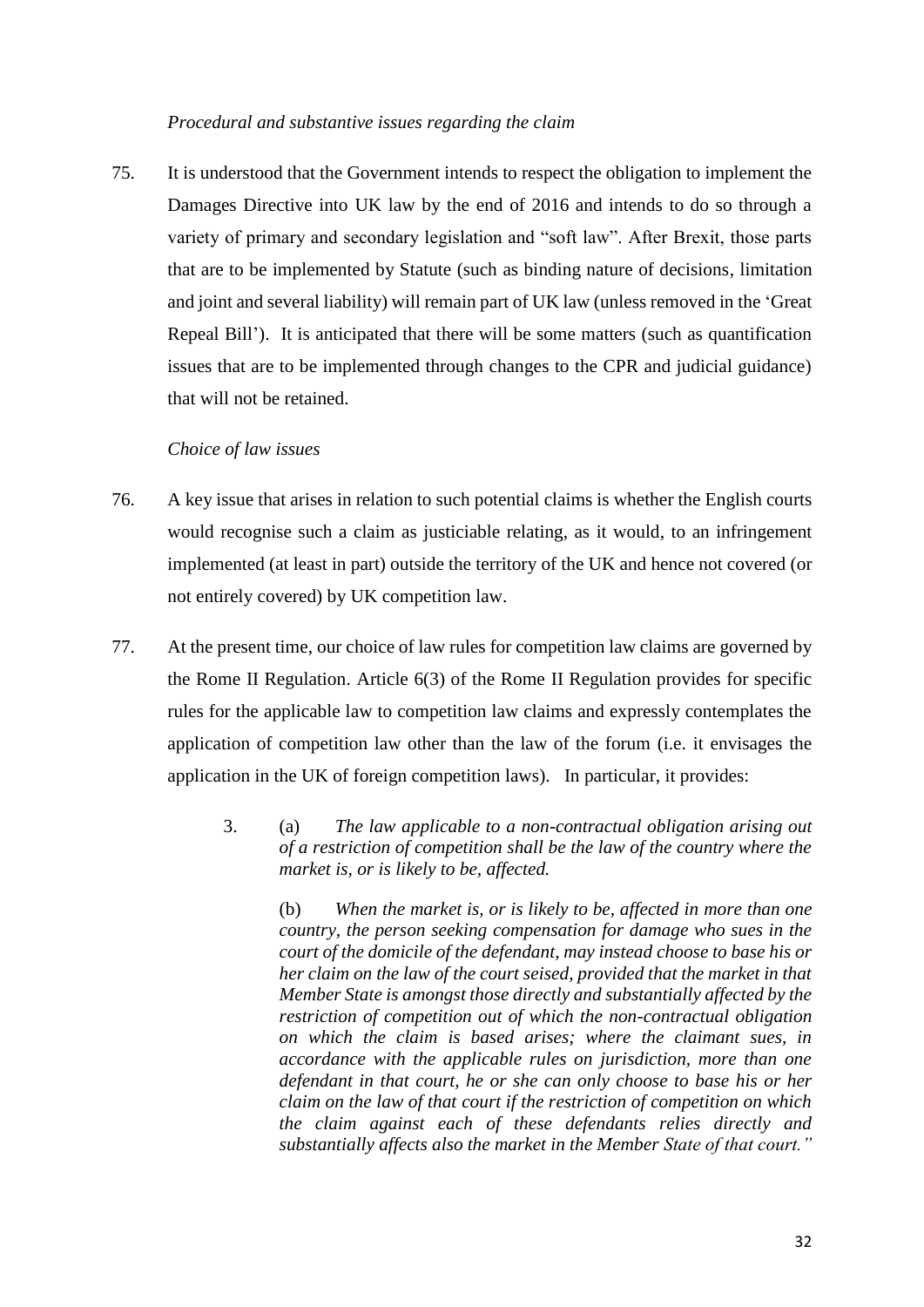- 78. If, after Brexit, such a claim for an infringement implemented in Continental Europe were brought before the UK courts (or Competition Appeal Tribunal) it would, under Article 6(3), be either
	- (1) Under 6(3)(a), be a claim governed by the law of the relevant EU Member State(s) where the relevant market(s) was affected (whether France, Germany e.t.c). The law of the Member State(s) in question would themselves incorporate Article 101 or 102 by reason of the principle of direct effect. Accordingly, if the Rome II Regulation is retained it is clear that it will, in principle, be possible to bring such claims based on Articles 101 and 102 (via the law of the relevant Member States) where the circumstances in Article 6(3) are satisfied.
	- (2) If the UK was also a market affected then, under 6(3)(b), the Claimant could also choose to apply UK competition law to the claim.
- 79. If, however, the rules in Rome II are not retained by Parliament then UK choice of law rules for non-contractual claims will revert to the rules contained in the Private International Law (Miscellaneous Provisions) Act 1995 ("the 1995 Act"). Under the 1995 Act, an alleged tort consisting of an infringement of competition law will, in summary and so far as likely to be relevant, be governed by the law where the significant elements of the tort occurred:  $s11(2)(c)$  of the 1995 Act. In the case of a competition infringement this is likely to be where the immediate damage was suffered (which will typically be where the goods or services in question were purchased by the claimant at an inflated price, which will, in turn, often be the place where the claimant is incorporated<sup>18</sup>).
- 80. However, the 1995 Act abolished the 'double actionability rule' which means that the mere fact that EU competition law is territorial in nature is itself no necessary bar to its enforcement in proceedings brought here. Nor is the fact that the tort for breach of Article 101 or 102 (via the law of the remaining Member State concerned) be quasistatutory in nature. As Dicey & Morris state in the Fourteenth Edition (2006)of the Conflict of Laws (the edition preceding the introduction of the Rome II Convention) at 35-033: "*There is no reason in principle why an English court should not give effect to*

<sup>18</sup> See *Iiyama (UK) Ld ) & Ors v Samsung Electronics Co Ltd & Ors* [2016] EWHC 1980 (Ch)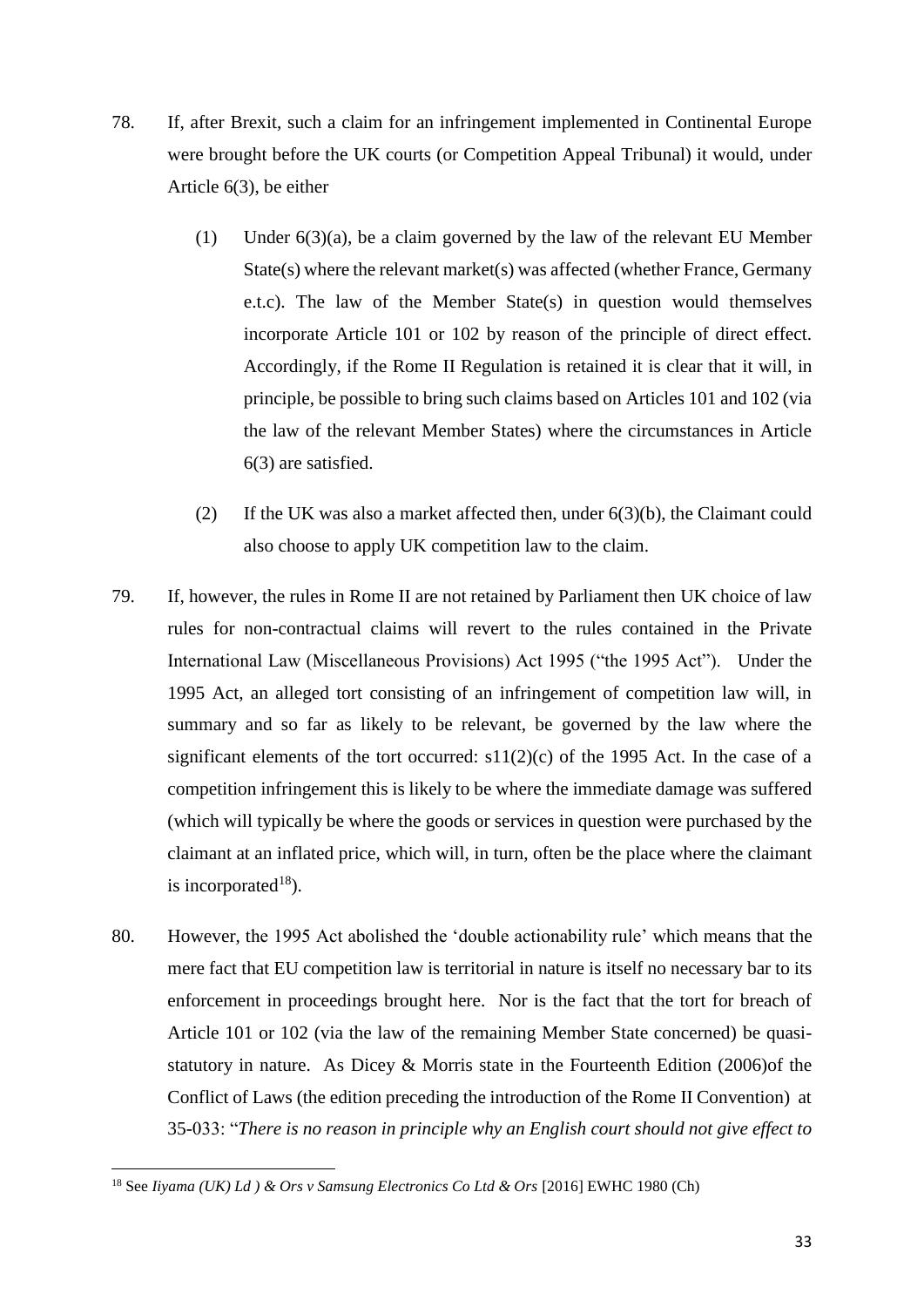*[foreign] statutory liabilities as exist in the applicable law of the tort provided such liabilities are properly characterised as sounding in tort and no questions of extraterritoriality, public policy or non-enforceability of penal or public law arise*".

81. Accordingly, subject only to the possible exceptions mentioned by Dicey, it appears that the English courts will regard the application of Articles 101 and 102 (via the law of other Member States) as justiciable claims in much the same way and to the same extent that they will regard claims based on other foreign competition laws (similar to our own competition law) as justiciable.

### *Jurisdictional issues*

- 82. In any particular case, however, a claimant also will need to establish English jurisdiction for a claim based on Article 101 and 102 (via the foreign competition law of another Member State).
- 83. The question has been considered elsewhere of whether, after Brexit, the UK will continue to apply the Recast Brussels Regulation, or join the Lugano Convention or fall back on the old Brussels Convention.
- 84. Whatever the position, all sets of rules potentially permit joinder of EU defendants to an anchor defendant domiciled in a contracting state. In particular, this is permitted where the claims against an (English) anchor and the other proposed defendants are so closely connected that it is expedient to hear and determine them together to avoid the risk of irreconcilable judgments resulting from separate proceedings.
- 85. In this regard, the English courts have taken a generous approach to pleadings against English anchor defendants – permitting claims alleging secret infringements of competition law to proceed even in the absence of any direct evidence that the company in question was involved in the infringement<sup>19</sup>. It will, however, still be essential for a claimant to find an English defendant that may have been involved in the infringement of EU law on the Continent. A defendant that merely sold cartelised goods in the UK might not suffice, unless that defendant was also arguably a participant in the cartel insofar as it was implemented or directly affected the EU (ex UK). Furthermore, a

**<sup>.</sup>** <sup>19</sup> *KME Yorkshire Ltd v Toshiba Carrier UK Ltd* [\[2012\] EWCA Civ 1190](http://www.bailii.org/ew/cases/EWCA/Civ/2012/1190.html) at [38]. See also *Sainsbury's Supermarkets Ltd v Mastercard Inc* [\[2016\] CAT 11](http://www.bailii.org/uk/cases/CAT/2016/11.html) at [363(7)]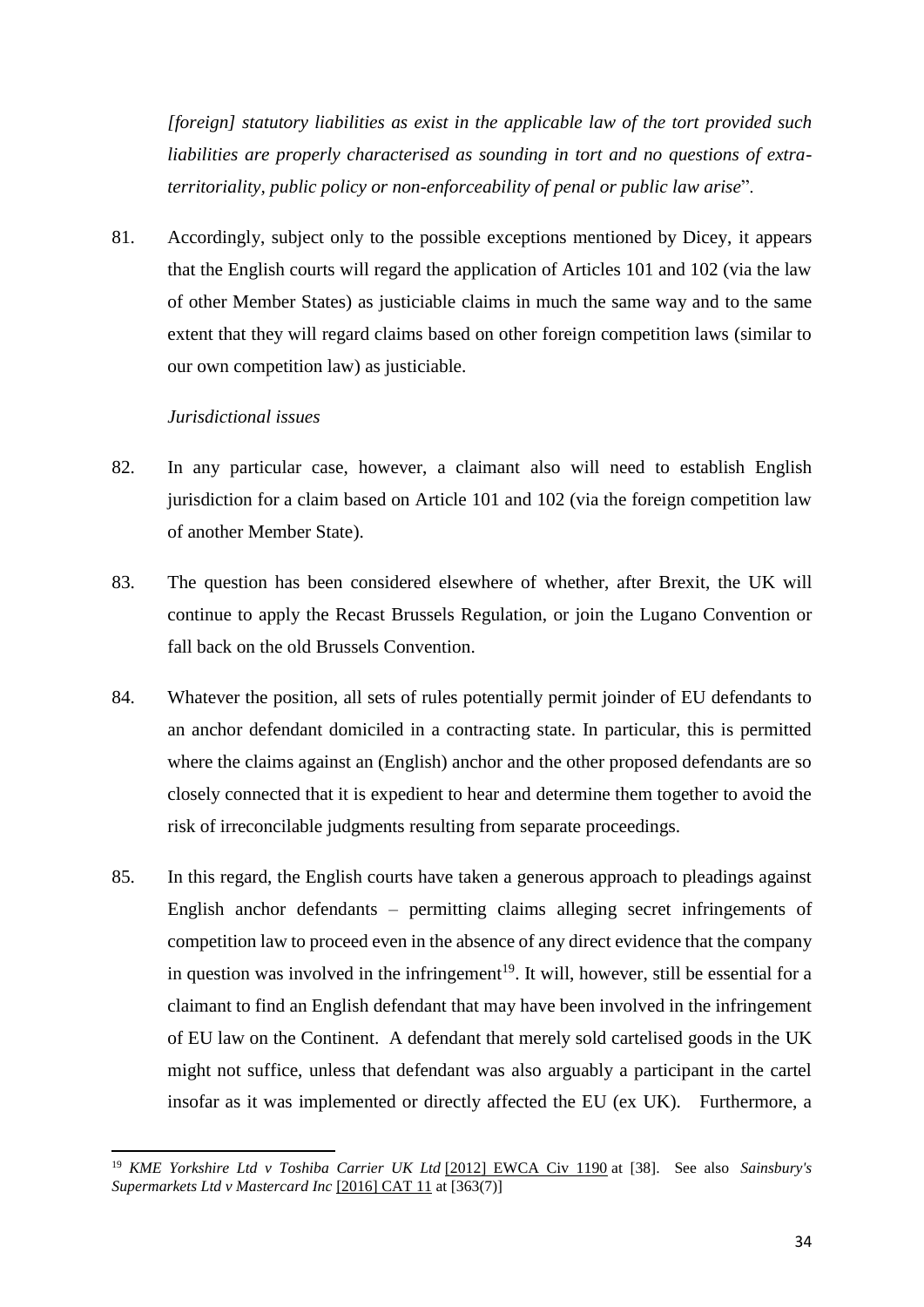company with its registered office in England might also be able to sue EU defendants in England for all of its loss arising from a cartel (apparently regardless of where it initially purchased the cartelised goods or services) under Article 5(3) of the Brussels Convention (now 7(2) of the Recast Regulation).<sup>20</sup>

- 86. Where there is jurisdiction against a defendant by virtue of the above provisions, the English courts have no discretion to decline jurisdiction under the doctrine of *forum non conveniens*. 21
- 87. The position under the common law, which governs claims against foreign defendants that are not domiciled in the EU or EEA, is rather different. Such claims are not governed by the Brussels Convention (or the Lugano or Recast Brussels Regulation). Instead, a claimant against non-EU defendants will have to satisfy the requirements of the CPR and common law and show the following:
	- (1) There is a real issue between the Claimants and an anchor defendant under Article 101 or 102 which it is reasonable for the Court to try and that the non EEA defendant is a necessary or proper party to that claim: CPR 6.37(1)(a), 6.37(2), and PD 6B paragraph 3.1(3).
	- (2) That the claim against the non EEA Defendant has a reasonable prospect of success: CPR 6.37(1)(b).
	- (3) That England is the proper place for the Claimants to bring the claim: CPR 6.37(3).
- 88. The applicable principles in applying the first condition were summarised by Lord Collins in *Nilon Limited v Royal Westminster Investments SA and others* [\[2015\] UKPC](http://www.bailii.org/uk/cases/UKPC/2015/2.html)  [2](http://www.bailii.org/uk/cases/UKPC/2015/2.html) at [15]. It is important to note that, unlike with the Brussels Convention and Recast Brussels Regulation, the English court does have a 'discretion' to decline jurisdiction on 'forum non conveniens' or similar grounds: see, for example *Erste Group Bank AG London Branch v J 'VMZ Red October' & Ors* [2015] EWCA Civ 379. The courts may

<sup>20</sup> Case *C-352/13 Cartel Damage Claims (CDC) Hydrogen Peroxide SA* at [51] – [56]

<sup>21</sup> See *Owusu v Jackson* [2005] ECR I-1383.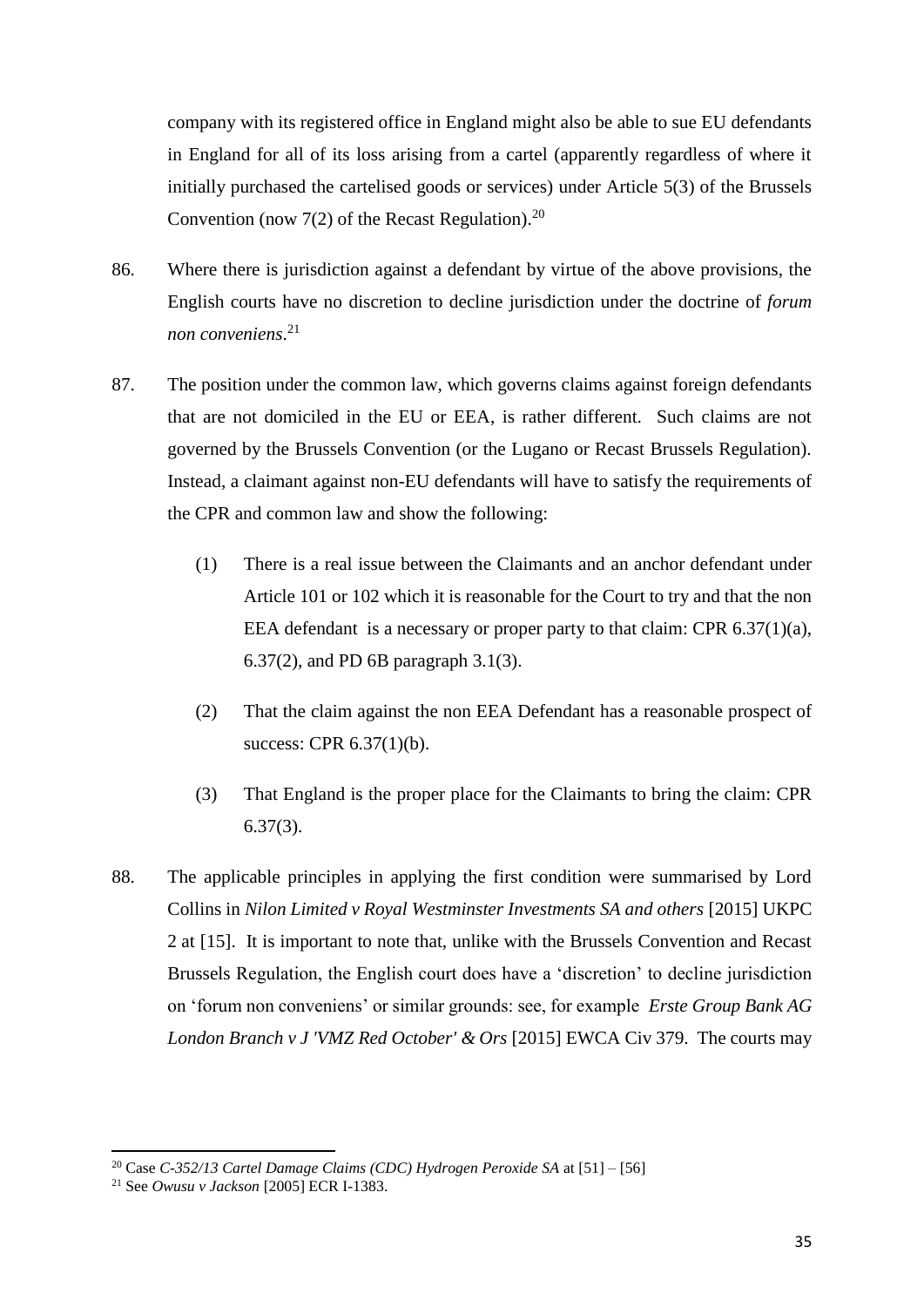be more willing to exercise this discretion in relation to claims under Article 101 and 102 that will, after Brexit, be claims under foreign law.

89. If, after Brexit, the common law alone were to apply then this would also have significant implications for the recognition of judgments. Pursuant to Articles 36 and 39 of the Recast Brussels Regulation, a judgment given in a Member State is recognised and enforceable in all other Member States without the need either for any special procedure or for any declaration of enforceability. In its absence, enforcement of a non-EU judgment in an EU Member State will be a matter for local law.

# **Options and recommendations**

- 90. We consider four specific issues that arise out of a potential hard Brexit:
	- (1) Should the UK introduce specific provision to either prevent, or alternatively to ensure, the ability of the English courts to entertain claims for violation of Articles 101 and 102?
	- (2) Should the UK take immediate steps to repeal s58A of the Competition Act 1998?
	- (3) Should the UK introduce specific measures relating to the Damages Directive?
	- (4) Should the UK introduce measures in the field of competition law to mirror the terms of the Brussels Regulation Recast or Rome II?
	- **(1) Should the UK introduce specific provision to either prevent, or alternatively to permit, the ability of the English courts to entertain claims for violation of Articles 101 and 102?**
- 91. As noted above, after Brexit, claims based on Articles 101 and 102 may potentially be brought as part of claims based on the law of a remaining Member State.
- 92. here does not seem to be any compelling reason to make specific provision either to prevent or to permit such claims. This is because:
	- (1) After Brexit, EU competition law will be confined in its application to its territorial ambit, i.e. to the territory of the remaining EU Member States and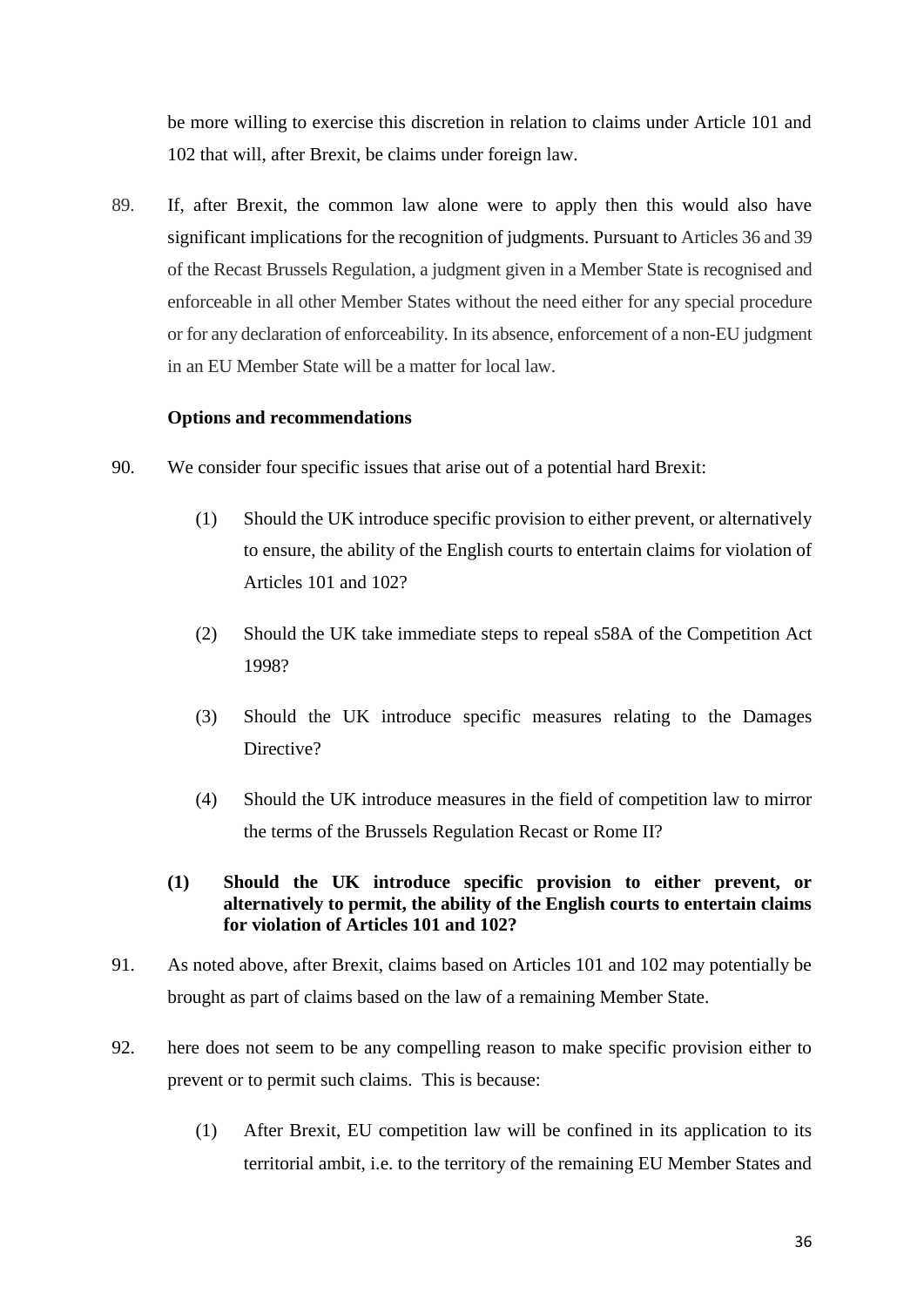should not extend to the UK Accordingly, insofar as EU competition law is applied by the Courts of the UK after Brexit (to events occurring in the period after Brexit) it should not interfere with our territorial sovereignty.

- (2) As noted above, such claims are likely to be permitted or not permitted by the UK Courts on the same basis as other claims based upon foreign competition laws. There seems no reason for Parliament to legislate either to prevent or preclude claims based on EU competition laws as opposed to, for example, claims based on Korean competition law.
- (3) Insofar as the application of any particular aspect of EU competition law is seen to be objectionable on the grounds of public policy here (and is not precluded by our Courts) the Secretary of State already has sufficient powers under the Protection of Trading Interests Act 1980 to address the position.

# **(2) Should the UK take immediate steps to repeal s58A of the Competition Act 1998?**

- 93. The case for repeal of s58A would be that it would be inappropriate, after choosing to leave the EU, for the English courts to continue to be bound by any measures of the European Commission.
- 94. There are, however, a number of persuasive arguments to the contrary, namely:
	- (1) After Brexit, the territorial ambit of EU Commission decisions will no longer extend to conduct implemented in the UK Accordingly, although the English courts will continue to be bound by Commission decisions, the Commission decisions themselves should only apply to conduct implemented outside the UK or having an immediate, substantial and foreseeable effect outside the UK.
	- (2) If s58A were repealed the effect would not be to liberate the addressees of Commission decisions from the binding effect of those decisions (or their consequences in follow on damages actions).<sup>22</sup> Rather, the effect would be to

<sup>1</sup>  $^{22}$  It might be that defendants would not be liberated even if claims were brought in the English courts if it transpires that the binding effect of Commission decisions is (via Regulation 1/2003 and the Damages Directive) to be properly regarded as part of the applicable substantive (as opposed to procedural) foreign law.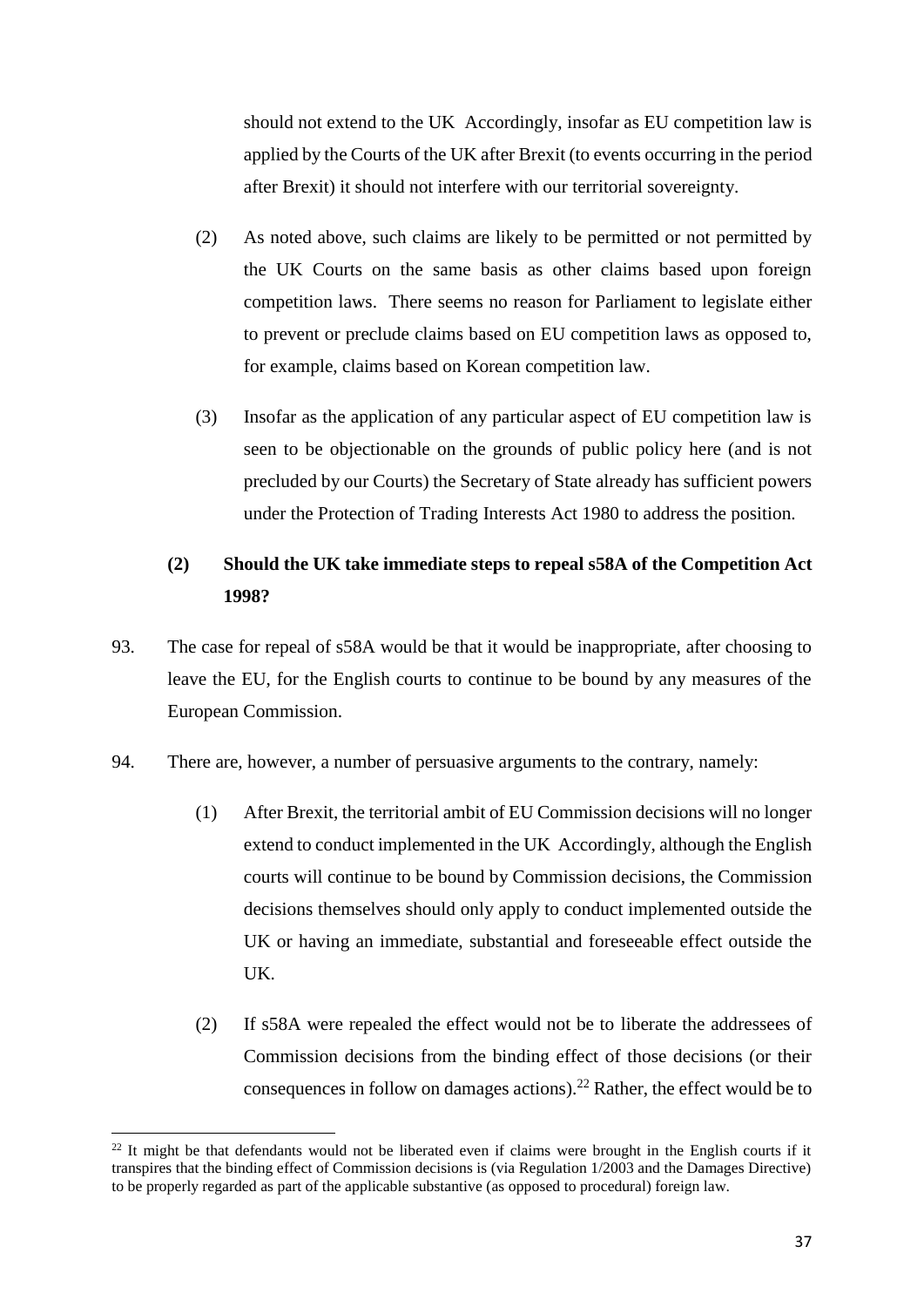encourage claims based upon those Commission decisions to be brought in Member States of the EU (where they would clearly continue to be binding) rather than in the UK It is unlikely to be to the advantage of UK businesses, whether they be claimants or defendants in such actions, to be forced to litigate such claims by way of an unfamiliar process (and likely in a foreign language) before the courts of EU Member States rather than in this jurisdiction.

- (3) If a follow-on action based on violation of Article 101 were to be brought in a Member State then the Commission decision would be binding. It would be curious, therefore, if in an action based on the law of that Member State (incorporating Article 101) but brought in England that the Commission decision would not be binding. Even if s58A were repealed then it is possible that the English courts would in any event regard themselves as bound by Commission decisions insofar as they were implementing the competition law (including EU competition law) of the remaining Member States. This is because the binding nature of Commission decisions might be regarded as part of substantive law, as opposed to procedural law, of the remaining Member State. This might depend upon which choice of law provisions are in force in the UK at the time.
- (4) If there were concerns that a particular Commission decision ran counter to British interests or British public policy (e.g. because it was perceived as a transparently political decision targeting a UK company) then there already provisions in the form of the Protection of Trading Interests Act 1980 for the Government of the day to take steps to disapply it.
- 95. Overall, therefore, we do not see a strong case for repealing s58A at the present time. We would recommend that the continued role of s58A be considered as part of a more general and considered review of UK competition policy to be undertaken after Brexit.

# **(3) Should the UK introduce specific measures relating to the Damages Directive?**

96. In general, the Damages Directive is liable to have a lesser effect on UK competition law litigation than in many other Member States (where rules on disclosure, in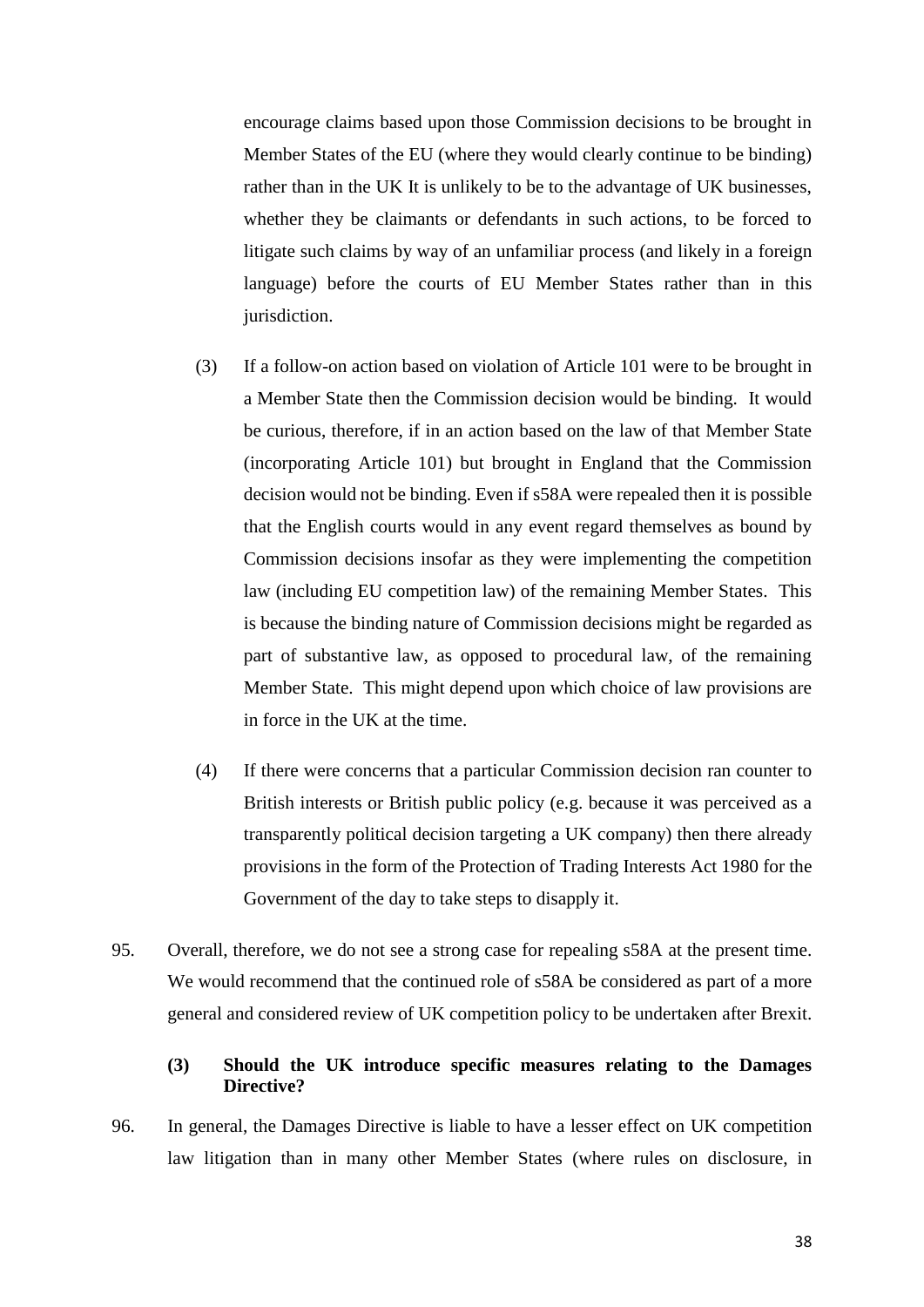particular, are less developed). That is largely because the procedural reforms introduced by the Damages Directive were in significant part modelled on the English process. The Directive is only likely to have a significant effect in a relatively limited number of circumstances in relation to cases brought in England and, accordingly, its absence is unlikely to act as a deterrent to claims in the UK If anything, the removal of certain innovations might actually encourage litigants to make use of the English courts.

- 97. Two points are, however, worthy of mention. First, absent the Damages Directive there will be no prohibition on disclosure of leniency documents (i.e. documents produced for the purposes of seeking immunity or leniency from fines from the European Commission) or settlement documents. Moreover, if we are outside the EU altogether then it is at least questionable whether the English courts would regard there as being any absolute impediment to the disclosure of such documents in a private action for damages.
- 98. The potential for such disclosure could act as an incentive for claimants to bring their actions in the UK On the other hand, such disclosure, if it became routine, could reduce the willingness of leniency and immunity applicants to come forward to the Commission, thereby undermining the efficacy of the Commission's leniency and immunity programme. This is something that might need to be considered in the context of any negotiations with the European Commission regarding future cooperation in the field of competition law.
- 99. It may be unnecessary to repeal any implementing measures, especially where the provisions of the Damages Directive have limited impact or their removal could deter claims being brought in the UK. However, if there were to be a repeal of such implementing measures, it would be curious if the Damages Directive were not to apply to claims brought in the UK courts under EU law (including those relating to conduct implemented in the UK where that conduct took place at a time when EU law applied).

### **(4) Should the UK introduce measures in the field of competition law to mirror the terms of the Brussels Regulation Recast or Rome II?**

100. Whether the precise provisions adopted are those in Brussels Recast, Brussels Convention or Lugano Convention, little is likely to change in the technical ability to bring competition law claims in the UK However, it is our view: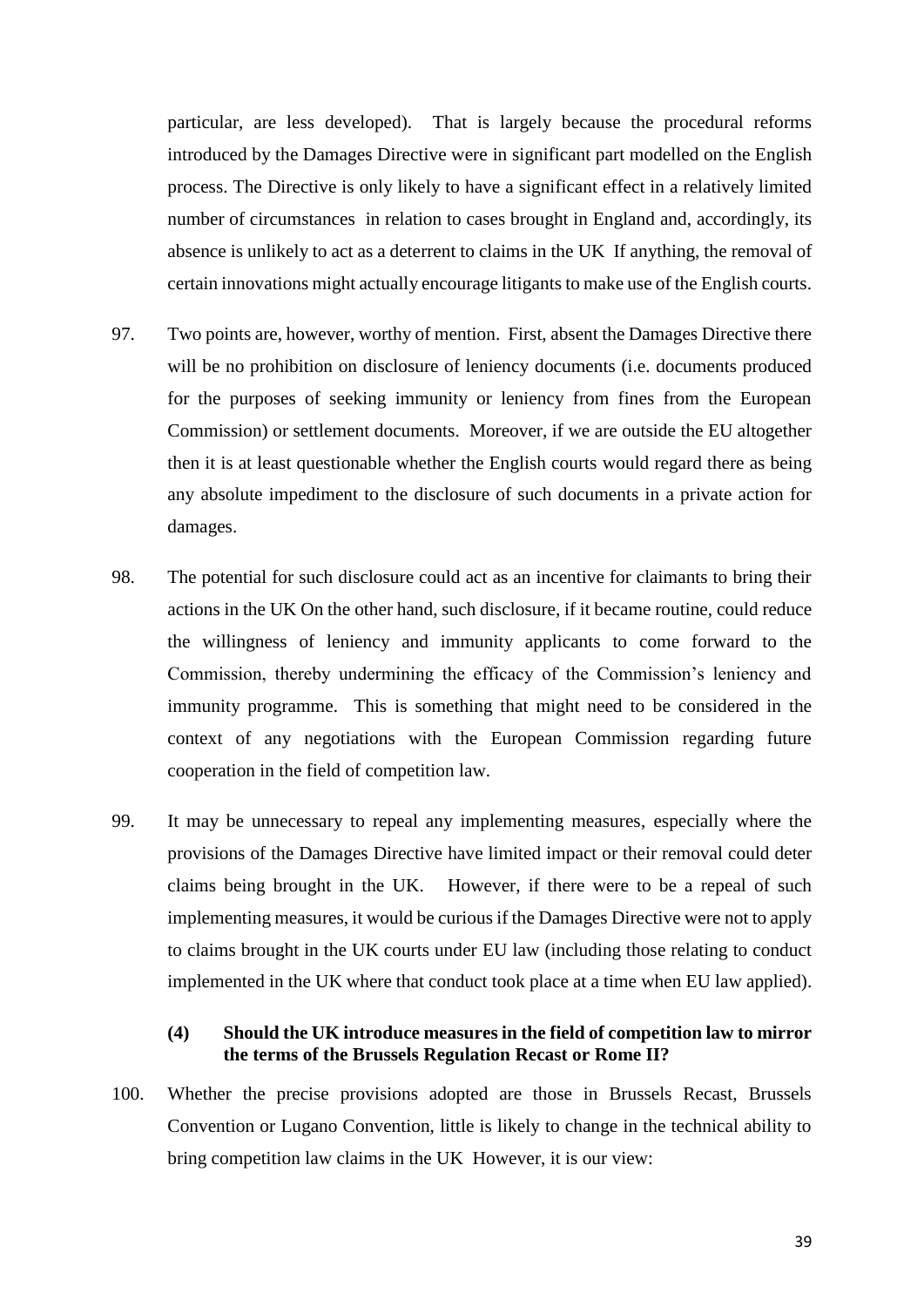- (1) A return to the common law provisions to claims in respect of EU Defendants would create uncertainty for claimants by reason of the existence of the 'forum conveniens' discretion.
- (2) The absence of any provision for reciprocal enforcement of judgments could create uncertainty in the ability of claimants to enforce any judgments against defendants domiciled in EU Member States.

Accordingly, from the perspective of future competition law claims. it would be desirable to seek to ensure an arrangement based on one of the possible regimes (Brussels, Lugano) and arrangements for the reciprocal enforcement of judgments as between the UK and EU Member States.

101. As regards choice of law, while the Rome II Regulation is largely untested, the specially tailored competition law choice of law rules appear to offer greater clarity and specificity than the more general regime for all torts that applies under the 1995 Act. It would therefore be desirable from a competition claim standpoint, to retain it.

# **Transitional provisions**

- 102. If, contrary to our primary recommendations above, the decision were made to repeal s58A or the provisions implementing the Damages Directive then consideration would need to be given to address the position where a Commission Decision was handed down after the repeal of s58A but relating in whole or in part to an infringement that occurred before the UK left the EU (and hence to a time when the UK was bound by EU law).
- 103. It is believed to be uncontroversial that considerations of legal certainty (and reciprocity with the EU) require that, in relation to events that occurred prior to the departure of the UK from the EU our courts and tribunals should continue to apply EU in full. In accordance with this, it would be appropriate to make transitional provision to the following effect:
	- (1) To ensure that s58A would continue to apply in relation to Commission Decisions insofar as they relate to conduct that occurred before the UK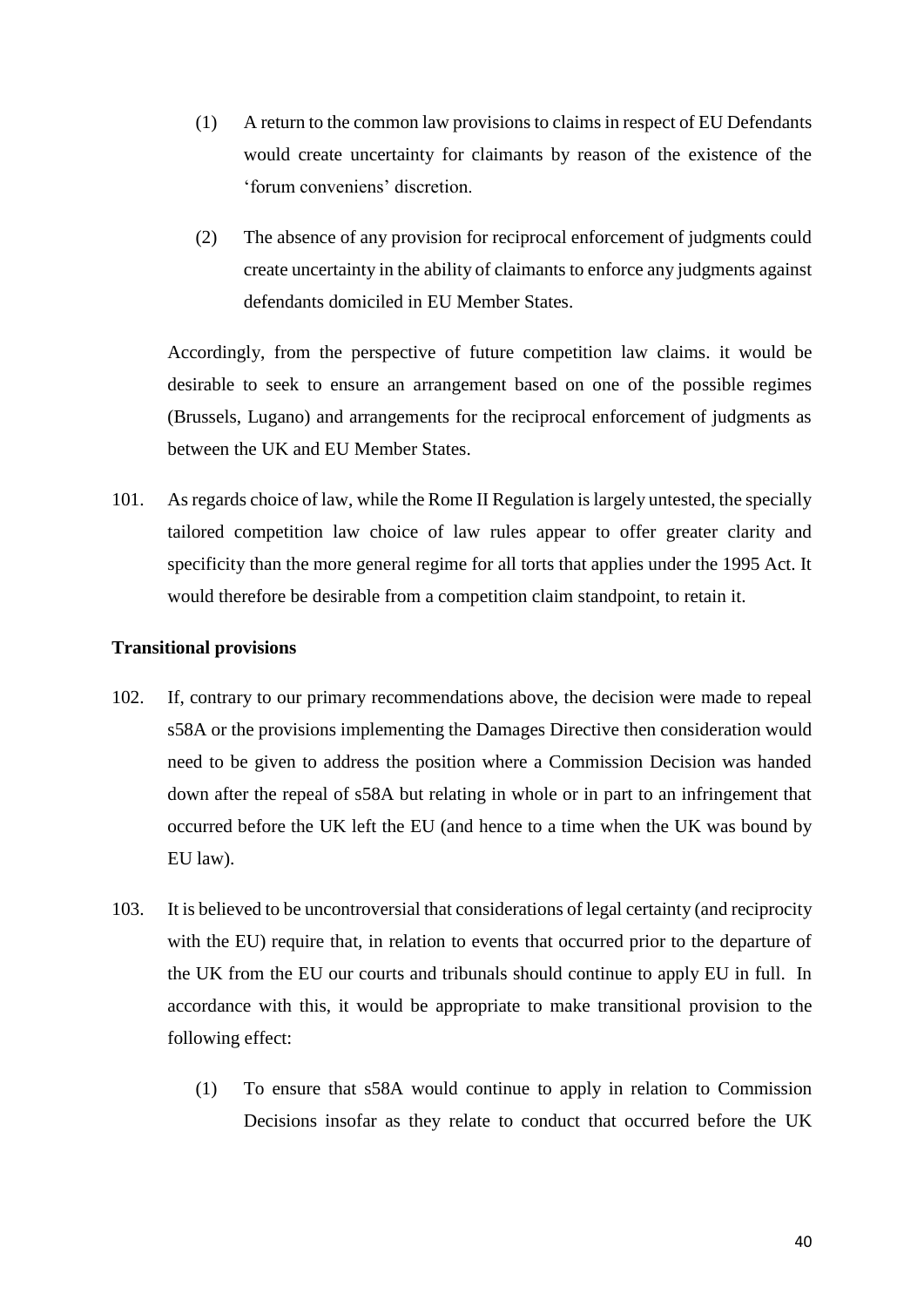formally left the EU (irrespective of the date of the Commission Decision in question).

- (2) To ensure that the provisions implementing the Damages Directive would continue to apply in relation to claims relating to conduct that occurred before the UK formally left the EU (irrespective of the date of the Commission Decision in question).
- (3) To ensure that the provisions of Brussels Recast and Rome II would continue to apply in relation to claims relating to conduct that occurred before the UK formally left the EU (irrespective of the date of the Commission Decision in question).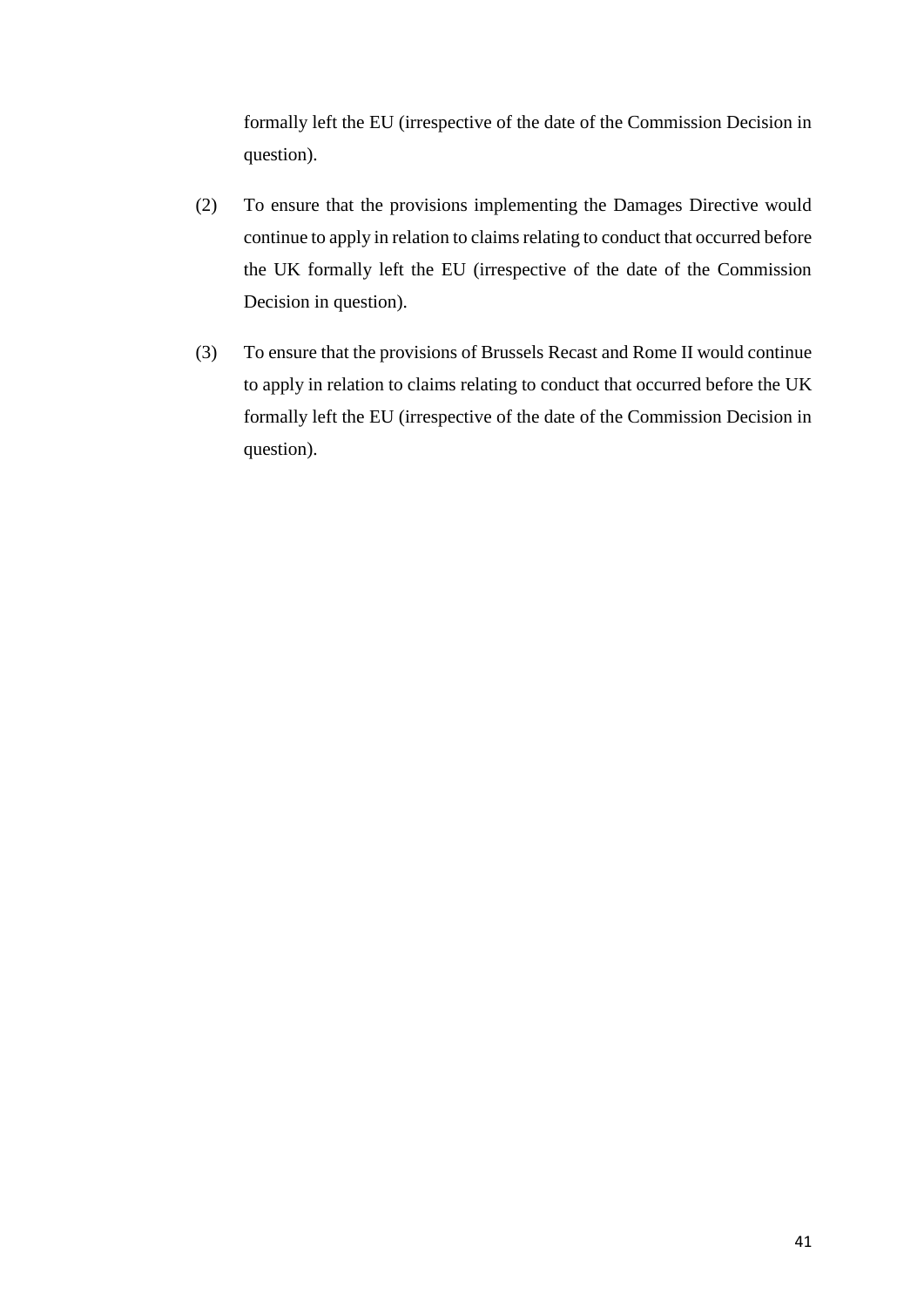#### **IV. MERGER CONTROL**

- 104. In this paper, we summarise the existing regime for merger control in the UK and EU, and then consider the implications of leaving the EU for the UK regime. We explain first that if the UK remains in the EEA (or something like it), then Brexit will have no impact on merger control in the UK. If, however, the UK leaves the EEA as well, there will be implications for the scope of the UK's merger control jurisdiction (with consequent implications for the regulatory burden on parties, workload of the CMA, and scope of UK's economic sovereignty), for the need for greater coordination between the CMA and the European Commission and other regulators on remedies for potentially problematic mergers, and for potential reform of the UK regime more generally. There will also be a need for transitional measures.
- 105. In short, if the UK opts for a "hard Brexit", leaving not only the EU but also the EEA, the CMA's workload would expand dramatically and may even double, as well as changing substantially in character, from focussing almost exclusively on small or UKcentric mergers to reviewing a substantial volume of large, global mergers. That has implications for the resources that the CMA's merger control function will require, and for its need to cooperate with the European Commission and other global regulators when fashioning remedies for problematic mergers. Given that, it may also be necessary or at least desirable to consider aligning the CMA's procedural timetable to fit more closely with that of the European Commission. Although we also discuss the possibility of reforming the UK's jurisdictional rules to adjust for the implications of Brexit, our view is that this is something that should be kept under review in the first few years of Brexit, because it would be preferable, if possible, to retain the current combination of wide, flexible jurisdictional thresholds and voluntary notification.

#### **The existing relationship between UK and EU merger control**

106. Merger control in the modern global economy can best be thought of as a series of overlapping "veto rights" that States have over mergers that affect competition in their jurisdictions. It is common for mergers of multinational businesses to require merger control clearances from several, or even many, different competition authorities around the globe. For example, Kraft's takeover of Cadbury was considered by competition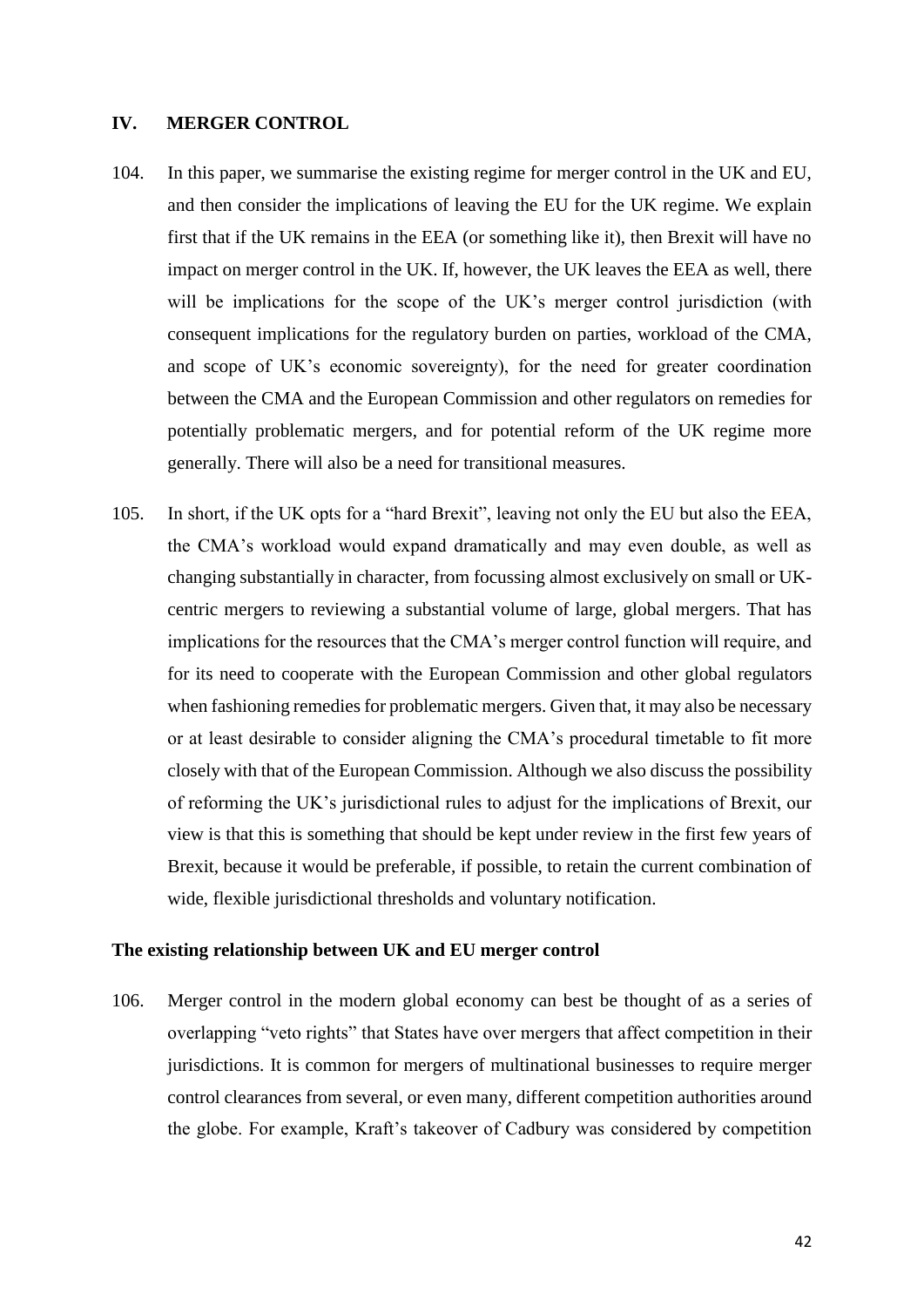regulators in at least the EU, US, Turkey, South Africa, Brazil, Australia and Jersey.<sup>23</sup> Each of those jurisdictions has the power, on its own, to block the merger, or to impose conditions that must be satisfied (e.g. that the merging parties divest particular assets) before the merger can be completed.

- 107. In order to reduce the regulatory burden on European mergers, the EU operates a "one stop shop" for large mergers that have the potential to affect competition in several EU Member States. For mergers that meet the conditions for EU jurisdiction (explained in more detail below), the merging parties need only notify and obtain clearance from the European Commission, and not any of the competition authorities of the EEA Member States. Of course, if the merging parties operate in other jurisdictions as well, then clearances may also be required in those jurisdictions. All the same, the "one stop shop" operates to reduce the number of clearances required for European mergers substantially. To take the example of *Kraft/Cadbury* again, the European Commission's decision to clear that merger investigated competition issues in the UK, Ireland, France, Portugal, Poland, Romania in some detail, and also considered briefly issues in Bulgaria, Germany, Greece, Hungary, Latvia, Lithuania, The Netherlands, Slovakia, Slovenia, Sweden, Cyprus, the Czech Republic and Spain. It is not known how many of those States would have required notification in the absence of the one stop shop, but it is likely that the number would been substantial.
- 108. The scope of the "one stop shop" is defined by Article 1 of Council Regulation (EC) 139/2004 of 20 January 2004 on the control of concentrations between undertakings (the "EUMR"). Article 1 provides two sets of turnover thresholds to qualify for EU jurisdiction. If the merging parties satisfy either set of thresholds, the merger qualifies and must be notified to and cleared by the Commission prior to completion.
- 109. The first set of thresholds, set out in Article 1(2), provides that a merger qualifies if:
	- (1) the combined aggregate worldwide turnover of the parties is more than  $\epsilon$ 5bn;
	- (2) AND the aggregate EEA turnover of at least two of the parties is more than €250m;

 $23$  The parties did not publish a full list of jurisdictions in which they required competition clearances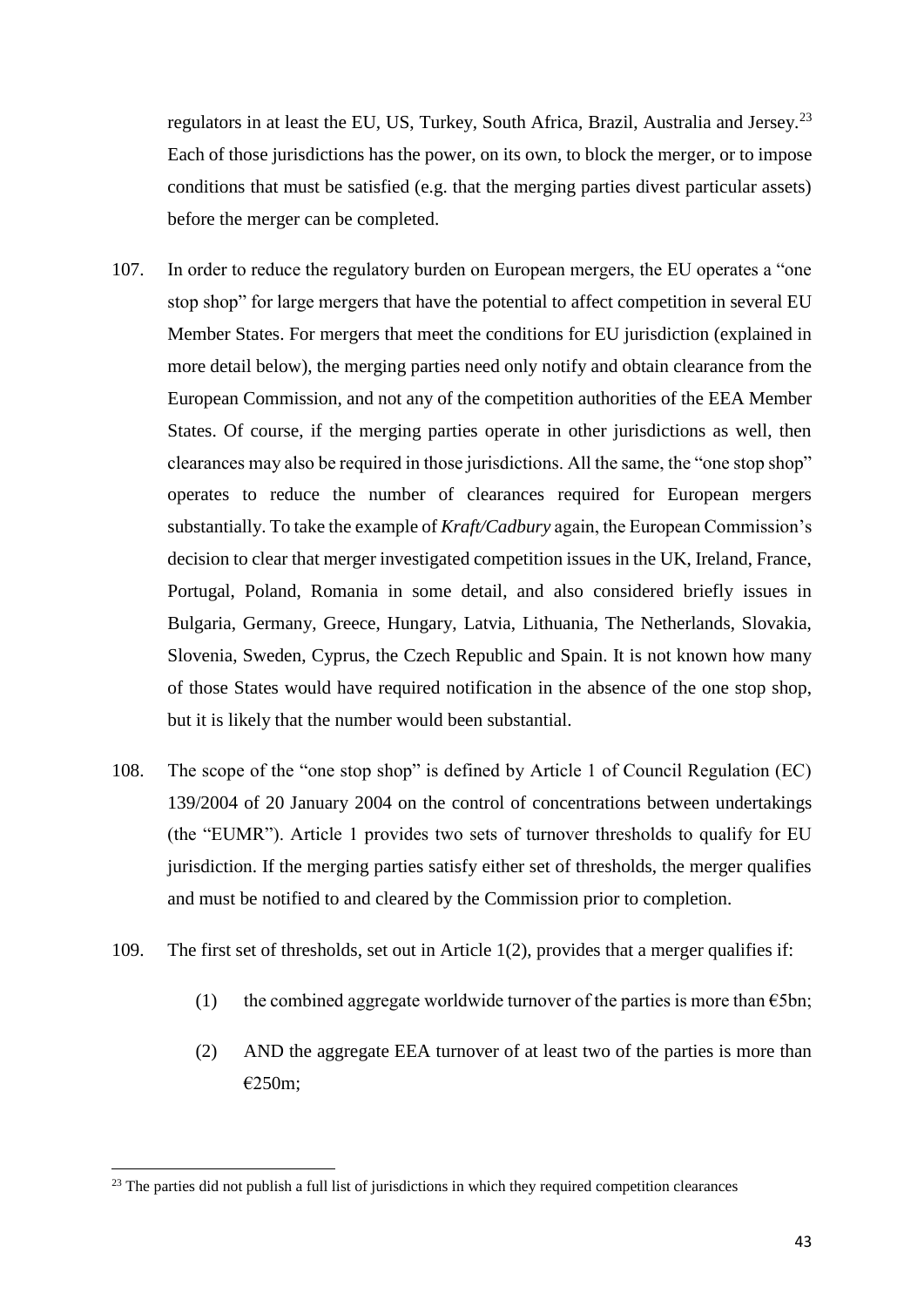- (3) UNLESS each of the parties achieves more than two thirds of its EEA turnover within one and the same Member State.
- 110. The alternative set of thresholds, set out in Article 1(3), provides that a merger qualifies if:
	- (1) the combined aggregate worldwide turnover of the parties is more than €2.5bn;
	- (2) AND the combined aggregate turnover of the parties is more than  $\epsilon$ 100m in each of at least three EEA Member States;
	- (3) AND at least two of the parties achieve more than  $\epsilon$ 25m each in those same three Member States;
	- (4) AND the aggregate EEA-wide turnover of the parties is more than  $\epsilon$ 100m;
	- (5) UNLESS each of the parties achieves more than two thirds of its EEA turnover within one and the same Member State.
- 111. Where the merging parties satisfy the conditions for notification to the European Commission, Member States are prohibited from applying their own national competition laws: Article 21(3) EUMR. Where the merging parties do not satisfy the conditions, however, Member States are free to apply their own national competition laws.
- 112. The jurisdictional thresholds for the CMA's power to review mergers that do not qualify for EU notification are set out in Part 3 of the Enterprise Act 2002. In particular, s 23 provides that the CMA has jurisdiction where the merging parties have UK turnover in excess of £70m, OR they have a combined share of supply at least 25% in the UK or a substantial part of the UK.
- 113. The UK merger control regime is somewhat unusual in that it operates a voluntary notification system. Even where the CMA has jurisdiction, the parties do not have any obligation to bring it to the attention of the CMA, or to wait for CMA clearance prior to completing the merger. That is in contrast with the position in most jurisdictions, where non-notification results in substantial civil penalties even if the merger is not in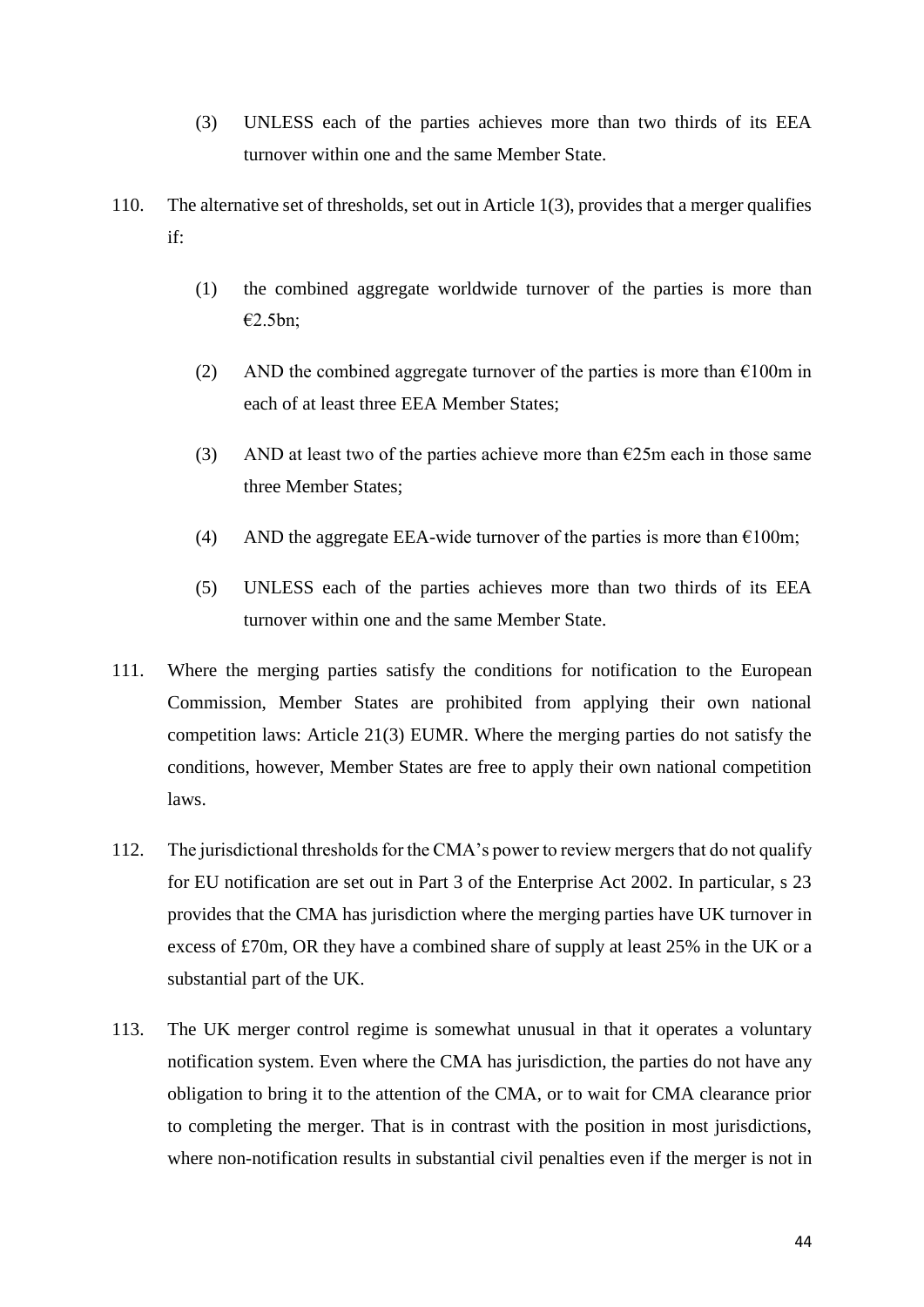any way anticompetitive. In some jurisdictions (e.g. Jersey), a failure to notify can even render the transaction void within that jurisdiction. However, where the CMA has jurisdiction, the CMA can investigate and prohibit a merger, and, if it has already been completed, it can order the parties to unwind the merger or to comply with conditions to address any competition concerns it has identified (e.g. divest particular assets). The CMA has four months from the date on which it becomes public knowledge that the merger has completed to take action (s 24 Enterprise Act).

- 114. In addition to that basic division of jurisdiction between the EU "one stop shop" and the Member States such as the UK, the EUMR also provides for a system of referrals from the European Commission to the Member State authorities and vice-versa. Thus, where a merger satisfies the EU thresholds and therefore must be notified to and examined by the Commission to the exclusion of the Member States, but the merger has particularly significant effects in the UK, Article 9 EUMR empowers the Commission – on its own motion or at the request of the CMA or the parties – to refer the UK aspects of the merger to the CMA for the CMA's consideration and approval. Similarly, Article 22 EUMR empowers the Commission to examine a merger that does *not* meet the EU thresholds if the UK (or any other Member State) requests that the Commission should do so.
- 115. Another feature of cooperation in merger control within the EU is the EU Merger Working Group, which consists of all of the competition authorities in the EEA as well as the European Commission. The Working Group has agreed a set of Best Practices on Cooperation between EU National Competition Authorities in Merger Review, which provide for the sharing of information between the authorities (with the consent of the merging parties).

#### **Implications of Brexit for the scope of the UK's merger control jurisdiction**

116. If the UK leaves the EU but remains in the EEA, the one stop shop system described above will continue to operate in essentially the same way. That is because Article 57 of the EEA Agreement provides that the European Commission has sole competence to examine mergers that satisfy the EUMR turnover thresholds. Article 57 also provides for review by the EFTA Surveillance Authority of mergers that do not satisfy the EU thresholds but do satisfy the corresponding thresholds based on turnover in just the EEA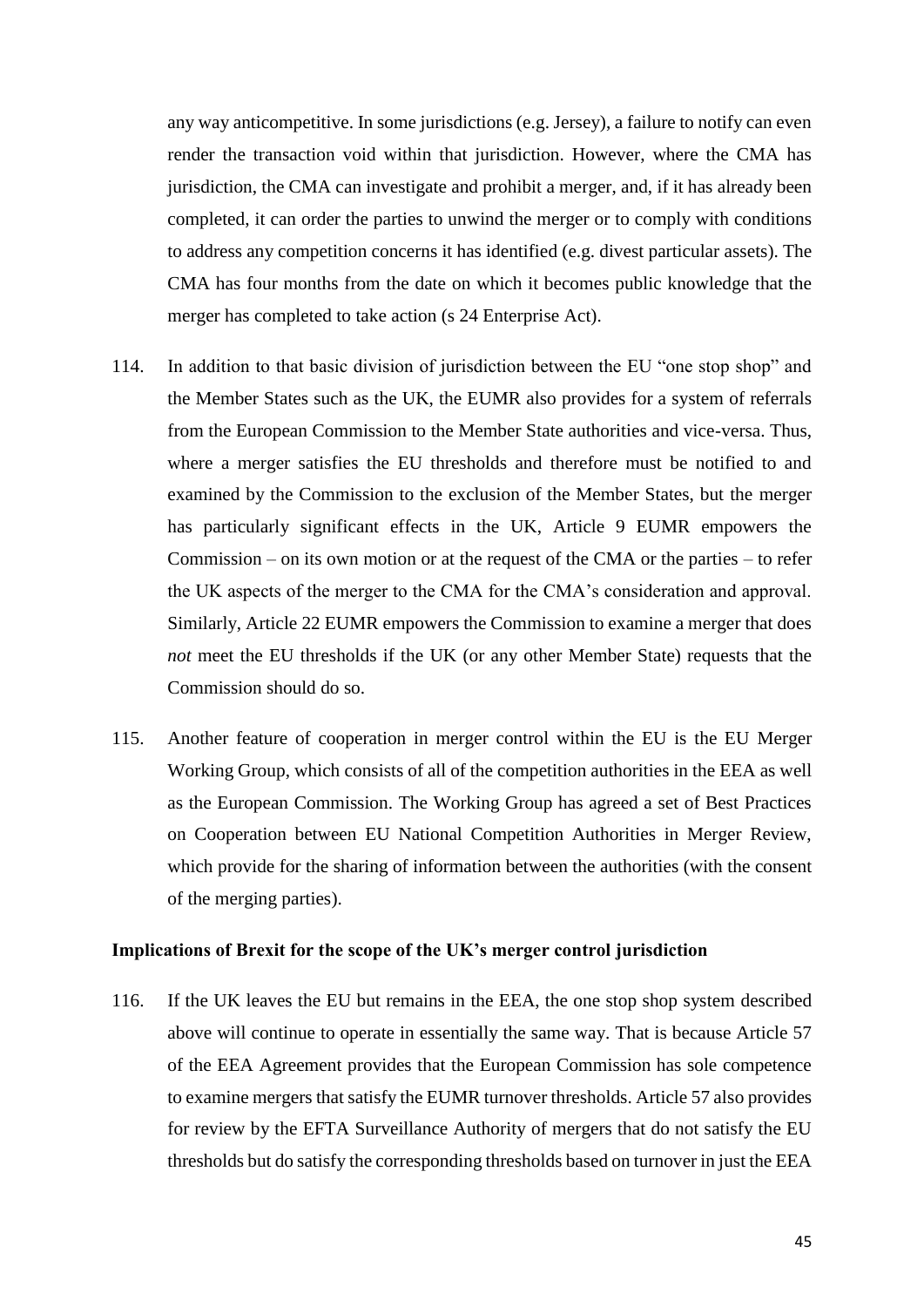Member States (currently Norway, Iceland and Liechtenstein), but there has never yet been a merger that fell within that category. In practice, it is therefore likely that large mergers affecting the UK and several EU Member States would continue to be examined by the European Commission, although it is possible that the addition of the UK to the EEA might make it more likely that at least some mergers would fall to be examined by the EFTA Surveillance Authority. The UK would also continue to benefit from the possibility of having mergers referred back from the European Commission where the merger thresholds are satisfied but the UK market is particularly affected by the merger: Article 6 of Protocol 24 to the EEA Agreement.

- 117. If the UK leaves the EU and the EEA, the consequences for merger control would be more pronounced. Barring any bespoke arrangement to the contrary, the UK would no longer participate in the "one stop shop". Although mergers that affect the UK would continue to be notifiable to the European Commission where they also satisfy the EU thresholds for notification, such mergers would also fall within the jurisdiction of the CMA, and could be blocked by the CMA if the CMA took the view that they were anticompetitive. That would impose a modest additional regulatory burden (including the addition of the CMA's filing fee) on merging businesses (modest, because it would only be one additional competition authority to deal with, in the context of deals that may well require several notifications around the world).
- 118. Although the additional burden on merging parties would be modest, the additional burden on the CMA could be very significant. The European Commission took 99 substantive Phase I merger control decisions in calendar year  $2015<sup>24</sup>$  Of those, 22 specifically analysed competition in UK markets.<sup>25</sup> It is likely that all 22 of those mergers would have also needed to be investigated by the CMA if the UK had not been part of the "one stop shop" system in 2015. In addition, many of the other 75 European Commission decisions may have needed to be investigated by the UK if they concerned global, EEA, or regional markets that included but were not limited to the UK. Given

<sup>&</sup>lt;sup>24</sup> See [http://ec.europa.eu/competition/mergers/statistics.pdf.](http://ec.europa.eu/competition/mergers/statistics.pdf) The European Commission cleared 297 mergers without conditions, but 222 of those were under the "simplified procedure", meaning that there were no substantive competition issues to address. Mergers of that kind would be unlikely to be notified to the UK even in the absence of the "one stop shop", because notification in the UK is voluntary. In addition to the 75 substantive unconditional clearances, the Commission also approved 13 mergers subject to conditions, and initiated Phase II proceedings in respect of a further 11 mergers.

<sup>&</sup>lt;sup>25</sup> See the list of Commission decisions in 2015 that specifically analysed competition in UK markets at the end of this paper.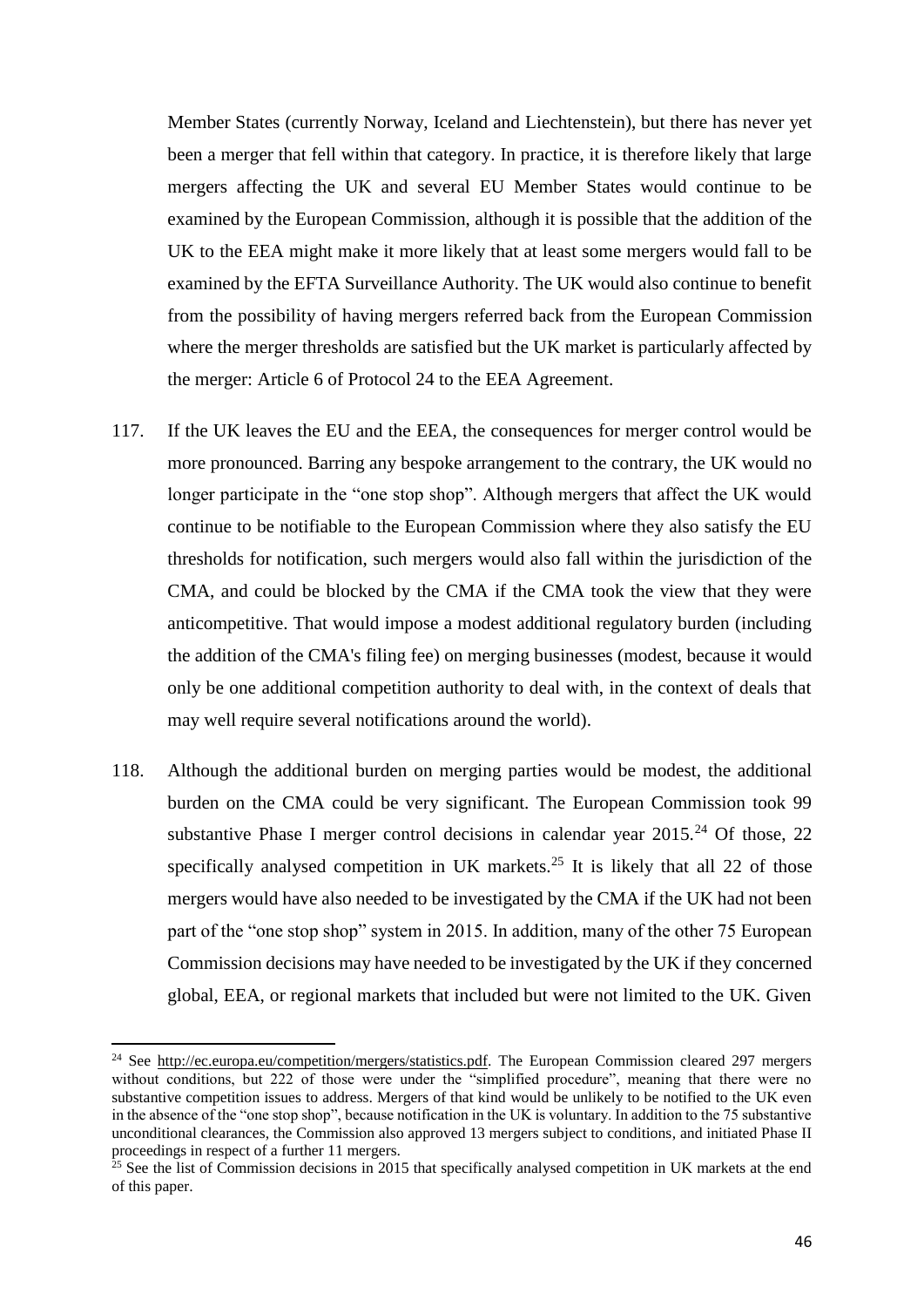that the CMA only took 62 Phase I decisions in financial year  $15/16$ ,  $26$  it is easy to see how leaving the one stop shop system could lead to an increase in workload of 50-100% for the CMA merger team, at least if parties take a conservative approach to notifying the CMA or the CMA itself takes a conservative approach to ensuring that it does not miss any mergers that could plausibly have adverse effects on the UK market. If the CMA's merger filing fees are cost reflective, however, additional receipts from those fees ought to go some considerable way towards funding the additional work required.

119. In addition to those direct effects of leaving the one stop shop, the removal of the UK would also make a small difference to the set of mergers that require notification to the Commission. Some mergers that currently satisfy the EU thresholds may not do so if the UK turnover of the parties does not qualify as EEA turnover. At the same time, a small number of very large UK-centric mergers that are excluded from EU jurisdiction because the merging parties have more than two thirds of their turnover in the UK may require EU notification if the UK leaves the one stop shop. It is easy to imagine, for example, how a merger of two large UK banks might not require clearance from the European Commission if the UK were in the EEA (because UK banks would be likely to have more than two thirds of their EEA turnover in the UK), but might well require clearance from the European Commission if the UK were not in the EEA (because the banks' European operations may still be large enough to meet the EU thresholds even if UK turnover were not counted, but the parties could not benefit from the "two thirds" exclusion if the UK were not part of the EEA). In terms of workload for the CMA or regulatory burden for the parties, these indirect effects are likely to be of second order significance. They could, however, make a substantial difference (in one direction or the other) to the scope of the UK's economic sovereignty. For example, if the *Lloyds/HBOS* merger in 2008 had qualified for notification to the European Commission, it is doubtful that the UK Government would have achieved its (then) policy objective of supporting the merger in the interests of UK financial stability.<sup>27</sup>

<sup>&</sup>lt;sup>26</sup>https://www.gov.uk/government/uploads/system/uploads/attachment\_data/file/564329/merger-inquiryoutcomes-to-31-october-16.pdf.

<sup>&</sup>lt;sup>27</sup> By decision of 31 October 2008, the Secretary of State decided, notwithstanding the recommendation of the OFT on competition grounds, not to refer the merger to the Competition Commission for a Phase II investigation, on grounds of financial stability.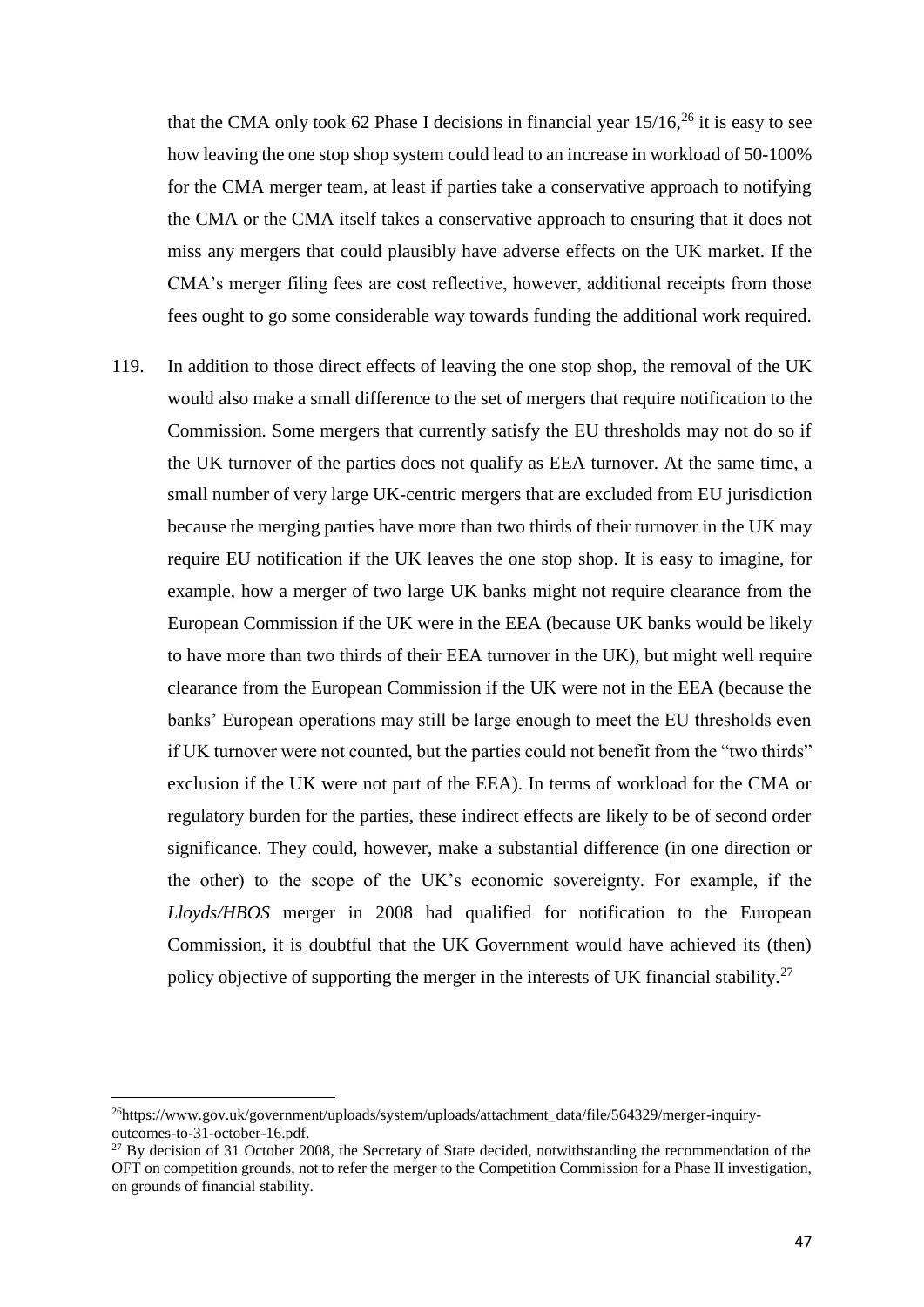#### **Implications for the need for coordination on remedies**

- 120. It is a general feature of merger control regimes that the vast majority of notified mergers are ultimately cleared. For example, of the 99 substantive cases that the European Commission examined in 2015, 75 were cleared in Phase I without remedies, 13 were cleared with remedies, and 11 were referred to a Phase II investigation. Even of the eight Phase II decisions that the Commission took in 2015, one was cleared without remedies, and seven were cleared with remedies. Only one merger has been prohibited in the past three years: M.7612 *Hutchinson 3G UK / Telefonica UK*  (11/05/16). The position is similar in the UK. Of the 62 Phase I decisions taken by the CMA in financial year 15/16, 42 were cleared without any remedies, nine were cleared with remedies, and 11 were referred to a Phase II investigation. Of the nine Phase II decisions taken by the CMA, eight were cleared without remedies, and one was cleared with remedies.<sup>28</sup>
- 121. As explained above, one implication of the UK leaving the one stop shop system is that the CMA will have more work to do: possibly as much as double the case-load that it currently has. It stands to reason that while most of those additional cases will result in further unconditional clearances, there will be at least a handful of additional cases each year that require remedies. As well as being additional work, however, those cases are likely to differ substantially in complexity from the cases that the CMA is used to dealing with. That is because one implication of the one stop shop system is that the cases which fall to be considered by the CMA tend either to be small, or to be highly UK-centric. Any large-scale multi-national merger that has a real impact in the UK is likely to be notified to and considered by the European Commission rather than the CMA. If the UK leaves the one stop shop system, however, that will change: the UK will review large, complex, multinational mergers alongside the European Commission and many other competition regulators around the world.
- 122. One important implication of that will be the need to work together with other regulators to fashion remedies (especially divestment packages) that address competition issues arising in the various jurisdictions in as coordinated a manner as possible. The CMA already has *some* experience of doing this, as discussed in

<sup>&</sup>lt;sup>28</sup> In both jurisdictions, a handful of mergers were also cancelled at some point in the process, which could be interpreted as a *de facto* prohibition.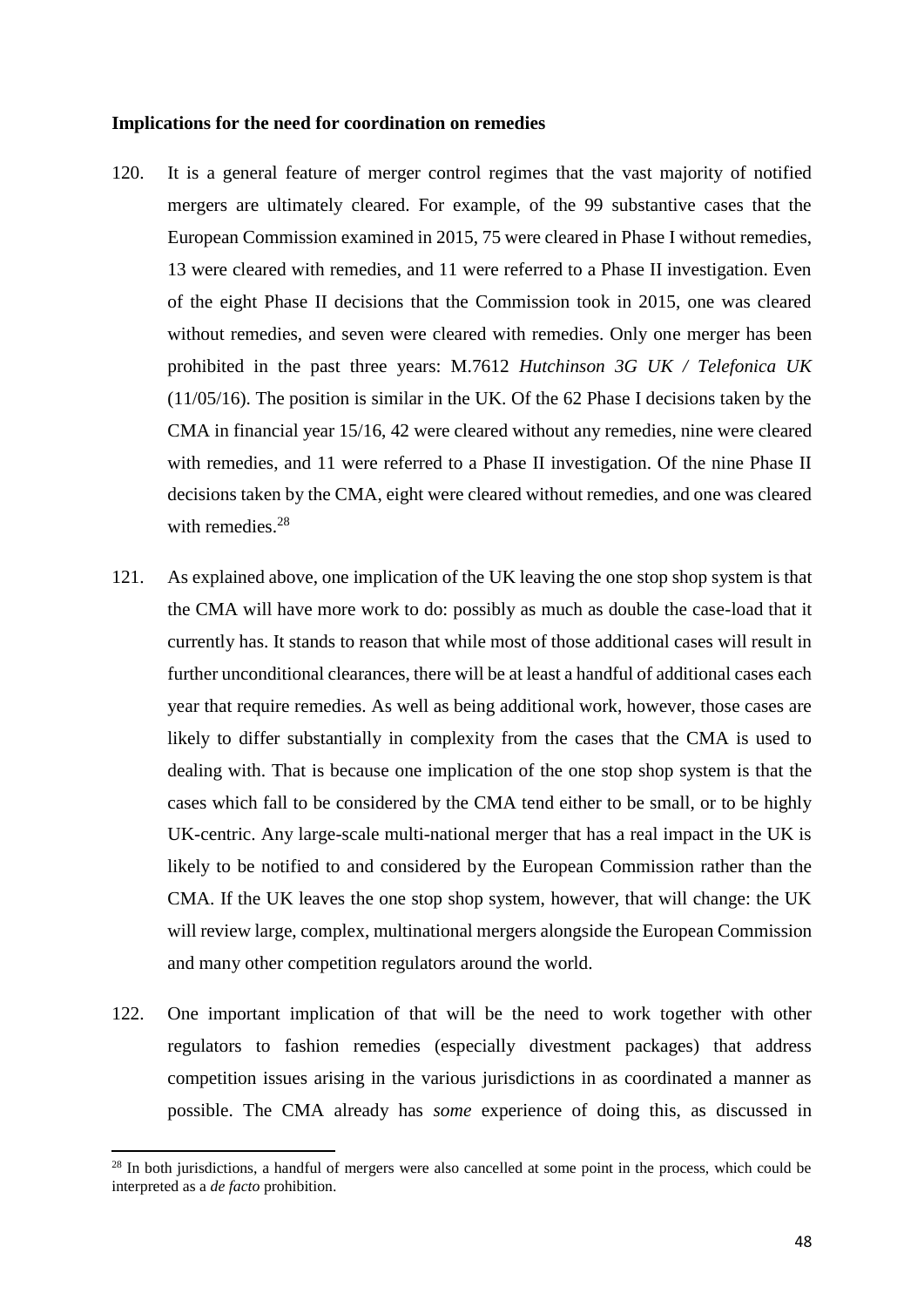paragraphs 2.23-2.24 of the CMA's Merger Remedies Notice. But this will inevitably become a much bigger task for the CMA in the future if the UK leaves the one stop shop. In particular, cooperation with the European Commission will be essential in cases where competition issues arise in geographic markets that extend across the EU and UK. For example, it is often the case that UK and Irish markets overlap. It would make no sense (either for the parties or for competition) for the UK to fashion a different remedy from that adopted by the European Commission to fix a problem in one and the same geographic market. But equally, each authority would be independent and subject to judicial review in its own jurisdiction, so each authority would need to take its own robust decision on the right solution for the merger at hand.

- 123. In order to facilitate that process of coordination, it would be desirable for the UK either to remain in the EU Merger Working Group or to negotiate some replacement for it, perhaps along the lines of the European Commission's arrangements with the US antitrust authorities. Failing that, the CMA could continue to rely on its practice of exchanging information with third country authorities with the consent of the parties.<sup>29</sup> But more formal and ongoing arrangements with the European Commission in particular would be desirable given the extent of overlap that is likely as to the competition issues that the European Commission and CMA would be examining in large European merger cases.
- 124. One complicating factor in coordinating remedies across borders is the timing of the respective competition authorities' merger control processes. In the cases of the UK and EU processes, the timings are somewhat different:
	- (1) The UK Phase I process can last up to 40 working days from notification, plus a further 10 days for the CMA to accept any proposed remedies on a provisional basis, followed by a further 40 days of negotiation of the detail of any provisionally accepted remedies.
	- (2) The EU Phase I process, however, concludes in 25 working days from notification if no remedies are offered, or up to 35 working days if remedies

<sup>&</sup>lt;sup>29</sup> Mergers: Guidance on the CMA's jurisdiction and procedure, para 19.5.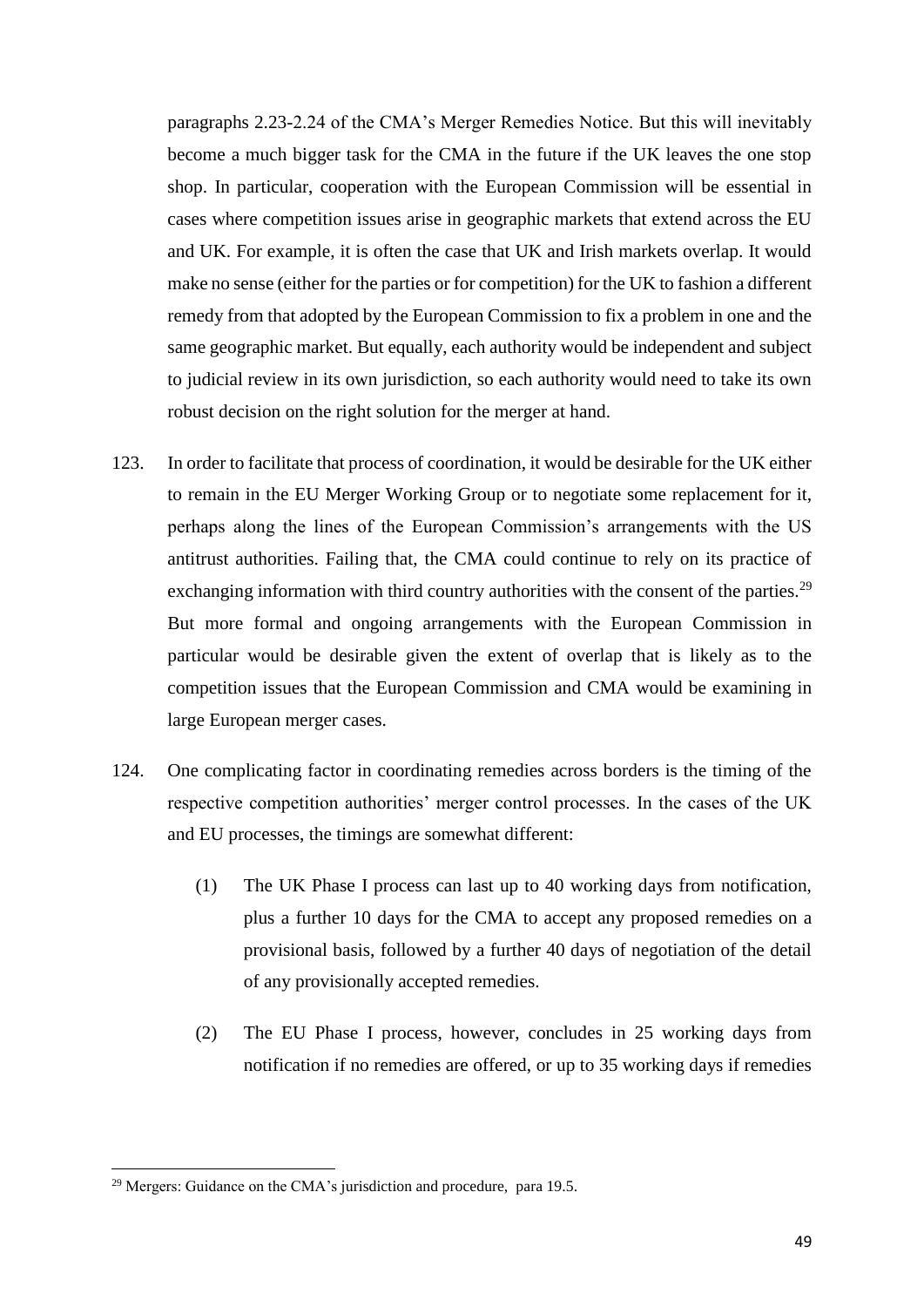are offered. There is no further period for detailed negotiation of the remedies after that: they are either accepted or rejected.

- (3) The UK Phase II process lasts for 24 weeks (roughly 120 working days), extendable by up to a further 8 weeks (i.e. roughly another 40 working days).
- (4) The EU Phase II process lasts for up to 125 working days.
- 125. It is therefore the case that, if a merger were notified to the European Commission and the CMA at the same time, then in the natural way the Commission would come to decide remedies substantially before the CMA would. To some extent that is an inevitable feature of global merger control – it is unrealistic to seek to coordinate the timings of all competition authorities around the world. It is also manageable, to some extent – the parties, and indeed the competition authorities, have considerable flexibility to adjust the start date for the investigation of any particular merger, and can even pause the timelines during the procedure for various reasons (e.g. if the parties have not provided information that the authorities require). Nevertheless, given the particularly close interaction that is likely between UK and EU remedies, it would be worth considering adjusting the UK timeline in the event of Brexit to align more closely with the EU timeline.

# **Broader reform of the UK merger control system**

- 126. From time to time, the UK Government considers whether to make more radical reforms to the UK merger control system, in particular reforming or removing the voluntary nature of notifications.<sup>30</sup> As noted above, the UK regime is unusual in not requiring parties to notify to the CMA mergers that satisfy the statutory criteria for jurisdiction.
- 127. When the Government last considered introducing mandatory notification, it decided not to do so because of the increased burden on business and the CMA that would be involved, and also because of the interaction of a mandatory notification obligation with

 $30$  Most recently, see the Department for Business Innovation & Skills consultation paper: A Competition Regime for Growth: A consultation on Options for Reform March 2011, Ch 4. This led to a decision to strengthen the regime somewhat in the Enterprise and Regulatory Reform Act 2013, while retaining its voluntary notification system.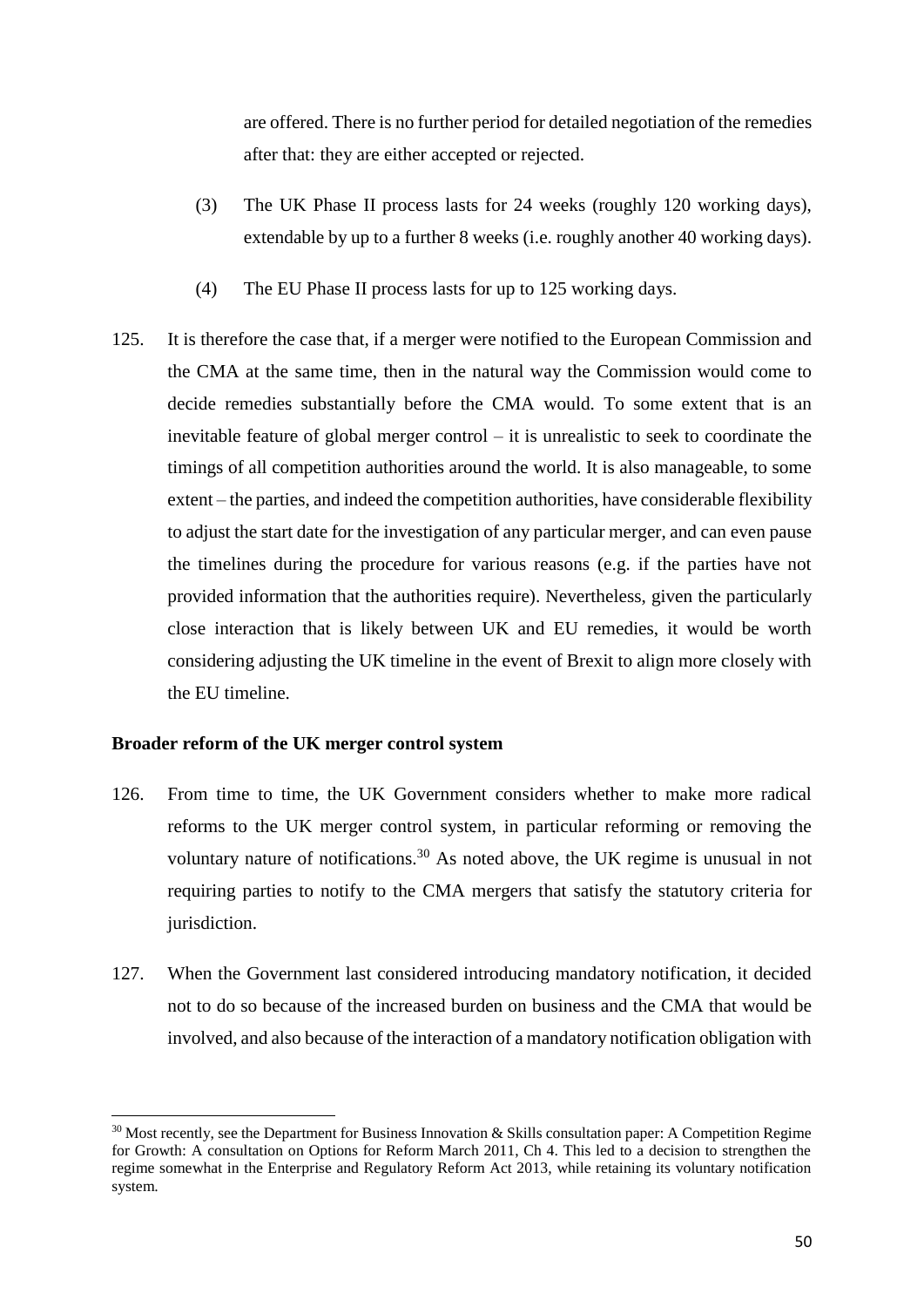the UK unusually wide and fuzzy jurisdictional criteria.<sup>31</sup> As noted above, the UK's turnover threshold is very low: £70m. As also noted above, there is also an alternative "share of supply" threshold of 25%, which is not straightforward to apply. Furthermore, the UK's definition of a merger is very broad, encompassing not only changes of control of businesses in the usual sense, but also acquisitions of minority stakes that amount to "material influence" over a company. Imposing a mandatory notification obligation for all mergers that satisfy those thresholds would be inappropriate for two reasons: it would lead to far too many notifications of unproblematic mergers; and parties would not be able to tell with certainty in advance whether their merger required notification (because of the flexibility of the "share of supply" and "material influence" criteria), and could therefore be penalised for failing to comply with an obligation that might be said to be fundamentally uncertain.

- 128. Leaving the one stop shop might be thought to provide an occasion for reconsideration of those issues. As noted above, the CMA's role would be substantially different in a world outside the one stop shop. Rather than focussing almost exclusively on small and UK-centric mergers, a substantial part (perhaps half) of the CMA's diet would consist of very large, global (or at least pan-European) mergers. With such a different mix of work and challenges, it would be natural to consider afresh whether the jurisdictional and notification rules are fit for purpose.
- 129. Although it would be worth keeping the matter under review, our view is that it would not be desirable to abandon the voluntary regime in the first instance. From the perspective of identifying mergers with competition issues worthy of review, the difficult task is likely to be sifting through the body of small and UK-centric mergers that the CMA currently deals with. Sifting through the few hundred mergers that are notified to the European Commission each year for any that raise competition issues in the UK would certainly involve extra work on the part of the CMA, but the review of an up-to-date public register maintained by the European Commission ought to be a simpler task than sifting through the local and trade press for small UK mergers that might otherwise escape review. If it does transpire that reviewing the Commission's register proofs too resource-intensive for the CMA, it would be worth considering a limited mandatory notification obligation for very large mergers (by turnover), and

 $31$  See the Government Response to Consultation, March 2012, para 5.8.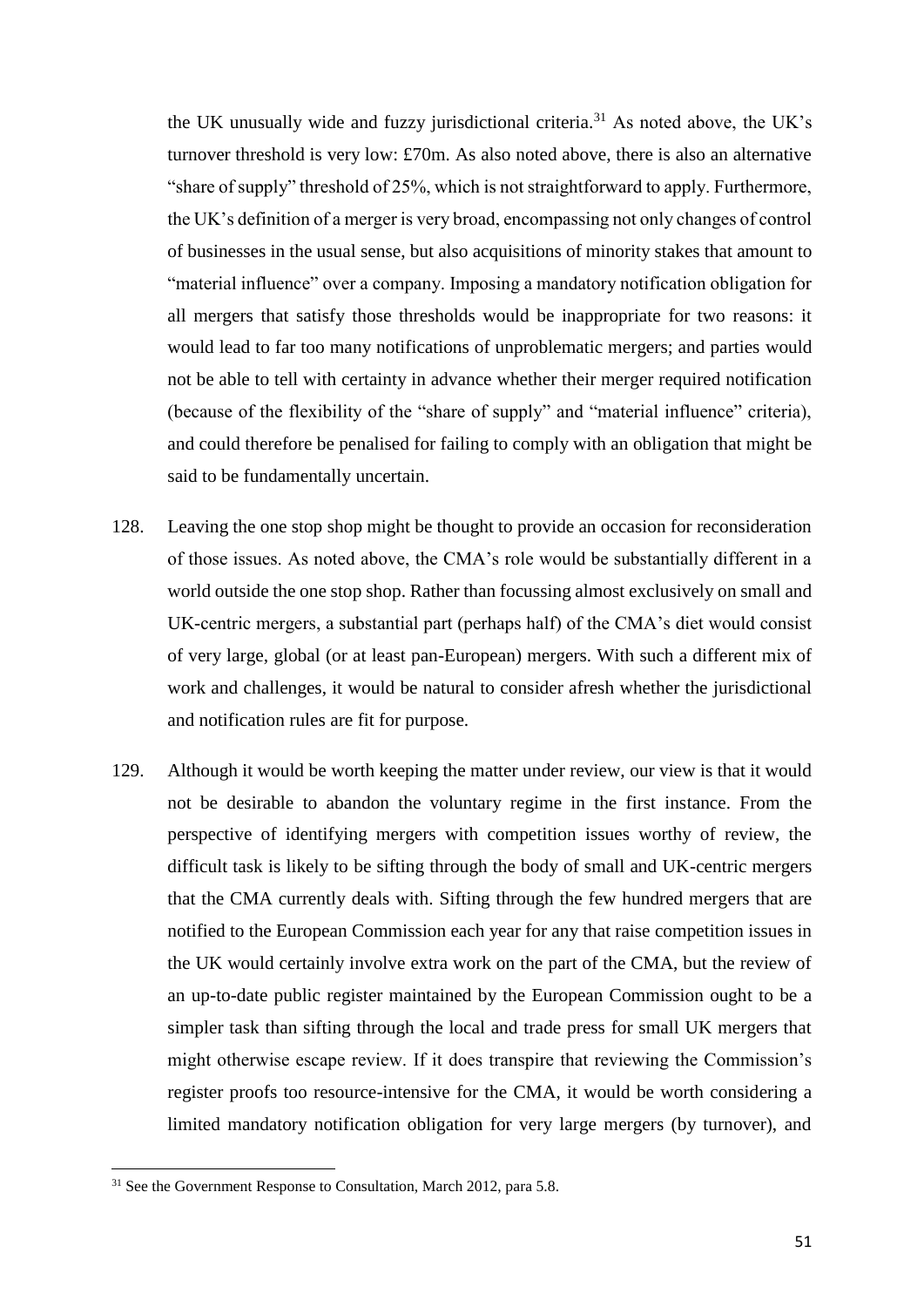retaining voluntary notification for the wider set of mergers caught by the more flexible elements of the UK's jurisdictional thresholds.

- 130. Another issue that may be identified as warranting reconsideration is whether the substantive test applied by the CMA should be reconsidered. One of the major reforms of the Enterprise Act 2002 was the replacement of a general "public interest" test for mergers with a specific "substantial lessening of competition" test to be applied by the CMA, supplemented by other specific public interest criteria (e.g. media plurality) that the Secretary of State can apply when the need arises.
- 131. In our view, the question of the substantive test to be applied should not be revisited as part of the Brexit process. The arguments for and against a wider public interest test are entirely independent of the question of whether the UK regime should operate within the one stop shop system. The UK has always been free to adopt a public interest test to mergers falling within its jurisdiction. In our view, there were very good reasons for abandoning the "public interest" approach in the 2002 reforms in favour of one that is based on effect on competition: the Government retains the flexibility to adopt any new public interest consideration that it considers appropriate when the need arises (e.g. a financial stability criterion was introduced specifically to deal with the *Lloyds/HBOS* merger), but in general the focus is on competition and in all cases mergers are judged against clear, objective criteria. That is important for investor confidence in the application of the rule of law to the market for corporate control. We recognise that there are also good arguments in favour of a more flexible 'public interest' test, but if the Government is minded to reconsider this issue, in our view it would make sense to do that *after* having given a stand-alone UK system a chance to bed down in the years after Brexit.

# **Transitional measures**

132. If the UK does leave the one stop shop system, it will be necessary to put in place at least some provisional measures for mergers that have already been notified to the European Commission prior to Brexit. Any such mergers should continue to benefit from the "one stop shop" principle and therefore not be subject to separate consideration by the CMA, even if they only complete post-Brexit. That would require amendment to the Enterprise Act 2002.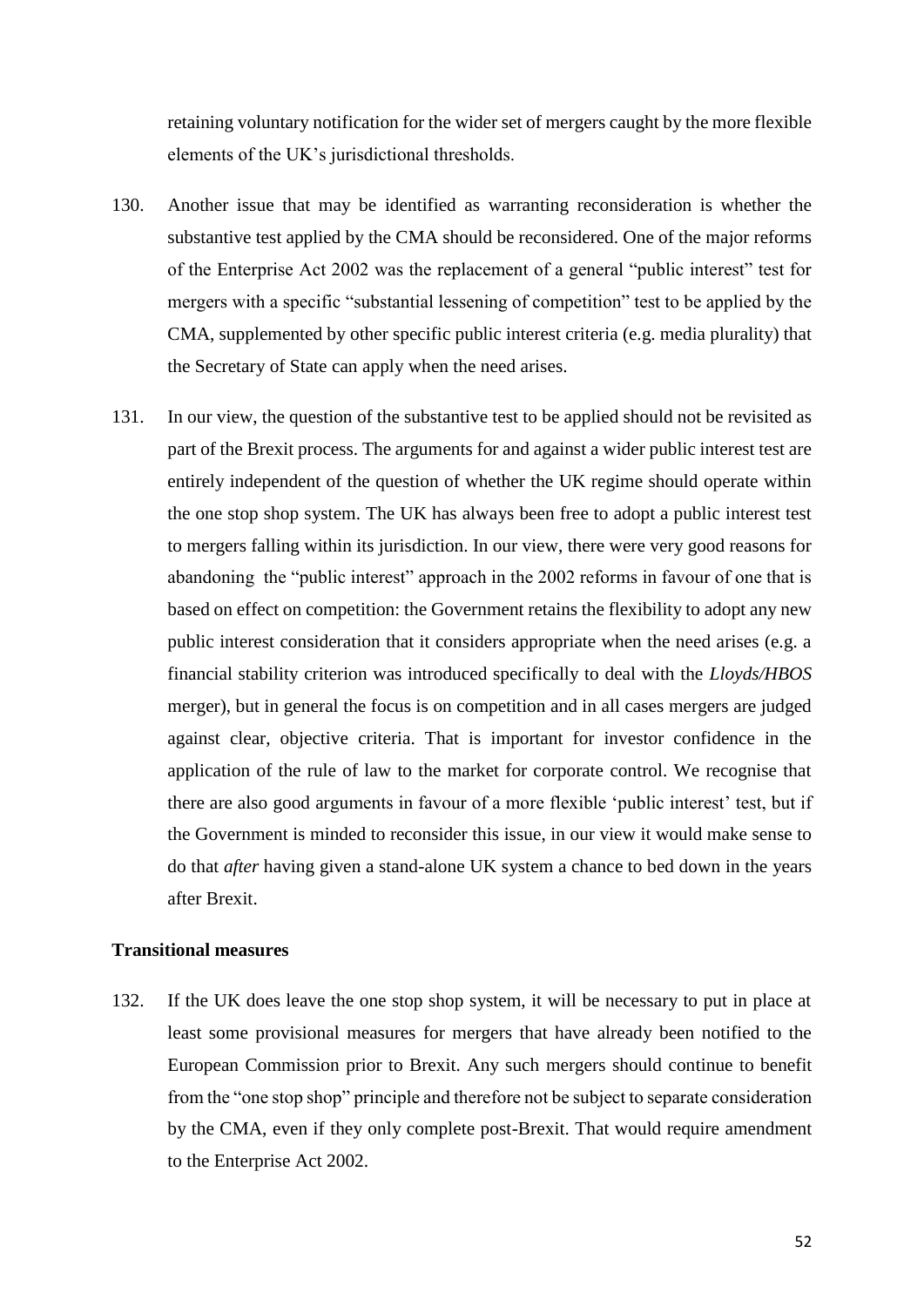- 133. Similarly, even if such a merger no longer qualifies for notification post-Brexit (for example, because once UK turnover is removed, the EU-wide turnover threshold is no long met), the Commission should retain jurisdiction under the EUMR to complete its investigation and either approve or prohibit the merger. All of its investigatory powers – e.g. to request information or to penalise the provision of false information – should continue. The parties would retain the right, however, to withdraw their notification and then pursue the merger without notification to the Commission if the merger did not qualify for notification at the date of completion. That would require amendment to the EUMR, or some other EU law instrument to the same effect.
- 134. Those are what we consider to be the essential transitional measures in order to provide for the orderly exit of the UK from the one stop shop. In addition to those measures, it would also be worth considering the desirability of extending the Commission's enforcement powers in the UK – including the power to carry out "dawn raids" (though that power is rarely used in the mergers context) in respect of mergers that fell within the Commission's jurisdiction up to the date of the UK's exit from the one stop shop (and so including any mergers that were analysed by the Commission pursuant to the transitional measures described above). The merit of taking that approach would be that conditions imposed by the Commission for the protection of competition in the UK could continue to be enforced in the public interest of the UK. In addition (perhaps as a quid pro quo for that extension of the Commission's jurisdiction), it would also be worth considering seeking an extension of merging parties' UK legal representatives' rights of audience before the EU courts in respect of those mergers that are the subject of Commission decisions during the transitional period described above.

# **List of 2015 European Commission Phase I merger decisions that specifically analysed the UK market:**

- (1) M.7464 *BLADT INDUSTRIES / EEW SPECIAL PIPE CONSTRUCTIONS / TAG ENERGY SOLUTIONS LIMITED'S ASSETS* (20/01/15)
- (2) M.7417 *SIME DARBY / NEW BRITAIN PALM OIL* (23/01/15)
- (3) M.7276 *GSK/NOVARTIS* (28/01/15)
- (4) M.7478 *AVIVA / FRIENDS LIFE / TENET* (13/03/15)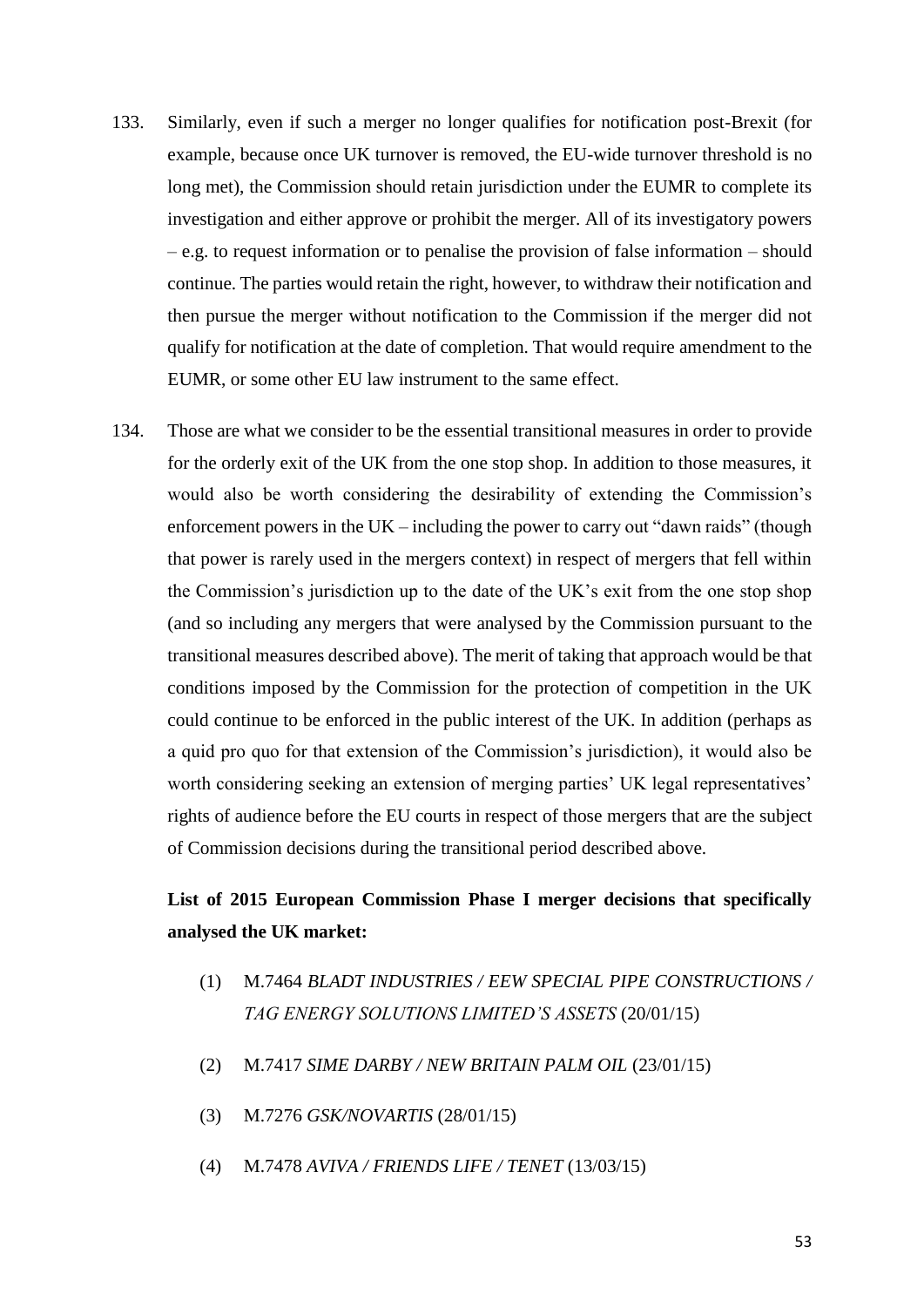- (5) M.7480 *ACTAVIS/ALLERGAN* (16/03/15)
- (6) M.7459 *BECTON DICKINSON AND COMPANY / CAREFUSION*  (13/03/15)
- (7) M.7479 *KINGSPAN / STEEL PARTNERS* (16/03/15)
- (8) M.7483 *ABELLIO TRANSPORT / SCOTRAIL* (18/03/15)
- (9) M.7537 *ARDIAN FRANCE / F2I SGI / F2I AEROPORTI* (21/04/15)
- (10) M.7529 *MOHAWK INDUSTRIES / INTERNATIONAL FLOORING SYSTEMS* (11/06/15)
- (11) M.7435 *MERCK / SIGMA-ALDRICH* (15/06/15)
- (12) M.7523 *CMA CGM / OPDR* (29/06/15)
- (13) M.7541 *IAG/ AER LINGUS* (14/07/15)
- (14) M.7565 *DANISH CROWN / TICAN* (17/07/15)
- (15) M.7583 *CSL / NOVARTIS INFLUENZA VACCINES BUSINESS* (17/07/15)
- (16) M.7498 *COMPAGNIE DE SAINT GOBAIN / SIKA* (22/07/15)
- (17) M.7682 *GOLDMAN SACHS / ALTOR / HAMLET* (05/08/15)
- (18) M.7685 *PERRIGO / GSK DIVESTMENT BUSINESS* (21/08/15)
- (19) M.7663 *DTZ / CUSHMAN & WAKEFIELD* (27/08/15)
- (20) M.7631 *ROYAL DUTCH SHELL / BG GROUP* (02/09/15)
- (21) M.7625 *ADM / AOR* (07/09/15)
- (22) M.7678 *EQUINIX / TELECITY* (13/11/15)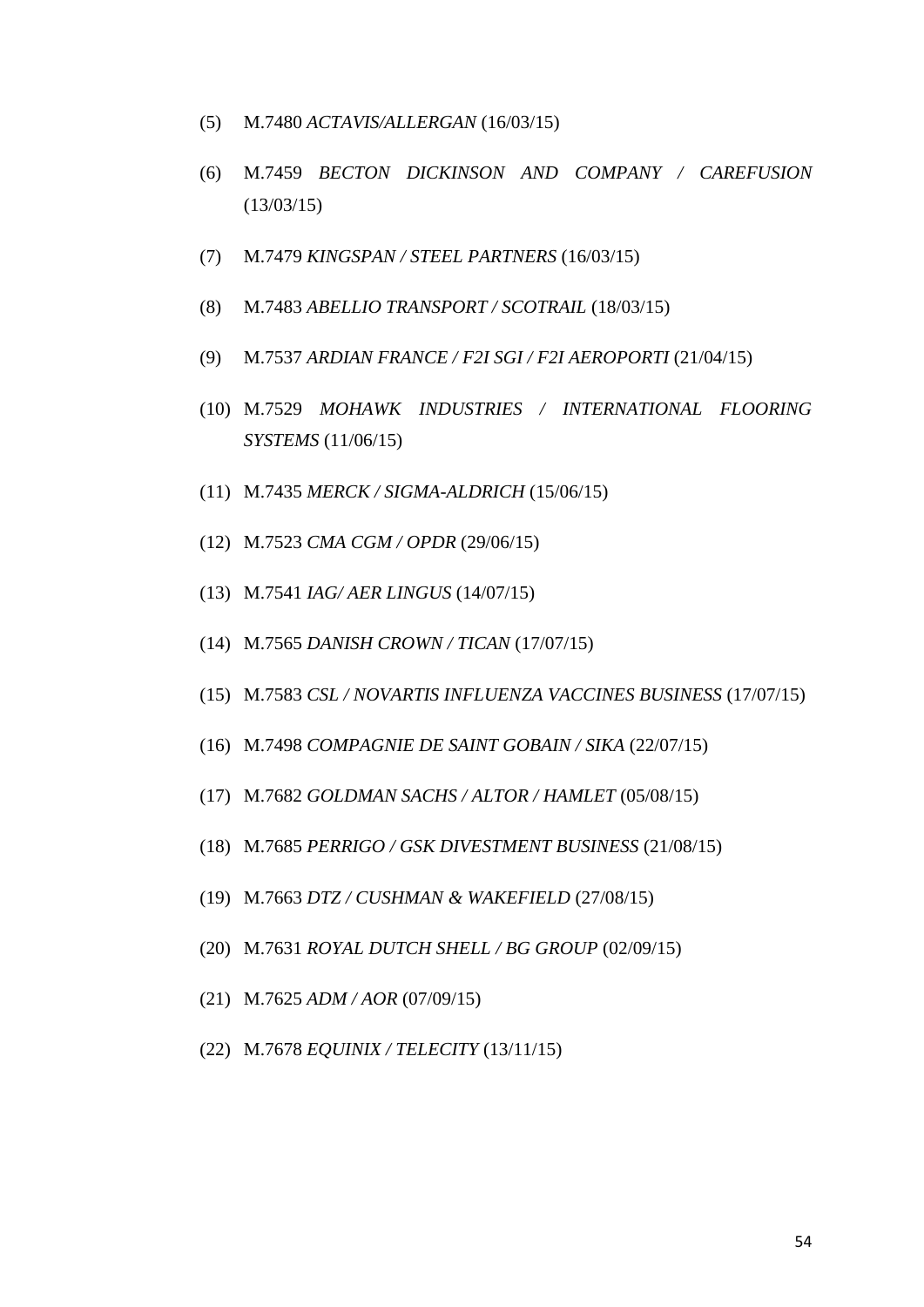### **V STATE AID**

135. In this section, we first provide a brief summary of the EU State rules and concerns that have been expressed about them, and then consider various options that might be considered for maintaining or replacing the State aid rules, or aspects of them, after Brexit. We conclude by looking at transitional issues that will need to be dealt with, in the agreement with the EU under Article 50 TEU and/or in the Great Repeal Bill, if it is decided not to retain the State aid rules, or to maintain them in a substantially different form.

#### **Summary**

- 136. In our view, it is likely that retention of State aid control will form an essential component of any comprehensive trade deal between the United Kingdom and the EU (whether in or outside the single market). But we also see considerable advantages to the United Kingdom in agreeing to retain such a regime: and such a regime, out of the EU, is likely substantially to reduce a number of the disadvantages of the EU regime.
- 137. In any event, a number of transitional issues will need to be dealt with in domestic legislation and/or the Article 50 agreement with the EU.

#### **The State Aid rules**

#### *Background*

- 138. The essential thinking behind the EU State aid rules (and other international prohibitions on subsidisation, such as the current WTO rules, which we discuss below) is that the grant of subsidies to firms of one State, in a single market or free trade area, will often distort competition to the detriment of competing firms from other participating States. Put shortly, it is one thing to open up your domestic markets to foreign competition, but quite another thing to open your domestic markets up to subsidised competition. And the freedom to export to another country without restriction is of little value if the government of that country can freely subsidise its domestic producers so as to defeat competition from imports.
- 139. On the other hand, there may well be powerful arguments for subsidies in order to achieve important domestic (or indeed pan-European) policy aims, such as regional development, promoting R&D, encouraging training, dealing with natural disasters,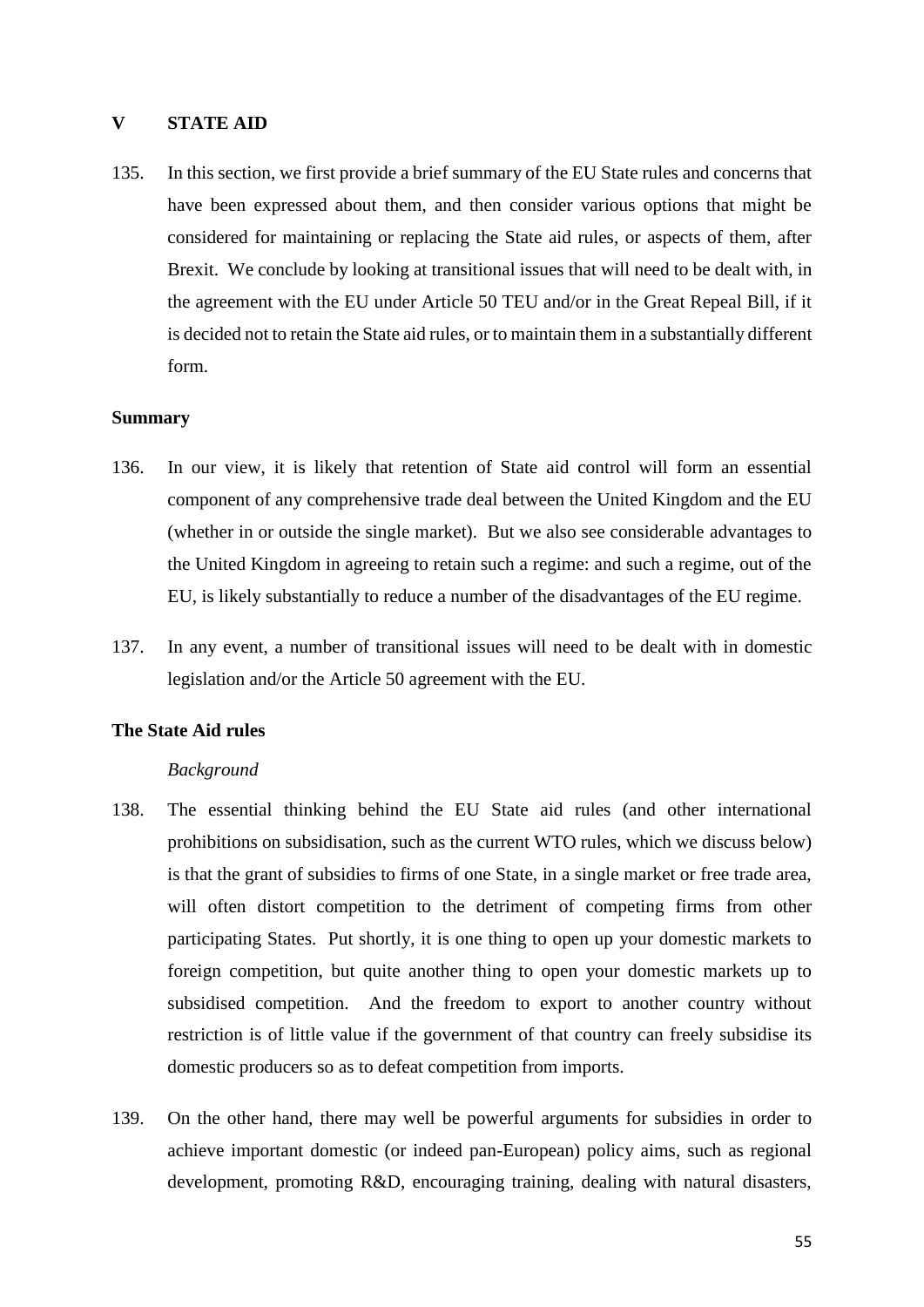and supporting important fundamentally viable businesses over short-term market turbulence. These are recognised in the range of justifications that permit the Commission to authorise State aid.

140. The EU State aid rules (now in Articles 107 and 108 TFEU) date from the earliest days of what is now the European Union. State aid provisions formed part of the European Coal and Steel Community Treaty in 1952, and the current provisions in the TFEU are in essential respects the same as those in the 1957 Treaty of Rome. But it may be noted that the historical origins of the State aid rules go even further back, to the 1947 GATT: much of the wording of GATT Article 16 on subsidies found its way into the drafting of the Treaty provisions on State aid.

#### *Brief summary of the State aid rules*

- 141. In a nutshell, the State aid rules prevent Member States from granting State aid save where the Commission has approved that aid as being justified.
- 142. The essential definition of a State aid is that it is an economic advantage, granted to an undertaking out of State resources, which favours certain undertakings over others (i.e. is selective), and which potentially distorts competition and trade between Member **States**
- 143. Unpacking that definition, the following important points follow in terms of the scope of the EU State aid rules.
	- (a) First, the State aid rules have a wide scope. They apply to all sectors of the economy. They also apply to a wide variety of State measures: not just straight subsidies, but also to measures that are economically equivalent (such as access to government assets on favourable terms, favourable tax treatment, guarantees and so on). That extensive scope means that the rules will usually catch any attempt the dress up in some other legal form what is in economic terms a subsidy. But it also leads to criticism that that the Commission, supported by the Court of Justice, has a tendency unduly to expand the scope of the rules. The recent controversy over the Commission's decisions finding that tax rulings given to certain multinational companies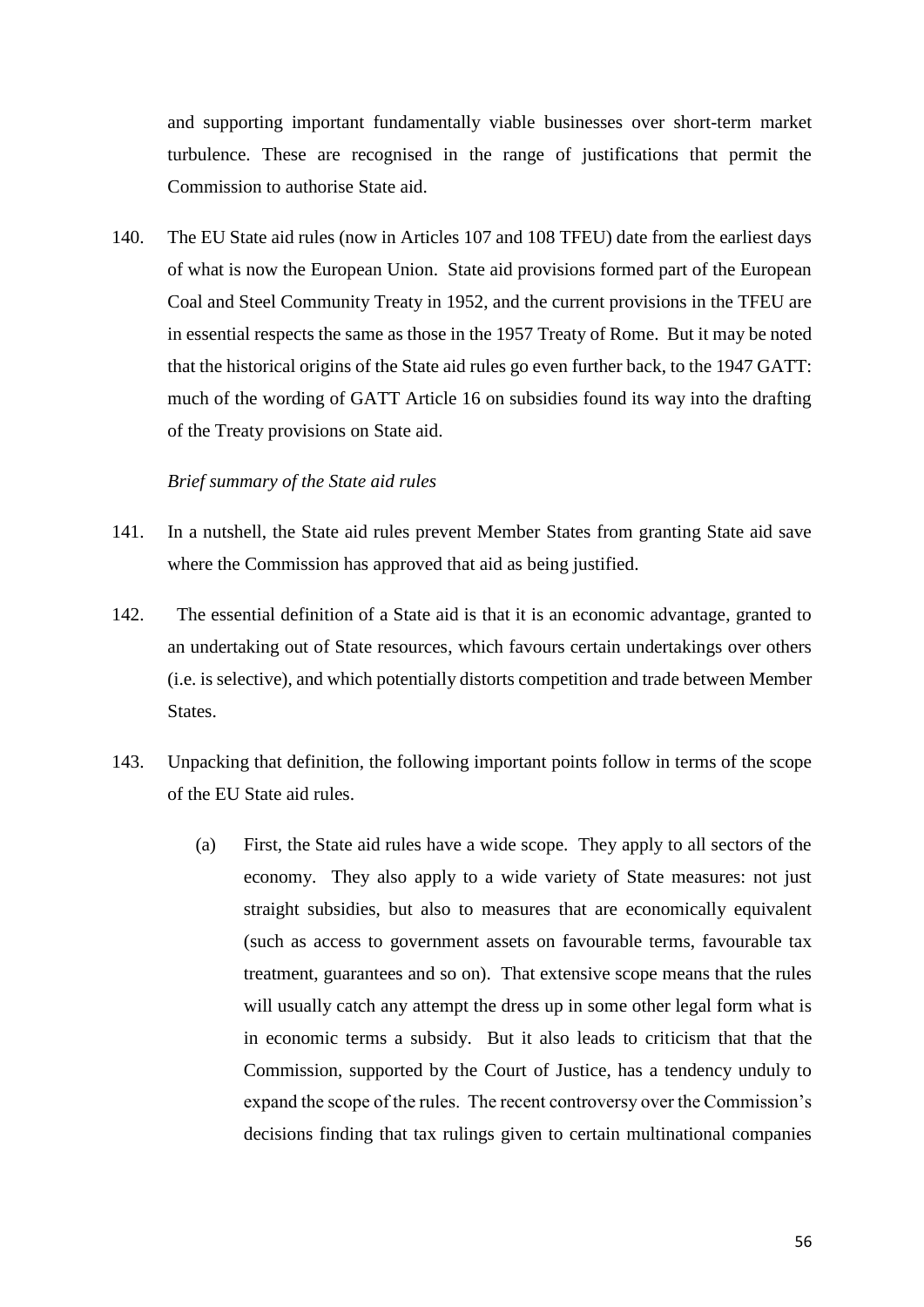amounted to State aid (decisions currently on appeal to the EU General Court) are a topical example.

- (b) Second, and very importantly in practice, the State aid rules do not apply to measures taken by the State that are equivalent to those that a rational private operator in the market would take (the "market economy operator principle" or "MEOP")). Since it is accepted that, in most cases, rational private investors might take a range of views, the MEOP in practice allows a range of measures to be taken by Member States provided that they ensure that they have sufficient evidence that the measure is one that a rational private operator could realistically have taken.
- (c) Third, they do not apply to measures that do not (even potentially) affect competition or trade between States. It is generally accepted that the caselaw of the CJEU and the practice of the Commission has set that hurdle quite low, although the Commission has recently taken a number of decisions that indicate that it is trying to raise that hurdle. Moreover, a *de minimis* regulation has created a safe harbour for many small aid measures.
- 144. As noted above, the State aid rules acknowledge the existence of a range of powerful policy justifications for subsidies. So the Commission is given wide power under Article 107(2) and (3) TFEU to approve State aids ("declare them compatible with the common market") on a range of public policy grounds. That approval mechanism has the following key features.
	- (a) First, it is unlawful (under Article 108(3) TFEU) for a Member State to implement an aid measure before obtaining approval from the Commission (known as the "standstill obligation"). National courts are required to enforce that rule if the matter comes before then, although there is flexibility in how that is to be done in individual cases.
	- (b) Second, however, the effects of that rule have been significantly reduced in recent years by a series of block exemptions (including, most importantly, the so-called General Block Exemption Regulation, applying across a whole range of sectors to numerous types of aid measures) which automatically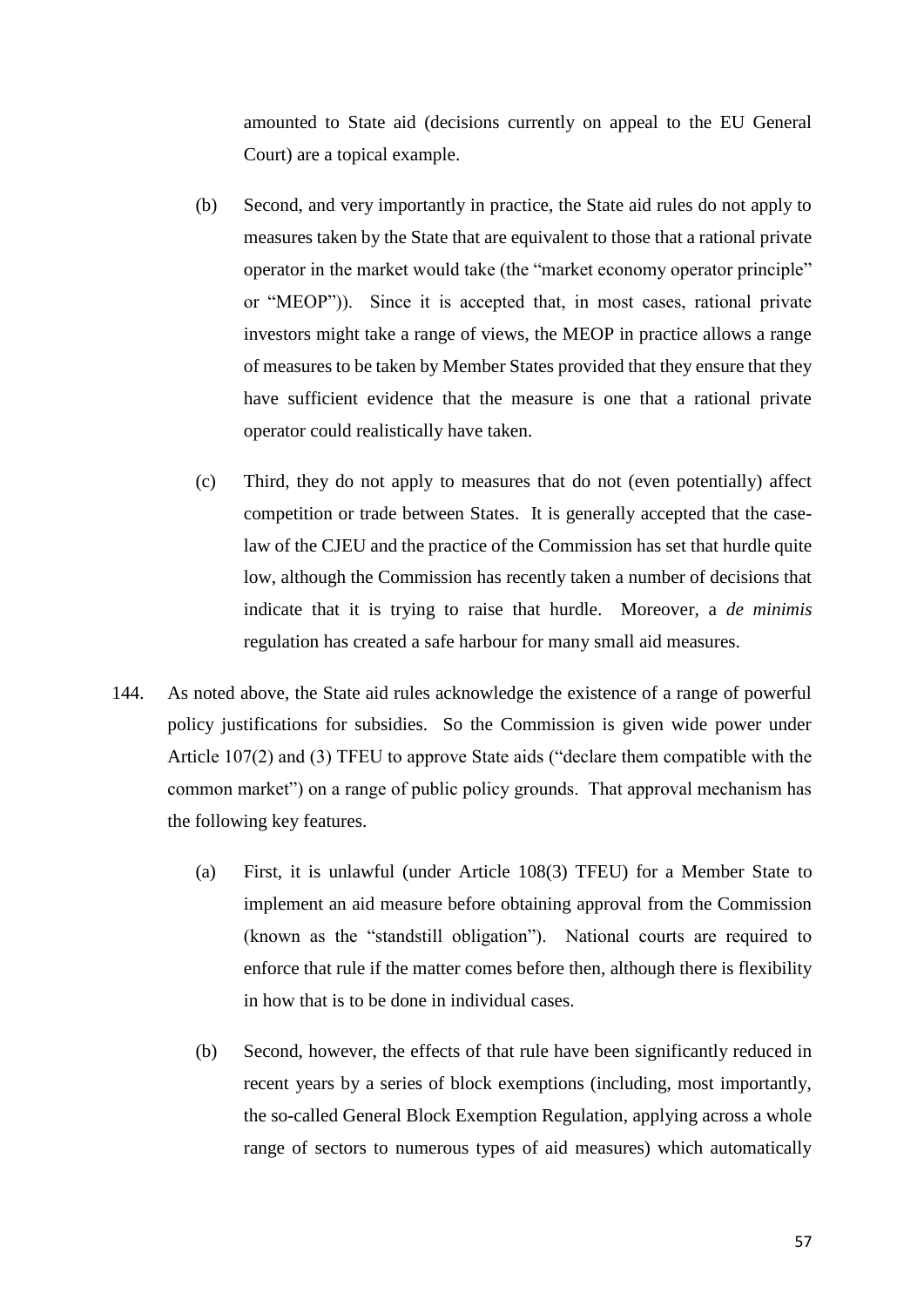clear the bulk of Member States' aid measures without any need to obtain the approval of the Commission.

- (c) Third, where individual clearance is required from the Commission, that can be obtained very rapidly in an emergency (there are some examples of banking aid being given within 24 hours); but in general it is a process that takes months or even years.
- (d) Fourth, though the EU Courts will carefully scrutinise Commission decisions as to whether a measure is or is not State aid (mainly a question of law), they allow the Commission a wide latitude in terms of its aid approval policy, intervening only in the case of legal or procedural errors, or serious flaws in reasoning or fact-finding.

# **Criticisms of the State Aid rules**

- 145. We suspect that there is wide support for the aim of the State aid rules: ensuring that State subsidies that have an economically distortive effect should be given only where they are appropriate and proportionate to deal with market failures. It may be noted that the State aid rules do not prevent either nationalisation or privatisation: and many EU countries manage a range of industrial strategies while fully complying with the State aid rules (Germany, for example).
- 146. Policy concerns about the State aid rules have generally focused on three areas.
- <span id="page-57-0"></span>147. First, as noted above, there is concern that the Commission and the CJEU have tended to widen the scope of the State aid rules to catch measures that should not be the concern of a regime whose principal purpose (at least historically) was to protect competition in the internal market against distortions caused by unjustified subsidies. Those concerns centre on both the definition of State aid and on the approach taken to the requirements that a State distort competition and affect trade between Member States.
- <span id="page-57-1"></span>148. The second set of concerns focuses on the policy of the Commission in deciding whether to approve aid notified to it. Concerns have centred on lack of transparency, lack of economic rigour and, partly as a result of those failings, a concern that the Commission's approach is sometimes too "political". In general, however, it is fair to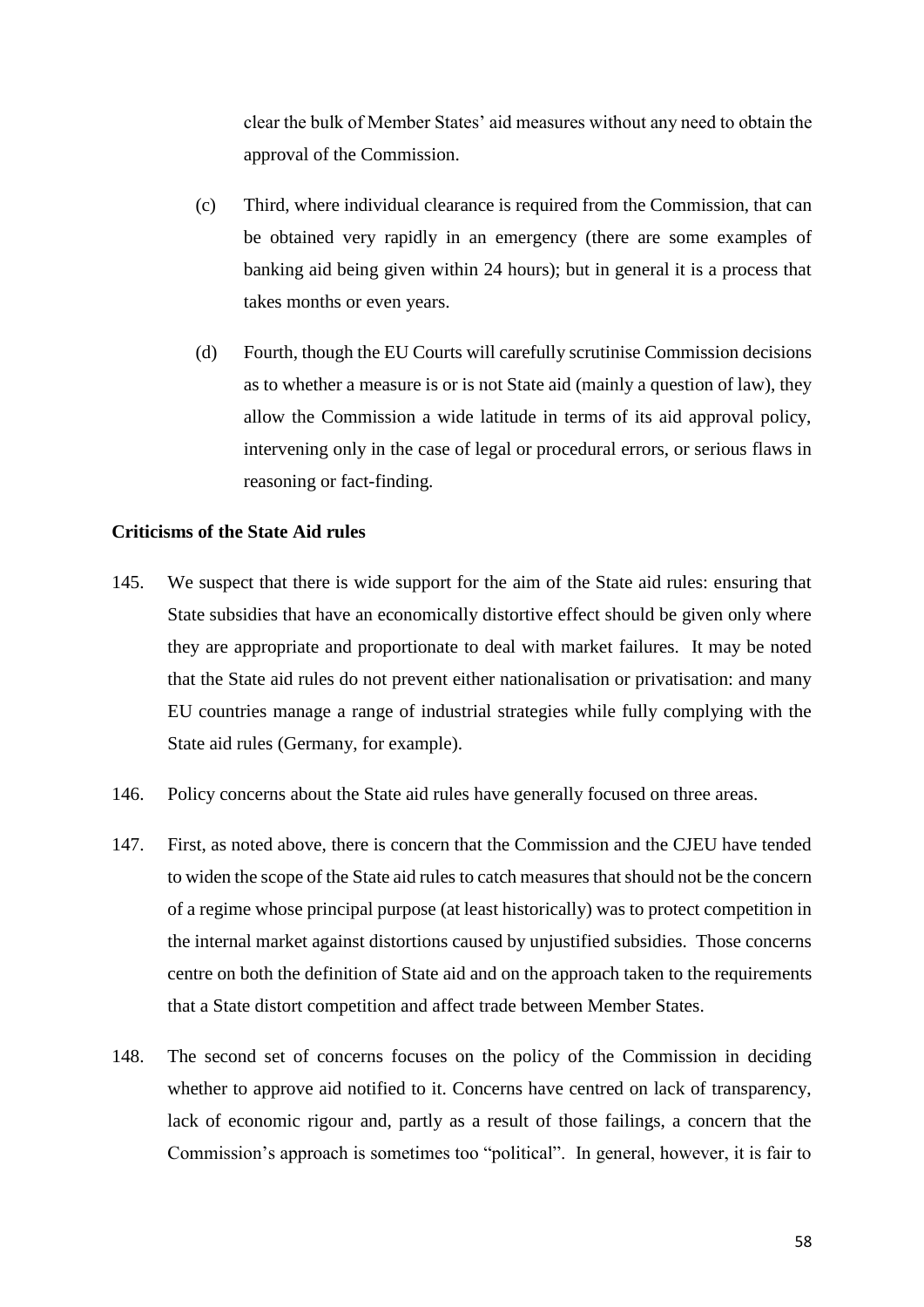say that the Commission (encouraged in particular by successive UK Governments as well as academic commentators) has tended over recent years both to set out its approach in different sectors in considerable detail, and to adopt a more rigorous economic approach to identifying the market failure sought to be addressed by the aid measure and to evaluating whether the measure is the most appropriate means of addressing that failure.

- <span id="page-58-0"></span>149. The third set of concerns relates to procedural issues: for present purposes the most important of these is the delay caused by the time taken by the Commission to deal with individually notified measures, given the unlawfulness of proceeding with those measures before the Commission's approval has been obtained. Those delays are aggravated by the delays caused by appeals to the EU Courts against Commission decisions. There is no doubt that those delays can prove frustrating to policy-makers and to businesses whose projects depend on State support, and in some cases those delays can stop a desirable project or make it more expensive. On the other hand, the increasing scope of block exemptions has (as noted above) substantially reduced the number of projects that have to be notified to the Commission for approval, with the consequent reduction in the risk of projects being delayed by appeals against decisions to the EU Courts. Another area of concern is the limited procedural rights given to aid recipients in the process, even though (in the case of investigations for unlawful aid) the consequence of a finding of aid is often an order for recovery with very serious adverse effects on the aid recipient.
- 150. The various concerns summarised above were essentially those expressed by respondents to the Coalition Government's Review of the Balance of Competences. §3.7 of the section dealing with Competition and Consumer Policy reported that "*there was broad agreement in principle on the current balance of competence on State aid, but some expressed concern about its limits, about real or apparent extension of EU competence into areas of domestic policy, and about the way State aid controls are exercised*".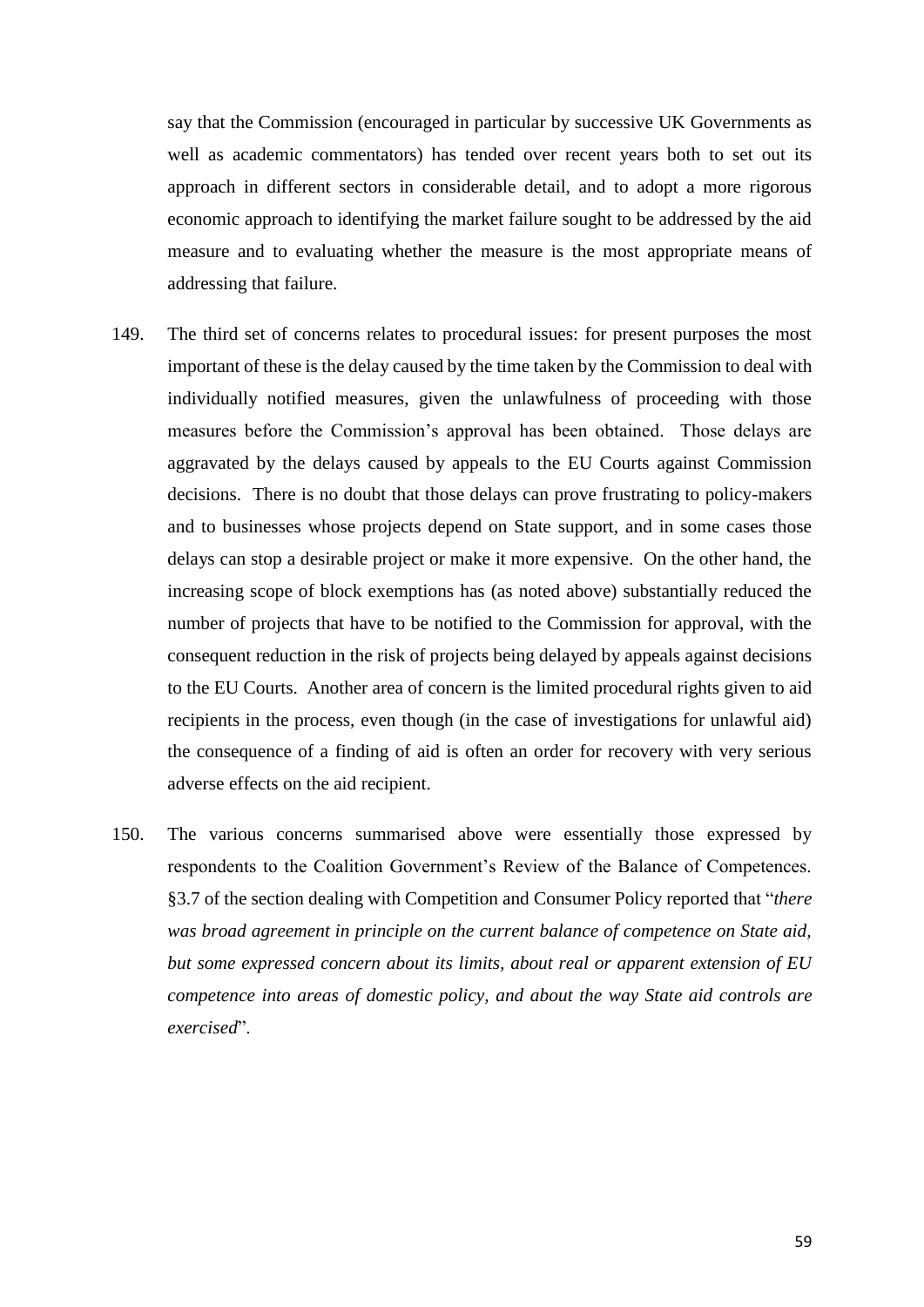# **Options available post Brexit**

*State aid rules in comprehensive trade agreements with the EU*

- 151. We assume here that the United Kingdom will seek to negotiate a comprehensive trade agreement with the EU.
- 152. We note in that respect that, with the exception of Switzerland, every other European country with which the EU has entered into comprehensive trade agreements has accepted that it will comply with State aid rules. There are, in essence, two models.
	- (a) The first is the EEA model. The EEA Agreement effectively replicates the EU State aid rules<sup>32</sup>, with the EFTA Court playing the same role as the EU Courts and the EFTA Surveillance Authority ("ESA") playing a role equivalent to that of the Commission. The significant differences of substance are that: -
		- (i) the EEA Agreement does not have direct effect<sup>33</sup>. However, EEA States are required to (and have) incorporated into their domestic law the obligation not to implement aid unless and until approved  $34$  and to implement, for example, prohibition and recovery decisions by the ESA. Moreover, EEA States must also, under that Agreement, pay damages to any third party harmed by a manifest and serious breach of the standstill obligation<sup>35</sup> – and the ESA has indicated that almost any breach of that obligation would trigger a duty to pay damages  $36$ .

<sup>&</sup>lt;sup>32</sup> See Art. 61 and 62 of the EEA Agreement. Art, 61 essentially repeats Art.107 TFEU. Art. 62 requires "constant" review" of existing and planned measures in the EEA to ensure compatibility with Art.61, a task which in the EEA/EFTA States is allocated to the ESA. The ESA then has, under Art.5 of the Surveillance and Court Agreement ("SCA"), the general duty to ensure the compliance of the EEA/EFTA States with their duties under the EEA Agreement, and Article 24 SCA then enumerates compliance with the State aid rules as an aspect of that duty and points to Protocol 3 SCA. That Protocol effectively incorporates the equivalent provisions to Art.108 TFEU: it provides for the duty to notify new aid (Art.2), and an obligation not to put that aid into effect before approval by the ESA (Art.3).

<sup>33</sup> See e.g. Case E-4/01 *Karlsson v Iceland* at §28.

<sup>&</sup>lt;sup>34</sup> See §22 of the ESA's guidelines on enforcement of the EEA State aid rules by national courts, available at [http://www.eftasurv.int/state-aid/legal-framework/state-aid-guidelines/.](http://www.eftasurv.int/state-aid/legal-framework/state-aid-guidelines/)

<sup>35</sup> Case E-4/01 *Karlsson v Iceland* at §29.

<sup>36</sup> See §§43ff of the ESA's guidelines on enforcement of the EEA State aid rules by national courts, available at [http://www.eftasurv.int/state-aid/legal-framework/state-aid-guidelines/.](http://www.eftasurv.int/state-aid/legal-framework/state-aid-guidelines/)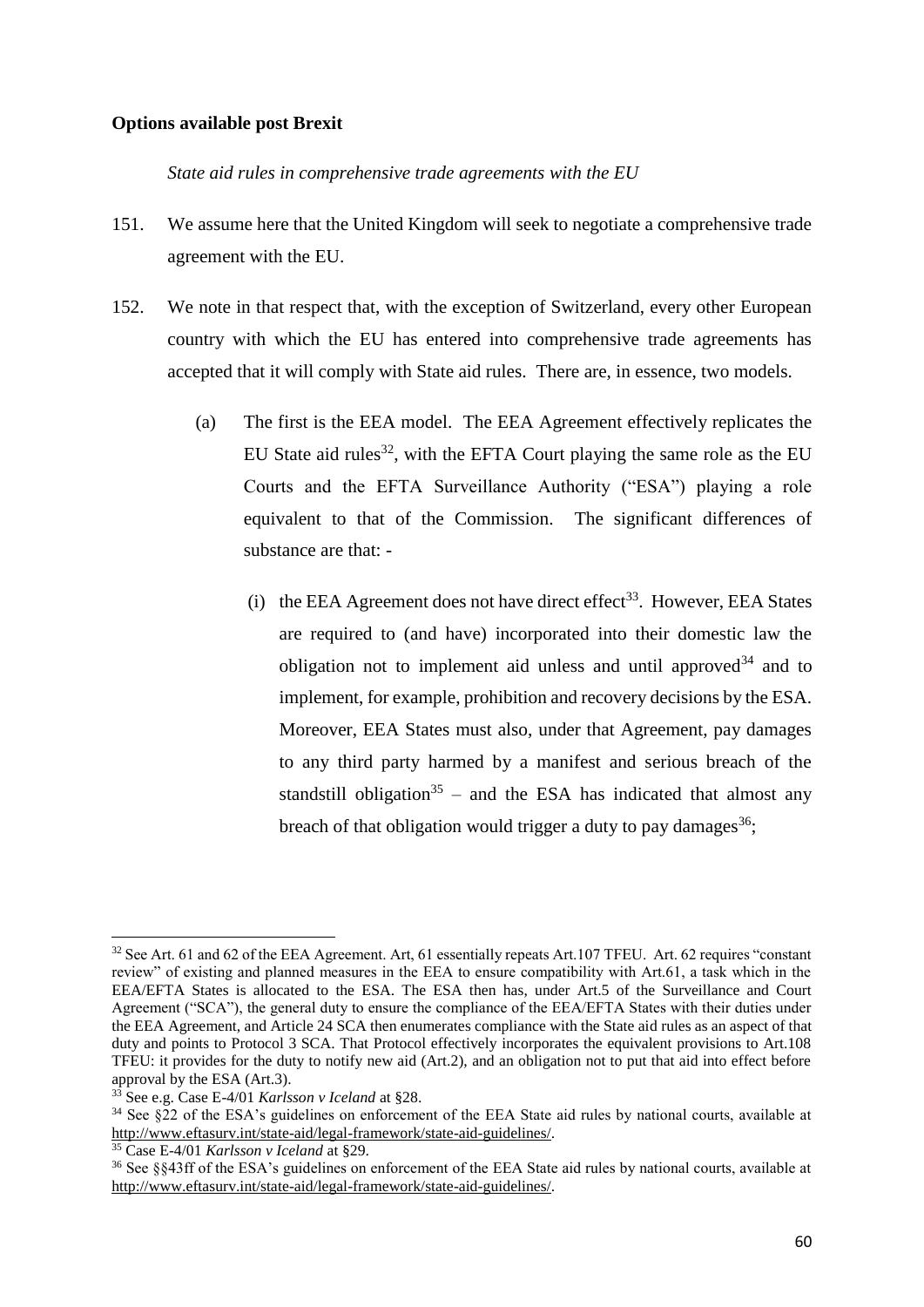- (ii) the EEA agreement does not apply to agricultural products falling outside the scope of Article 8(3) EEA, or to the fisheries sector  $37$ ; and
- (iii) EFTA Court opinions given in response to references from EFTA States are "advisory", rather than binding on the courts of those Member States – see Article 34 of the Surveillance and Court Agreement.
- (b) The second is what might be called the "domestic implementation" model, and is found in agreements with European countries outside the single market. Perhaps the most pertinent example (since it is with a large State that will not be applying for EU membership for the foreseeable future) is the Association Agreement between the EU and Ukraine ("the Ukraine Agreement")<sup>38</sup>. Article 262 of the Ukraine Agreement sets out the State aid rules; Article 264 provides that they are to be applied "*using as sources of interpretation the criteria arising from the application of [the EU State aid rules] including the relevant jurisprudence of the [CJEU], as well as [Commission frameworks and guidance]*." Article 263 requires each of the EU and Ukraine annually to report to each other on the State aid granted on each side. Most interestingly for present purposes, Article 267 requires Ukraine to implement a domestic system of State aid control, with "*an operationally independent authority … entrusted with the powers necessary for the full application of [the State aid rules]*" 39 .
- 153. As far as Switzerland is concerned, it has a series of bilateral agreements with the EU. Of those, the ones that mention State aid are the 1972 Free Trade Agreement and the 1999 Agreement on Air Transport.
	- (a) The 1972 FTA contains, at Article 23(1)(iii), a general prohibition on "*any public aid which distorts or threatens to distort competition by favouring certain undertakings or the production of certain goods*." We understand that this provision has not been applied in Switzerland and that as a matter of Swiss law it is of limited application. However, the Commission has on at

<sup>&</sup>lt;sup>37</sup> Art.4 of protocol 9 to the EEA.

<sup>38</sup> [2014] OJ L161/3

<sup>&</sup>lt;sup>39</sup> There are similar provisions in Accession Agreements with Albania, Bosnia and Herzegovina, Macedonia, Montenegro, Serbia, and Turkey.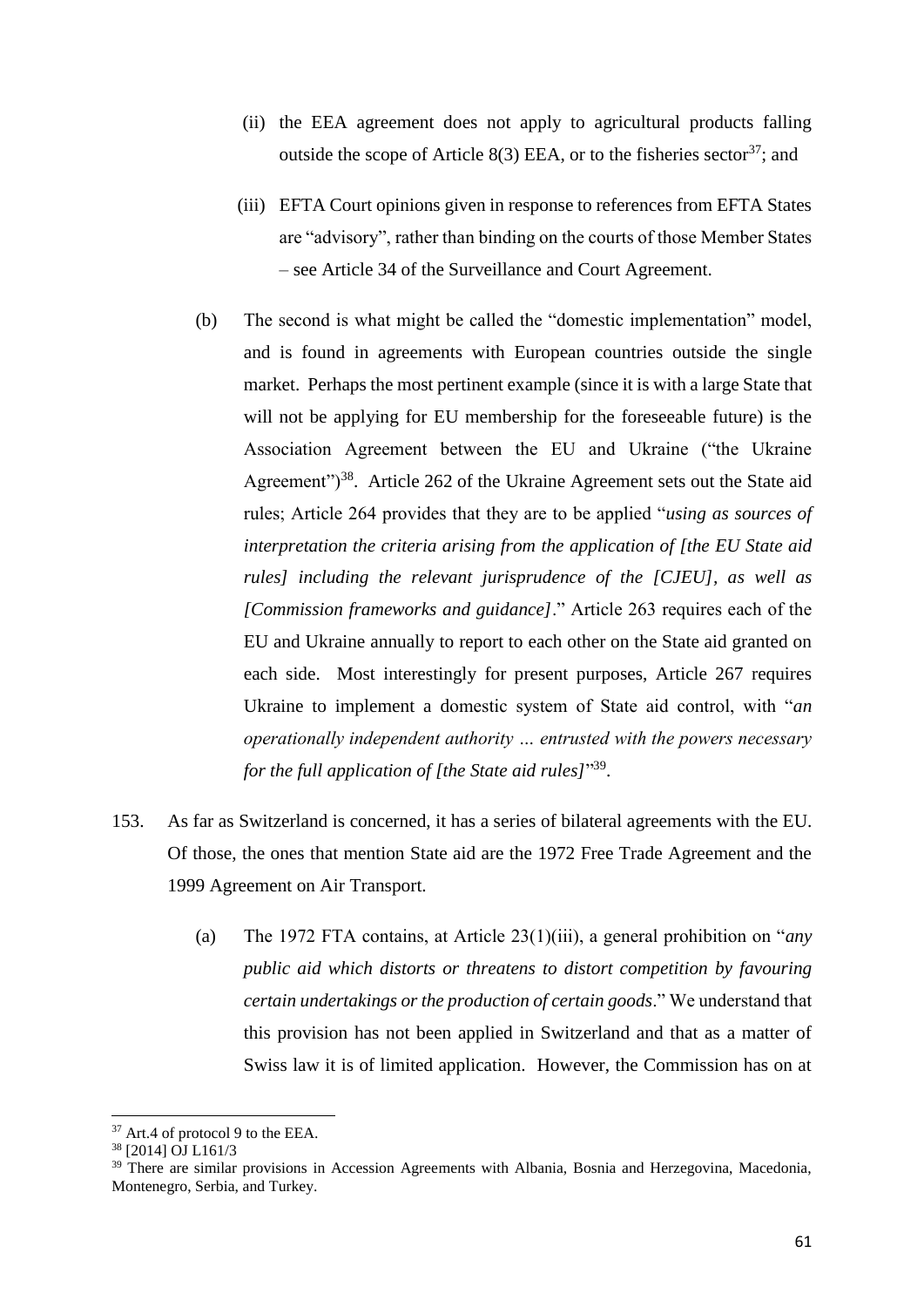least one occasion raised what it regards as infringements of Article 23 with the Swiss Government<sup>40</sup>.

- (b) The 1999 Air Transport Agreement is more thorough in its reference to familiar concepts of EU State aid law, containing at Article 13 a provision that closely reflects Article 107 TFEU. However, although specific provision is made in relation to enforcement of the Articles reflecting Articles 101 and 102 TFEU (the general prohibitions on anti-competitive agreements and abuse of dominant position) by the European Commission and the Swiss authorities, no enforcement mechanism for the prohibition is provided other than, at Article 14, a general requirement to keep measures falling within Article 13 under review. No specific authority has been given power on the Swiss side to enforce this rule.
- (c) We also understand that Swiss law contains general prohibitions on public subsidies that fail to meet conditions of economic efficiency and a general requirement that Swiss government bodies respect competitive neutrality, but we also understand that these are not often invoked before the Swiss courts.
- 154. The EU has been prepared to negotiate agreements with countries outside Europe notably CETA (Canada) and the ongoing negotiations on TTIP (United States) – that do not contain prohibitions on the grant of subsidies. However, Article 7 of CETA reflects and reinforces WTO anti-subsidy obligations by providing for notification to each other of subsidies granted and for a consultation procedure between Canada and the EU if either considers that the other is harming it by granting subsidies.
- 155. What can be concluded from that brief survey is that the EU, as far as Europe is concerned, has generally insisted on compliance with State aid rules as a condition of a comprehensive trade arrangement. (We suspect that, as in other areas, the case of Switzerland is not a reliable precedent.) It is ultimately a question for diplomats, rather than us, whether and to what extent the EU would so insist in the case of the United Kingdom. But it is at least possible that State aid compliance will be a "red line" condition on the EU side, not least because it will be hard to explain to EU voters why

1

<sup>&</sup>lt;sup>40</sup> [http://europa.eu/rapid/press-release\\_IP-07-176\\_en.htm?locale=en:](http://europa.eu/rapid/press-release_IP-07-176_en.htm?locale=en) the Commission decided that certain company tax regimes in Swiss Cantons in favour of holding, mixed and management companies were a form of State aid incompatible with Art.23, and asked the Council for a mandate to negotiate a satisfactory resolution.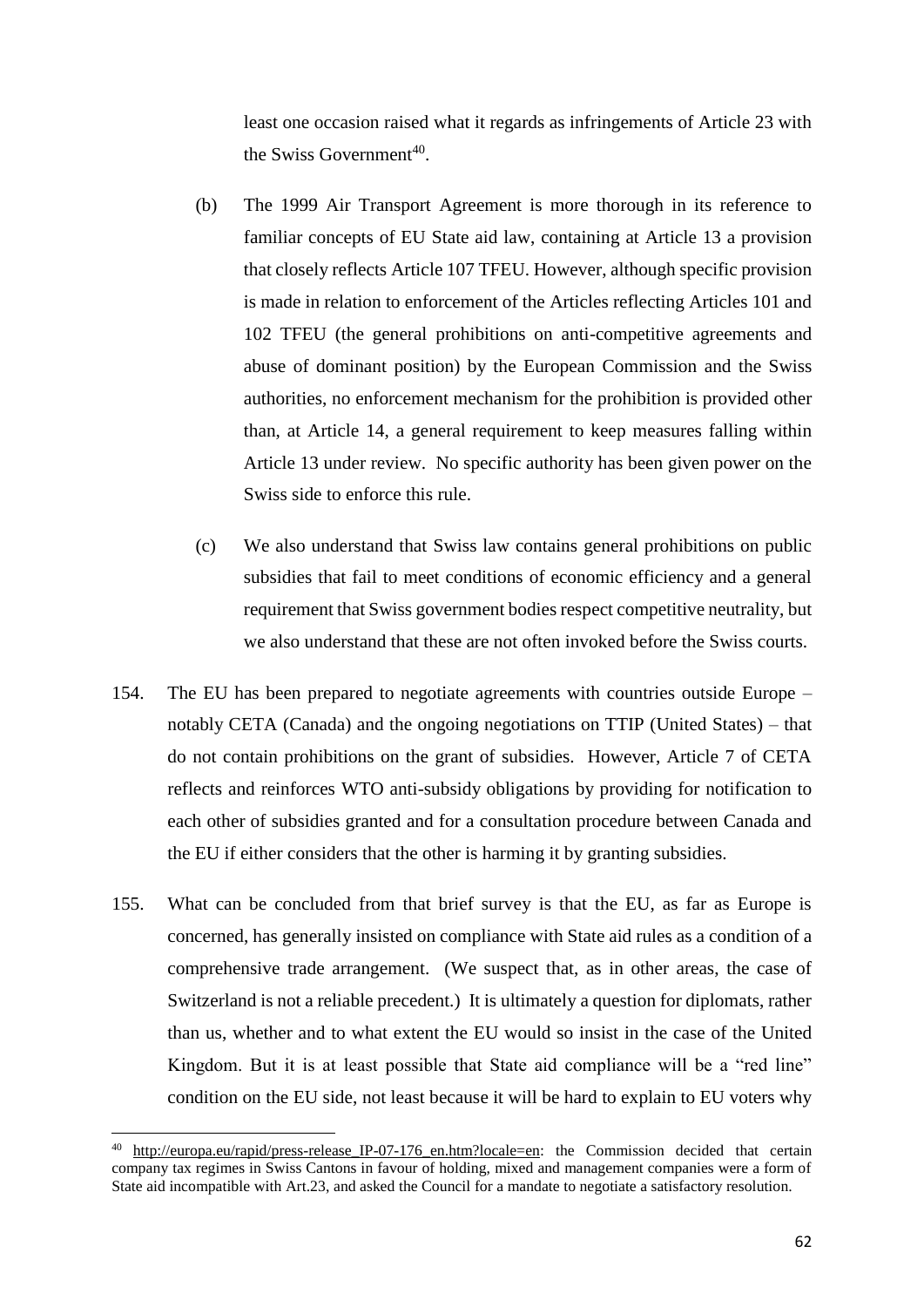their employers should potentially face competition from subsidised UK businesses when their employers are unable to receive equivalent subsidies. Moreover, the EU will bear in mind that (unlike the US or Canada) compliance with State aid rules is not a novelty as far as the United Kingdom is concerned and that the United Kingdom has considerable experience and expertise in applying the State aid rules over the last four decades.

# *WTO Rules*

- 156. It is also important to be aware that, even outside any trade agreement with the EU containing State aid rules, the United Kingdom will still be bound by WTO anti-subsidy rules.
- 157. A good account of those rules can be found in a paper by David Unterhalter SC and Thomas Sebastian<sup>41</sup>, as well as in Bacon "EU Law of State Aid" Ch. $4^{42}$ , which we simply summarise.
- 158. As they point out, there is considerable overlap between the WTO concept of "subsidy" in Article 1 of the Agreement on Subsidies and Countervailing measures (the "SCM Agreement") and the concept of "state aid" under Article 107(1) TFEU. Both concepts involve: (1) measures which are taken by governments or which are imputable to governments; (2) the grant of benefits (to use WTO terminology) or advantages (to use EU terminology) which are assessed using market-based tests; and (3) measures which are not generally applied but which are specific (to use WTO terminology) or selective (to use EU terminology). Moreover, measures which are purely regulatory in nature, for instance exemptions from labour or environmental standards, would fall outside the scope of both sets of rules as WTO law requires the presence of a "financial contribution"/ "income or price support" while EU law requires the involvement of "state resources".
- 159. However, as they also point out, there are considerable differences between the concepts. For instance, measures which do not involve any cost to the government, such as a price control measure, would clearly be outside the scope of Article 107(1) TFEU

1

http://1exagu1grkmq3k572418odoooym-wpengine.netdna-ssl.com/wp-content/uploads/2016/09/AFTER-BREXIT.pdf

<sup>&</sup>lt;sup>42</sup> In both the present  $2<sup>nd</sup>$  and forthcoming  $3<sup>rd</sup>$  editions.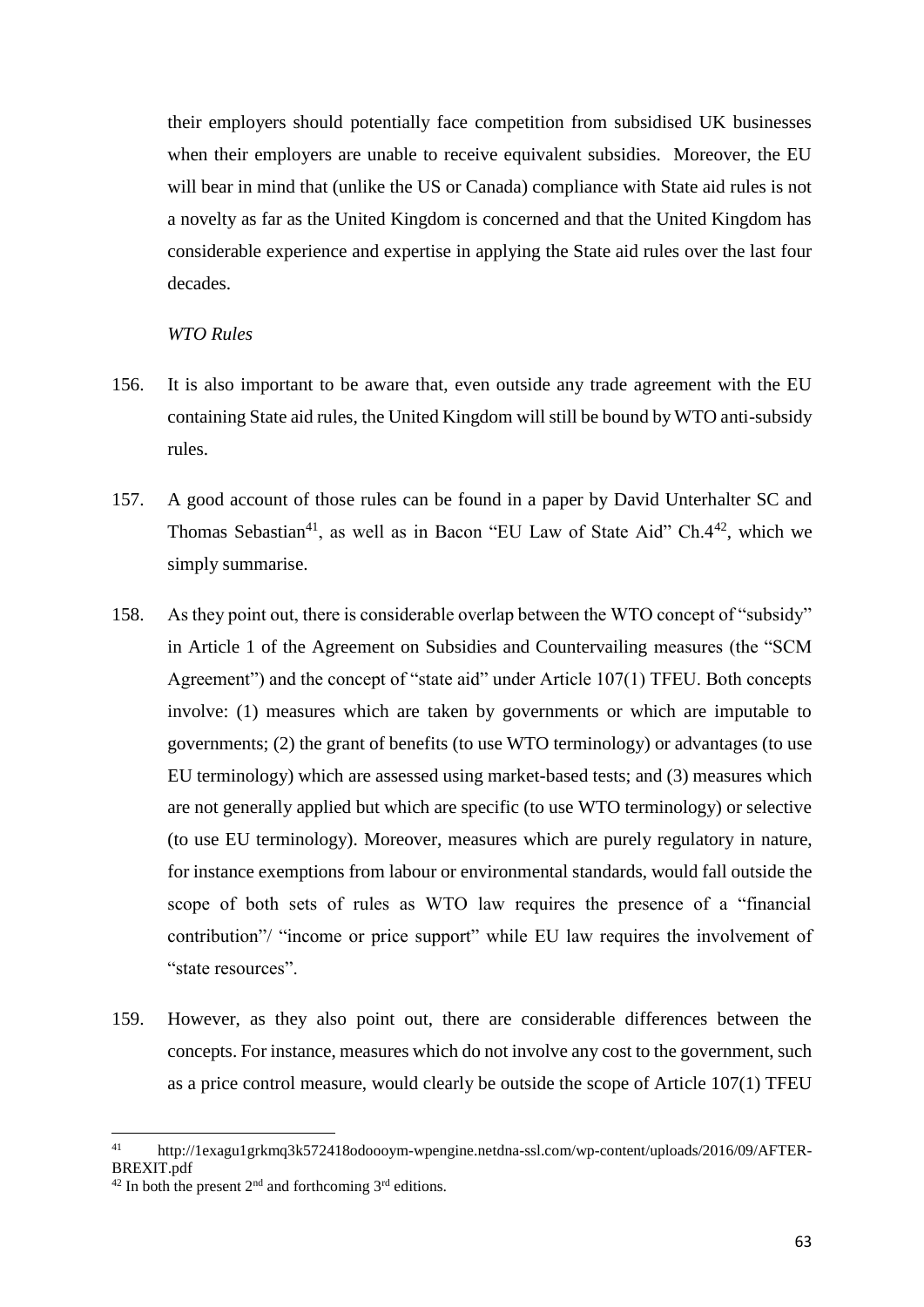but may fall within the scope of the SCM Agreement. Likewise, the complex EU law approach to the assessment of selectivity in cases involving tax exemption measures has no direct analogue in WTO law. Further, unlike the State aid rules, the SCM Agreement does not cover services.

- 160. Moreover, the enforcement mechanisms for the WTO rules are (i) either state-to-state dispute resolution (there being no mechanism for private enforcement, injunctions or damages, or for actions to be brought in ordinary courts) or (ii) the imposition by the adversely-affected state of countervailing duties on products from the infringing state. Calculation of the appropriate rate of countervailing duties is generally more complex than calculating the amount of unlawful State aid that has to be repaid.
- 161. Finally, there is no procedure in the WTO rules for the approval of justified subsidies on public interest grounds, as is possible under Article 107(2) and (3) TFEU.

#### **Should a State Aid regime be retained post-Brexit?**

- 162. We now turn to the policy considerations which, in our view, the UK Government should bear in mind in deciding, in the context of negotiations with the EU, what, if any, State aid regime should be retained post-Brexit.
- 163. We appreciate that the State aid question will be but one of numerous issues on which the Government will need to negotiate. However, in deciding its wider negotiating position, the Government will need to form a view on the extent to which a State aid regime imposes burdens on, or benefits, the United Kingdom, and it is this question that we address.
- 164. We start by acknowledging that any constraint on the ability of public bodies to act as they see fit in relation to the expenditure of public money requires careful justification. That is particularly because the United Kingdom has a number of well-established means of ensuring that public money is well-spent (an advantage not enjoyed to the same degree by all EU Member States).
- 165. That said, however, we see the following advantages in retaining some form of domestic State aid or anti-subsidy control.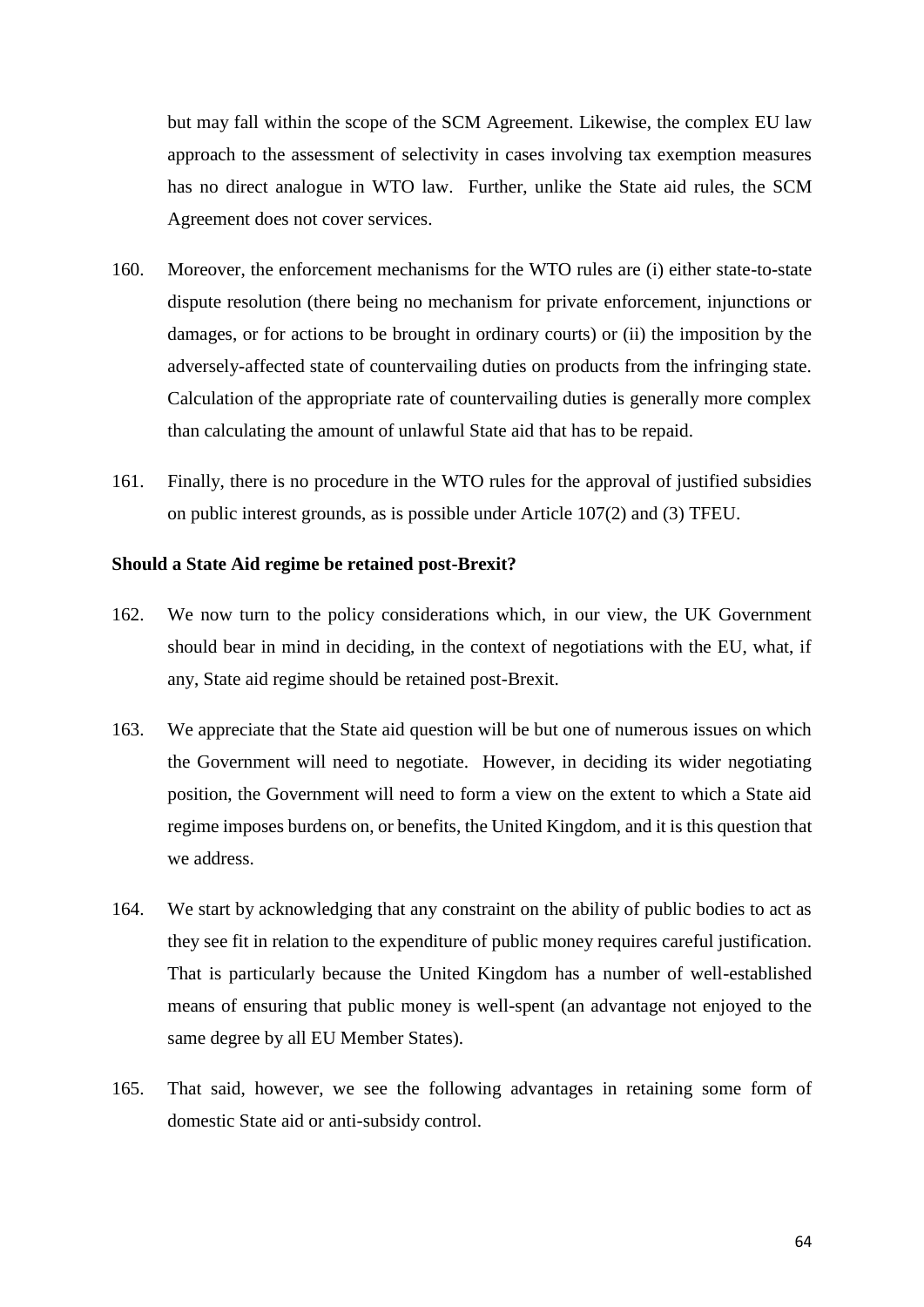- (i) Domestic considerations
- 166. There seem to us to be two principal domestic considerations
- 167. The first is that the United Kingdom will want to ensure that it respects its obligations under the WTO SCM Agreement. The UK Government can of course ensure through administrative means that its own conduct complies with those obligations. But there are large number of public bodies which have wide powers to make their own spending decisions without reference to Whitehall. Given the overlap between those obligations and the State aid rules, it has to date been unnecessary to consider the extent to which UK law needs to ensure that public bodies do not take measures that conflict with the SCM Agreement. But in the absence of those rules, it may well be necessary to ensure, by means of domestic law, that support measures adopted by public bodies do not put the United Kingdom in breach of its WTO obligations.
- 168. The second, linked to the first, is that increasing devolution (both to Scotland, Wales and Northern Ireland and increasingly within England) means that there are now a large number of public bodies with their own substantial tax and spending powers independent from the financial control of the UK Government. That strengthens the case for a form of legal control on the ability of those bodies to subsidise favoured firms: legal control that to date has been provided by the State aid rules (and is provided by the State aid rules in EU Member States with fiscally autonomous regional government, such as Germany and  $Spin<sup>43</sup>$ ). We recognise that there are devolution issues here (and that, under the Sewel convention, it may well be that the consent of the devolved administrations would be needed before their powers were limited by a form of State aid control). But there is a powerful policy case for such control, given that it is in no-one's interests for there to be "subsidy races" between different parts of the United Kingdom to attract investment. Moreover, any such provision would do no more than re-instate the limitations until now imposed by the State aid rules.

<sup>43</sup>In Spain, there is a specific provision (art.11 of Ley 15/2007 de Defensa de la Competencia) allowing the Comisión Nacional de Competencia (the national competition authority: "CNC") to review and report on any State aids when asked by a local or regional Government to do so, and to require local and regional authoirities to supply it with relevant information. The CNC is also provided, by the Spanish Ministry of Foreign Affairs, with a copy of all Spanish State aid notifications.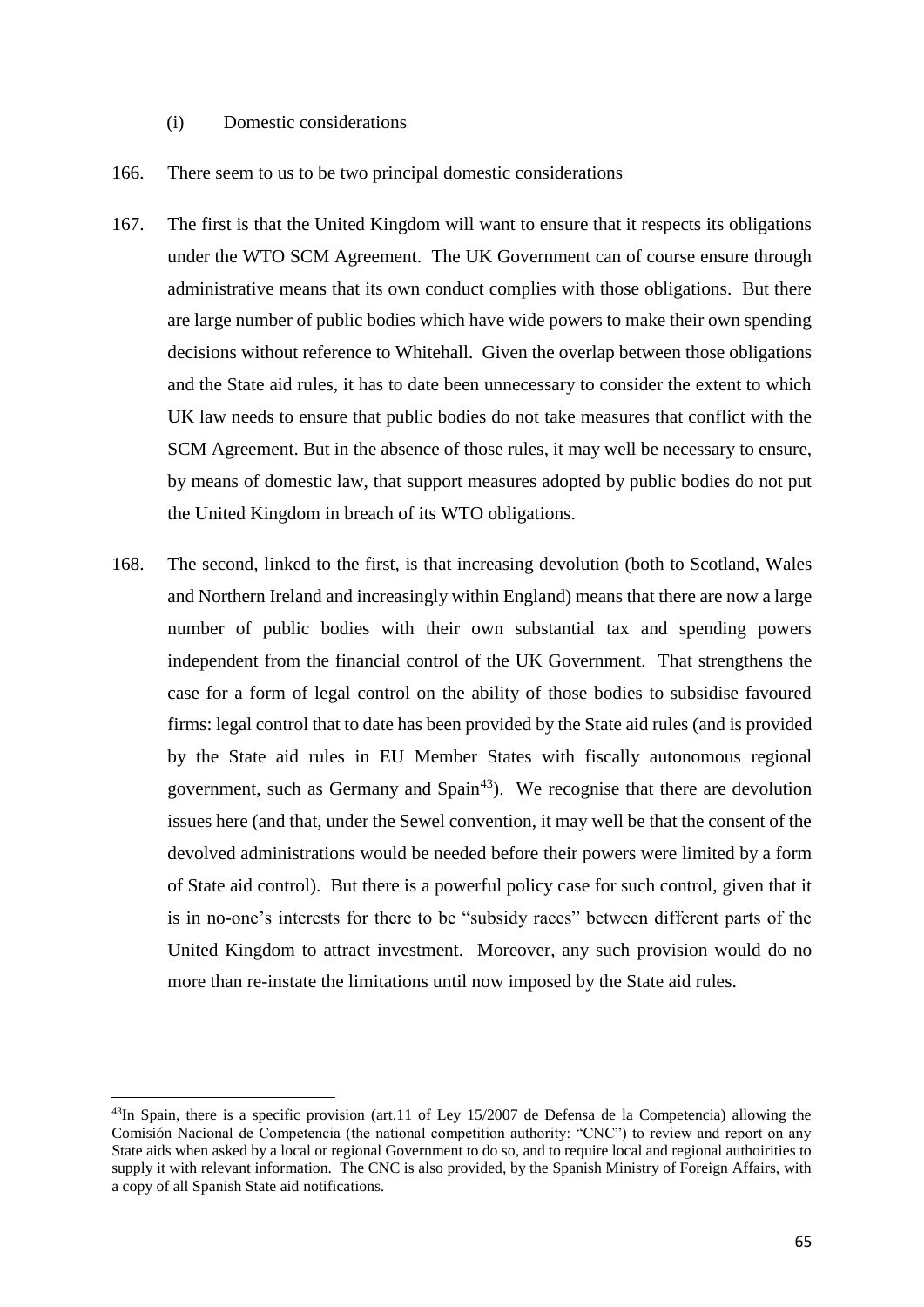- (ii) EU considerations
- 169. There also seem to us to be advantages of retaining State aid rules in terms of protecting the interests of UK business.
- 170. First, if the United Kingdom were to enter into a commitment to comply with State aid rules (whether in the form of the EEA Agreement or the Ukraine Agreement), that would carry with it a corresponding obligation on the EU institutions to prevent State aid that harmed competition in the United Kingdom.
- 171. Further, the EU State aid rules only catch measures that (at least potentially) distort competition in the EU/EEA. If the United Kingdom were to leave not only the EU but also the EEA, a measure that affected competition only in the United Kingdom (for example, potentially, an Irish subsidy aimed at assisting exports to the United Kingdom) would not as such be caught by the EU State aid rules<sup>44</sup>. In practice, the Commission would, if it objected to the measure, often be able to find that even a measure targeted at exports to a non-EU/EEA country has sufficient effects within the EU/EEA to satisfy the "effect on trade between member States" requirement: but if the reality is that the effect of a State aid measure is centred on a State outside the EU/EEA, the Commission is perhaps unlikely to make it an enforcement priority.
- 172. Those issues would not arise if the UK were to remain within the EEA or were to negotiate an agreement similar to the Ukraine agreement, since the effect of both the EEA and Ukraine agreements is to give the EU institutions the power (and the duty) to regulate State aid measures by EU Member States that harm competition in (respectively) EEA States and Ukraine.
- 173. Second, when an EU Member State takes State aid measures that harm businesses trading in (respectively) an EEA State or one of the States with agreements similar to the Ukraine agreement, the relevant Agreement gives a right of action in the courts of the Member State concerned to obtain damages. So, for example, if the United Kingdom were party to EEA/Ukraine type State aid provisions, and if the French Government decided to subsidise steel exports to the United Kingdom, UK steel manufacturers would have the right to sue the French Government for breach of the

**<sup>.</sup>** <sup>44</sup> see e.g. Case T-34/02 *EURL Le Levant 001* ECLI:EU:T:2006:59 at §§115-117.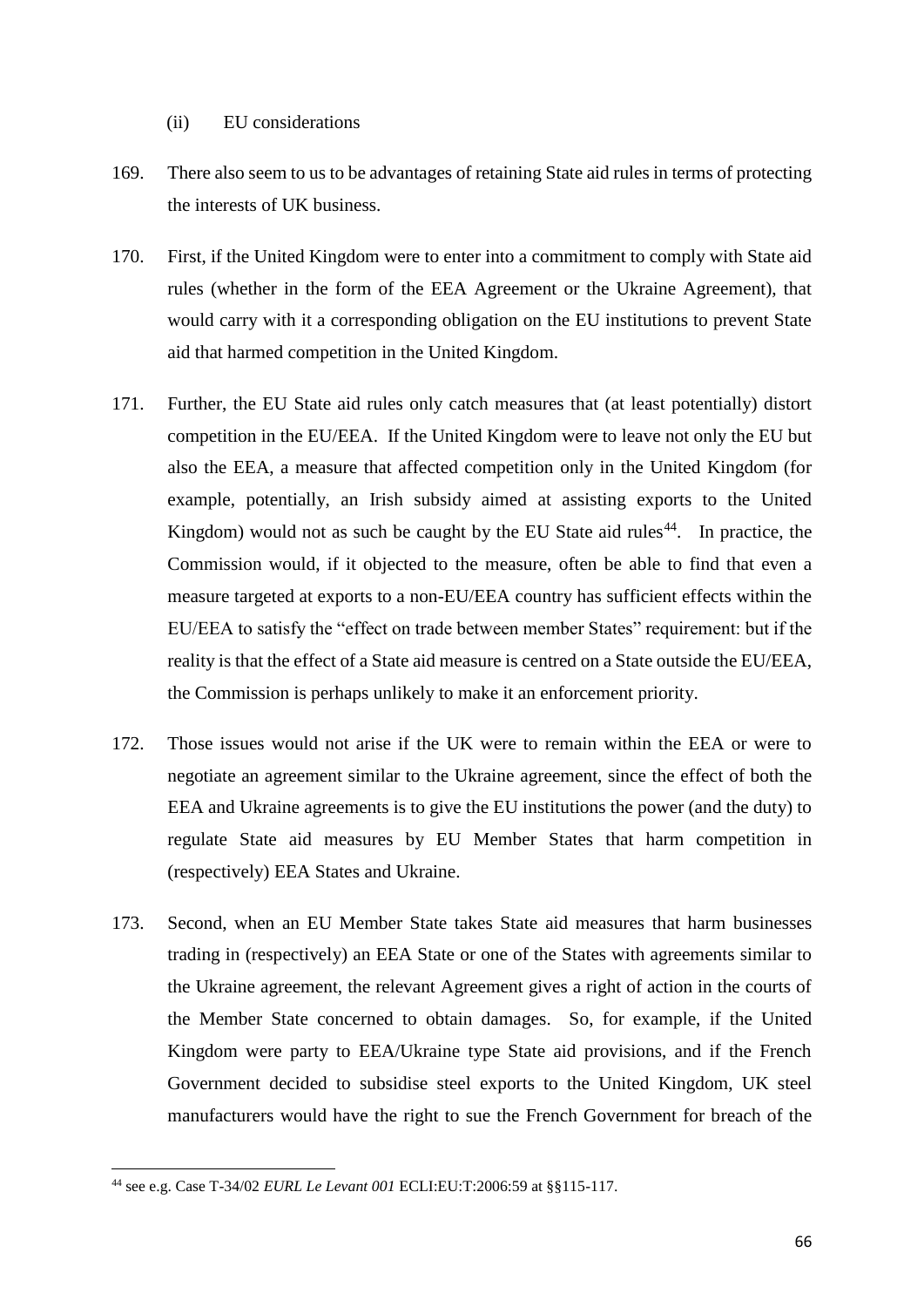State aid rules for losses suffered by them in the United Kingdom. Such actions have been rare to date, though there is no doubt that in principle State liability does arise.

- 174. Third, in cases where the United Kingdom has granted subsidies to UK companies operating in the EU, the fact that such subsidies have been approved (or block exempted) under provisions analogous to the EU State aid provisions will make it in practical terms difficult for the EU to take retaliatory measures against the United Kingdom under the WTO SCM Agreement.
- 175. Fourth, under both the EEA and Ukraine-type arrangements, the United Kingdom would retain a role in the development of EU State aid law (which, given the importance of the EU market to the United Kingdom, will remain a matter of important policy concern for the United Kingdom). In the EEA model, the United Kingdom would have a direct role in influencing the practice and jurisprudence of the ESA and EFTA Court, both of which in turn influence the development of Commission and Court of Justice thinking<sup>45</sup>. The United Kingdom's role in the ESA and EFTA Court would be considerable, given its size and importance, and would be likely to increase the influence of the EFTA institutions. And, as an EEA State, the United Kingdom would have the right to intervene, itself, in any EEA-relevant case (including State aid cases) before the Court of Justice<sup>46</sup>. But even in the Ukraine model, the United Kingdom would have a right to be consulted about and to influence any decision or policy development in the State aid field that affected its interests.
	- (iii) Would retaining a State aid regime outside the EU give scope for improvements vis-à-vis the current EU regime?
- 176. Compared to the EU regime, we see some advantages for the United Kingdom in moving to a State aid regime along either the EEA or the Ukraine lines.
- 177. First, although in both cases the notion of State aid would be the same as the EU concept, day-to-day enforcement would be in the hands either of the ESA (in which the United Kingdom would be a major player) in the case of the EEA agreement, or in the

1

<sup>&</sup>lt;sup>45</sup> Art.64 EEA gives the ESA a formal right of consultation in relation to the Commission's development of EU State law and policy, and the ESA may intervene in cases in the EU Courts – indeed it did so recently in a State aid reference from the UK's Court of Appeal in Case C-518/13 *Eventech v Parking Adjudicator* ECLI:EU:C:2015:9.

<sup>46</sup> As Norway has done in some EU State aid cases: see e.g. Joined Cases T-371 and 394/94 *British Airways et al v Commission* [1998] ECR II-2405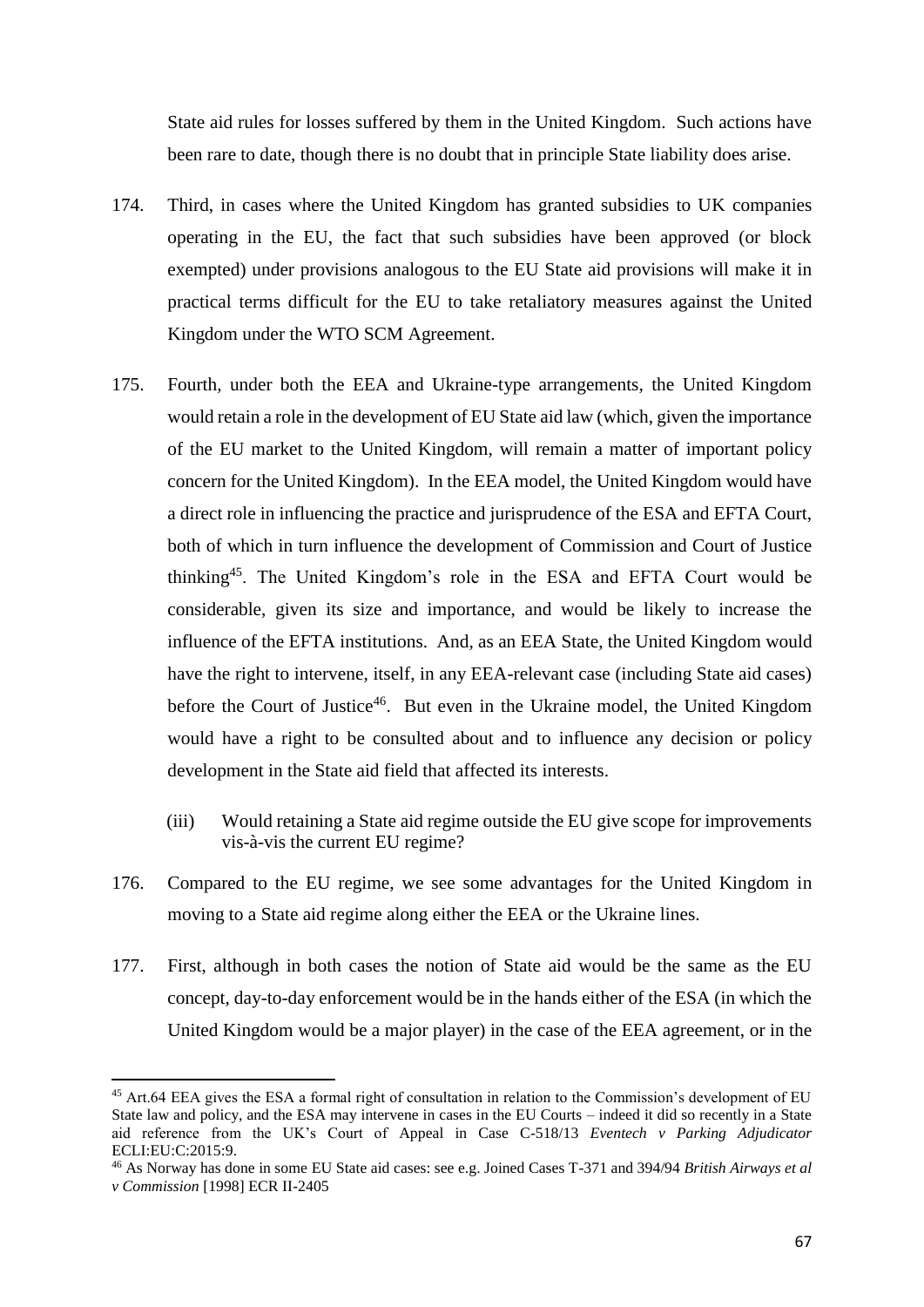hands of a UK agency in the case of the Ukraine model. As we have already pointed out, in the area of clearance of State aid on the ground of compatibility there is considerable scope for policy judgment even when detailed guidelines exist; and even in terms of the definition of State aid (which is a question of law) we do not think that either agency would be as tempted as the Commission sometimes is "push the boundaries" (see, for example, in its controversial decisions in the tax ruling cases, which are widely argued to be an attempt to deal in the State aid field with what in fact are wider policy concerns about tax avoidance by certain multinational companies). That addresses the policy concern we identified at [§147](#page-57-0) above.

- 178. Second, in relation to the policy concern we identified at [§148 above](#page-57-1) (lack of economic rigour and transparency in approval decisions), the United Kingdom would, in relation to either the ESA or a domestic agency, be in a very good position to ensure that the agency took transparent and economically rigorous decisions. Indeed, a number of State aid law practitioners take the view that ESA decisions are clearer and better reasoned than those of the Commission, and involve greater participation by the beneficiary of aid (though that could be because the ESA takes a small fraction of the State aid decisions taken by the Commission).
- 179. Finally, in relation to the policy concern we identified at [§149](#page-58-0) above (delay) the United Kingdom would, in relation to both the ESA or a domestic agency, be in a good position to ensure both speedy decision-making and speedy appeals (we note, in that respect, that appeals to the EFTA Court typically take between six months and one year – which compares very favourably to the period of five or more years it can take to appeal a decision to the General Court and ultimately to the Court of Justice). The ability to get substantially swifter decision-making would, in our view, very substantially improve the State aid regime compared to the present situation, and very significantly reduce the constraint and uncertainty the EU regime imposes on public authorities and on business.
	- (iv) Choice of model
- 180. If the Government decides that it is right to retain a State aid regime on either the EEA or Ukraine model, which is preferable?
- 181. That choice is likely largely to be dictated by the extent to which the arrangement with the EU involves UK participation in the EEA. Full membership of the EEA would of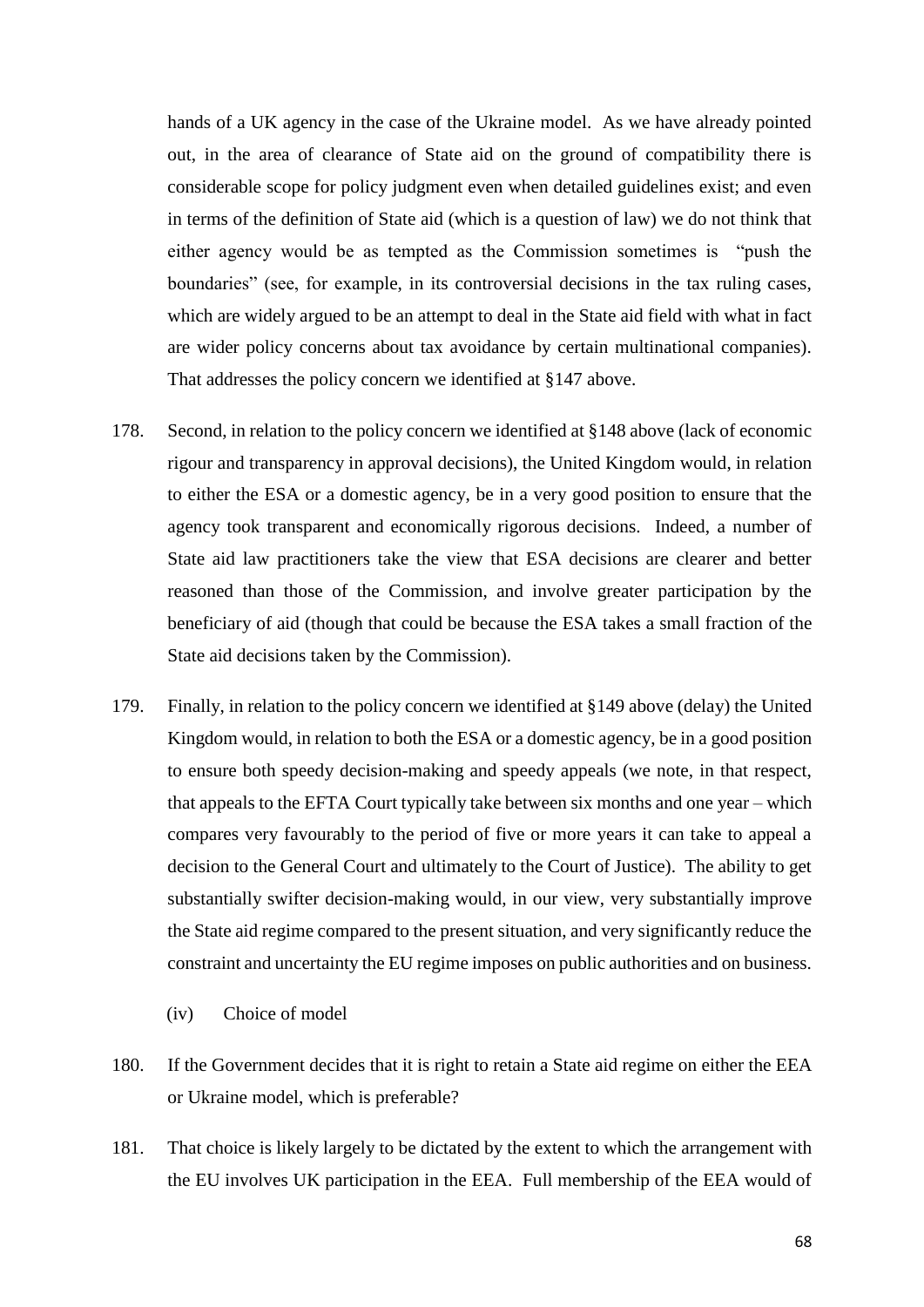course entail the "EEA option" in the State aid area. But if the United Kingdom decides to make some use of the EEA institutions under some arrangement under which those institutions are "borrowed" for certain purposes, then it would seem to us to be sensible to make use of them in the State aid field, given the established expertise and reputation of both the ESA and EFTA Court. It also avoids the legal issues and likely greater expense of setting up a national State aid regime. It should though be noted that, due to the absence of the principle of direct effect in the EEA Agreement, the United Kingdom would have to make domestic legislative provision for the State aid rules – something which the EU doctrine of direct effect has made unnecessary to date.

182. Creating a national State aid regime would raise a number of issues. The body would have to be demonstrably independent, and (given that much of its work would involve dealing with central and devolved governments) would have to be strongly protected against political pressure. The obvious body to take that responsibility would be the Competition and Markets Authority ("CMA"), but it would have to be recognised that State aid regulation would be a considerable expansion of its responsibilities into an area that it has not to date had to deal with, and it would have to be resourced accordingly. It also has to be recognised that conferring State aid control powers on the CMA would put the CMA in a position where it was effectively reviewing important policy decisions by Ministers. It might be that a more "judicial" model was more appropriate, so that enforcement decisions would be taken by a court, perhaps the Competition Appeal Tribunal, on application by a specialist State aid monitoring body: but although the question of whether a measure is State aid or not is suitable for judicial resolution, the question of whether State aid is justified and should be approved on public interest grounds is not obviously one that should be decided by judges (save on a judicial review basis). A further issue is that it would be difficult to see how, in the UK constitutional system, a State aid regulator would deal with cases where the State aid was in the form of primary UK legislation: its powers would, we would have thought, there need to be confined to a declaratory power. It would also have to be decided what powers the body had to deal with secondary legislation incorporating unlawful State aid.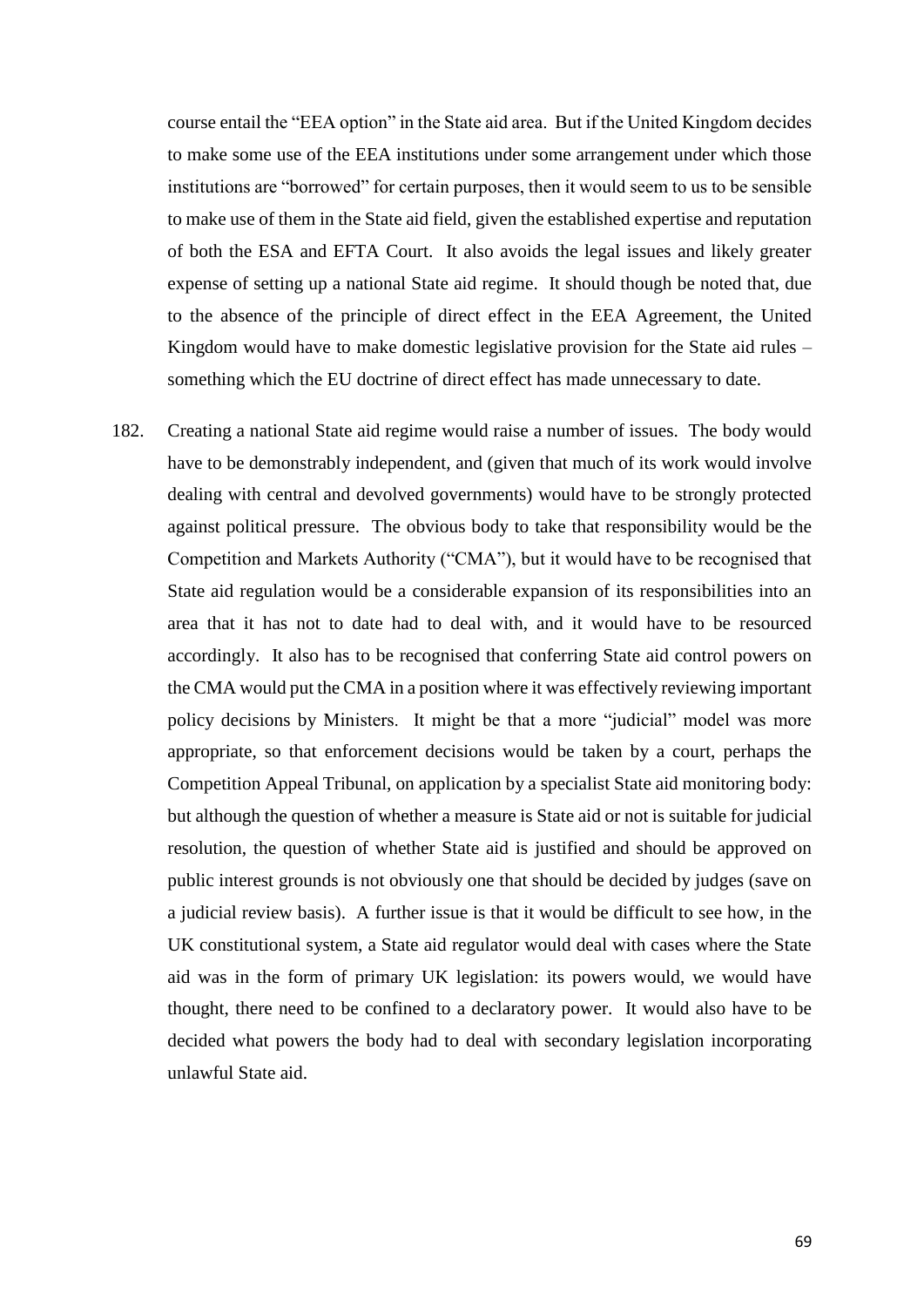183. We therefore think that, other things being equal, an arrangement that brought the United Kingdom into the EEA State aid regime would be the best way forward, if the present State aid regime is to be broadly maintained.

#### **Transitional Issues**

- 184. We finally turn to transitional issues that need to be considered. We start here by observing that uncertainty as to the transitional position – particularly if the United Kingdom does maintain some form of State aid control – could well cause delay in infrastructure projects if it is not clear how any new regime will deal with aid necessary to fund those projects. It seems to us that the following issues arise.
	- (a) The Article 50 agreement and any new arrangements with the EU or EEA would have to deal with : -
		- (i) State aid notified to or being considered by, but not yet decided by, the Commission at the time of Brexit;
		- (ii) the status of any State aid cases involving the UK that were pending before the EU Courts at the time of Brexit, whether references to the Court of Justice or direct actions in the General Court (or on appeal to the Court of Justice) $47$ ;
		- (iii) the extent of the United Kingdom's post-Brexit obligation to annul (and usually recover) any unlawful aid implemented before Brexit;
		- (iv) the extent to which the Commission (or anyone else) had power post-Brexit to order the United Kingdom to recover unlawful aid granted before Brexit, or would the Commission be confined to opening a WTO dispute; and
		- (v) the extent to which the United Kingdom is required, post-Brexit, to comply with the terms of any Commission decisions addressed to it

<sup>&</sup>lt;sup>47</sup> An example of a case affecting the UK likely still to be before the EU Courts at that time is Case C-356/15 *Austria v Commission* (Hinkley Point)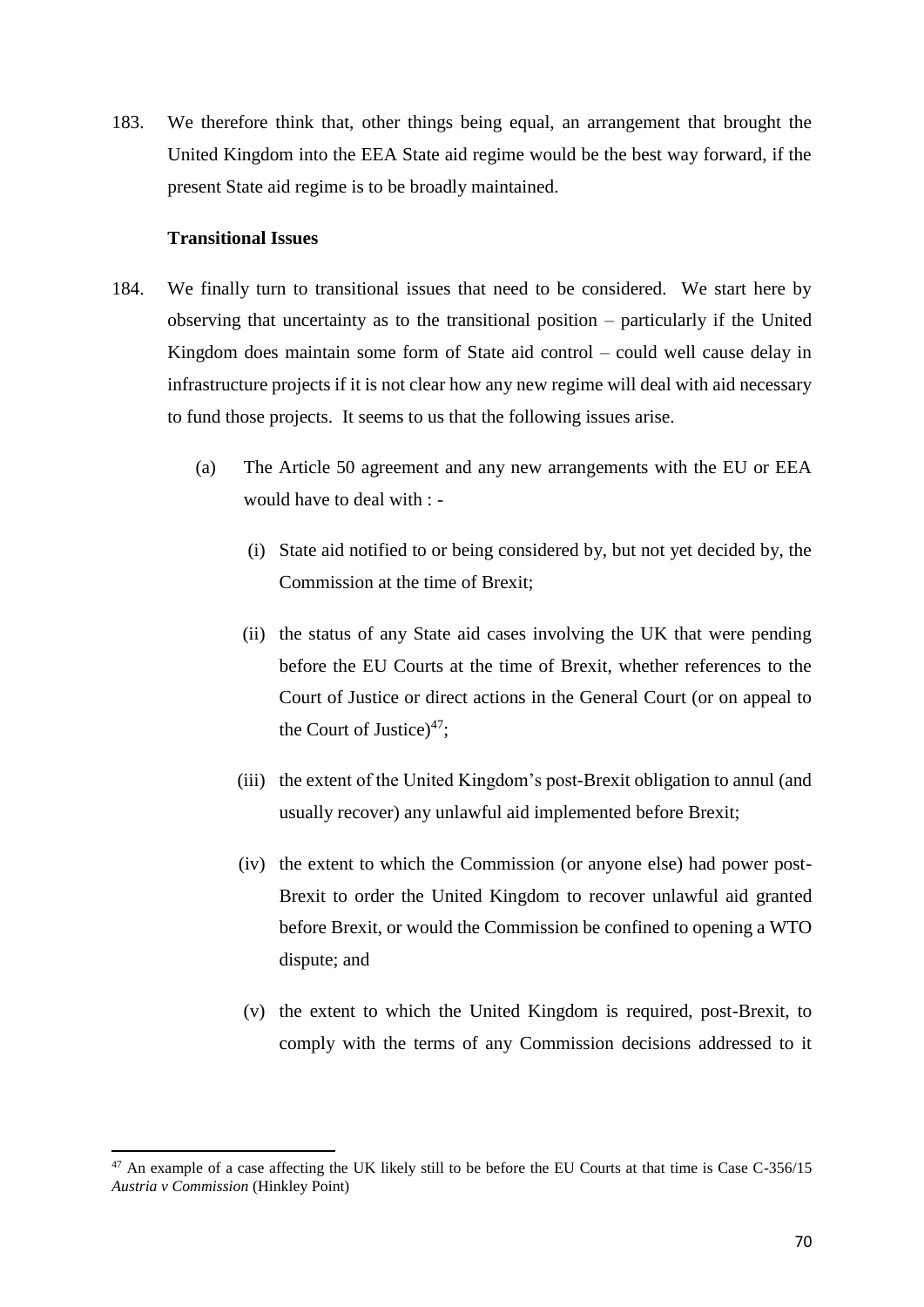before Brexit, including in particular the numerous Commission decisions approving aid schemes.

- (b) If the United Kingdom were to retain a domestic or EEA-type State aid regime, arrangements would need to be made for existing State aid decisions approving ongoing State aid measures to "carry over" to the new regime.
- (c) Provision would also need to be made, whether in any new arrangements with the EU/EEA or as a matter of domestic law, for the status of the residual aid measures currently implemented in the UK that predate the accession of the United Kingdom to the EU and are therefore, under the EU rules, regarded as existing aids that are not subject to the same rules as apply to new aid measures: see, for example, the BBC licence fee arrangements.
- (d) State aid damages actions against the authority granting an unlawful State aid are rare and none have been successful so far in the UK. But in principle, in domestic law, in relation to unlawful State aid put into effect before Brexit, it seems to us to be clear, without any legislation, that third parties would be entitled to damages in relation to the pre-Brexit period, and could sue for such damages after Brexit.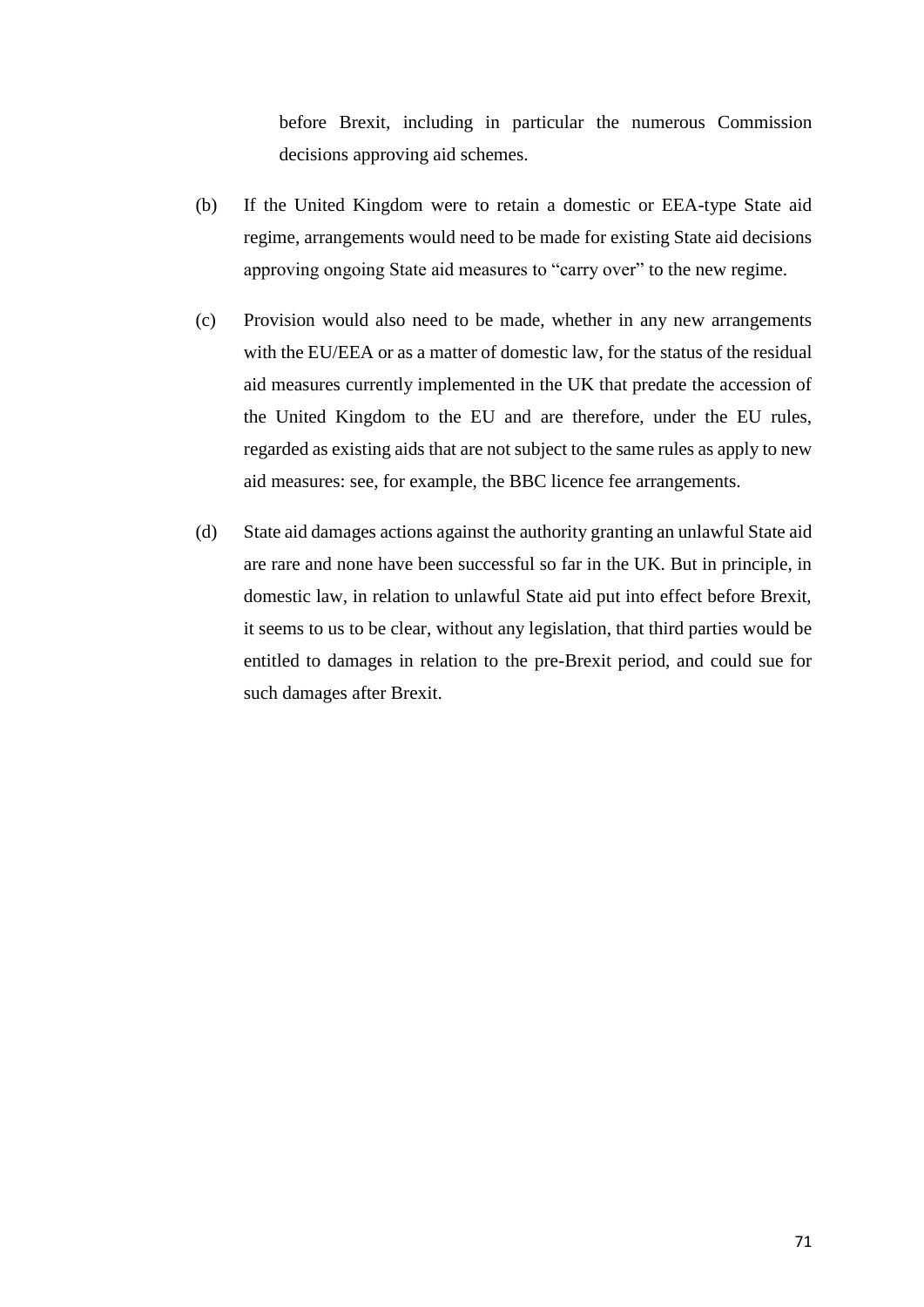# **VI. RELATIONS BETWEEN NATIONAL AND INTERNATIONAL COMPETITION LAW REGULATORS**

185. In this section we consider the effect of Brexit on the CMA (and other competition regulators) and their relationship with the Commission, the ECN and other non UK regulators.

### **The existing position with the Commission and the European Competition Network**

- 186. The existing close working relationship between UK and EU competition regulators stems from Regulation 1/2003<sup>48</sup>, which marked the move from centralised enforcement of Articles 81 and 82 of the Treaty Establishing the European Community (including the exemption in Article 82(3) TEC) (now Articles 101 and 102 of the Treaty on the Functioning of the EU (TFEU)) by the European Commission to de-centralised enforcement by national competition authorities (NCAs) and the courts of EU Member States.
- 187. In order to ensure that EU competition rules are applied effectively and consistently, Regulation 1/2003 established a mechanism of close co-operation between all NCAs in the EU. The network of European competition authorities (ECN) was created as a framework for these mechanisms.
- 188. The Competition and Markets Authority (CMA) is the lead NCA in the UK, but all the concurrent regulators, the Civil Aviation Authority (CAA), the Financial Conduct Authority (FCA), the Gas and Electricity Markets Authority (Ofgem), the Northern Ireland Authority for Utility Regulation (NIAUR), the Office of Communications (Ofcom), the Office of Rail and Road (ORR), the Payment Systems Regulator (PSR) and the Water Services Regulation Authority (Ofwat) are members of the ECN.
- 189. The ECN, composed of EU Member States and the Commission, does not have any autonomous powers or competences. It is not an institution, and it does not have any legal personality. NCAs have parallel competences to those of the Commission, and the ECN rules are set out in the Commission Notice on cooperation within the Network of Competition Authorities (the Network Notice), to which all competition authorities in

**<sup>.</sup>**  $^{48}$  see Council Regulation (EC) No 1/2003 of 16 December 2002 on the implementation of the rules on competition laid down in Articles 81 and 82 of the Treaty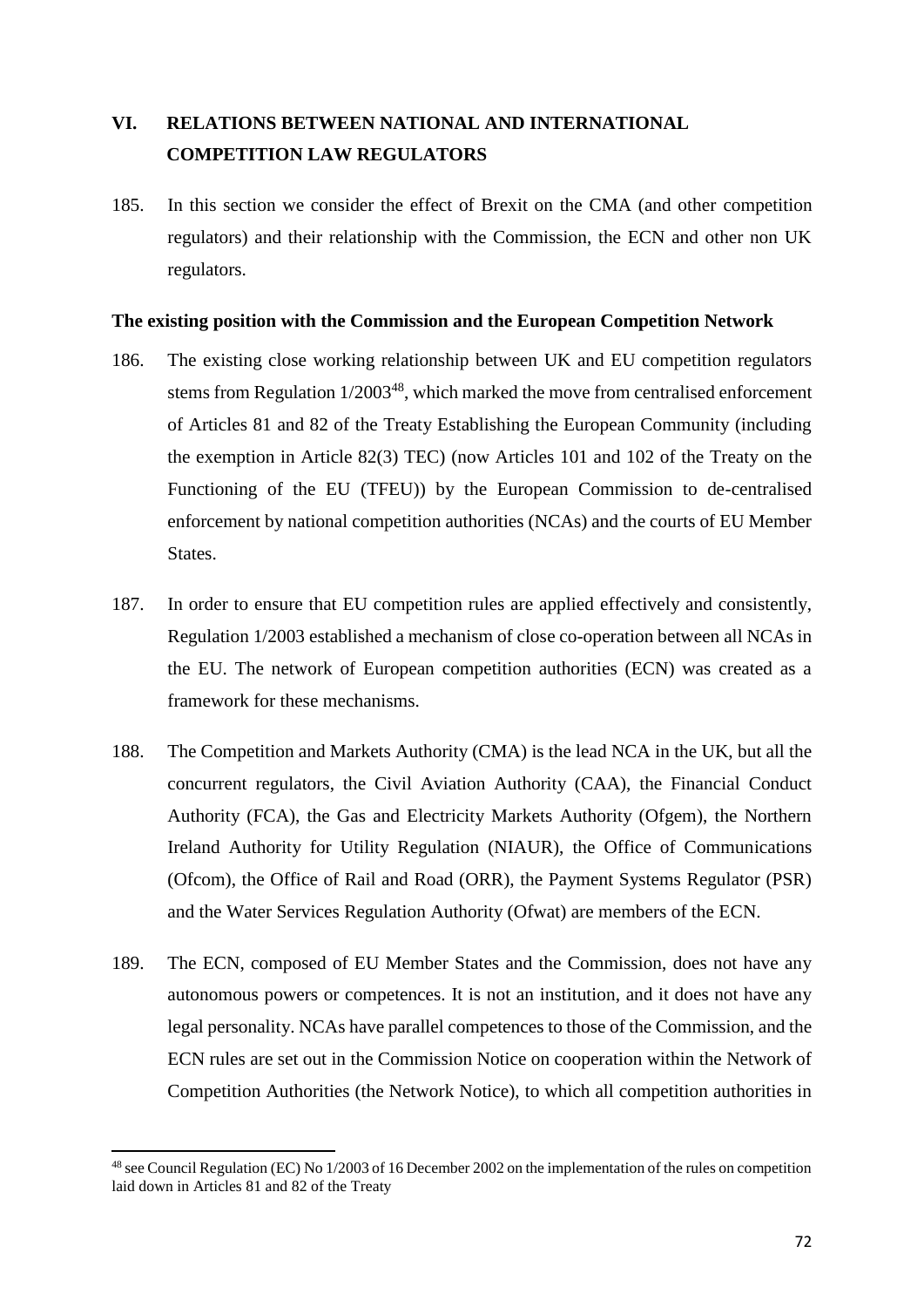the network have adhered to by a special statement. The Network Notice sets out rules in relation to, *inter alia*, the division of work, the exchange and use of confidential information, cooperation in investigations (including special provisions to do with leniency information) and maintaining consistency in EU competition law.

- 190. Separately to the ECN framework, the Commission's draft decisions are discussed in an Advisory Committee, which brings together competition experts from the Member States, and was in place prior to Regulation 1/2003. Individual cases dealt with by NCAs may be discussed in the Advisory Committee but without any formal opinion being issued.
- 191. Related but separate is the European Competition Authorities network (ECA), which is a grouping of all the competition authorities in the European Economic Area (EEA) (EU Member States and the European Commission, Norway, Iceland, Liechtenstein) and the European Free Trade Association (EFTA) Surveillance Authority. The ECN and the ECA exist in parallel. They have different origins and there are no formalised links between the two networks. The ECA is based on informal co-operation and meetings are held at least once a year. The aim of the ECA is to improve co-operation between competition authorities and contribute to the efficient enforcement of national and European competition law across the EEA. Similarly but less formally than through the ECN, co-operation is developed through meetings, working groups, and exchange of information, experience and staff.

## *Division of work*

- 192. Under the system of parallel competences, EU competition cases are dealt with either by a single NCA, occasionally by several NCAs acting in parallel, or the Commission. Normally, the NCA that opens an investigation after receiving a complaint or launching proceedings ex officio retains responsibility for the case. If a single practice affecting trade between Member States is subject to multiple procedures carried out at the same time by several ECN members, the members hold talks between themselves and determine which is best-placed to handle the case or whether more than one authority should handle the case in cooperation.
- 193. To this end, ECN members are under a duty under Article 11(3) of Regulation 1/2003 to inform the Commission either before or immediately after the first formal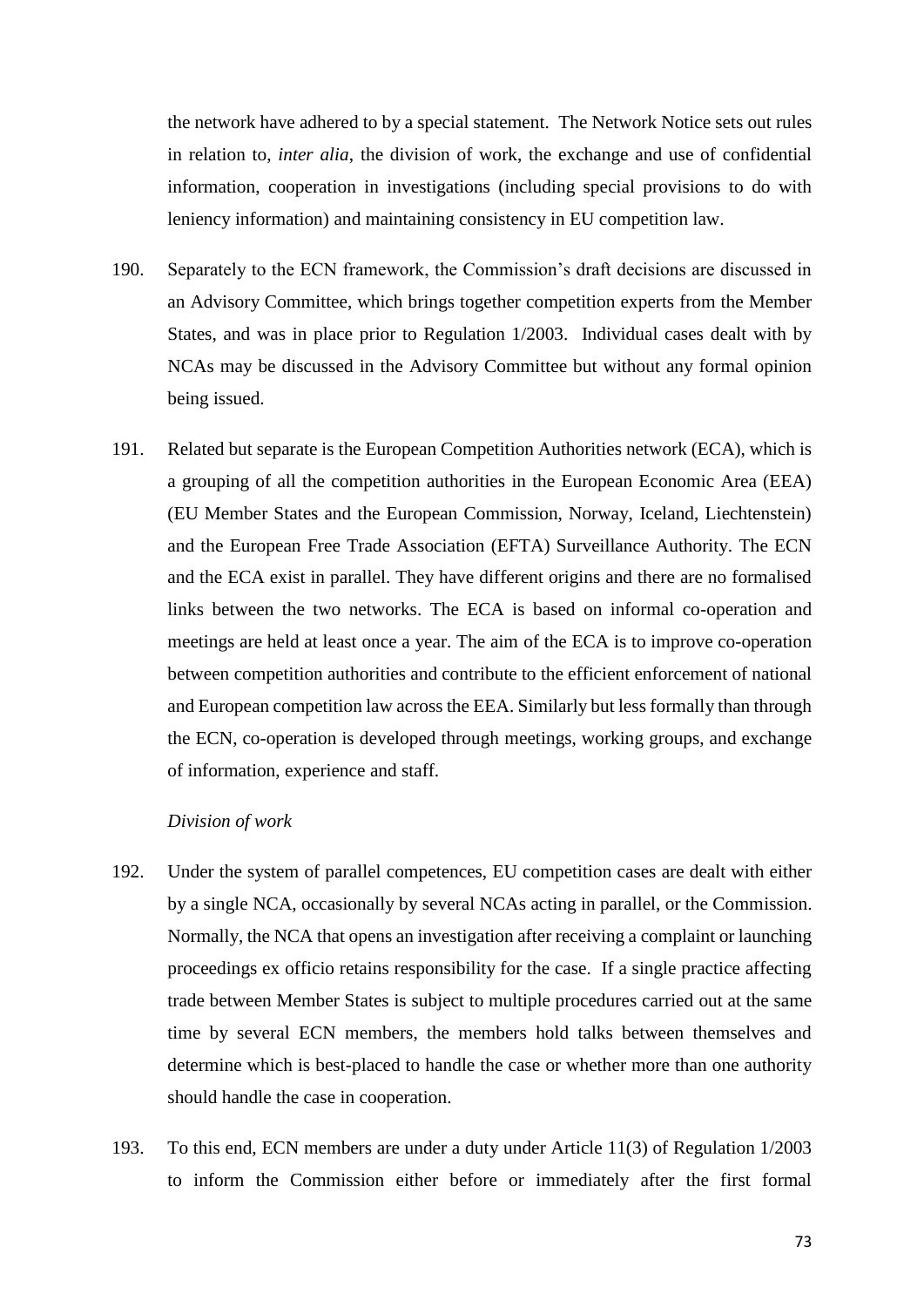investigative measure, where the NCA is acting under Article 101 or 102 TFEU, which allows for the detection of multiple proceedings (for instance parallel complaints) and re-allocation if appropriate. The Commission is under an equivalent obligation to inform NCAs of its intention to carry out formal investigative measures under Article 11(2) of Regulation 1/2003. Article 11(6) of Regulation 1/2003 provides that where Commission has initiated proceedings in a particular case, no NCA may do so.

194. The Commission is usually considered best placed to handle the case if one or more agreements or practices have effects on competition in more than three Member States (cross-border markets covering more than three Member States or several national markets). Once one or more responsible authority/ies is/are identified, all other proceedings are stayed.

NCAs are able but are not obliged to inform other NCAs of their enforcement activities. The notification normally consists of a standard form containing limited details of the case, such as the authority dealing with it, the product, territories and parties concerned, the alleged infringement, the suspected duration and the origin of the case. Updates in the case are also provided.

## *Information-sharing*

- 195. A key element of the ECN framework is the ability of all the NCAs to exchange and use information (including documents, statements and digital information) which has been collected by them for the purpose of applying Articles 101 and Article 102 TFEU. This power is a necessary precondition for the allocation and handling of cases.
- 196. Article 12 of Regulation 1/2003 (which has direct effect) makes clear that the exchanges of information may take place between an NCA and the Commission as well as between and amongst NCAs.
- 197. The exchange and use of information is subject to a number of safeguards for undertakings and individuals by virtue, in particular, of Articles 12 and 28 of Regulation 1/2003.

#### *Mutual assistance in investigations*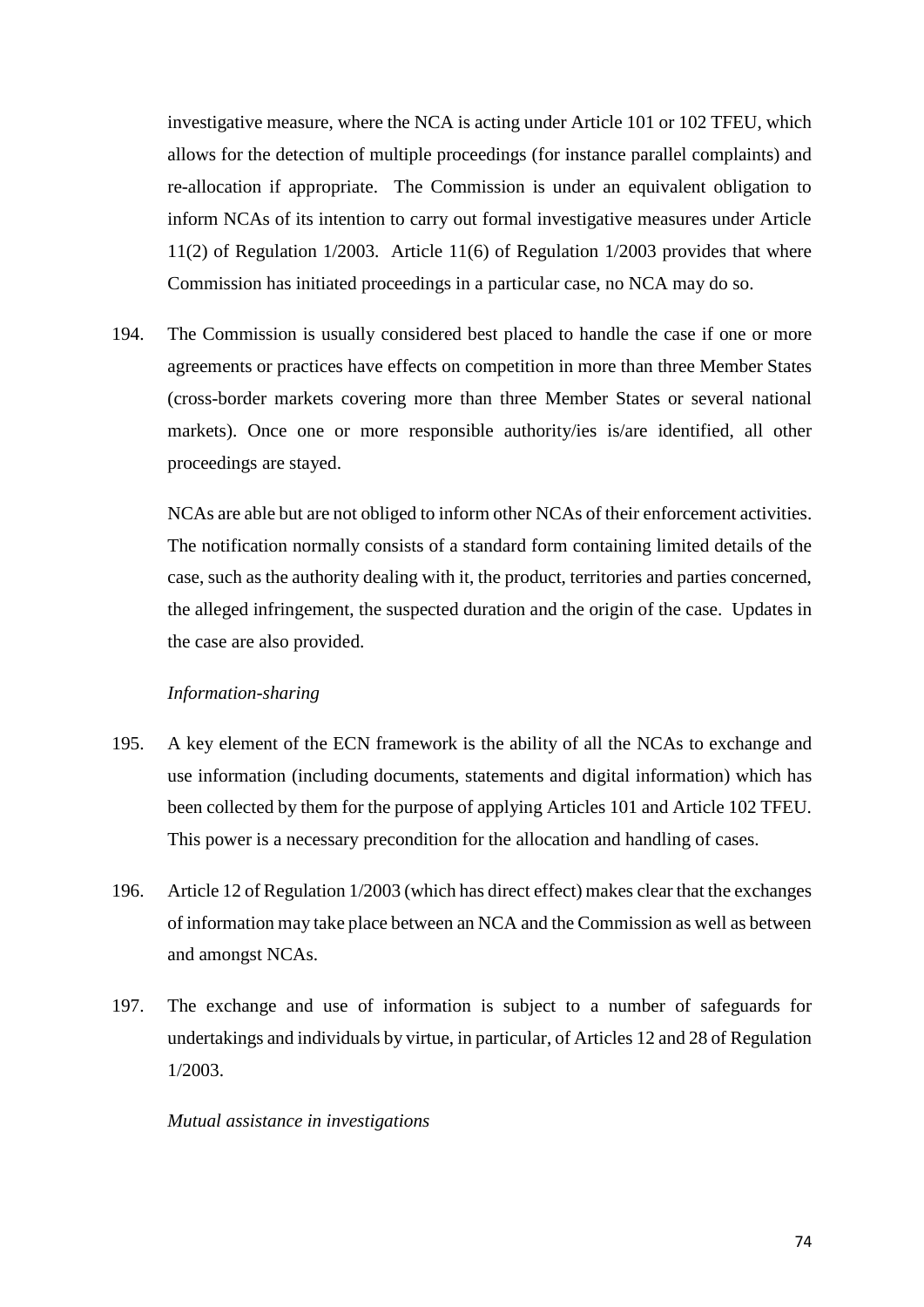- 198. Apart from sharing information, Regulation 1/2003 also provides for mutual assistance between members of the network with respect to investigations. Article 22 stipulates that an NCA may ask another NCA for assistance in order to collect information on its behalf, to carry out fact-finding measures on its behalf. Where an NCA acts on behalf of another NCA, it acts pursuant to its own rules of procedure, and under its own powers of investigation.
- 199. Under Article 22(2) of Regulation 1/2003, the Commission can ask an NCA to carry out an inspection on its behalf. The Commission can either adopt a formal decision pursuant to Article 20(4) or simply issue a request to the NCA. The NCA officials exercise their powers in accordance with their national law, and agents of the Commission may assist the NCA during the inspection.

### *Leniency*

- 200. There is no European Union-wide system of fully harmonised leniency programmes; therefore leniency applications must be made separately to each competition authority which may have jurisdiction over a potential infringement. As for all cases where Articles 101 and 102 TFEU are applied, where an NCA deals with a case which has been initiated as a result of a leniency application, it must inform the Commission and may make the information available to other members of the network pursuant to Article 11 of Regulation 1/2003. In such cases, however, information submitted to the ECN pursuant to Article 11 cannot be used by other members of the network as the basis for starting an investigation on their own behalf whether under EU competition rules or under national competition law or other laws.
- 201. Despite the restriction on the use of leniency information, an authority is not prevented from opening an investigation on the basis of information received from other sources or, from requesting, being provided with and using information pursuant to Article 12 from any member of the network (including the network member to whom the leniency application was submitted). However, leniency information may only be passed to another NCA under Article 12 if the leniency applicant consents.
- 202. Similarly, other information that has been obtained during or following an inspection or by means of or following any other fact-finding measures which, in each case, could not have been carried out except as a result of the leniency application can only be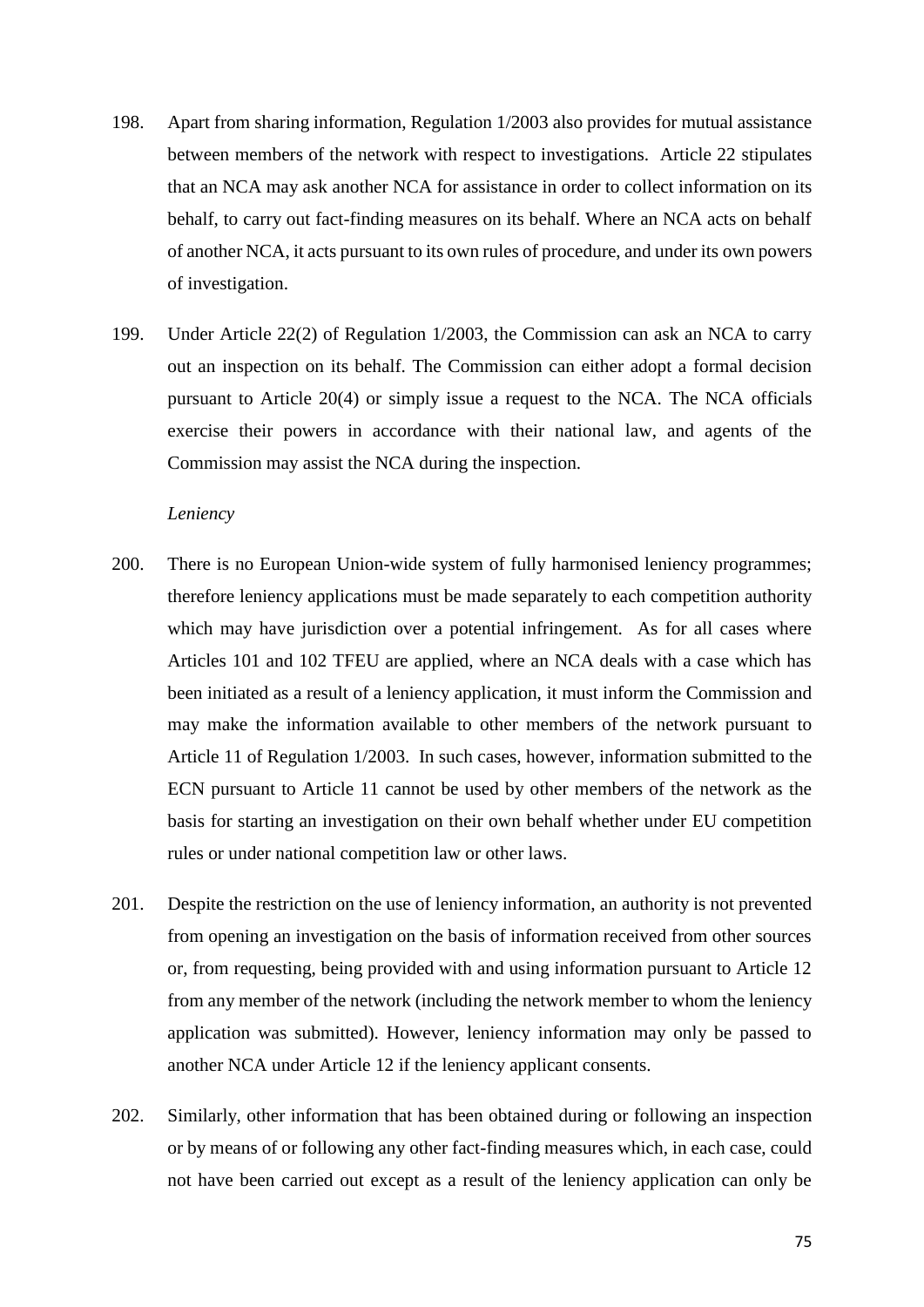transmitted to another authority if the applicant has consented or a written commitment is provided by the receiving authority that it will not use the information to impose a sanction on the leniency applicant or on any other legal or natural person covered by the leniency programme. The same principles apply where a case has been initiated by the Commission as a result of a leniency application made to the Commission.

## *Maintaining consistency of EU law*

- 203. The NCAs must respect the convergence rule contained in Article 3(2) of Regulation 1/2003, which requires that where an agreement or practice may affect trade, Articles 101 and 102 TFEU must be applied, and no sanction will be applied unless the conduct restricts competition within the meaning of the Treaty provisions. Further, in line with Article 16(2) of the Regulation, NCAs cannot - when ruling on agreements, decisions and practices under Article 101 or Article 102 TFEU which are already the subject of a Commission decision - take decisions, which would run counter to the decisions adopted by the Commission.
- 204. In addition to the obligation to notify the Commission at the start of an investigation, NCAs must notify the Commission at least 30 days before the adoption of a decision which applies Articles 101 or 102 under Article 11(4) of Regulation 1/2003. At the expiry of the 30 day deadline, the decision may be adopted so long as the Commission has not initiated proceedings. The Commission may also make written observations on the case before the adoption of the decision by the NCA.

#### *Function of the ECN*

205. In its response to a recent public consultation launched by the Commission about how to empower national competition authorities to become more effective enforcers, the CMA responded in February 2016 that in its opinion the ECN was working well. Since 2004, in addition to enabling case allocation and delivery – nearly 1,000 decisions adopted by the Commission and NCAs in this time – the ECN (including through its Working Groups) had provided its members with the fora to discuss practical matters of mutual interest, share best practices and to achieve 'soft convergence'. Successes it pointed to included: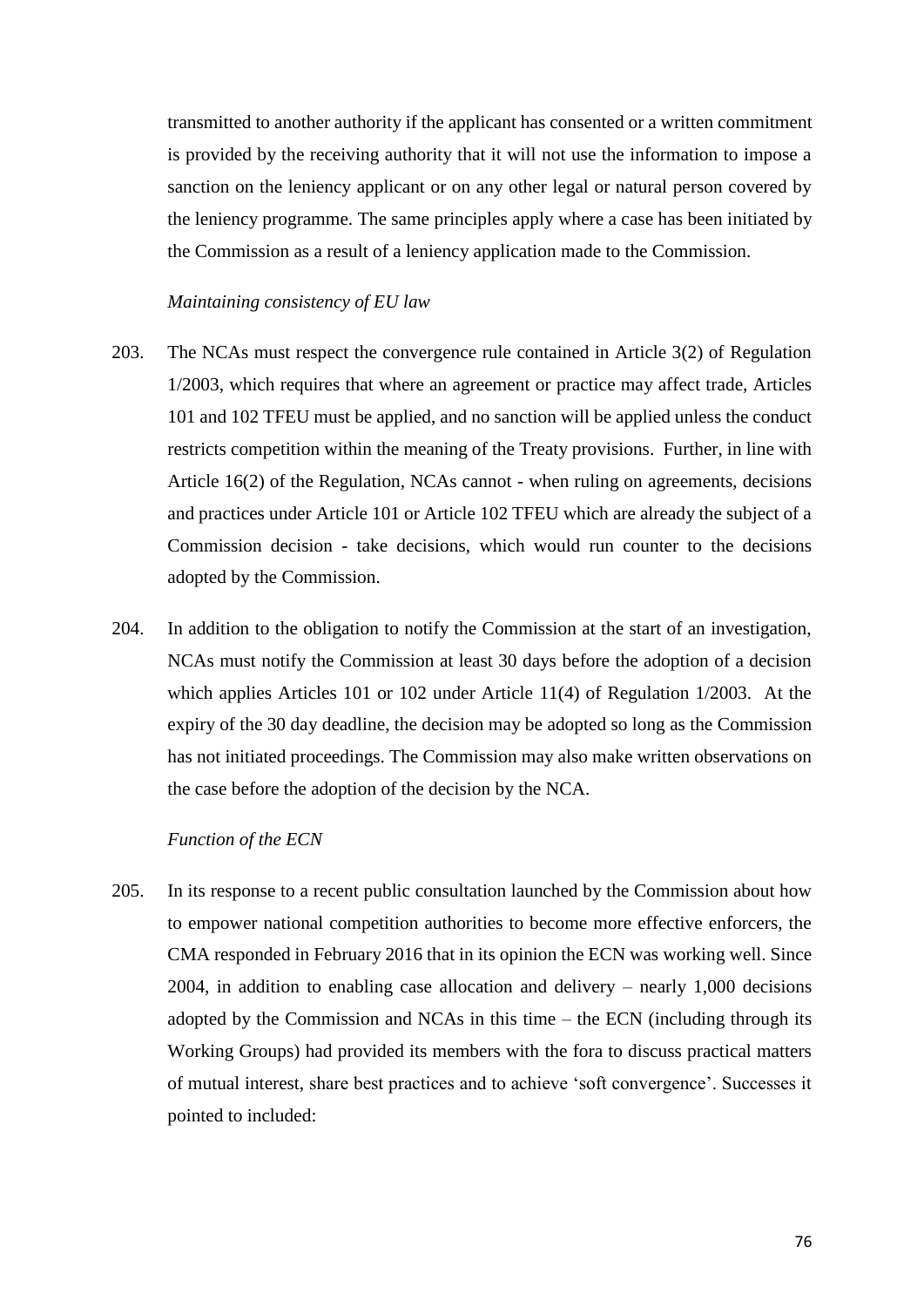- (a) the set of ECN Recommendations on investigative and decision-making powers adopted in December 2013, which provide an advocacy tool vis-àvis policymakers for promoting consistency and set out the ECN's position on a number of powers ECN members should have in their competition 'toolbox'; and
- (b) the ECN Model Leniency Programme (MLP), which has served to as a major catalyst in encouraging ECN members to introduce leniency programmes and in promoting convergence between them.
- 206. The NCAs and the Commission also set up a Merger Working Group in 2010, which consists of representatives of the Commission, the NCAs and observers from the NCAs of the EEA. The objective of the group is to foster increased consistency, convergence and cooperation among EU merger jurisdictions. By way of example, a 'Best Practices' document was created to foster cooperation and sharing of information between NCAs in the EU, for mergers that do not qualify for review by the Commission itself but require clearance in several Member States.

# **The existing position with other non-EU competition regulators**

- 207. While the UK currently has a number of bilateral agreements with third countries on various topics, it does not have any dedicated competition law agreements. It does, however, pursuant to section 243(2) of the Enterprise Act, disclose to an overseas public authority information which it has obtained by using its statutory powers of investigation, in order to facilitate the exercise by the overseas agency of any function relating to the prosecution of crime, including cartels. To this end it has entered into 'Mutual Legal Assistance Treaties' (MLATs), which provide a legally-binding framework for co-operation in criminal matters for signatories.
- 208. Cooperation in competition matters may also be based on competition provisions contained in Free Trade Agreements (FTAs) between jurisdictions, although these seem to have played a limited role in co-operation between agencies in cartel cases.<sup>49</sup>

## *Existing EU-third country agreements from which the UK benefits*

**<sup>.</sup>** <sup>49</sup> <http://ec.europa.eu/competition/international/multilateral/2006.pdf>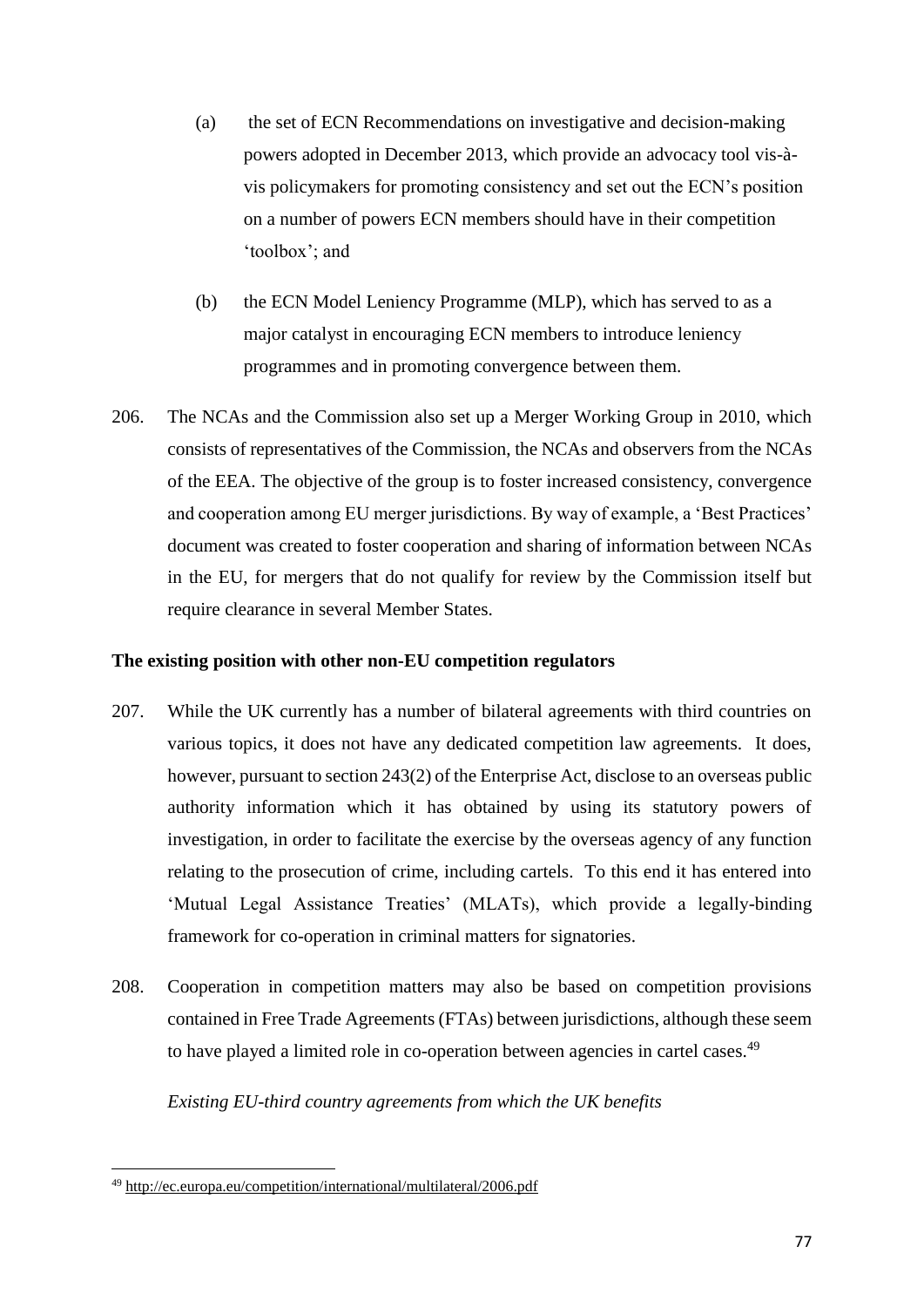- 209. The EU has reached a number of bilateral agreements with third countries, which are either dedicated entirely to competition (the so-called **"**dedicated agreements") or include competition provisions or chapters as part of wider general agreements such as Free Trade Agreements, Partnership and Cooperation Agreements, Association Agreements, etc.
- 210. Of the EU's five dedicated agreements with the United States, Canada, Japan, Korea and Switzerland, only the most recent agreement, known as a 'second generation' agreement, concluded with Switzerland in 2013, provides for the exchange of information obtained in investigations, including in circumstances where the parties who provided the information do not consent. None of the more general agreements provide for such a level of information exchange between competition agencies.
- 211. The purpose of the EU Switzerland agreement is to contribute to the effective enforcement of EU and Swiss competition laws through cooperation and coordination, including through the exchange of information between the competition authorities, and to avoid or lessen the possibility of conflicts between the parties' enforcement of their respective competition laws. The framework established by the agreement is not altogether dissimilar from the ECN. It provides for regular contacts in order to discuss policy issues and enforcement efforts and priorities as well as the mutual notification of enforcement activities affecting each other's important interests. Under the agreement, either party may request the other to start enforcement actions against anticompetitive behaviour carried out in the territory of the other party.

Article 7 of the agreement regulates the exchange of information, including information obtained by the investigative process, as necessary to carry out the cooperation and coordination provided for under the agreement. The use of the information is subject to even stricter conditions than those applicable to the ECN.

- 212. Article 10 of the EU-Switzerland agreement provides that the Commission may share information provided by the Swiss Competition Authority with EU Member States and the EFTA Surveillance Authority in certain circumstances, namely to:
	- (a) inform the competent authorities whose important interests are affected of the notifications sent to it by the Swiss competition authority; and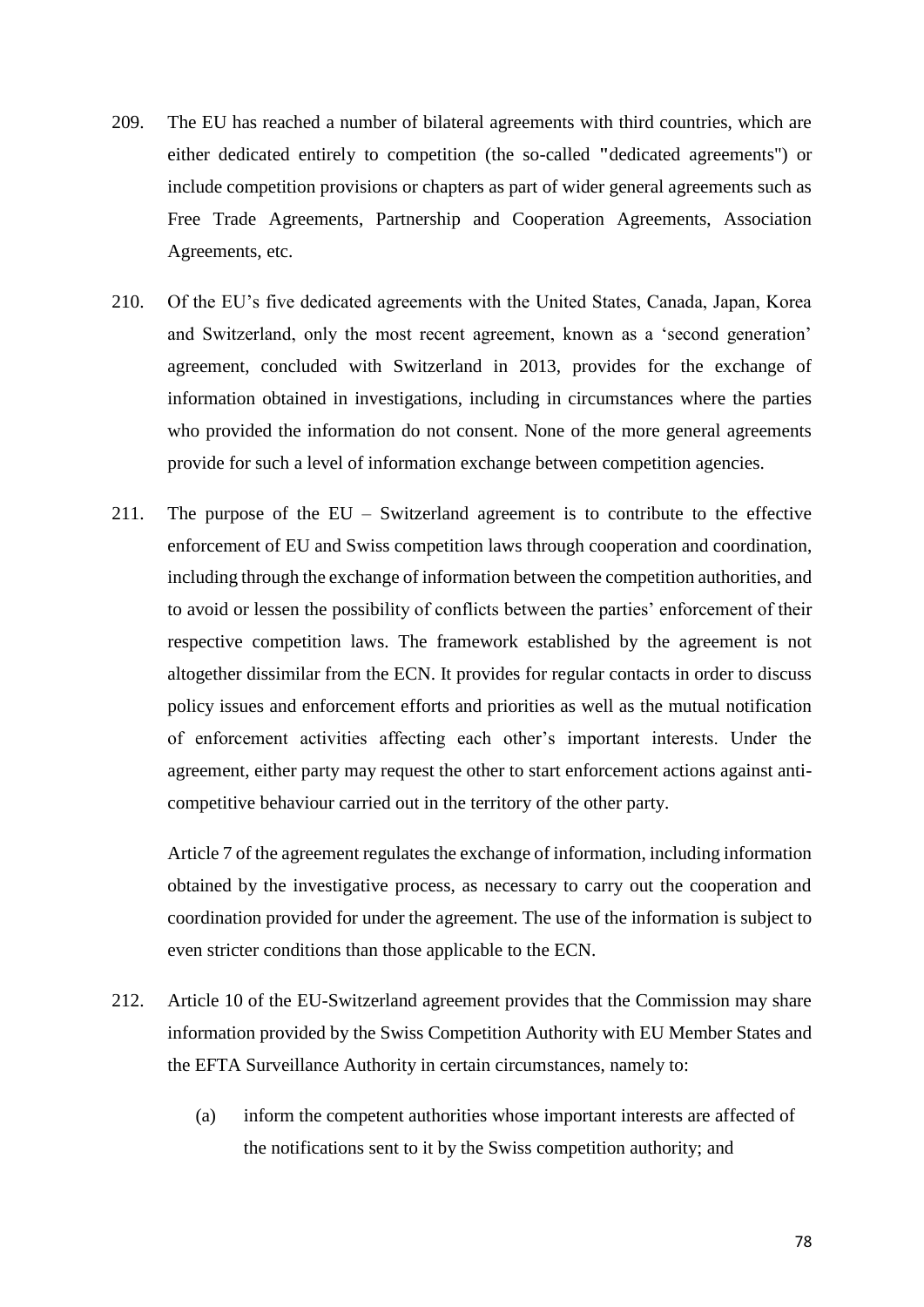- (b) inform the competent authorities of the existence of any cooperation and coordination of enforcement activities.
- 213. The Commission may only disclose information transmitted by the Swiss Competition Authority to the competent authorities of the Member States (and to the EFTA Surveillance Authority) in order to fulfil its obligation to provide information under under Articles 11 and 14 of Regulation 1/2003 (information-sharing and advisory committee); Article 19 of Regulation 139/2004 (merger regulation); and Articles 6 and 7 of Protocol 23 of the EEA Agreement concerning the cooperation between the surveillance authorities.

## *The relevance of international competition networks*

ICN

- 214. The International Competition Network (ICN) is not a global version of the ECN; although it shares similar aims, the extent of cooperation is much less limited. The ICN is an informal network of established and newer competition agencies, in which nongovernmental advisors (representatives from business, consumer groups, academics, and the legal and economic professions) also participate. It was established in 2001 by 16 agencies and counts more than 100 competition agencies as members.
- 215. Its purpose is to address practical antitrust enforcement and policy issues. It also facilitates convergence and international cooperation between competition agencies, but, unlike the ECN, it is not used as a forum to cooperate on specific cases (although an intended by-product of the ICN is that closer relations among agency leaders and staff have been fostered, leading to improved bilateral cooperation on cases).
- 216. The ICN is a voluntary, consensus-based network. Its work products are not legally binding instruments, although they have proven to be influential in shaping the development of competition policy around the world. It was deliberately not set up to be an inter-governmental organisation to 'avoid top-down, lowest common denominator harmonisation of competition and policies across the world'.<sup>50</sup> However,

**<sup>.</sup>** <sup>50</sup> <http://www.internationalcompetitionnetwork.org/uploads/library/doc608.pdf>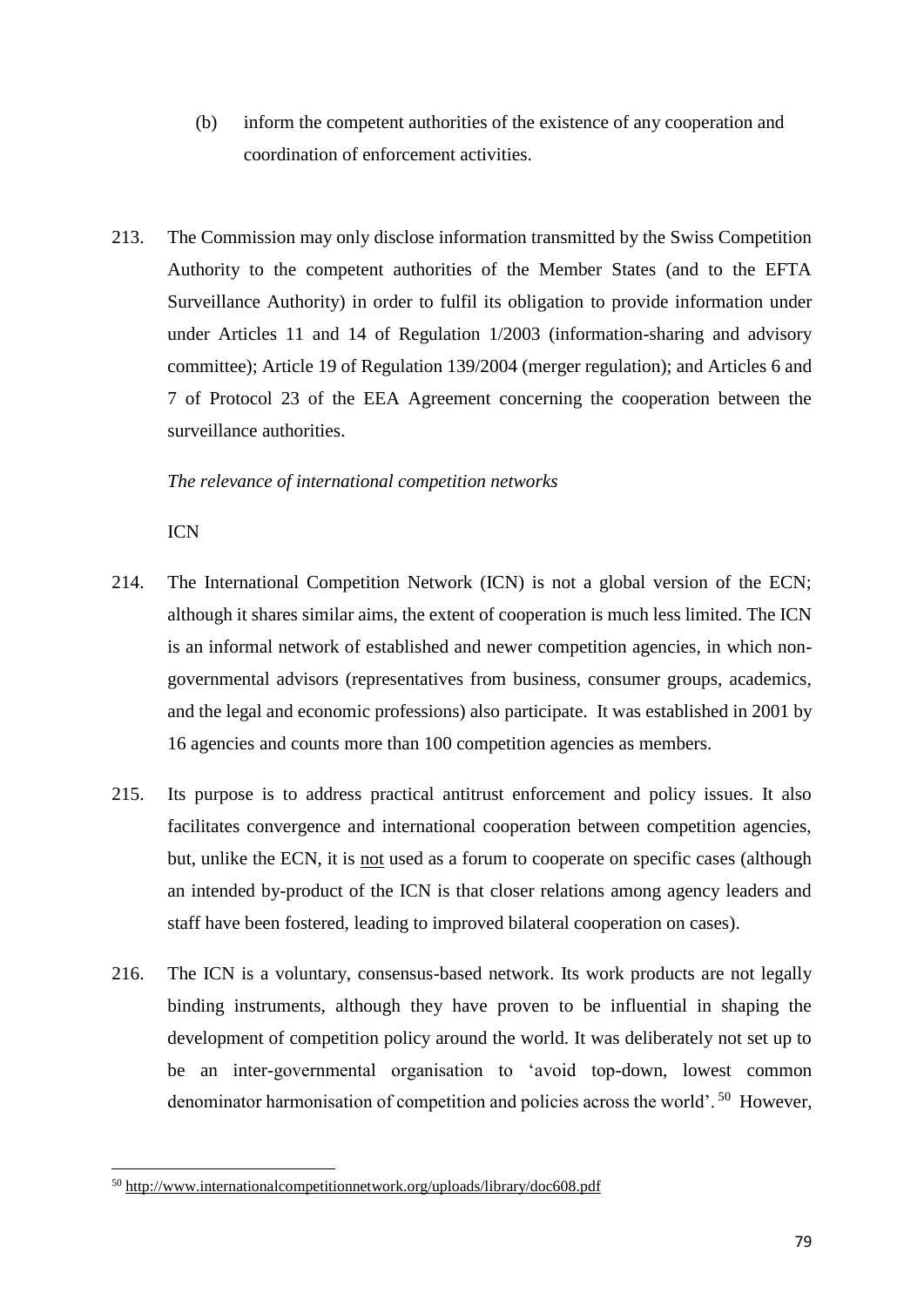its work does complement the work of international governmental organisations that cover competition issues such as the OECD and UNCTAD.

**OECD** 

- 217. Since its inception in 1961, the Organisation for Economic Co-operation and Development (OECD) and its Competition Committee has played a significant role in shaping the framework for international co-operation among competition enforcement agencies. It has produced recommendations, best practices and policy roundtables, which have served as models for national initiatives as well as drivers for promoting co-operation on a global scale.
- 218. As is the case with the ICN, the OECD's Competition Committee is not a forum for discussion of specific cases, but it does serve as a platform for officials from member states of the OECD, including the UK, to monitor the state of international co-operation and to develop new solutions to increase its effectiveness.

## UNCTAD

- 219. The United Nations Conference on Trade and Development (UNCTAD) is a permanent intergovernmental body established by the United Nations General Assembly in 1964. It also does a significant amount of work on competition and consumer policies for the benefit of partner countries, including the UK. UNCTAD's Competition and Consumer Policies Programme hosts an annual meeting on consumer protection policies, undertakes competition policy peer reviews, publishes the UNCTAD Model law on competition and a Handbook on competition legislation and implements sector specific and economy-wide competition and consumer policies reforms to create a level playing field amongst companies and consumers, increasing the effectiveness of antitrust and consumer protection policies.
- 220. Like the OECD and the ICN, international cooperation within UNCTAD does not relate to specific cases but rather seeks to foster competition reforms to improve consumer welfare around the world.

# **The effect of a soft Brexit**

221. The consequences of a soft Brexit are fairly straightforward.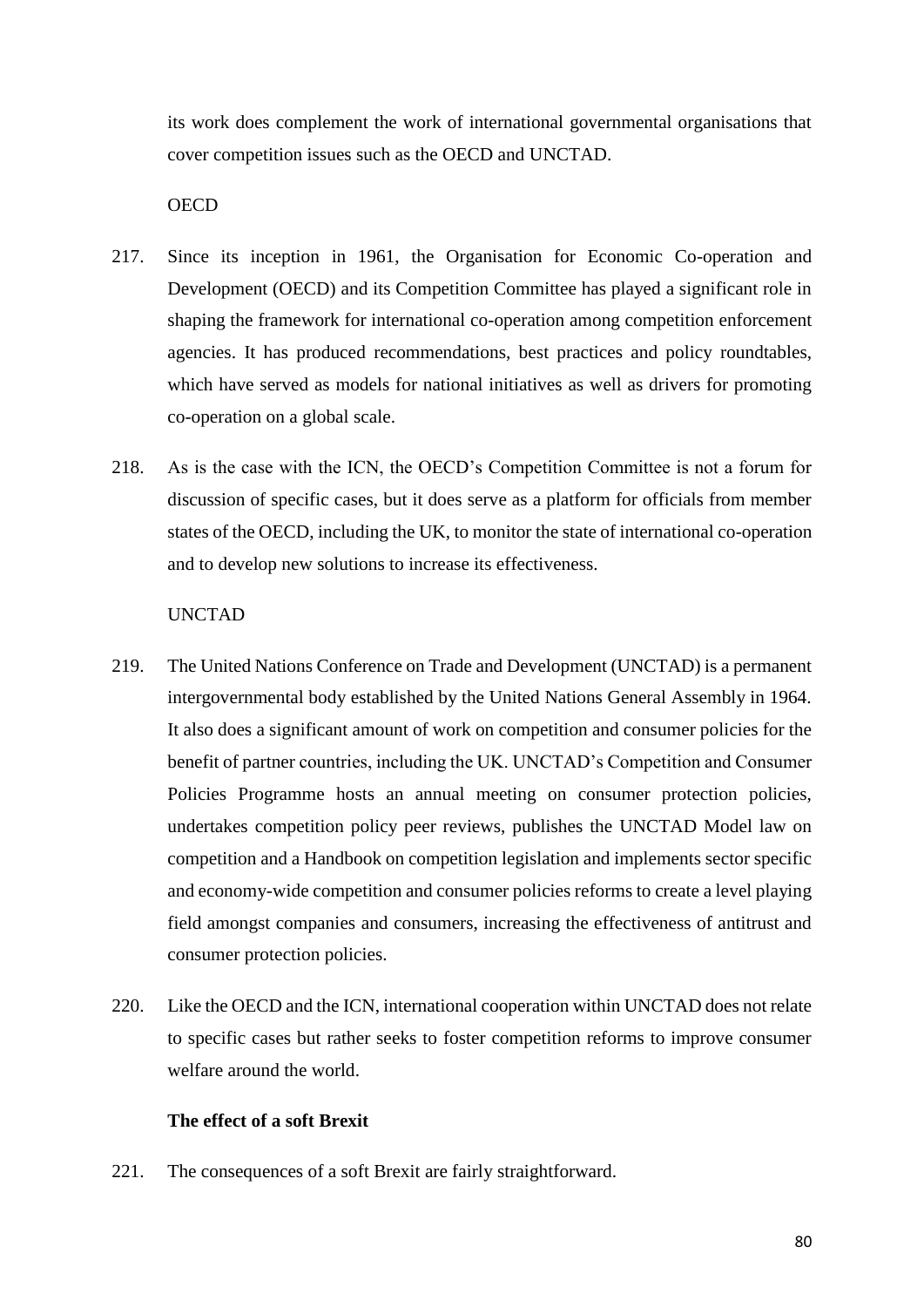### *EU law substantively*

**.** 

222. If the UK were to leave the EU but remain in the EEA and join  $EFTA<sup>51</sup>$ , as noted above, the UK would remain bound by the primary law competition provisions of the EEA Agreement, in which Articles 53 and 54 of the EEA are materially identical to Articles 101 and 102 TFEU as well as the secondary EU legislation pursuant to Article 7 of the EEA agreement.

## *Relationship with EEA competition regulators*

- 223. As non-EU EEA and EFTA members, the UK's competition regulators would be demoted to observer status in the ECN so it would keep abreast of policy development discussions with the EU, but it would no longer be able to exert direct influence on the development of EU competition policy. As an EEA and/or EFTA member, the UK would remain a member of the 'European Competition Authorities' (ECA) network, and could maintain a regular dialogue with EEA members within the informal framework.
- 224. The UK would also maintain an influence in "mixed" competition cases, which affected it as an EFTA State and the EU Member States. The Commission and the EFTA Surveillance Authority (the Authority) co-operate, and, under the EEA Agreement, the authority not handling a case has a right to participate in the proceedings. Protocols 23 and 24 of the EEA Agreement contain detailed rules and procedures for co-operation and exchange of information between the Commission and the Authority and for the involvement of national competition authorities, which would include the UK as an EFTA state.
- 225. Separately from its relationship with the EU and the EEA, the UK will lose the (indirect) benefit of the majority of the EU's bilateral treaties on competition with third countries, which provide for cooperation and the exchange of information with the EU (rather than the EEA). The EU-Switzerland agreement is an exception in that it allows for the Commission to share information with the EFTA Surveillance Authority

<sup>&</sup>lt;sup>51</sup> Complications would arise if the UK were to remain in the EEA but were not able to join EFTA. Such complications are outside the scope of this paper.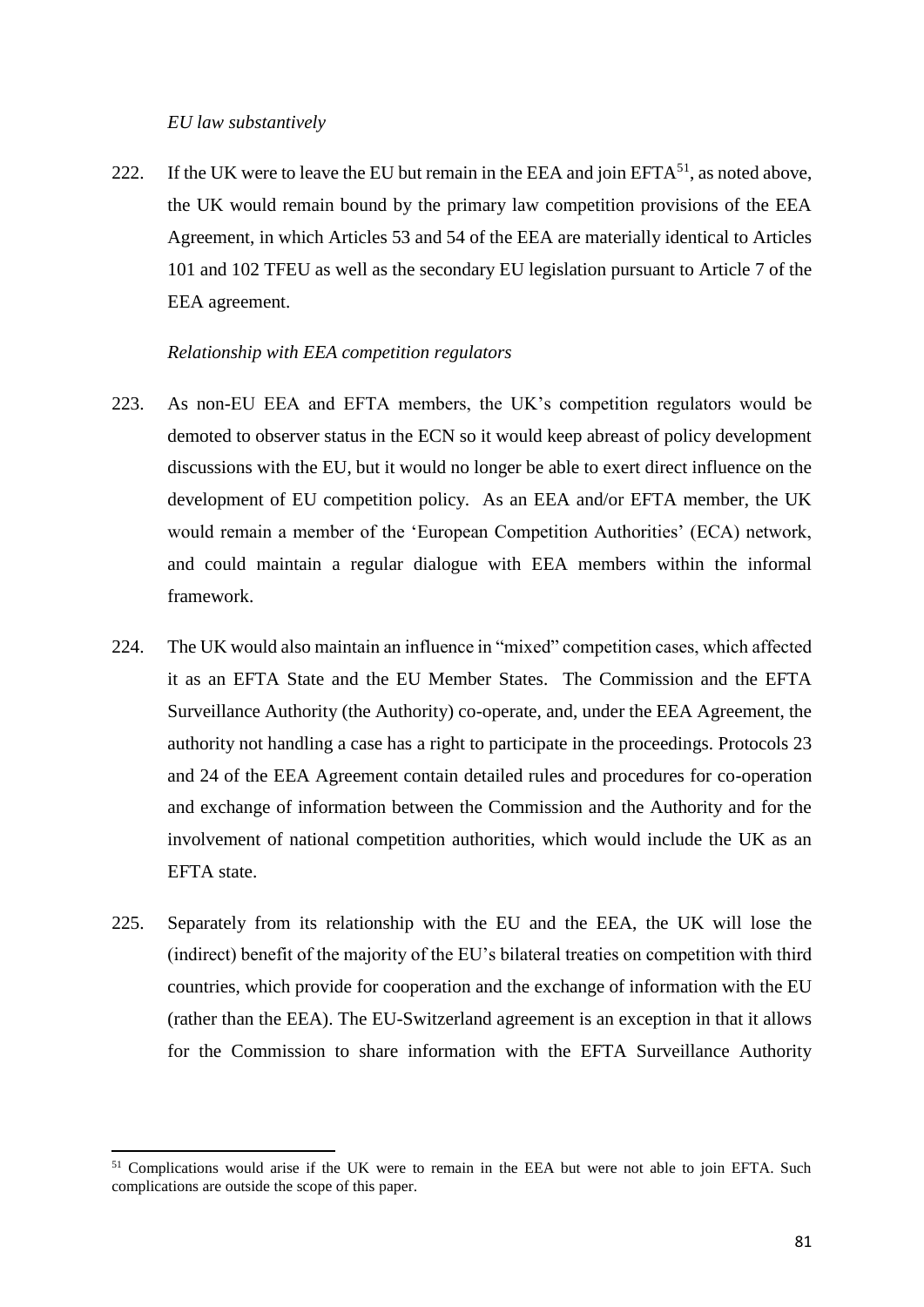pursuant to its obligations to share information with it under the EEA Agreement. The Authority in turn can share information with its member states.

- 226. However, the UK would likely gain the benefit of EFTA's Free Trade Agreements with third countries (there are at least 10) and it would be able to influence ongoing negotiations with other countries. Many of the agreements contain a chapter on competition which provides for co-operation and co-ordination on general issues relating to competition law enforcement policy.
- 227. Despite gaining the benefit of EFTA agreements with a number of third parties, the UK would likely need to reach new agreements or memoranda of understanding with other third countries with whom EFTA has no agreement, such as the US.
- 228. The UK would remain a member of the ICN, the OECD Competition Committee and UNCTAD as before, which serve to promote international cooperation and convergence in competition law, but do not provide a multilateral forum in which to share information about and discuss specific cross border cases.

# **The Effect of a Hard Brexit**

229. As noted above, the effect of a hard Brexit is potentially significant with respect to the substance of competition law, but the effect on the relationship between regulators remains a fairly straightforward one.

## *EU law substantively*

- 230. The UK will cease to be a member of the ECN, and therefore, will no longer be bound by the duty of cooperation with and notification to the Commission and other NCAs. Neither will it have access to any of the notifications by others or discussions in respect of specific cases or developments in competition policy within the EEA. It will become a third country with a very similar competition regime (at least until the UK changes them) on the EU's doorstep.
- 231. There are several options open to the UK and the EU/EEA for cooperation. The first would be to eschew any agreement. However, this would imply a permanent loss of a useful information and analysis regarding competition policy generally and in relation to specific cases. This loss would be particularly keenly felt post-Brexit because the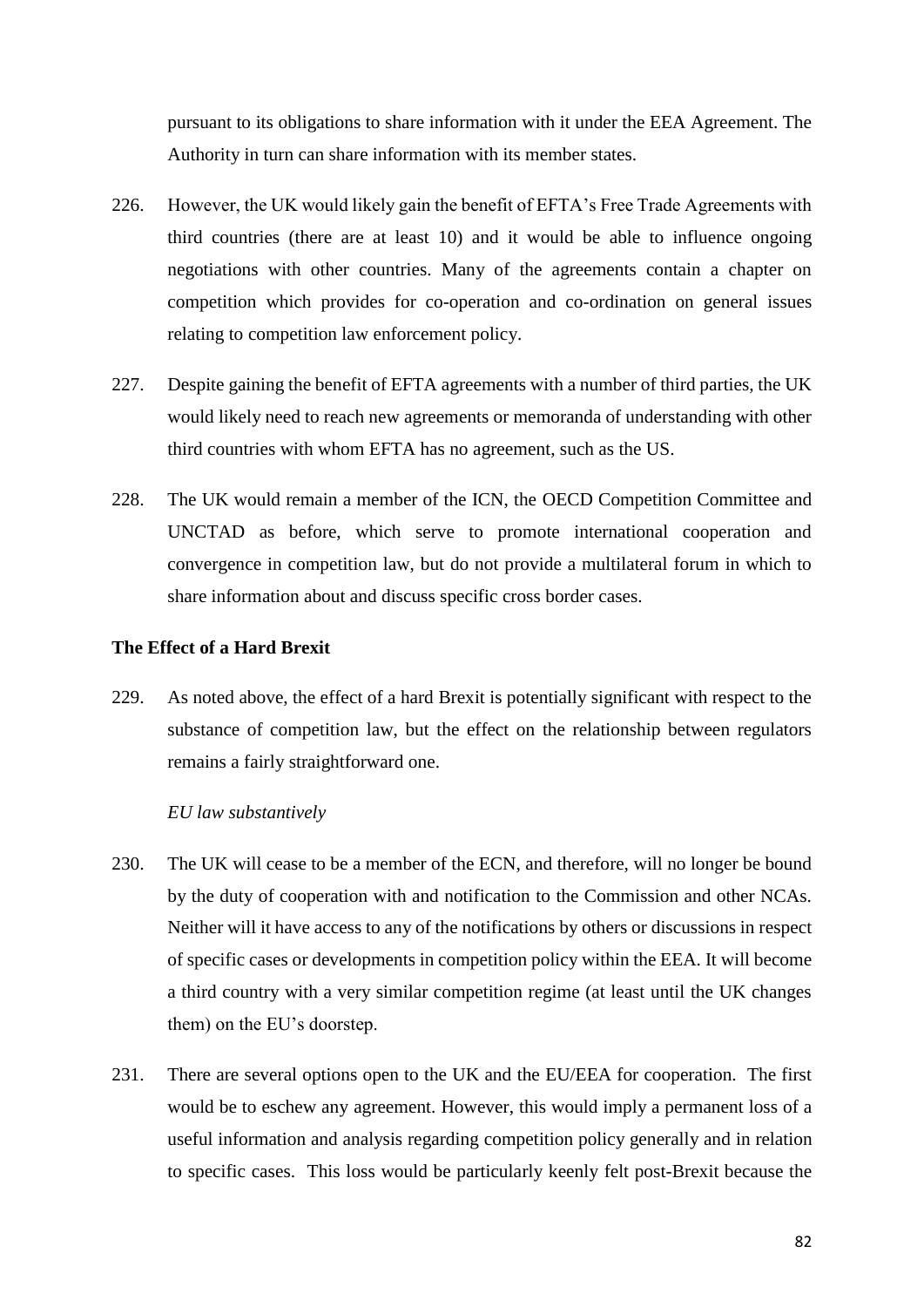UK will likely be dealing with, in parallel with the Commission, a great number of 'EU' cases with effects in the UK, which previously would have been handled by the Commission alone.

- 232. The second option would be to enter into an agreement similar to that which the EU has with Switzerland, which is the closest form of cooperation which the EU has with a third country. Both sides would retain the right, under the bilateral agreement, to be informed of any enforcement activity which would affect the important interests of the other. In such cases, information-sharing would be possible, even without the consent of the parties, where it relates to conduct which both UK and EU authorities are investigating in parallel.
- 233. The third option would be for the UK to enter into a bespoke agreement with the EU which goes beyond the terms of the EU agreement with Switzerland and provides for more regular information exchange and dialogue, not just between the UK and the Commission but directly with other Member States. Given the proximity of the UK to the EU markets and the longstanding close cooperation between UK and the EU within the context of the ECN, one might envisage some form of voluntary associate status on the ECN, particularly, if the UK's position were that it intended to apply competition rules consistently with EU competition law. There would be various advantages for the UK if it retained a virtual EU competition regime, including maintaining its place as an attractive jurisdiction for follow-on competition damages claims. Businesses certainly will be keen to avoid the increased costs and duplication of compliance for companies, by divergent UK and the EU competition policies. Such an agreement could usefully target:
	- (a) maintaining and strengthening competition policy convergence in policies and processes;
	- (b) mutual assistance in parallel merger investigations and remedies;
	- (c) cooperation on cartel investigations and the handling of leniency applications.